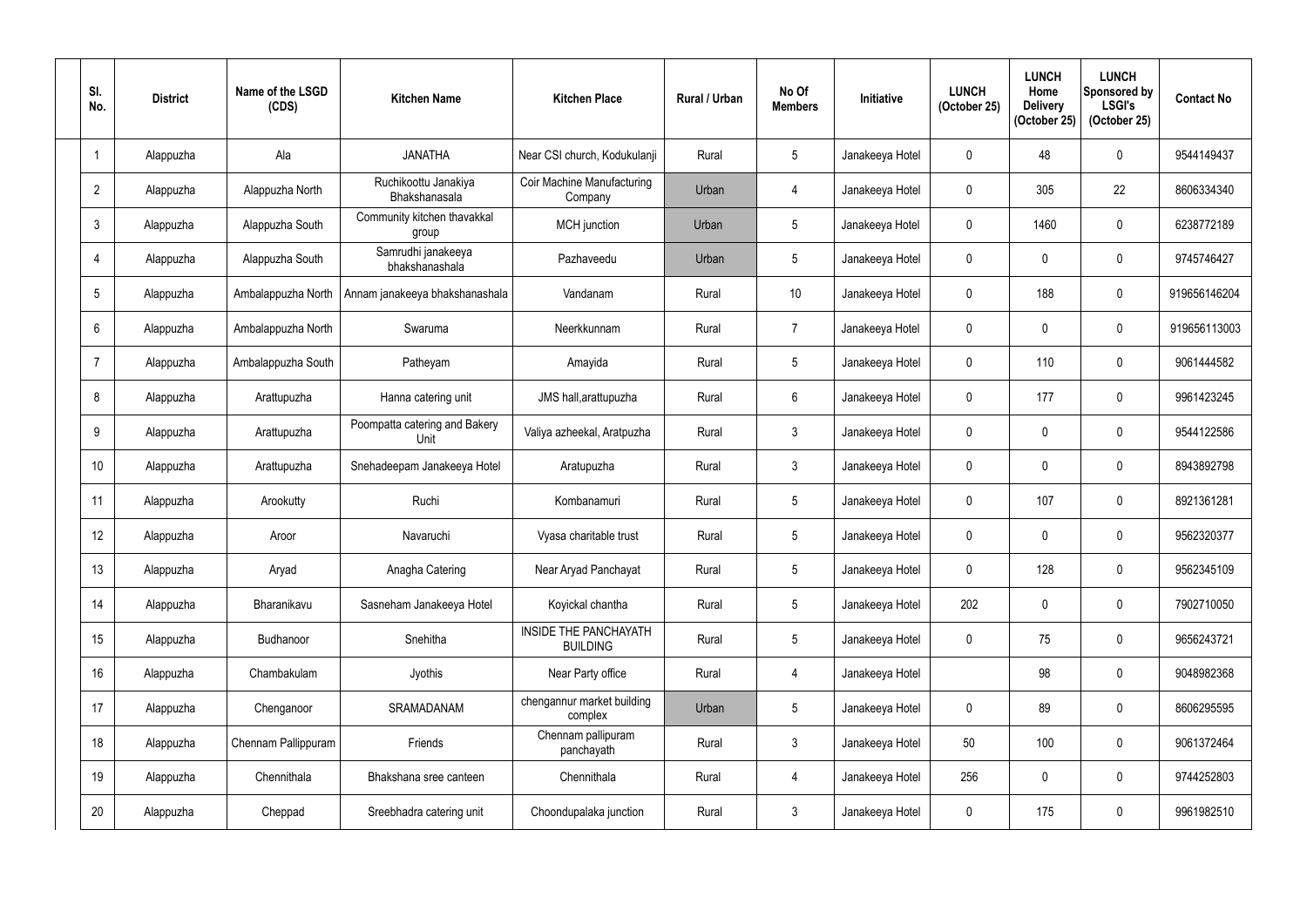| SI.<br>No. | <b>District</b> | Name of the LSGD<br>(CDS) | <b>Kitchen Name</b>                     | <b>Kitchen Place</b>                           | <b>Rural / Urban</b> | No Of<br><b>Members</b> | <b>Initiative</b> | <b>LUNCH</b><br>(October 25) | <b>LUNCH</b><br>Home<br><b>Delivery</b><br>(October 25) | <b>LUNCH</b><br>Sponsored by<br><b>LSGI's</b><br>(October 25) | <b>Contact No</b> |
|------------|-----------------|---------------------------|-----------------------------------------|------------------------------------------------|----------------------|-------------------------|-------------------|------------------------------|---------------------------------------------------------|---------------------------------------------------------------|-------------------|
| 21         | Alappuzha       | Cheppad                   | Karthika Janakeeya Hotel                | Mambra aalumood, Cheppad                       | Rural                | $6\phantom{.}$          | Janakeeya Hotel   | 0                            | 142                                                     | 0                                                             | 9746575998        |
| 22         | Alappuzha       | Cheriyanad                | <b>DARSANA</b>                          | <b>Near GOLDEN PALACE</b><br><b>AUDITORIUM</b> | Rural                | 5                       | Janakeeya Hotel   | $\mathbf 0$                  | 119                                                     | 0                                                             | 9747958424        |
| 23         | Alappuzha       | Cherthala Municipality    | Santwanam                               | Ward 10                                        | Urban                | $5\phantom{.0}$         | Janakeeya Hotel   | 367                          | $\mathbf 0$                                             | 0                                                             | 8848178001        |
| 24         | Alappuzha       | Cherthala Municipality    | NULM canteen                            | Cherthala Municipality                         | Urban                | $5\phantom{.0}$         | Janakeeya Hotel   | 122                          | $\mathbf 0$                                             | 0                                                             | 6282870356        |
| 25         | Alappuzha       | Cherthala South           | Kashinandana                            | Cherthala S                                    | Rural                | 10 <sup>°</sup>         | Janakeeya Hotel   | 112                          | $\mathbf 0$                                             | 0                                                             | 9745940057        |
| 26         | Alappuzha       | Cheruthana                | Sreedurga janakeeya hotel               | Near govt HSS aayaparambu                      | Rural                | $\overline{4}$          | Janakeeya Hotel   | $\mathbf 0$                  | $\mathbf 0$                                             | 0                                                             | 9961178936        |
| 27         | Alappuzha       | Chettikulangara           | SREE VINAYAKA JANAKEEYA<br><b>HOTEL</b> | <b>KARIPUZHA</b>                               | Rural                | $\mathbf{3}$            | Janakeeya Hotel   | 230                          | 0                                                       | $\mathbf 0$                                                   | 9656810109        |
| 28         | Alappuzha       | Chettikulangara           | ANNAPOORNESWARI                         | <b>EREZHA SOUTH</b>                            | Rural                | $\overline{7}$          | Janakeeya Hotel   | $\mathbf 0$                  | $\mathbf 0$                                             | 0                                                             | 9744381090        |
| 29         | Alappuzha       | Chingoli                  | souhridam unit                          | karthikappally I p school                      | Rural                | $\mathfrak{Z}$          | Janakeeya Hotel   | 0                            | 175                                                     | 0                                                             | 7559808470        |
| 30         | Alappuzha       | Chunakkara                | Vanitha Canteen                         | Chunakkara                                     | Rural                | $\mathfrak{Z}$          | Janakeeya Hotel   | 112                          | 0                                                       | 0                                                             | 9400509985        |
| 31         | Alappuzha       | Devikulangara             | Thripthi                                | Buds school, devikulangara                     | Rural                | 4                       | Janakeeya Hotel   | 0                            | 92                                                      | 0                                                             | 9746712528        |
| 32         | Alappuzha       | Edathua                   | Theertham                               | Edathua market                                 | Rural                | $\mathfrak{Z}$          | Janakeeya Hotel   | $\mathbf 0$                  | 70                                                      | 0                                                             | 9544351169        |
| 33         | Alappuzha       | Ezhupunna                 | Neethipeedam                            | Eramalloor                                     | Rural                | 8                       | Janakeeya Hotel   | $\mathbf 0$                  | $\mathbf 0$                                             | 0                                                             | 9946790986        |
| 34         | Alappuzha       | Harippad                  | Swad                                    | A private Hotel's Kitchen                      | Urban                | 4                       | Janakeeya Hotel   | $\mathbf 0$                  | $\mathbf 0$                                             | 0                                                             | 9562373933        |
| 35         | Alappuzha       | Kadakkarappally           | Soorya                                  | Kandamangalam temple<br>auditorium             | Rural                | $5\phantom{.0}$         | Janakeeya Hotel   | 0                            | $\mathbf 0$                                             | 0                                                             | 9895266763        |
| 36         | Alappuzha       | Kainakary                 | Sivakashi                               | Near Panchayath                                | Rural                | $5\phantom{.0}$         | Janakeeya Hotel   | $\mathbf 0$                  | 71                                                      | $\pmb{0}$                                                     | 8111821552        |
| 37         | Alappuzha       | Kandalloor                | Annapoorna Hotel                        | Near Velanchira junction                       | Rural                | 4                       | Janakeeya Hotel   | 0                            | 70                                                      | 0                                                             | -9747600181       |
| 38         | Alappuzha       | Kanjikuzhy                | Santhwanam                              | Opposite NSS college                           | Rural                | $\overline{5}$          | Janakeeya Hotel   | 0                            | $\mathbf 0$                                             | 0                                                             | 9605307328        |
| 39         | Alappuzha       | Karthikappally            | Ruchi                                   | Community hall                                 | Rural                | $6\phantom{.}$          | Janakeeya Hotel   | $\mathbf 0$                  | 0                                                       | 0                                                             | 9747607478        |
| 40         | Alappuzha       | Karuvatta                 | Karunya janakeeya hotel                 | Near Aashramam junction                        | Rural                | $6\,$                   | Janakeeya Hotel   | 0                            | 0                                                       | 0                                                             | 916282508791      |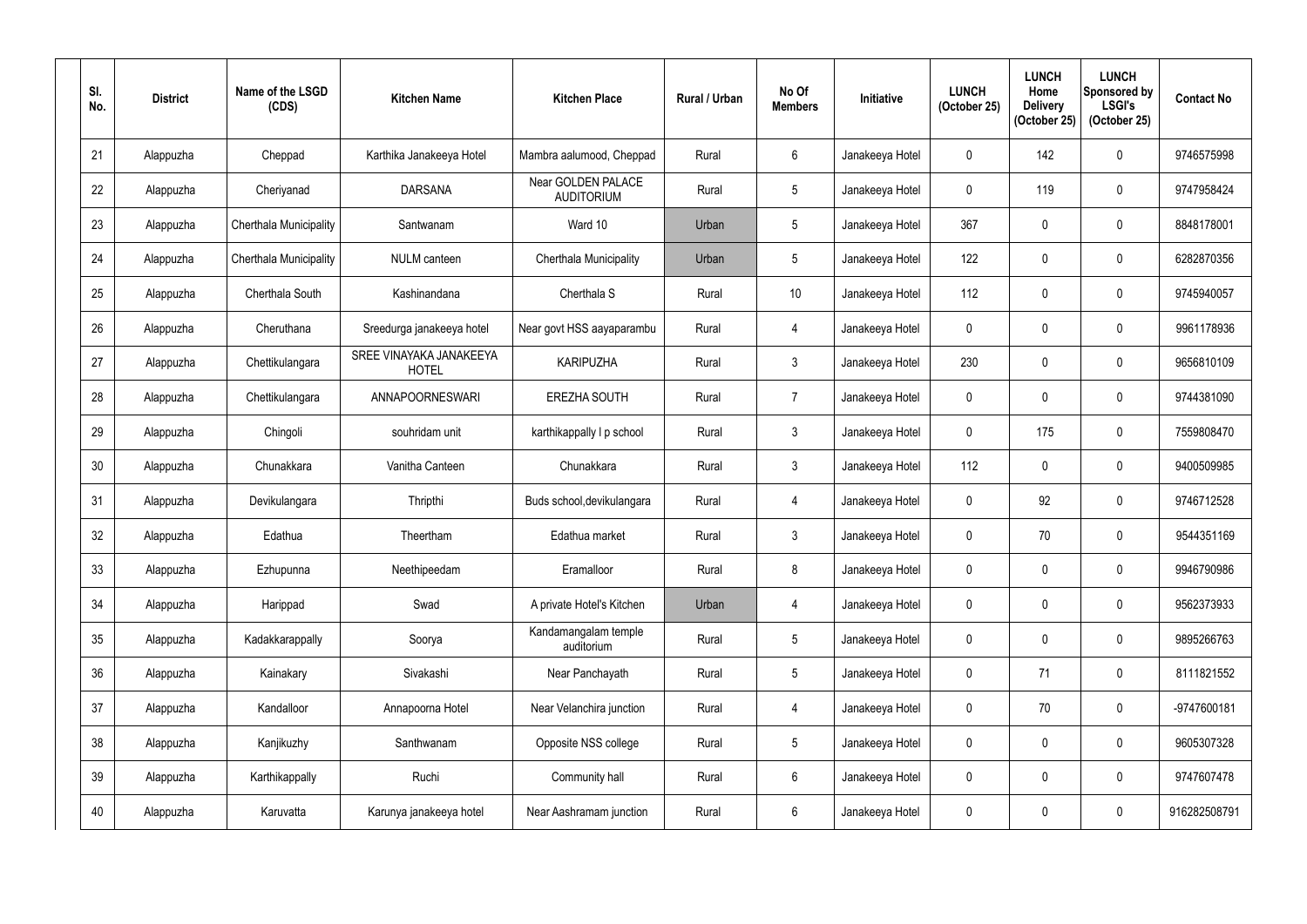|    | SI.<br>No. | <b>District</b> | Name of the LSGD<br>(CDS)   | <b>Kitchen Name</b>                    | <b>Kitchen Place</b>                   | Rural / Urban | No Of<br><b>Members</b> | Initiative      | <b>LUNCH</b><br>(October 25) | <b>LUNCH</b><br>Home<br><b>Delivery</b><br>(October 25) | <b>LUNCH</b><br>Sponsored by<br><b>LSGI's</b><br>(October 25) | <b>Contact No</b> |
|----|------------|-----------------|-----------------------------|----------------------------------------|----------------------------------------|---------------|-------------------------|-----------------|------------------------------|---------------------------------------------------------|---------------------------------------------------------------|-------------------|
|    | 41         | Alappuzha       | Kavalam                     | Koottukari Janakeeya Hotel             | <b>Near Permanent Outlet</b>           | Rural         | $5\phantom{.0}$         | Janakeeya Hotel | $\mathbf 0$                  |                                                         | $\mathbf 0$                                                   | 9744173219        |
|    | 42         | Alappuzha       | Kayamkulam West             | palazhy catering unit                  | Kallummood junction                    | Urban         | $5\phantom{.0}$         | Janakeeya Hotel | $\mathbf 0$                  | 179                                                     | $\pmb{0}$                                                     | 9388819110        |
|    | 43         | Alappuzha       | Kodamthurath                | <b>MATRUSAKTHI</b>                     | <b>KUTHIYATHODE</b>                    | Rural         | $5\phantom{.0}$         | Janakeeya Hotel | $\mathbf 0$                  | 0                                                       | $\mathbf 0$                                                   | 8281687439        |
| 87 | 44         | Alappuzha       | Krishnapuram                | Kanivu catering unit                   | Near SCB, kappil                       | Rural         | 4                       | Janakeeya Hotel | $\mathbf{0}$                 |                                                         | $\mathbf 0$                                                   | 9544047480        |
|    | 45         | Alappuzha       | Kumarapuram                 | Mahadeva jankeeya hotel                | Near kavarattu temple                  | Rural         | $\mathbf{3}$            | Janakeeya Hotel | $\mathbf 0$                  |                                                         | $\pmb{0}$                                                     | 918606736168      |
|    | 46         | Alappuzha       | Kumarapuram                 | Navodhaya janakeeya hotel              | Kumarapuram                            | Rural         | $\mathfrak{Z}$          | Janakeeya Hotel | $\mathbf 0$                  | $\Omega$                                                | 0                                                             | 9037499871        |
|    | 47         | Alappuzha       | Kuthiyathode                | Ruchi Janakeeya Hotel                  | Near kuthiyathode panchayath<br>office | Rural         | $5\phantom{.0}$         | Janakeeya Hotel | $\overline{0}$               |                                                         | $\mathbf 0$                                                   | 9249269374        |
|    | 48         | Alappuzha       | Mannanchery                 | Snehitha                               | Panchayat building                     | Rural         | 4                       | Janakeeya Hotel | 49                           | 51                                                      | $\pmb{0}$                                                     | 9544461740        |
|    | 49         | Alappuzha       | Mannar                      | Snehadhara                             | Kunnathur devasom                      | Rural         | $5\overline{)}$         | Janakeeya Hotel | $\mathbf 0$                  |                                                         | $\mathbf 0$                                                   | 9567853570        |
|    | 50         | Alappuzha       | Mararikulam South           | Snehasparsham                          | Kattoor                                | Rural         | 4                       | Janakeeya Hotel | $\mathbf 0$                  | 10 <sup>°</sup>                                         | 0                                                             | 9747881642        |
|    | 51         | Alappuzha       | Mavelikara<br>Municipality  | Ruchi janakeeya hotel                  | Municipality building                  | Urban         | 10 <sup>°</sup>         | Janakeeya Hotel | $\mathbf 0$                  | 0                                                       | $\mathbf 0$                                                   | 8289996136        |
|    | 52         | Alappuzha       | Mavelikkara<br>Thamarakulam | <b>Thripthi Catering</b>               | Thamarakulam                           | Rural         | $5\phantom{.0}$         | Janakeeya Hotel | $\mathbf 0$                  | 0                                                       | 0                                                             | 8281558036        |
|    | 53         | Alappuzha       | Mavelikkara<br>Thekkekara   | Bhai catering                          | Pallarimangalam                        | Rural         | $5\phantom{.0}$         | Janakeeya Hotel | 184                          | $\mathbf{0}$                                            | $\pmb{0}$                                                     | 9539851155        |
|    | 54         | Alappuzha       | Mavelikkara<br>Thekkekara   | SNEHATHEERAM JANAKEEYA<br><b>HOTEL</b> | <b>KURATHIKAD</b>                      | Rural         | $\overline{4}$          | Janakeeya Hotel | $\mathbf 0$                  | $\mathbf{0}$                                            | $\pmb{0}$                                                     |                   |
|    | 55         | Alappuzha       | Muhamma                     | <b>SNV Catering</b>                    | Near Community Health<br>Centre        | Rural         | $5\phantom{.0}$         | Janakeeya Hotel | $\mathbf 0$                  | 170                                                     | $\pmb{0}$                                                     | 9605388763        |
|    | 56         | Alappuzha       | Mulakkuzha                  | Snehathanal                            | Mulakkuzha                             | Rural         | $5\phantom{.0}$         | Janakeeya Hotel | $\mathbf 0$                  | 20                                                      | $\pmb{0}$                                                     | 9037085079        |
|    | 57         | Alappuzha       | Muttar                      | Ruchi Catering Unit                    | Panchayat Building                     | Rural         |                         | Janakeeya Hotel | $\pmb{0}$                    | $\mathbf 0$                                             | $\pmb{0}$                                                     | 9072276826        |
|    | 58         | Alappuzha       | Nedumudy                    | Oruma                                  | Champakulam                            | Rural         | $5\phantom{.0}$         | Janakeeya Hotel | $\mathbf 0$                  | 105                                                     | $\pmb{0}$                                                     | 9188536147        |
|    | 59         | Alappuzha       | Neelamperoor                | Amrutha Janakeeya<br>Bhakshanasala     | Panchayat Building                     | Rural         | $\mathbf{3}$            | Janakeeya Hotel | $\mathbf 0$                  | 0                                                       | $\pmb{0}$                                                     | 9656167060        |
|    | 60         | Alappuzha       | Nooranad                    | Amma Canteen                           | Inside market place, Noornad           | Rural         | $5\phantom{.0}$         | Janakeeya Hotel | 193                          | 0                                                       | $\pmb{0}$                                                     | 7034377340        |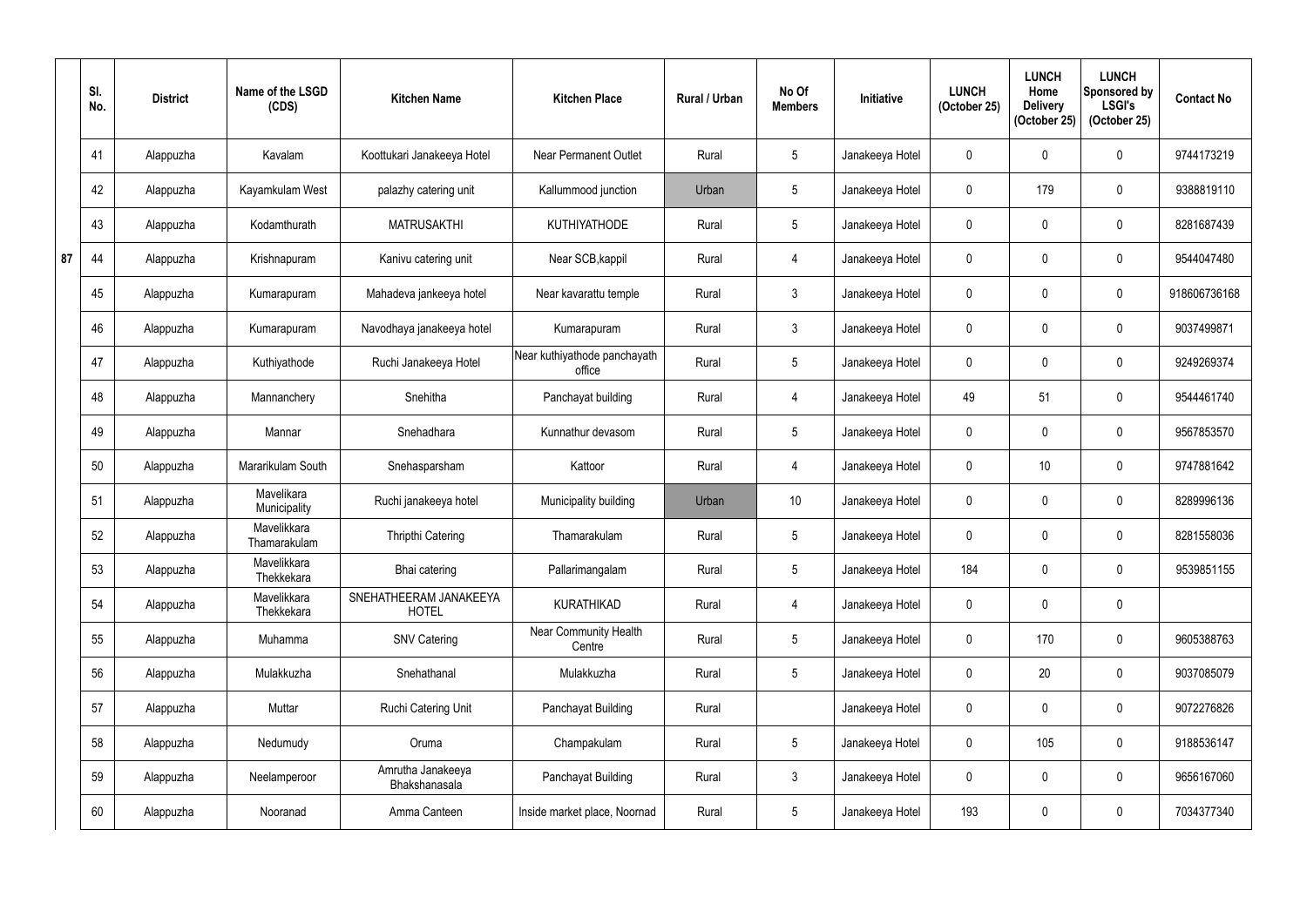| SI.<br>No. | <b>District</b> | Name of the LSGD<br>(CDS) | <b>Kitchen Name</b>           | <b>Kitchen Place</b>                                        | <b>Rural / Urban</b> | No Of<br><b>Members</b> | Initiative      | <b>LUNCH</b><br>(October 25) | <b>LUNCH</b><br>Home<br><b>Delivery</b><br>(October 25) | <b>LUNCH</b><br>Sponsored by<br><b>LSGI's</b><br>(October 25) | <b>Contact No</b> |
|------------|-----------------|---------------------------|-------------------------------|-------------------------------------------------------------|----------------------|-------------------------|-----------------|------------------------------|---------------------------------------------------------|---------------------------------------------------------------|-------------------|
| 61         | Alappuzha       | Palamel                   | Arogya Canteen                | Panchayat office compound                                   | Rural                | 4                       | Janakeeya Hotel | 295                          | 0                                                       | 0                                                             | 9497107651        |
| 62         | Alappuzha       | Pallippad                 | Annapoorneswari catering unit | Irattakulangara junction                                    | Rural                | $5\phantom{.0}$         | Janakeeya Hotel | 0                            | $\mathbf{0}$                                            | 0                                                             | 9562318624        |
| 63         | Alappuzha       | Panavally                 | Harikrishnan                  | near nalpatheneswaram<br>temple                             | Rural                | $\overline{1}$          | Janakeeya Hotel | 0                            | 111                                                     | 0                                                             | 9961774363        |
| 64         | Alappuzha       | Pandanad                  | Sreebhadra                    | Muthavazhi                                                  | Rural                | $\overline{5}$          | Janakeeya Hotel | 0                            | 45                                                      | 0                                                             | 9947120239        |
| 65         | Alappuzha       | Pathiyoor                 | Dakshina catering unit        | Mahalekshmi auditorium,<br>kareelakulangara                 | Rural                | $5\phantom{.0}$         | Janakeeya Hotel | 0                            | 174                                                     | 0                                                             | 9048200655        |
| 66         | Alappuzha       | Pattanakkad               | Aparna                        | Opposite of pattanakkad<br>gramapanchayath                  | Rural                | 5                       | Janakeeya Hotel | 0                            | 0                                                       | 0                                                             | 9037450634        |
| 67         | Alappuzha       | Perumbalam                | Amritham                      | Near by govt hospital                                       | Rural                | 4                       | Janakeeya Hotel | 0                            | 62                                                      | 0                                                             | 8592809257        |
| 68         | Alappuzha       | Pulincunnu                | Nanma Janakeeya Hotel         | Near Krishi Bhavan                                          | Rural                | $\overline{5}$          | Janakeeya Hotel | 0                            | 0                                                       | 0                                                             | 9544752465        |
| 69         | Alappuzha       | Puliyoor                  | <b>UPPUM MULAKUM</b>          | <b>INSIDE PANCHAYATH</b><br><b>COMPOUND</b>                 | Rural                | 5                       | Janakeeya Hotel | 0                            | 84                                                      | 0                                                             | 6238836314        |
| 70         | Alappuzha       | Punnapra North            | Annapoorneshwary              | Janajagrithi                                                | Rural                | 4                       | Janakeeya Hotel | 0                            | 103                                                     | 0                                                             | 8129450136        |
| 71         | Alappuzha       | Punnapra South            | Thripthy janakeeya hotel      | Punnapra south                                              | Rural                | 9                       | Janakeeya Hotel | 0                            | 0                                                       | 0                                                             | 9846179646        |
| 72         | Alappuzha       | Purakad                   | Pulari                        | Purakkad gp                                                 | Rural                | $\overline{5}$          | Janakeeya Hotel | 0                            | 83                                                      | 0                                                             | 7034494313        |
| 73         | Alappuzha       | Purakad                   | Thiruvonam catering service   | Thottappally                                                | Rural                | 4                       | Janakeeya Hotel | 0                            | 110                                                     | 0                                                             |                   |
| 74         | Alappuzha       | Ramankary                 | Kudumbashree Vanitha Hotel    | Ramankary Town, Opposite<br>Judicial First Class Magistrate | Rural                | 4                       | Janakeeya Hotel | 0                            | 0                                                       | 0                                                             | 8281314746        |
| 75         | Alappuzha       | Thaicattussery            | Unarv                         | Thyakattusheri junction                                     | Rural                | 4                       | Janakeeya Hotel | 0                            | 61                                                      | 0                                                             | 9605897567        |
| 76         | Alappuzha       | Thakazhy                  | Thripthi Thakazhy             | <b>GBHSS Thakazhy</b>                                       | Rural                | $6\phantom{.}$          | Janakeeya Hotel | 0                            | 100                                                     | $\pmb{0}$                                                     | 9747405368        |
| 77         | Alappuzha       | Thalavady                 | Sakthi                        | Panayanbnoorkavu Temple<br>Auditorium                       | Rural                | $\sqrt{5}$              | Janakeeya Hotel | 0                            | 60                                                      | 0                                                             |                   |
| 78         | Alappuzha       | Thannermukkom             | Patheyam                      | Panchayath office                                           | Rural                | $\overline{4}$          | Janakeeya Hotel | 182                          | 0                                                       | 0                                                             | 9633933288        |
| 79         | Alappuzha       | Thazhakkara               | Akshaya catering              | Building at glassfactory<br>junction                        | Rural                | $\overline{5}$          | Janakeeya Hotel | 0                            | 0                                                       | 0                                                             | 9847177930        |
| 80         | Alappuzha       | Thiruvanvandoor           | <b>SREE KRISHNA</b>           | Near pravinkoodu junction,                                  | Rural                | $\sqrt{5}$              | Janakeeya Hotel | 0                            | 117                                                     | 0                                                             | 9446627175        |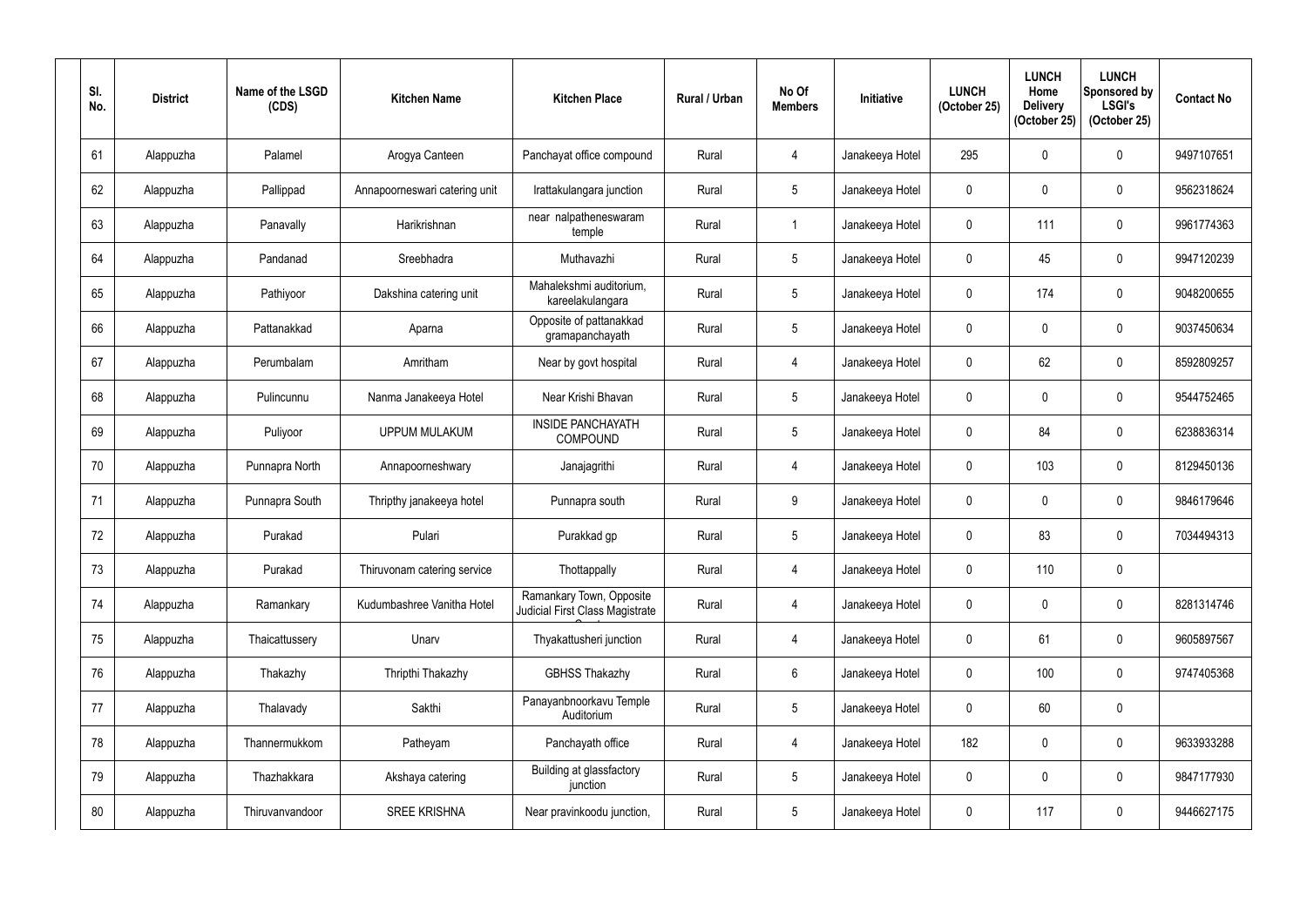|    | SI.<br>No.      | <b>District</b> | Name of the LSGD<br>(CDS) | <b>Kitchen Name</b>              | <b>Kitchen Place</b>                            | Rural / Urban | No Of<br><b>Members</b> | Initiative      | <b>LUNCH</b><br>(October 25) | <b>LUNCH</b><br>Home<br><b>Delivery</b><br>(October 25) | <b>LUNCH</b><br>Sponsored by<br><b>LSGI's</b><br>(October 25) | <b>Contact No</b> |
|----|-----------------|-----------------|---------------------------|----------------------------------|-------------------------------------------------|---------------|-------------------------|-----------------|------------------------------|---------------------------------------------------------|---------------------------------------------------------------|-------------------|
|    | 81              | Alappuzha       | Thrikkunnappuzha          | Akshara janakeeya hotel          | KV jetty road                                   | Rural         | 5                       | Janakeeya Hotel | $\mathbf{0}$                 |                                                         | $\mathbf 0$                                                   | 918891921223      |
|    | 82              | Alappuzha       | Thuravoor                 | RUCHI JANAKEEYA HOTEL            | Near alakkaparambu                              | Rural         | 5                       | Janakeeya Hotel | $\mathbf 0$                  |                                                         | $\pmb{0}$                                                     | 8157934346        |
|    | 83              | Alappuzha       | Vallikunnam               | Samthripthi                      | Padayanivattom temple<br>Auditorium             | Rural         | $\overline{4}$          | Janakeeya Hotel | 76                           | 0                                                       | $\mathbf 0$                                                   | 8078962129        |
|    | 84              | Alappuzha       | Vayalar                   | Five star                        | Near Nagamkulangara Market                      | Rural         | 5                       | Janakeeya Hotel | $\mathbf 0$                  |                                                         | $\mathbf 0$                                                   | 8606081847        |
|    | 85              | Alappuzha       | Veeyapuram                | Karuthal                         | Payippad LPS                                    | Rural         | $5\phantom{.0}$         | Janakeeya Hotel | $\mathbf 0$                  |                                                         | $\mathbf 0$                                                   | 8606846513        |
|    | 86              | Alappuzha       | Veliyanad                 | Manus Janakeeya Hotel            | Kurishmoodu, Near Veliyanadu<br>Grama Panchayat | Rural         | $3\phantom{.0}$         | Janakeeya Hotel | $\mathbf 0$                  | ∩                                                       | $\mathbf 0$                                                   | 8086782924        |
|    | 87              | Alappuzha       | Venmoney                  | Annapoorna                       | Poyka                                           | Rural         | 5                       | Janakeeya Hotel | $\mathbf{0}$                 | 160                                                     | $\mathbf 0$                                                   |                   |
| 87 |                 |                 |                           |                                  |                                                 |               | 414                     |                 | 2430                         | 5604                                                    | 22                                                            |                   |
|    |                 | Ernakulam       | Aikkaranad                | Subiksha Janakeeya Hotel         | Kolancherry                                     | Rural         | $\overline{4}$          | Janakeeya Hotel | 390                          |                                                         | $\mathbf 0$                                                   | 9496215730        |
|    | $\overline{2}$  | Ernakulam       | Alengade                  | Thanima foods                    | Koduvazhanga                                    | Rural         | 3 <sup>1</sup>          | Janakeeya Hotel | 73                           |                                                         | $\pmb{0}$                                                     | 9349013322        |
|    | 3               | Ernakulam       | Alengade                  | Mr.Bakers                        | Malikam peedika                                 | Rural         | $\mathfrak{Z}$          | Janakeeya Hotel | 30                           |                                                         | $\mathbf 0$                                                   | 9633887779        |
|    | 4               | Ernakulam       | Alengade                  | Kasthurba kitchen                | Neerikkode                                      | Rural         | $\mathfrak{Z}$          | Janakeeya Hotel | 107                          |                                                         | $\mathbf 0$                                                   | 9526260253        |
|    | $5\overline{)}$ | Ernakulam       | Amballoor                 | Dhanshree catering               | St.ignatius schools Amballur                    | Rural         | $5\phantom{.0}$         | Janakeeya Hotel | 21                           | 0                                                       | $\pmb{0}$                                                     | 8330081552        |
|    | 6               | Ernakulam       | Angamaly                  | Cafe Shree Canteen               | <b>Municipality Canteen</b>                     | Urban         | 5                       | Janakeeya Hotel | 265                          | $\Omega$                                                | $\mathbf 0$                                                   | 9656927253        |
|    | $\overline{7}$  | Ernakulam       | Arakuzha                  | Ruchi Janakeeya hotel, Arakkuzha | Pandappilly                                     | Rural         | 5                       | Janakeeya Hotel | 147                          | 0                                                       | $\mathbf 0$                                                   | 9744864225        |
|    | 8               | Ernakulam       | Assamannoor               | New Life kudumbasree Hotel       | Cherukunnam                                     | Rural         | $\mathfrak{Z}$          | Janakeeya Hotel | 154                          |                                                         | $\mathbf 0$                                                   | 9656729450        |
|    | 9               | Ernakulam       | Avoly                     | Janakeeya Hotel, Avoli           | Hostel Junction, Avoli                          | Rural         | $\mathbf{3}$            | Janakeeya Hotel | 218                          | $\mathbf{0}$                                            | $\pmb{0}$                                                     | 9847983621        |
|    | 10 <sup>°</sup> | Ernakulam       | Ayyampuzha                | Five Star Hotel and Catering     | Panchayat Junction                              | Rural         | $\overline{4}$          | Janakeeya Hotel | 82                           | 0                                                       | $\mathbf 0$                                                   | 9744836324        |
|    | 11              | Ernakulam       | Chendamangalam            | Anugraha Kudumbashree hotel      | Vadakkumpuram                                   | Rural         | 5                       | Janakeeya Hotel | 179                          | 0                                                       | $\mathbf 0$                                                   | 9061419729        |
|    | 12              | Ernakulam       | Chengamanade              | Mythri janakeeya hotel           | Purayar                                         | Rural         | $5\phantom{.0}$         | Janakeeya Hotel | 32                           | 175                                                     | $\pmb{0}$                                                     | 9496172362        |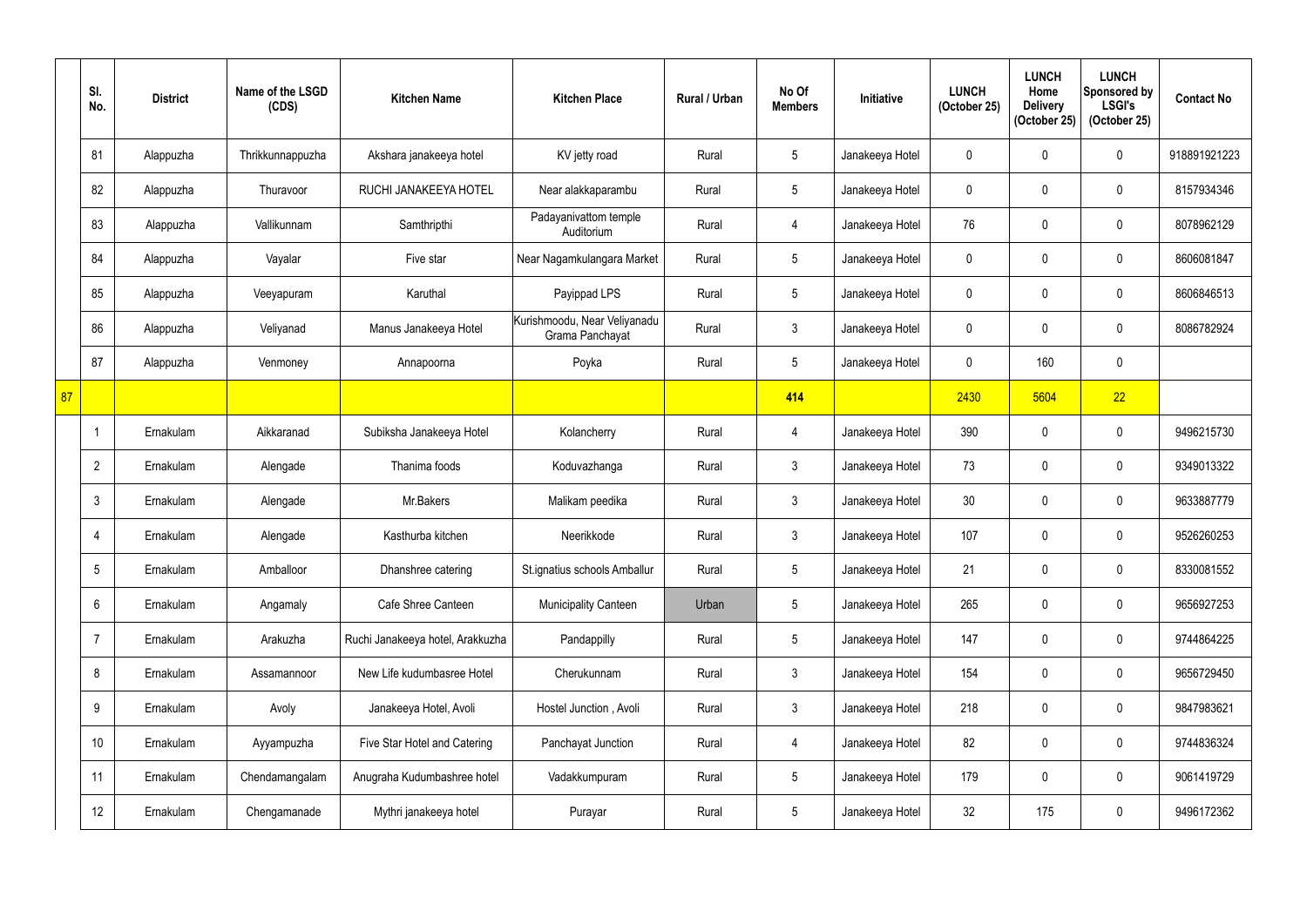| SI.<br>No. | <b>District</b> | Name of the LSGD<br>(CDS) | <b>Kitchen Name</b>                   | <b>Kitchen Place</b>       | <b>Rural / Urban</b> | No Of<br><b>Members</b> | Initiative      | <b>LUNCH</b><br>(October 25) | <b>LUNCH</b><br>Home<br><b>Delivery</b><br>(October 25) | <b>LUNCH</b><br>Sponsored by<br><b>LSGI's</b><br>(October 25) | <b>Contact No</b> |
|------------|-----------------|---------------------------|---------------------------------------|----------------------------|----------------------|-------------------------|-----------------|------------------------------|---------------------------------------------------------|---------------------------------------------------------------|-------------------|
| 13         | Ernakulam       | Cheranalloor              | Chaithanya                            | <b>Community Hall</b>      | Rural                | 6                       | Janakeeya Hotel | 37                           | 0                                                       | 0                                                             | 9995156639        |
| 14         | Ernakulam       | Cheranalloor              | Adukkala                              | Chittoor                   | Rural                | $5\overline{)}$         | Janakeeya Hotel | $\mathbf 0$                  | $\mathbf{0}$                                            | 0                                                             | 808922128         |
| 15         | Ernakulam       | Chittattukara             | krishna cafe                          | chittattukara jn.          | Rural                | $\mathfrak{Z}$          | Janakeeya Hotel | 233                          | $\mathbf 0$                                             | 0                                                             |                   |
| 16         | Ernakulam       | Choornikkara              | Metro hotel                           | Ambattukavu                | Rural                | $\mathfrak{Z}$          | Janakeeya Hotel | 303                          | $\mathbf 0$                                             | 0                                                             | 9605319455        |
| 17         | Ernakulam       | Chottanikkara             | Ahalya Cafe                           | Kottayatthupara            | Rural                | $6\phantom{.}$          | Janakeeya Hotel | 73                           | $\mathbf 0$                                             | 0                                                             | 9567512337        |
| 18         | Ernakulam       | Maneed                    | Coral Island                          | Maneed                     | Rural                | 4                       | Janakeeya Hotel | 134                          | 0                                                       | 0                                                             | 7012652495        |
| 19         | Ernakulam       | Edathala                  | Souhridam Kudumbashree canteen        | Edathala                   | Rural                | $\mathfrak{Z}$          | Janakeeya Hotel | 273                          | 0                                                       | 0                                                             | 9745769363        |
| 20         | Ernakulam       | Edathala                  | Veetiloru oonne                       | Manalimukke                | Rural                | $\mathfrak{Z}$          | Janakeeya Hotel | 223                          | $\mathbf 0$                                             | 0                                                             | 9745769363        |
| 21         | Ernakulam       | Edavanakkad               | Royal Hotel                           | Edavanakad                 | Rural                | $\mathfrak{Z}$          | Janakeeya Hotel | 82                           | 0                                                       | 0                                                             | 7902933414        |
| 22         | Ernakulam       | Elanji                    | janakiya hotel elanji                 | elanji punjayathu junction | Rural                | $\overline{5}$          | Janakeeya Hotel | 50                           | $\mathbf 0$                                             | 0                                                             | 9947990787        |
| 23         | Ernakulam       | Eloor                     | Nalanandhana janakeeya hotel          | Eloor                      | Urban                | $\overline{4}$          | Janakeeya Hotel | 100                          | $\mathbf 0$                                             | 0                                                             | 9562885391        |
| 24         | Ernakulam       | Ezhikkara                 | Sree Rajarajeswari Janakeeya<br>Hotel | Ezhikkara                  | Rural                | $\overline{5}$          | Janakeeya Hotel | 0                            | $\mathbf 0$                                             | 0                                                             | 8921579011        |
| 25         | Ernakulam       | Kadungalloor              | Snehitha janakeeya hotel              | Kadungalloor               | Rural                | $\mathfrak{Z}$          | Janakeeya Hotel | 136                          | 0                                                       | $\overline{2}$                                                | 9567418674        |
| 26         | Ernakulam       | Kalady                    | Jyothi Vanitha Canteen                | Kalady                     | Rural                | $5\,$                   | Janakeeya Hotel | 326                          | $\mathbf 0$                                             | 0                                                             | 9544624439        |
| 27         | Ernakulam       | Kalamassery East          | Nanma janakeeya hotel                 | HMT, kalammassery          | Urban                | $\mathfrak{Z}$          | Janakeeya Hotel | 319                          | $\mathbf 0$                                             | 0                                                             | 9895535089        |
| 28         | Ernakulam       | Kalamassery West          | Pulari janakeeya hotel                | Kunamthai                  | Urban                | $\mathfrak{Z}$          | Janakeeya Hotel | 418                          | $\mathbf 0$                                             | 0                                                             | 7736594305        |
| 29         | Ernakulam       | <b>Kalamassery West</b>   | Kismath janakeeya hotel               | Vattekkunnam               | Urban                | $\mathfrak{Z}$          | Janakeeya Hotel | 210                          | 0                                                       | 0                                                             | 8075879290        |
| 30         | Ernakulam       | Kalloorkkad               | Puthuma Janakeeya Hotel               | Kallorkkad                 | Rural                | $\mathfrak{Z}$          | Janakeeya Hotel | 113                          | $\mathbf 0$                                             | 0                                                             | 7558091353        |
| 31         | Ernakulam       | Kanjoor                   | Ammachiyude Adukkala                  | Parappuram                 | Rural                | $\mathfrak{Z}$          | Janakeeya Hotel | 130                          | $\mathbf 0$                                             | 0                                                             | 6238583699        |
| 32         | Ernakulam       | Karumalloor               | Koottayma janakeeya hotel             | Kariyachira                | Rural                | $\overline{4}$          | Janakeeya Hotel | 35                           | 0                                                       | 0                                                             | 9746484979        |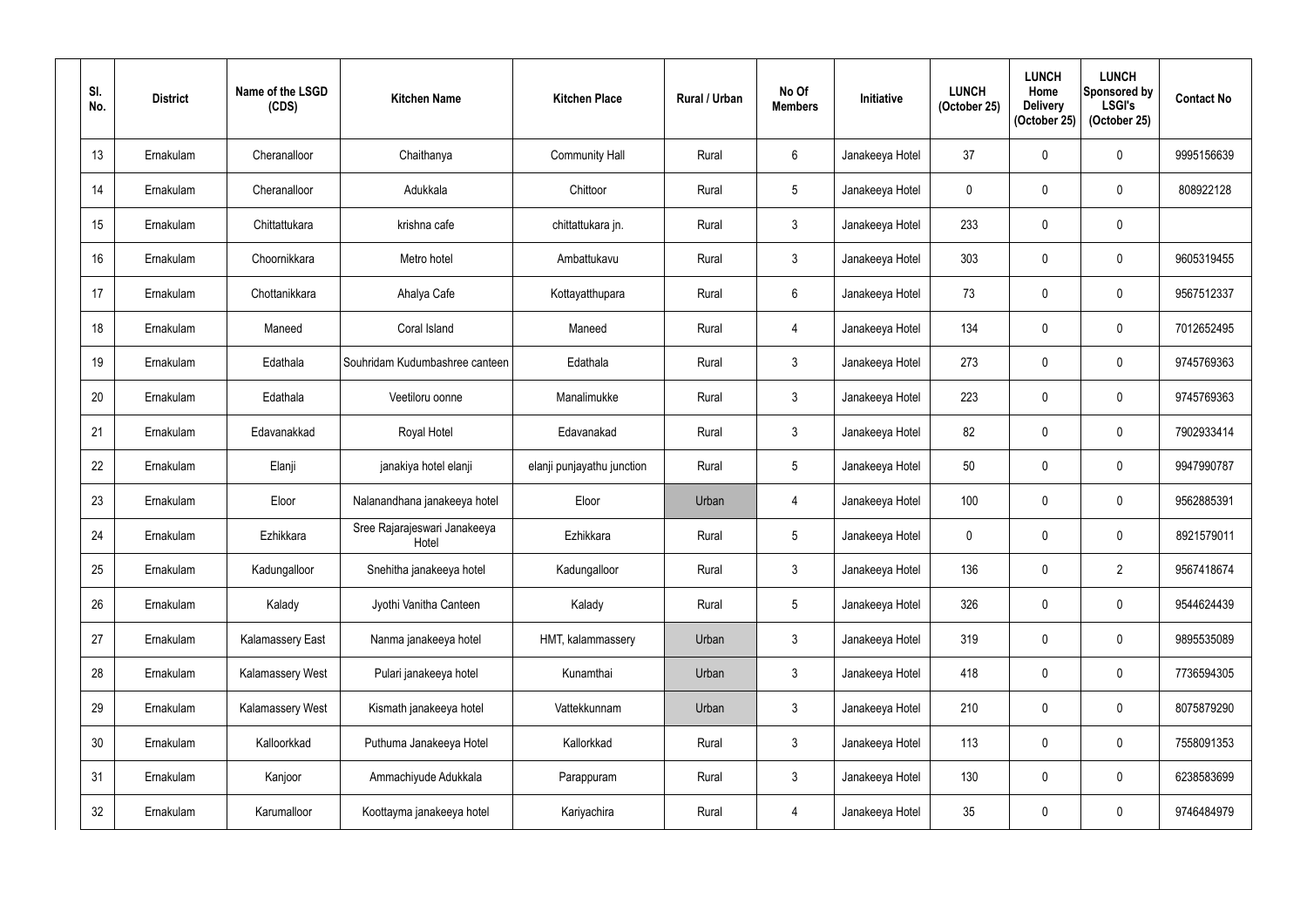|     | SI.<br>No. | <b>District</b> | Name of the LSGD<br>(CDS) | <b>Kitchen Name</b>                  | <b>Kitchen Place</b>                      | Rural / Urban | No Of<br><b>Members</b> | <b>Initiative</b> | <b>LUNCH</b><br>(October 25) | <b>LUNCH</b><br>Home<br><b>Delivery</b><br>(October 25) | <b>LUNCH</b><br>Sponsored by<br><b>LSGI's</b><br>(October 25) | <b>Contact No</b> |
|-----|------------|-----------------|---------------------------|--------------------------------------|-------------------------------------------|---------------|-------------------------|-------------------|------------------------------|---------------------------------------------------------|---------------------------------------------------------------|-------------------|
|     | 33         | Ernakulam       | Kavalangad                | Five star Janakeeya Hotel            | Nellimattom                               | Rural         | $5\phantom{.0}$         | Janakeeya Hotel   | 310                          | $\mathbf{0}$                                            | $\mathbf 0$                                                   | 9744705648        |
|     | 34         | Ernakulam       | Keezhmad                  | Sadyalayam janakeeya hotel           | Keezhmad                                  | Rural         | $5\phantom{.0}$         | Janakeeya Hotel   | 92                           | $\mathbf 0$                                             | $\mathbf 0$                                                   | 9846027221        |
|     | 35         | Ernakulam       | Kochi East                | ANNAPOORNA JANAKEEYA<br><b>HOTEL</b> | ALINCHUVADU                               | Urban         | $5\phantom{.0}$         | Janakeeya Hotel   | 250                          | 0                                                       | $\mathbf 0$                                                   | 9567529849        |
|     | 36         | Ernakulam       | Kochi East                | YUMMEES KITCHEN                      | VADUTHALA                                 | Urban         | $5\phantom{.0}$         | Janakeeya Hotel   | 83                           | 34                                                      | $\pmb{0}$                                                     |                   |
|     | 37         | Ernakulam       | Kochi East                | <b>ORUMA KITCHEN</b>                 | <b>PACHALAM</b>                           | Urban         | $\mathbf{3}$            | Janakeeya Hotel   | 290                          | 87                                                      | $\pmb{0}$                                                     | 9744763589        |
|     | 38         | Ernakulam       | Kochi East                | <b>PONPULARI</b>                     | <b>KEERHI NAGAR,</b><br><b>ELAMAKKARA</b> | Urban         | $\mathbf{3}$            | Janakeeya Hotel   | 301                          | 0                                                       | $\pmb{0}$                                                     | 8289818357        |
|     | 39         | Ernakulam       | Kochi East                | <b>RUCHI CATERING</b>                | PUNNACKAL                                 | Urban         | $5\phantom{.0}$         | Janakeeya Hotel   | 302                          | 62                                                      | $\pmb{0}$                                                     | 9947080022        |
|     | 40         | Ernakulam       | Kochi South               | <b>AMMAS KITCHEN</b>                 | <b>THEVARA</b>                            | Urban         | $\overline{4}$          | Janakeeya Hotel   | 708                          | 0                                                       | $\pmb{0}$                                                     | 7994618127        |
|     | 41         | Ernakulam       | Kochi South               | <b>NEW AKSHAYA HOTEL</b>             | PONNURUNNI                                | Urban         | $5\phantom{.0}$         | Janakeeya Hotel   | 677                          | 0                                                       | $\mathbf 0$                                                   | 9895292721        |
|     | 42         | Ernakulam       | Kochi South               | <b>FRIENDS</b>                       | <b>MINI PARK</b>                          | Urban         | $\overline{5}$          | Janakeeya Hotel   | 162                          | $\mathbf 0$                                             | $\pmb{0}$                                                     | 9048207287        |
|     | 43         | Ernakulam       | Kochi West                | PUTHUMA KUDUMBASHREE<br><b>HOTEL</b> | PALLURUTHY NADA                           | Urban         | $5\phantom{.0}$         | Janakeeya Hotel   | 225                          | 0                                                       | $\mathbf 0$                                                   | 9947611626        |
|     | 44         | Ernakulam       | Kochi West                | NAMMUDE ADUKKALA                     | <b>ERAVELI COLONY</b>                     | Urban         | 5                       | Janakeeya Hotel   | 675                          | 0                                                       | $\mathbf 0$                                                   | 9746033279        |
|     | 45         | Ernakulam       | Koovappady                | Kaipunyam Janakeeya hotel            | Koovappady                                | Rural         | $5\phantom{.0}$         | Janakeeya Hotel   | 98                           | 0                                                       | $\mathbf 0$                                                   |                   |
|     | 46         | Ernakulam       | Kothamangalam             | Thanima catering unit                | Kothamangalam                             | Urban         | $\mathfrak{Z}$          | Janakeeya Hotel   | 90                           | 0                                                       | $\pmb{0}$                                                     | 9846664377        |
|     | 47         | Ernakulam       | Kottapady                 | Janakeeya Hotel                      | Kottappady junction                       | Rural         | $3\phantom{.0}$         | Janakeeya Hotel   | 183                          | $\mathbf 0$                                             | $\pmb{0}$                                                     | 9497406993        |
|     | 48         | Ernakulam       | Kottuvally                | subhiksha vanitha canteen            | kottuvally                                | Rural         | $\sqrt{5}$              | Janakeeya Hotel   | 83                           | 0                                                       | $\pmb{0}$                                                     | 8590034196        |
|     | 49         | Ernakulam       | kumbalangi                | st.antoneys kudumbashree             | old post office                           | Rural         | $\mathbf{3}$            | Janakeeya Hotel   | 175                          | 0                                                       | $\overline{0}$                                                | 8138860764        |
|     | 50         | Ernakulam       | kunnathunadu              | thripthy janakeeya hotel             | pallikkara                                | Rural         | $6\,$                   | Janakeeya Hotel   | 73                           | 0                                                       | $\pmb{0}$                                                     | 9744561425        |
|     | 51         | Ernakulam       | Kunnukara                 | Greenchilly cafe                     | Kunnukara                                 | Rural         | $\mathbf{3}$            | Janakeeya Hotel   | $\mathbf 0$                  | 41                                                      | $\boldsymbol{0}$                                              | 9496852989        |
| 114 | 52         | Ernakulam       | Kunnukara                 | Thanima canteen                      | North aduvassery                          | Rural         | $\sqrt{5}$              | Janakeeya Hotel   | $\pmb{0}$                    | 44                                                      | $\pmb{0}$                                                     | 9744200583        |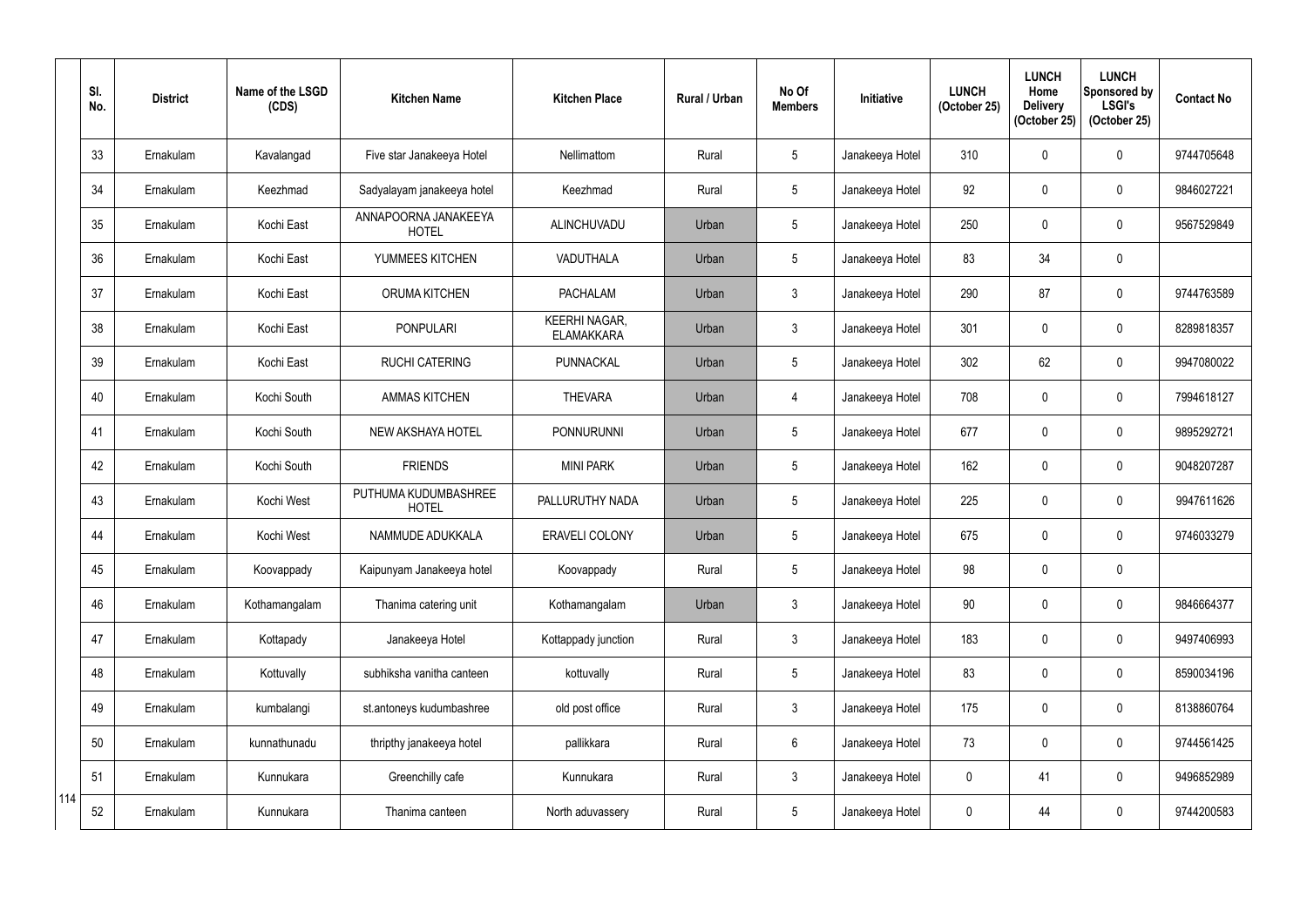| SI.<br>No. | <b>District</b> | Name of the LSGD<br>(CDS) | <b>Kitchen Name</b>              | <b>Kitchen Place</b>                    | <b>Rural / Urban</b> | No Of<br><b>Members</b> | Initiative      | <b>LUNCH</b><br>(October 25) | <b>LUNCH</b><br>Home<br><b>Delivery</b><br>(October 25) | <b>LUNCH</b><br>Sponsored by<br><b>LSGI's</b><br>(October 25) | <b>Contact No</b> |
|------------|-----------------|---------------------------|----------------------------------|-----------------------------------------|----------------------|-------------------------|-----------------|------------------------------|---------------------------------------------------------|---------------------------------------------------------------|-------------------|
| 53         | Ernakulam       | Kuttampuzha               | Nila kudumbashree janakiya hotel | Mini stadium, vadattupara               | Rural                | 6                       | Janakeeya Hotel | 124                          | $\mathbf{0}$                                            | 0                                                             | 9496754018        |
| 54         | Ernakulam       | Kuzhippilly               | Janakeeya hotel                  | Kuzhupilli                              | Rural                | $\mathbf 0$             | Janakeeya Hotel | $\mathbf 0$                  | $\mathbf{0}$                                            | 0                                                             | 9847371780        |
| 55         | Ernakulam       | Malayattoor               | Whats app Janakeeya Hotel        | Thottuva                                | Rural                | $\mathfrak{Z}$          | Janakeeya Hotel | 326                          | 0                                                       | 0                                                             | 9497796828        |
| 56         | Ernakulam       | Malayattoor               | Natturuchi Janakeeya Hotel       | Ettakkadavu                             | Rural                | $\mathfrak{Z}$          | Janakeeya Hotel | 233                          | 0                                                       | 0                                                             | 9745470234        |
| 57         | Ernakulam       | Manjalloor                | Thanima Kudumbashree hotel       | Vazhakkulam                             | Rural                | $\overline{5}$          | Janakeeya Hotel | 197                          | $\mathbf 0$                                             | 0                                                             | 9526215854        |
| 58         | Ernakulam       | Manjapra                  | Sara's Kitchen                   | Puthenpalli                             | Rural                | $\mathfrak{Z}$          | Janakeeya Hotel | 253                          | 0                                                       | 0                                                             | 8547392730        |
| 59         | Ernakulam       | Maradu                    | <b>VANITHA HOTEL</b>             | <b>KUNDANNOR JN</b>                     | Urban                | 4                       | Janakeeya Hotel | 250                          | 0                                                       | 0                                                             |                   |
| 60         | Ernakulam       | Marady                    | Janakeeya Hotel Marady           | Unnakkuppa                              | Rural                | 4                       | Janakeeya Hotel | 17                           | $\mathbf 0$                                             | 0                                                             | 9947943177        |
| 61         | Ernakulam       | Mazhuvannoor              | Sruthi Janakeeya Hotel           | Valayanchirangara                       | Rural                | $\mathfrak{Z}$          | Janakeeya Hotel | 195                          | 0                                                       | 0                                                             | 9747924485        |
| 62         | Ernakulam       | Mulavukad                 | Kudumbashree Veetile bakshanam   | Mulavukad                               | Rural                | $5\phantom{.0}$         | Janakeeya Hotel | $\mathbf 0$                  | $\mathbf 0$                                             | 0                                                             | 9061339557        |
| 63         | Ernakulam       | Muvattupuzha              | Oottupura                        | Muvattupuzha                            | Urban                | $\mathfrak{Z}$          | Janakeeya Hotel | 243                          | 0                                                       | 0                                                             | 7736573412        |
| 64         | Ernakulam       | Nayarambalam              | Four star cafe                   | Nayarambalam                            | Rural                | $\mathfrak{Z}$          | Janakeeya Hotel | 75                           | $\mathbf 0$                                             | 0                                                             | 8075349161        |
| 65         | Ernakulam       | Nellikuzhy                | Janakeeya Hotel                  | Nellikkuzhi                             | Rural                | $\mathfrak{Z}$          | Janakeeya Hotel | 310                          | 0                                                       | 0                                                             | 9744641099        |
| 66         | Ernakulam       | Njarakkal                 | Kripa Catering Unit              | Njarakkal                               | Rural                | $\mathfrak{Z}$          | Janakeeya Hotel | 68                           | $\mathbf 0$                                             | 0                                                             | 9567534006        |
| 67         | Ernakulam       | Okkal                     | Manna Janakeeya Hotel            | Edavoor                                 | Rural                | $\overline{4}$          | Janakeeya Hotel | 75                           | 0                                                       | 0                                                             | 8086822888        |
| 68         | Ernakulam       | Paingottoor               | Janakeeya hotel                  | Paingottoor                             | Rural                | $\overline{7}$          | Janakeeya Hotel | 0                            | 0                                                       | 0                                                             | 9656855730        |
| 69         | Ernakulam       | Pallarimangalam           | Janakeeya Hotel                  | Janakeeya Hotel, Koovalloor             | Rural                | $\overline{4}$          | Janakeeya Hotel | 114                          | 0                                                       | 0                                                             | 7025992310        |
| 70         | Ernakulam       | Pallipuram                | Kadumanga Food court             | Pothen valav                            | Rural                | $5\,$                   | Janakeeya Hotel | 242                          | 0                                                       | 0                                                             | 9747525176        |
| 71         | Ernakulam       | Pambakkuda                | viswastha catering unit          | pambakkuda block punjayathu<br>building | Rural                | $\overline{4}$          | Janakeeya Hotel | 42                           | $\mathbf 0$                                             | 0                                                             | 7510382367        |
| 72         | Ernakulam       | Parakkadave               | Thejus catering unit             | Moozhikkulam                            | Rural                | 10 <sup>°</sup>         | Janakeeya Hotel | 0                            | 94                                                      | 0                                                             | 9847936303        |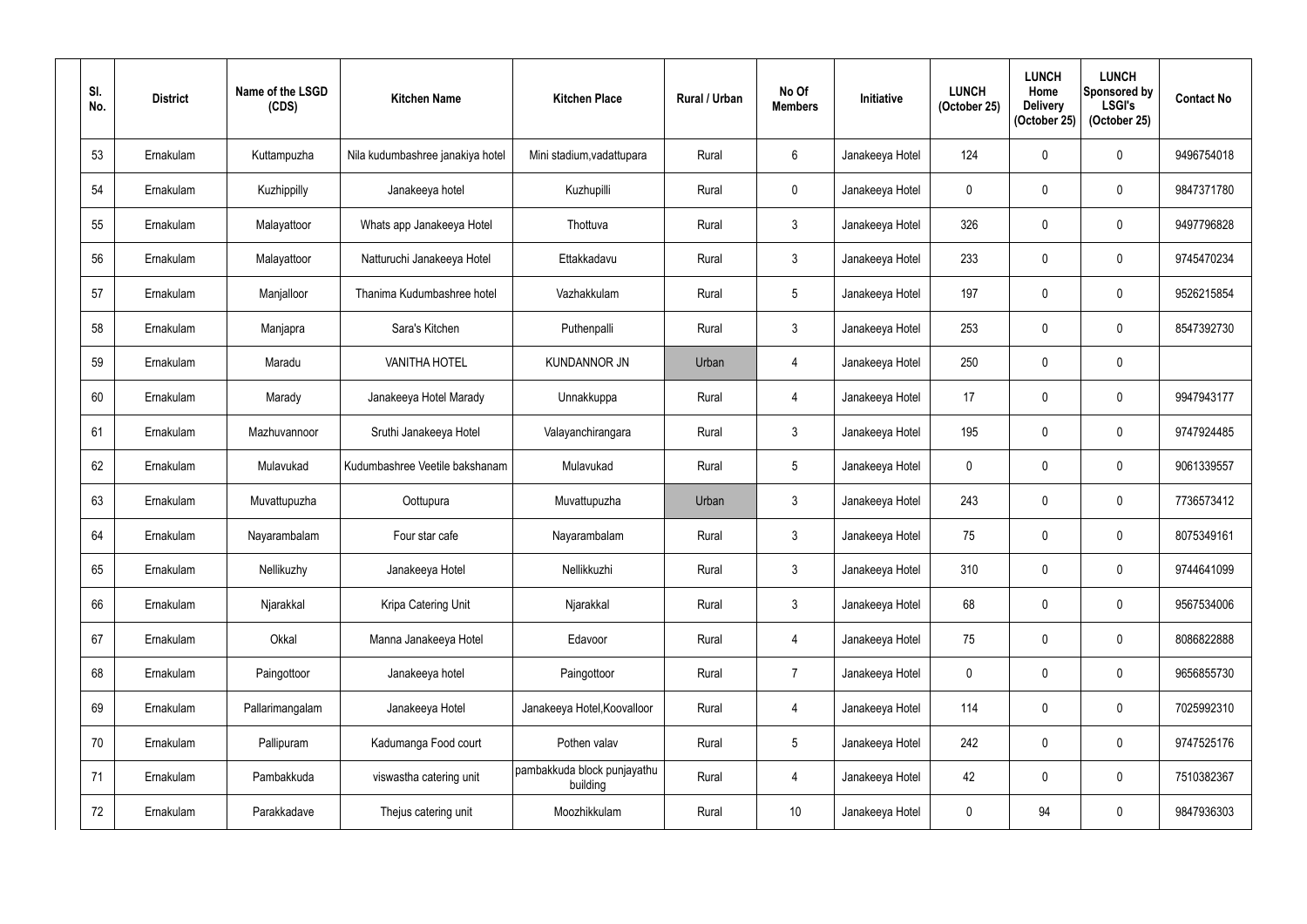| SI.<br>No. | <b>District</b> | Name of the LSGD<br>(CDS) | <b>Kitchen Name</b>                         | <b>Kitchen Place</b>                        | <b>Rural / Urban</b> | No Of<br><b>Members</b> | Initiative      | <b>LUNCH</b><br>(October 25) | <b>LUNCH</b><br>Home<br><b>Delivery</b><br>(October 25) | <b>LUNCH</b><br>Sponsored by<br><b>LSGI's</b><br>(October 25) | <b>Contact No</b> |
|------------|-----------------|---------------------------|---------------------------------------------|---------------------------------------------|----------------------|-------------------------|-----------------|------------------------------|---------------------------------------------------------|---------------------------------------------------------------|-------------------|
| 73         | Ernakulam       | Paravoor                  | sreevikneswara                              | Govt.boys' HSS, N.Paravur                   | Urban                | 4                       | Janakeeya Hotel | 88                           | 0                                                       | 0                                                             | 9567581698        |
| 74         | Ernakulam       | Perumbavoor               | Swath kudumbashree canteen                  | Perumbavoor                                 | Urban                | $\mathbf{3}$            | Janakeeya Hotel | 338                          | $\mathbf{0}$                                            | 0                                                             | 8156881057        |
| 75         | Ernakulam       | Pindimana                 | Janakeeya hotel                             | Muthamkuzhi                                 | Rural                | 4                       | Janakeeya Hotel | 121                          | 0                                                       | 0                                                             | 9656297799        |
| 76         | Ernakulam       | Piravam                   | sneha canteen                               | municipality building base floor<br>piravom | Urban                | 4                       | Janakeeya Hotel | 220                          | 0                                                       | 0                                                             | 9605594018        |
| 77         | Ernakulam       | Pothanikkad               | Taj hotel                                   | Pothanikkad                                 | Rural                | $\mathfrak{Z}$          | Janakeeya Hotel | 105                          | 0                                                       | 0                                                             | 8943961843        |
| 78         | Ernakulam       | Puthanvelikkara           | Panjami cafe kudumbashree                   | Near panjayath office                       | Rural                | $5\overline{)}$         | Janakeeya Hotel | 0                            | 105                                                     | 0                                                             | 9645530669        |
| 79         | Ernakulam       | Ramamangalam              | cafe kudumbashree                           | ramamngalam                                 | Rural                | 4                       | Janakeeya Hotel | 212                          | 0                                                       | 0                                                             | 9961344346        |
| 80         | Ernakulam       | Rayamangalam              | Arya canteen                                | Kuruppampady                                | Rural                | $\mathbf{3}$            | Janakeeya Hotel | 108                          | 0                                                       | 0                                                             | 9072147163        |
| 81         | Ernakulam       | Thirumarady               | janakiya hotel thirumarady                  | edappara jn.                                | Rural                | $\mathfrak{Z}$          | Janakeeya Hotel | 0                            | 0                                                       | 0                                                             | 7594811868        |
| 82         | Ernakulam       | Thiruvaniyoor             | Thanima                                     | Thiruvaniyoor                               | Rural                | $5\phantom{.0}$         | Janakeeya Hotel | 0                            | 180                                                     | 0                                                             | 9061239698        |
| 83         | Ernakulam       | Thrikkakkara East         | Thanima Janakeeya Hotel                     | Kakkanad                                    | Urban                | 8                       | Janakeeya Hotel | 95                           | 0                                                       | 0                                                             | 9207134763        |
| 84         | Ernakulam       | Thrikkakkara west         | Janakeeya Hotel                             | Chembumukku                                 | Urban                | $5\phantom{.0}$         | Janakeeya Hotel | 89                           | 0                                                       | 0                                                             | 9496530576        |
| 85         | Ernakulam       | Thuravoor                 | E Grill                                     | Yudapuram                                   | Rural                | $\overline{4}$          | Janakeeya Hotel | 231                          | 0                                                       | 0                                                             | 9526845935        |
| 86         | Ernakulam       | Tripunithura              | Janakeeya Hotel Tripunithura                | Eroor                                       | Urban                | $\mathfrak{Z}$          | Janakeeya Hotel | 113                          | 0                                                       | 0                                                             | 8089117821        |
| 87         | Ernakulam       | Vadakkekkara              | vadakkekkara kudumbasree<br>janakeeya hotel | Madaplathuruth                              | Rural                | 4                       | Janakeeya Hotel | 168                          | 0                                                       | 0                                                             | 8301806778        |
| 88         | Ernakulam       | Vadavukode<br>Puthancruz  | Janakeeya Hotel                             | Vadavukod                                   | Rural                | 4                       | Janakeeya Hotel | 85                           | 0                                                       | 0                                                             |                   |
| 89         | Ernakulam       | Valakom                   | Ruchi kudumbashree catering                 | Valakom                                     | Rural                | $\overline{5}$          | Janakeeya Hotel | 113                          | $\mathbf 0$                                             | $\pmb{0}$                                                     |                   |
| 90         | Ernakulam       | Varapuzha                 | DURGA ACTIVITY                              | CHETTIBHAGAM                                | Rural                | 8                       | Janakeeya Hotel | 109                          | 0                                                       | $\mathfrak{Z}$                                                | 9496160074        |
| 91         | Ernakulam       | Vazhakulam                | <b>Three Star Hotel</b>                     | Marampally                                  | Rural                | $\mathfrak{Z}$          | Janakeeya Hotel | 248                          | 0                                                       | 0                                                             | 8547309874        |
| 92         | Ernakulam       | Vengola                   | Janakeeya Hotel                             | Pathipalam                                  | Rural                | $\overline{5}$          | Janakeeya Hotel | 83                           | 0                                                       | 0                                                             | 8113030921        |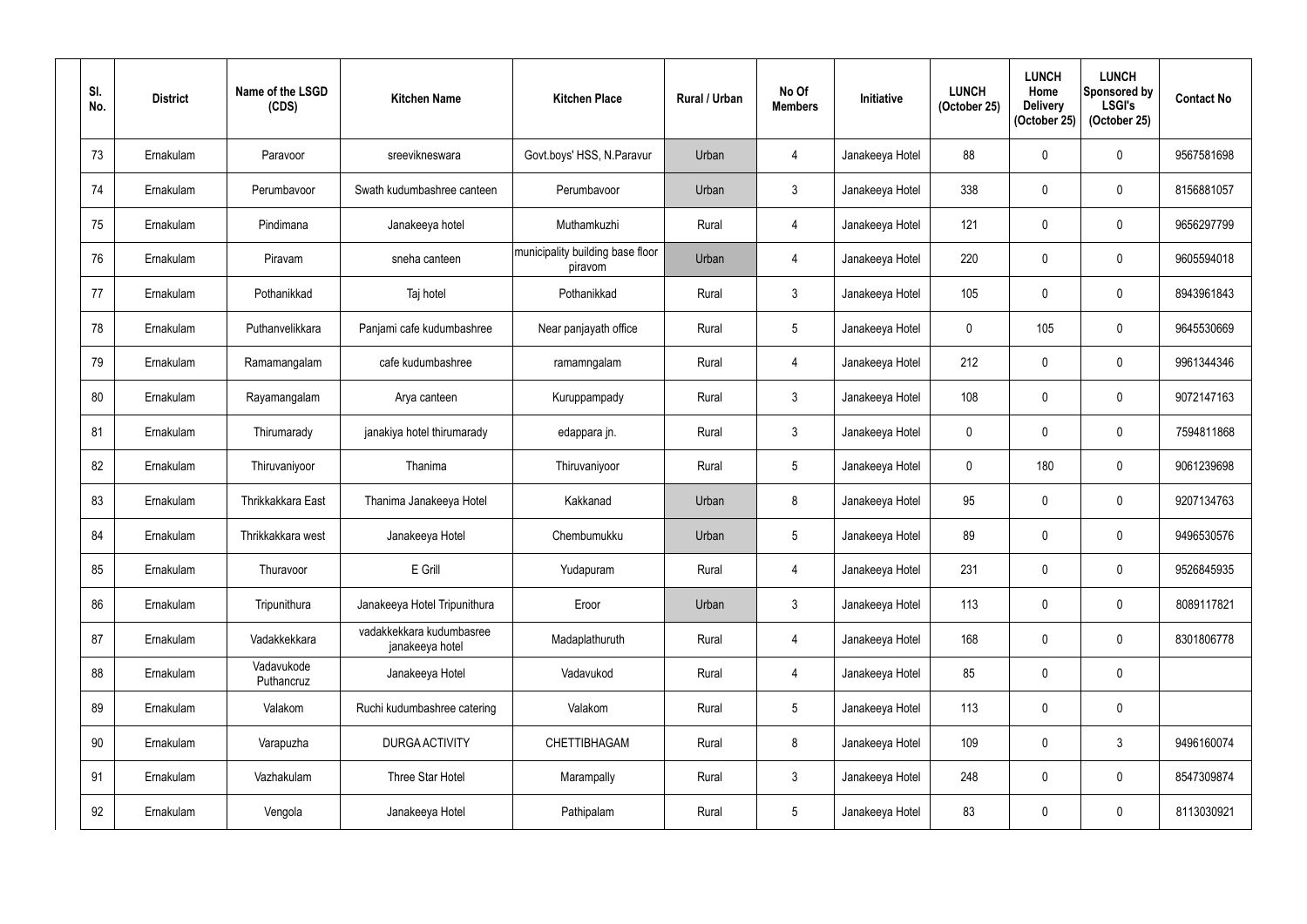|     | SI.<br>No. | <b>District</b> | Name of the LSGD<br>(CDS) | <b>Kitchen Name</b>                                             | <b>Kitchen Place</b> | Rural / Urban | No Of<br><b>Members</b> | <b>Initiative</b> | <b>LUNCH</b><br>(October 25) | <b>LUNCH</b><br>Home<br><b>Delivery</b><br>(October 25) | <b>LUNCH</b><br>Sponsored by<br><b>LSGI's</b><br>(October 25) | <b>Contact No</b> |
|-----|------------|-----------------|---------------------------|-----------------------------------------------------------------|----------------------|---------------|-------------------------|-------------------|------------------------------|---------------------------------------------------------|---------------------------------------------------------------|-------------------|
|     | 93         | Ernakulam       | Vengoor                   | <b>JANAKEEYA HOTEL</b>                                          | Choorathod           | Rural         | 4                       | Janakeeya Hotel   | 98                           | 0                                                       | $\mathbf 0$                                                   | 6238320991        |
|     | 94         | Ernakulam       | Angamaly                  | <b>JANAKEEYA HOTEL</b>                                          | TB Junction          | Urban         | $\mathbf{3}$            | Janakeeya Hotel   | $\overline{0}$               | 0                                                       | $\mathbf 0$                                                   | 9447924974        |
|     | 95         | Ernakulam       | kothamangalam             | P.K janakeeya hotel                                             | kothamangalam        | Urban         | $6\phantom{.0}$         | Janakeeya Hotel   | 280                          | 0                                                       | $\boldsymbol{0}$                                              | 8156869114        |
|     | 96         | Ernakulam       | Nedumbassery              | thani nadan                                                     | athani               | rural         | $5\phantom{.0}$         | Janakeeya Hotel   | $\overline{0}$               | 212                                                     | $\mathbf 0$                                                   | 9961277604        |
|     | 97         | Ernakulam       | Perumbavoor               | <b>JANAKEEYA HOTEL MINI CIVIL</b><br><b>STATION PERUMBAVOOR</b> | Perumbavoor          | Urban         | $\mathfrak{Z}$          | Janakeeya Hotel   | 395                          | $\mathbf 0$                                             | $\boldsymbol{0}$                                              | 9847008734        |
|     | 98         | Ernakulam       | Kumblam                   | JANAKEEYA HOTEL, KUMBALAM                                       | <b>KUMBALAM</b>      | rural         | $5\phantom{.0}$         | Janakeeya Hotel   | 347                          | 0                                                       | $\boldsymbol{0}$                                              | 9746652714        |
|     | 99         | Ernakulam       | Ayavana                   | Keralasree Janakeeya Hotel                                      | Ayavana              | Rural         | $5\overline{)}$         | Janakeeya Hotel   | 54                           | 0                                                       | $\mathbf 0$                                                   | 9744607799        |
|     | 100        | Ernakulam       | Aluva                     | Ruchi Janakeeya hotel                                           | Aluva                | Urban         | 4                       | Janakeeya Hotel   | $\overline{0}$               | 76                                                      | $\mathbf 0$                                                   |                   |
|     | 101        | Ernakulam       | Payipra                   | Nanma janakeeya hotel                                           | Pezhakkappilly       | Rural         | $\mathbf{3}$            | Janakeeya Hotel   | 190                          | 0                                                       | $\mathbf 0$                                                   | 9567747725        |
|     | 102        | Ernakulam       | Kochi West                | Ushas Kudumbashree Hotel                                        | <b>FORT KOCHI</b>    | Urban         | 4                       | Janakeeya Hotel   | 248                          | 0                                                       | $\mathbf 0$                                                   | 7510713668        |
|     | 103        | Ernakulam       | Mookkannoor               | Mamma's Kitchen                                                 | Mookkannoor          | Rural         | $\mathfrak{Z}$          | Janakeeya Hotel   | 188                          | 0                                                       | $\mathbf 0$                                                   | 8593835285        |
|     | 104        | Ernakulam       | Edakkattuvayal            | Santhwanam                                                      | Arakunnam            | Rural         | 3                       | Janakeeya Hotel   | 41                           | $\mathbf{0}$                                            | 0                                                             | 9447047980        |
|     | 105        | Ernakulam       | Karukutti                 | Anugraha Janakeeya Hotel                                        | Pallissery           | Rural         | $5\phantom{.0}$         | Janakeeya Hotel   | 90                           | $\mathbf 0$                                             | $\pmb{0}$                                                     | 9846161486        |
|     | 106        | Ernakulam       | poothrukka                | Grandma Janakeeya hotel                                         | choondi              | Rural         | $\mathfrak{Z}$          | Janakeeya hotel   | 70                           | 0                                                       | $\pmb{0}$                                                     | 9400550287        |
|     | 107        | Ernakulam       | kalamasshery east         | thanima Janakeeya hotel                                         | kangarappadi         | urban         | $\mathfrak{Z}$          | Janakeeya hotel   | $\overline{0}$               | $\mathbf 0$                                             | $\pmb{0}$                                                     | 9745481742        |
|     | 108        | Ernakulam       | Ayyampuzha                | Sneha janakeeya hotel                                           | ayyampuzha junction  | Rural         | $\overline{4}$          | Janakeeya hotel   | 82                           | $\mathbf 0$                                             | $\pmb{0}$                                                     | 8590753551        |
|     | 109        | Ernakulam       | Keerampara                | Abhaya Janakeeya Hotel                                          | Punnekkad            | Rural         | $\overline{4}$          | Janakeeya hotel   | 87                           | $\mathbf 0$                                             | $\pmb{0}$                                                     | 8301059431        |
|     | 110        | Ernakulam       | Mudakkuzha                | janakeeya hotel                                                 | mudakkuzha           | Rural         | $\mathbf{3}$            | Janakeeya hotel   | 68                           | $\mathbf 0$                                             | $\pmb{0}$                                                     | 9496431218        |
| 109 |            |                 |                           |                                                                 |                      |               | 449                     |                   | 17130                        | 1110                                                    | $5\phantom{.0}$                                               | 18245             |
|     |            | Idukki          | Adimaly                   | Friends Janakeeya Hotel                                         | Adimaly              | Rural         | $\overline{4}$          | Janakeeya Hotel   | 124                          | 0                                                       | $\overline{4}$                                                | 9961635779        |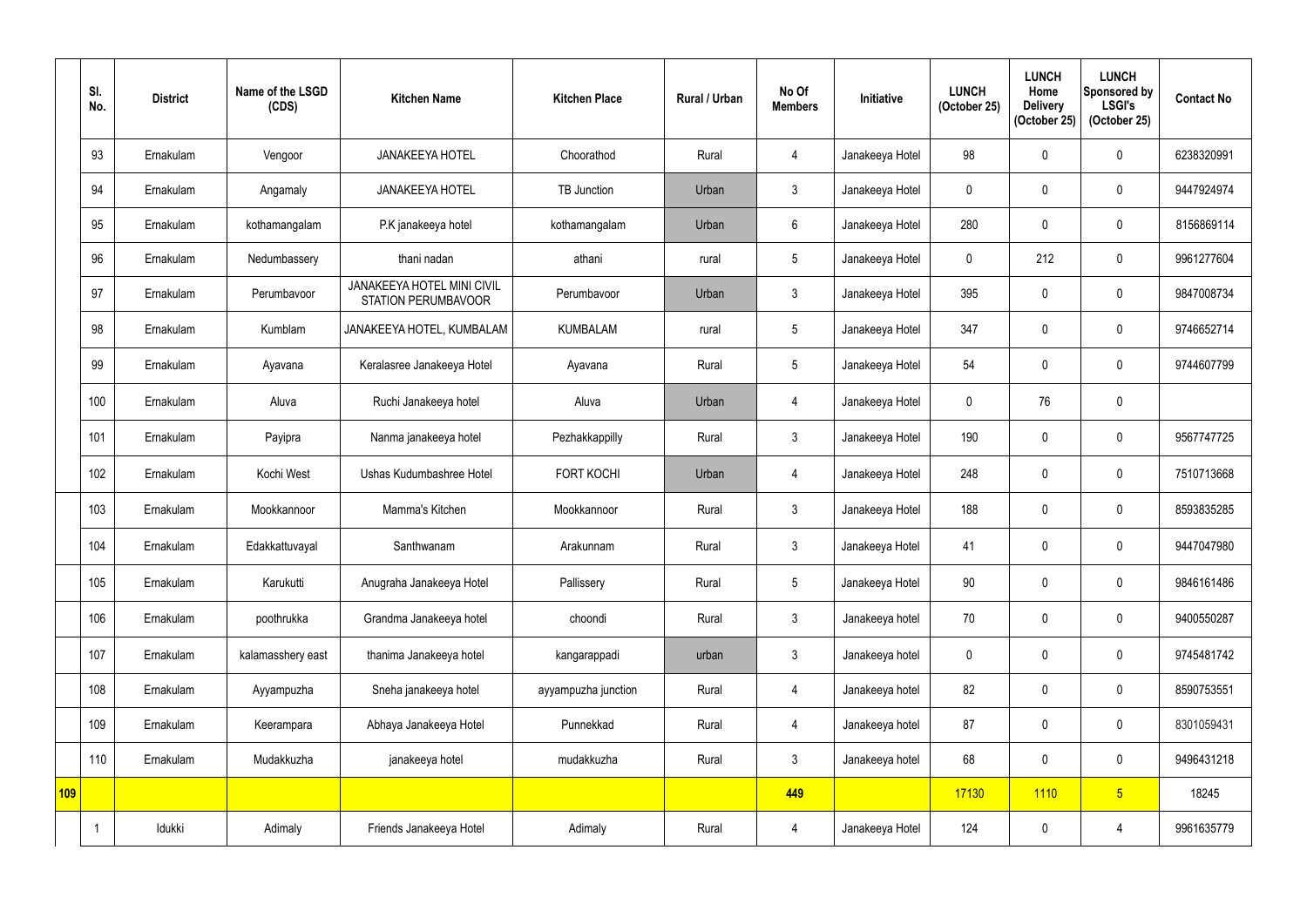| SI.<br>No.       | <b>District</b> | Name of the LSGD<br>(CDS) | <b>Kitchen Name</b>          | <b>Kitchen Place</b>                              | Rural / Urban | No Of<br><b>Members</b> | Initiative      | <b>LUNCH</b><br>(October 25) | <b>LUNCH</b><br>Home<br><b>Delivery</b><br>(October 25) | <b>LUNCH</b><br>Sponsored by<br><b>LSGI's</b><br>(October 25) | <b>Contact No</b> |
|------------------|-----------------|---------------------------|------------------------------|---------------------------------------------------|---------------|-------------------------|-----------------|------------------------------|---------------------------------------------------------|---------------------------------------------------------------|-------------------|
| $\overline{2}$   | Idukki          | Alackode                  | Five Star Canteen            | Elamdesham Block<br>Panchayath Building, Alakode  | Rural         | $\overline{5}$          | Janakeeya Hotel | 35                           | $\mathbf 0$                                             | $\pmb{0}$                                                     | 9961482164        |
| $\mathfrak{Z}$   | Idukki          | Arakkulam                 | Sabhalyam                    | Moolamattom                                       | Rural         | $\overline{4}$          | Janakeeya Hotel | 328                          | $\mathbf 0$                                             | $\pmb{0}$                                                     | 8848124921        |
| 4                | Idukki          | Ayyappancovil             | Maria Janakeeya Hotel        | Parappu                                           | Rural         | $\mathfrak{Z}$          | Janakeeya Hotel | 84                           | 0                                                       | $\pmb{0}$                                                     | 9544622096        |
| $5\phantom{.0}$  | Idukki          | Bysonvalley               | Famous Janakiya Hotel        | Pottankad                                         | Rural         | $\overline{4}$          | Janakeeya Hotel | 97                           | $\mathbf 0$                                             | $\pmb{0}$                                                     | 9744566398        |
| 6                | Idukki          | Chakkupallam              | Vanithasree Janakeeya Hotel  | Anakkara                                          | Rural         | $\mathbf{3}$            | Janakeeya Hotel | 231                          | $\mathbf 0$                                             | $\pmb{0}$                                                     | 8075143547        |
| $\overline{7}$   | Idukki          | Devikulam                 | Kudumbashree Janakeeya Hotel | Echo point                                        | Rural         | $\mathfrak{Z}$          | Janakeeya Hotel | 0                            | 0                                                       | $\pmb{0}$                                                     | 8281640208        |
| 8                | Idukki          | Edavetty                  | Kudumbashree Janakeeya Hotel | Edavetty                                          | Rural         | $\mathbf{3}$            | Janakeeya Hotel | 96                           | 0                                                       | $\pmb{0}$                                                     | 6238694173        |
| 9                | Idukki          | Erattayar                 | Vanitha Janakeeya Hotel      | Erattayar                                         | Rural         | $\overline{4}$          | Janakeeya Hotel | 120                          | 0                                                       | $\pmb{0}$                                                     | 9188166929        |
| 10 <sup>°</sup>  | Idukki          | Kamakshi                  | Kripa Catering               | Thankamani                                        | Rural         | $5\phantom{.0}$         | Janakeeya Hotel | 234                          | 0                                                       | $\pmb{0}$                                                     | 9544021398        |
| 11               | Idukki          | Kanchiyar                 | Swadh Janakeeya Hotel        | Kanchiyar                                         | Rural         | $\overline{5}$          | Janakeeya Hotel | 96                           | 0                                                       | $\pmb{0}$                                                     | 8606856496        |
| 12               | Idukki          | Kanjikkuzhi               | Samarppanam                  | Kanjikkuzhi                                       | Rural         | $\overline{4}$          | Janakeeya Hotel | 108                          | 0                                                       | $\overline{2}$                                                | 9447169262        |
| 13               | Idukki          | Kanthaloor                | Morningstar Janakeeya Hotel  | Sahayagiri complex, near<br>Kanthalloor Bus stand | Rural         | 4                       | Janakeeya Hotel | 160                          | 0                                                       | $\pmb{0}$                                                     | 9447941632        |
| 14               | Idukki          | Karimannoor               | Rujiya Catering Unit         | Karimannoor                                       | Rural         | $\overline{5}$          | Janakeeya Hotel | 88                           | 0                                                       | $\pmb{0}$                                                     | 9497454952        |
| 15 <sub>15</sub> | Idukki          | Karunapuram               | Karuna Hotel                 | Panchayathu complex                               | Rural         | $\overline{4}$          | Janakeeya Hotel | 192                          | 0                                                       | $\pmb{0}$                                                     | 9961152820        |
| 16 <sup>°</sup>  | Idukki          | Kattappana                | Karunya Janakeeya Hotel      | Kattappana                                        | Urban         | $5\phantom{.0}$         | Janakeeya Hotel | 265                          | $\mathbf 0$                                             | $\boldsymbol{0}$                                              | 9497684477        |
| 17               | Idukki          | Kodikkulam                | Kulirma Janakiya Hotel       | Kodikkulam                                        | Rural         | $\boldsymbol{6}$        | Janakeeya Hotel | 31                           | 0                                                       | $\pmb{0}$                                                     | 9605111852        |
| 18               | Idukki          | Kokkayar                  | Sevana Janakeeya hotel       | 35th Mile                                         | Rural         | $\mathfrak{Z}$          | Janakeeya Hotel | 19                           | 0                                                       | $\pmb{0}$                                                     | 9562067674        |
| 19               | Idukki          | Konnathadi                | Friends Janakeeya Hotel      | Panickankudi                                      | Rural         | $\boldsymbol{6}$        | Janakeeya Hotel | 51                           | $\mathbf 0$                                             | $\pmb{0}$                                                     | 9544048878        |
| 20               | Idukki          | Kumili                    | Ruchi Hotel                  | Kumili                                            | Rural         | $\overline{4}$          | Janakeeya Hotel | 128                          | 0                                                       | $\boldsymbol{0}$                                              | 9447980637        |
| 21               | Idukki          | Manakkadu                 | Vanitha Hotel                | Chittoor                                          | Rural         | $\mathbf{3}$            | Janakeeya Hotel | 58                           | 0                                                       | $\pmb{0}$                                                     | 8330097933        |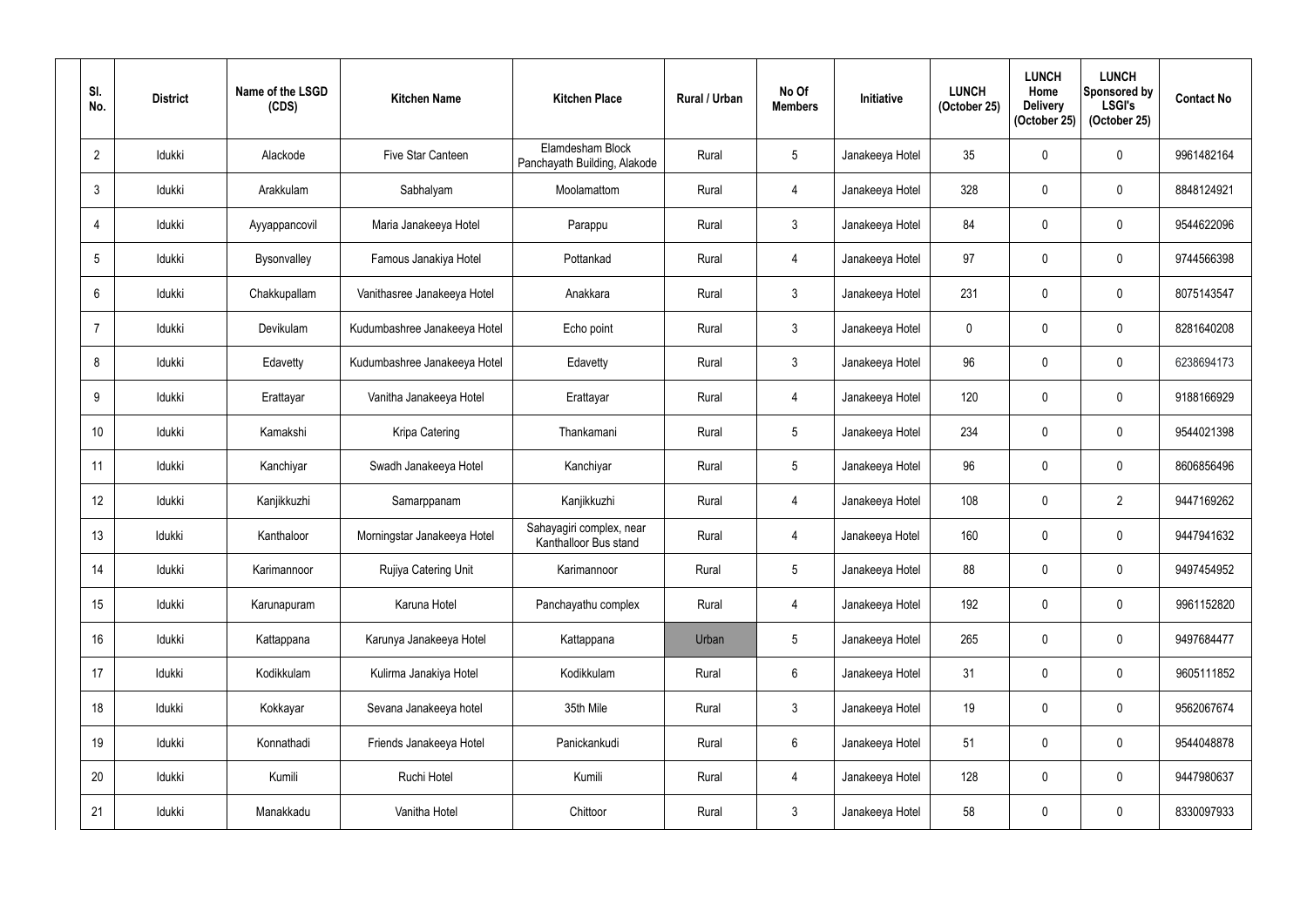|    | SI.<br>No. | <b>District</b> | Name of the LSGD<br>(CDS) | <b>Kitchen Name</b>                   | <b>Kitchen Place</b>          | <b>Rural / Urban</b> | No Of<br><b>Members</b> | Initiative      | <b>LUNCH</b><br>(October 25) | <b>LUNCH</b><br>Home<br><b>Delivery</b><br>(October 25) | <b>LUNCH</b><br>Sponsored by<br><b>LSGI's</b><br>(October 25) | <b>Contact No</b> |
|----|------------|-----------------|---------------------------|---------------------------------------|-------------------------------|----------------------|-------------------------|-----------------|------------------------------|---------------------------------------------------------|---------------------------------------------------------------|-------------------|
|    | 22         | Idukki          | Mankulam                  | Jeevanam Catering Janakeeya<br>Hotel  | Panchayathu Building          | Rural                | 4                       | Janakeeya Hotel | 38                           | $\mathbf 0$                                             | $\pmb{0}$                                                     | 9495060505        |
| 46 | 23         | Idukki          | Marayoor                  | Malabar food court Janakeeya<br>Hotel | Marayoor Near IDCB bank       | Rural                | $\overline{4}$          | Janakeeya Hotel | 225                          | $\mathbf 0$                                             | $\pmb{0}$                                                     | 9446925610        |
|    | 24         | Idukki          | Mariyapuram               | Anaswara Hotel & Catering             | Idukki                        | Rural                | $\overline{4}$          | Janakeeya Hotel | 87                           | $\mathbf 0$                                             | 1                                                             | 9526329438        |
|    | 25         | Idukki          | Munnar                    | Annapoorna catering                   | Lorry stand, old munnar       | Rural                | $5\phantom{.0}$         | Janakeeya Hotel | 210                          | $\mathbf 0$                                             | $\mathbf 0$                                                   | 8281009478        |
|    | 26         | Idukki          | Muttom                    | Nila Janakeeya Hotel                  | Muttom                        | Rural                | $\mathfrak{Z}$          | Janakeeya hotel | 387                          | $\mathbf 0$                                             | $\pmb{0}$                                                     | 9961104818        |
|    | 27         | Idukki          | Nedumkandam               | Annus catering                        | Nedumkandam<br>Kizhakkekavala | Rural                | 4                       | Janakeeya Hotel | 196                          | $\mathbf 0$                                             | $\pmb{0}$                                                     | 9747458576        |
|    | 28         | Idukki          | Pallivasal                | <b>Blessing Janakeeya Hotel</b>       | Pallivasal                    | Rural                | $\overline{4}$          | Janakeeya Hotel | 75                           | $\mathbf{0}$                                            | $\pmb{0}$                                                     | 9947981574        |
|    | 29         | Idukki          | Pampadumpara              | Thripthy Janakeeya Hotel              | Pampadumpara                  | Rural                | $\mathfrak{Z}$          | Janakeeya Hotel | 216                          | $\mathbf 0$                                             | $\mathbf 0$                                                   | 9207150558        |
|    | 30         | Idukki          | Peermedu                  | Thripthy Janakeeya Hotel              | Peermedu                      | Rural                | $\mathfrak{Z}$          | Janakeeya Hotel | 109                          | 0                                                       | $\pmb{0}$                                                     | 9633311267        |
|    | 31         | Idukki          | Peruvanthanam             | Janakeeya Hotel                       | Peruvanthanam                 | Rural                | $5\phantom{.0}$         | Janakeeya Hotel | 55                           | $\mathbf 0$                                             | $\mathbf 0$                                                   | 9562274720        |
|    | 32         | Idukki          | Purappuzha                | Ammas Janakeeya Hotel                 | Purappuzha                    | Rural                | $\mathfrak{Z}$          | Janakeeya Hotel | 25                           | $\mathbf 0$                                             | 0                                                             | 9744954032        |
|    | 33         | Idukki          | Rajakkadu                 | Janakeeya Hotel                       | Rajakkadu Town                | Rural                | $\mathbf{3}$            | Janakeeya Hotel | 398                          | $\mathbf 0$                                             | $\mathbf 0$                                                   | 9446766999        |
|    | 34         | Idukki          | Rajakumari                | Aiswarya Vanitha Restaurent           | Rajakumari South              | Rural                | $\overline{4}$          | Janakeeya Hotel | $\mathbf 0$                  | $\mathbf 0$                                             | $\mathbf 0$                                                   | 9526570410        |
|    | 35         | Idukki          | Santhanpara               | Janakeeya Hotel                       | Santhanpara                   | Rural                | 4                       | Janakeeya Hotel | 150                          | $\mathbf 0$                                             | $\pmb{0}$                                                     | 9526174553        |
|    | 36         | Idukki          | Senapathy                 | Ammoose Hotel                         | Mangathotty                   | Rural                | $\mathfrak{Z}$          | Janakeeya Hotel | 89                           | $\mathbf 0$                                             | $\pmb{0}$                                                     | 9539396626        |
|    | 37         | Idukki          | Udumbannoor               | Kudumbashree Janakeeya Hotel          | Udumbannor                    | Rural                | $\mathfrak{Z}$          | Janakeeya Hotel | 224                          | $\mathbf 0$                                             | $\boldsymbol{0}$                                              | 9633678438        |
|    | 38         | Idukki          | Upputhara                 | Samarppitha Janakeeya hotel           | Upputhara                     | Rural                | $5\,$                   | Janakeeya Hotel | 79                           | $\mathbf 0$                                             | $\pmb{0}$                                                     | 9526590710        |
|    | 39         | Idukki          | Vandanmedu                | Dharshana Janakeeya Hotel             | Vandanmedu                    | Rural                | $\overline{4}$          | Janakeeya Hotel | 78                           | $\mathbf 0$                                             | $\pmb{0}$                                                     | 9744038737        |
|    | 40         | Idukki          | Vandiperiyar              | Vandiperiyar Janakeeya Hotel          | Vandiperiyar                  | Rural                | $5\,$                   | Janakeeya Hotel | 251                          | $\mathbf 0$                                             | $\pmb{0}$                                                     | 8086863254        |
|    | 41         | Idukki          | Vannappuram               | Souhrudham Janakeeya Hotel            | Vannappuram                   | Rural                | $5\phantom{.0}$         | Janakeeya Hotel | $\pmb{0}$                    | 0                                                       | $\pmb{0}$                                                     | 8113054492        |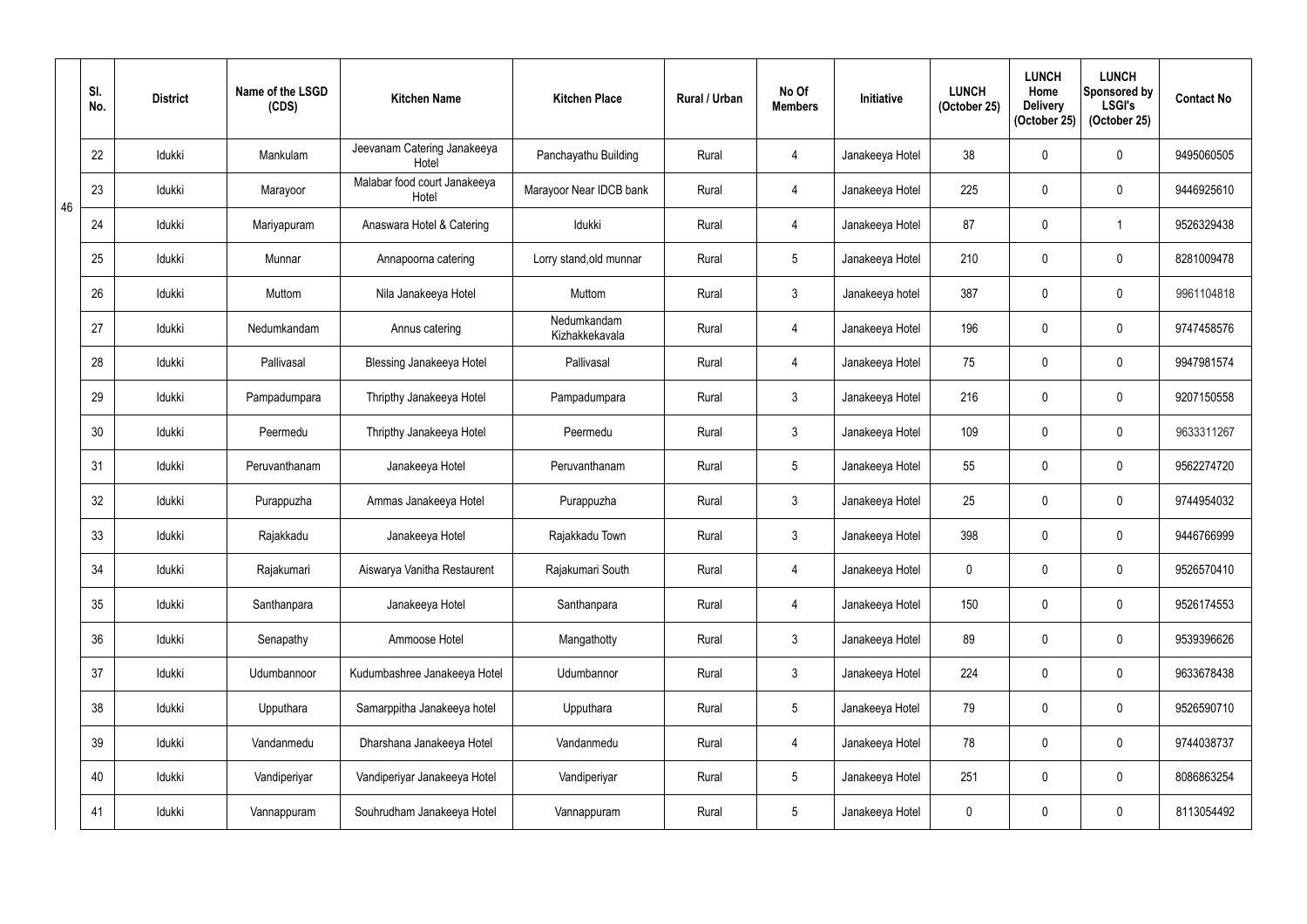|    | SI.<br>No.      | <b>District</b> | Name of the LSGD<br>(CDS)   | <b>Kitchen Name</b>                                | <b>Kitchen Place</b>                           | <b>Rural / Urban</b> | No Of<br><b>Members</b> | <b>Initiative</b> | <b>LUNCH</b><br>(October 25) | <b>LUNCH</b><br>Home<br><b>Delivery</b><br>(October 25) | <b>LUNCH</b><br>Sponsored by<br><b>LSGI's</b><br>(October 25) | <b>Contact No</b> |
|----|-----------------|-----------------|-----------------------------|----------------------------------------------------|------------------------------------------------|----------------------|-------------------------|-------------------|------------------------------|---------------------------------------------------------|---------------------------------------------------------------|-------------------|
|    | 42              | Idukki          | Vathikudy                   | Karthika                                           | Thopramkudi                                    | Rural                | 4                       | Janakeeya Hotel   | 387                          | 0                                                       | $\mathbf 0$                                                   | 9947636989        |
|    | 43              | Idukki          | Vattavada                   | Vattavada Kudumbashree<br>Janakeeya Hotel          | Keekkara, Kovilur                              | Rural                | $\overline{4}$          | Janakeeya Hotel   | $\Omega$                     | $\Omega$                                                | $\boldsymbol{0}$                                              | 9497790469        |
|    | 44              | Idukki          | Vazhathoppu                 | Grahalakshmi Hotel & Catering                      | Cheruthoni                                     | Rural                | $\overline{4}$          | Janakeeya Hotel   | 192                          | $\mathbf 0$                                             | $\overline{2}$                                                | 9496178884        |
|    | 45              | Idukki          | Vellathooval                | Flowers Janakeeya Hotel                            | Vellathooval                                   | Rural                | 4                       | Janakeeya Hotel   | 90                           | 0                                                       | $\mathbf 0$                                                   | 9961419892        |
|    | 46              | Idukki          | Velliyamattam               | Padhayam Kudumbashree<br>Janakeeya Hotel           | Velliyamattam                                  | Rural                | $\overline{4}$          | Janakeeya Hotel   | 108                          | $\Omega$                                                | $\mathbf 0$                                                   | 7902854627        |
| 46 |                 |                 |                             |                                                    |                                                |                      | <b>185</b>              |                   | 6214                         | $\mathbf{0}$                                            | 9                                                             |                   |
|    |                 | Kannur          | Maloor                      | Maloor Janakeeya Hotel                             | Thrikandaripoyil, PO-<br>Thrikandaripoyil      | Rural                | $\mathbf{3}$            | Janakeeya Hotel   | 120                          |                                                         | $\mathbf 0$                                                   | 9656132294        |
|    | $\overline{2}$  | Kannur          | Kolachery                   | Janakeeya Hotel                                    | Kolachery Paramba, PO-<br>Kolacheri            | Rural                | $\overline{5}$          | Janakeeya Hotel   | 190                          | $\Omega$                                                | $\overline{2}$                                                | 9895324699        |
|    | 3               | Kannur          | Pinarayi                    | Janakeeya hotel, Pinarayi                          | Pinarayi                                       | Rural                | $6\phantom{.}6$         | Janakeeya Hotel   | 145                          | $\Omega$                                                | $\mathbf 0$                                                   | 9447215211        |
|    | $\overline{4}$  | Kannur          | Muzhakunnu                  | Thripthy Janakeeya Hotel                           | Kakkayangad, Muzhakkunnu                       | Rural                | $5\overline{)}$         | Janakeeya Hotel   | 272                          |                                                         | $\overline{2}$                                                | 9526047538        |
|    | $5\overline{)}$ | Kannur          | Chapparappadavu             | Kudumbasree janakeeya hotel                        | Near village office,<br>Chapparappadav         | Rural                | $\mathbf{3}$            | Janakeeya Hotel   | 178                          | $\mathbf 0$                                             | $\mathbf 0$                                                   | 9605413324        |
|    | 6               | Kannur          | Iritty                      | Roopasree Kudumbashree hotel                       | Koolichembra                                   | Urban                | 8                       | Janakeeya Hotel   | 411                          | $\mathbf 0$                                             | $\mathbf 0$                                                   | 8589921533        |
|    | $\overline{7}$  | Kannur          | Dharmadam                   | Dharmadam Janakeeya hotel                          | Near Andalloor kav,<br>Dharmadam               | Rural                | $\mathbf{3}$            | Janakeeya Hotel   | 109                          | $\mathbf 0$                                             | $\pmb{0}$                                                     | 9526975778        |
|    | 8               | Kannur          | Peralassery                 | Janakeeya Hotel                                    | Peralassery Town, PO -<br>Mundallur            | Rural                | 9                       | Janakeeya Hotel   | 436                          | $\mathbf{0}$                                            | $\pmb{0}$                                                     | 70256213909       |
|    | 9               | Kannur          | Kadannappalli<br>Panappuzha | Kudumbasree janakeeya hotel                        | Chanthappura                                   | Rural                | 4                       | Janakeeya Hotel   | 124                          | $\mathbf 0$                                             | $\pmb{0}$                                                     | 9961089935        |
|    | 10              | Kannur          | Anthur                      | Janakeeya hotel                                    | Dharmasala                                     | Urban                | $5\phantom{.0}$         | Janakeeya Hotel   | 198                          | $\mathbf 0$                                             | $\pmb{0}$                                                     | 9544138650        |
|    | 11              | Kannur          | Cheruthazham                | Janakeeya Hotel (Thripthi<br>Kudumbashree Canteen) | Pilathara                                      | Rural                | $\mathbf{3}$            | Janakeeya Hotel   | 224                          | $\mathbf 0$                                             | $\pmb{0}$                                                     | 9947540361        |
|    | 12              | Kannur          | Peravoor                    | Kudumbashree Janakeeya Hotel                       | Peravoor Bus stand, Peravoor<br>P <sub>O</sub> | Rural                | $\mathbf{3}$            | Janakeeya Hotel   | 158                          | $\mathbf 0$                                             | $\pmb{0}$                                                     | 9947567857        |
|    | 13              | Kannur          | Kalliassery                 | Janakeeya Hotel                                    | Irinav Road, Payyattam, PO-<br>Irinav          | Rural                | $\overline{4}$          | Janakeeya Hotel   | 165                          | $\mathbf 0$                                             | $\pmb{0}$                                                     | 8848330570        |
|    | 14              | Kannur          | Panniyannur                 | Janakeeya Hotel                                    | Panoor Block office compound                   | Rural                | $6\overline{6}$         | Janakeeya Hotel   | 232                          | 0                                                       | $\pmb{0}$                                                     | 9447449875        |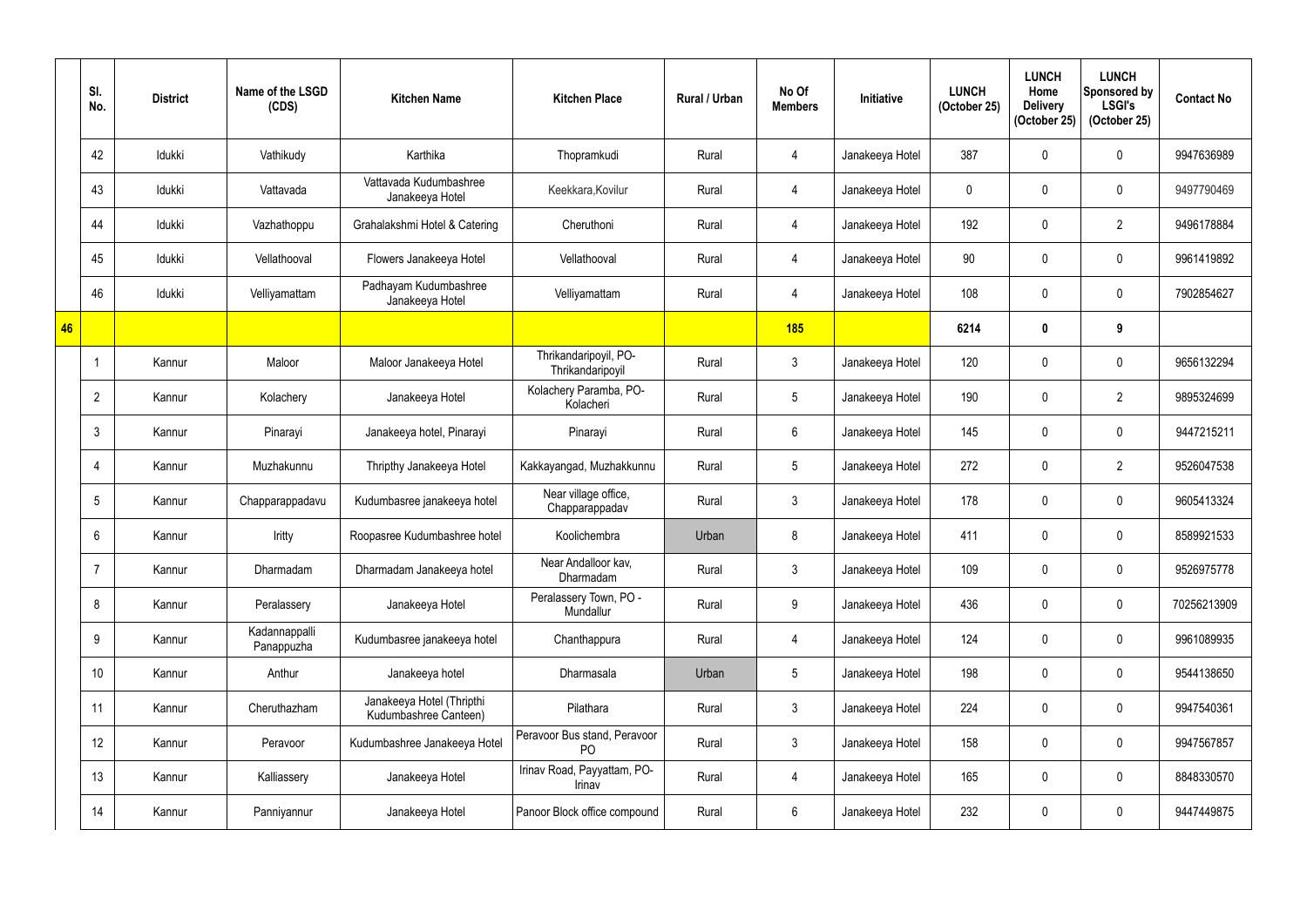| SI.<br>No.       | <b>District</b> | Name of the LSGD<br>(CDS) | <b>Kitchen Name</b> | <b>Kitchen Place</b>                          | <b>Rural / Urban</b> | No Of<br><b>Members</b> | Initiative      | <b>LUNCH</b><br>(October 25) | <b>LUNCH</b><br>Home<br><b>Delivery</b><br>(October 25) | <b>LUNCH</b><br><b>Sponsored by</b><br><b>LSGI's</b><br>(October 25) | <b>Contact No</b> |
|------------------|-----------------|---------------------------|---------------------|-----------------------------------------------|----------------------|-------------------------|-----------------|------------------------------|---------------------------------------------------------|----------------------------------------------------------------------|-------------------|
| 15 <sub>15</sub> | Kannur          | Kannapuram                | Janakeeya Hotel     | Chynaclay road, Kannapuram                    | Rural                | $5\phantom{.0}$         | Janakeeya Hotel | 188                          | 0                                                       | $\overline{2}$                                                       | 8089127045        |
| 16               | Kannur          | Sreekandapuram            | Janakeeya Hotel     | Sreekandapuram, near bus<br>stand             | Urban                | $5\phantom{.0}$         | Janakeeya Hotel | 171                          | $\mathbf 0$                                             | $\overline{\phantom{a}}$                                             | 7591948757        |
| 17               | Kannur          | Thalasseri                | Janakeeya Hotel     | New bus stand, Thalasseri                     | Urban                | $6\phantom{.}6$         | Janakeeya Hotel | 646                          | $\mathbf 0$                                             | $\mathbf 0$                                                          | 9446263864        |
| 18               | Kannur          | Chokli                    | Janakeeya Hotel     | Olavilam, Chokli                              | Rural                | $5\phantom{.0}$         | Janakeeya Hotel | 103                          | $\mathbf 0$                                             | $\pmb{0}$                                                            | 9846892821        |
| 19               | Kannur          | Udayagiri                 | Janakeeya Hotel     | Karthikapuram                                 | Rural                | $\overline{4}$          | Janakeeya Hotel | $\mathbf 0$                  | $\mathbf 0$                                             | $\pmb{0}$                                                            | 9562375342        |
| 20               | Kannur          | Karivellur Peralam        | Janakeeya Hotel     | Panchayah building,<br>Onakkunnu              | Rural                | $\overline{4}$          | Janakeeya Hotel | 84                           | $\mathbf 0$                                             | $\pmb{0}$                                                            | 7025519714        |
| 21               | Kannur          | Muzhappilangad            | Janakeeya Hotel     | Near FCI godown,<br>Muzhappilangad            | Rural                | $5\phantom{.0}$         | Janakeeya Hotel | 148                          | $\mathbf 0$                                             | $\mathbf 0$                                                          | 7306005267        |
| 22               | Kannur          | Narath                    | Janakeeya Hotel     | Janakeeya Hotel, Kambil,<br>Narath            | Rural                | $\overline{7}$          | Janakeeya Hotel | 217                          | $\mathbf 0$                                             | $\pmb{0}$                                                            | 9747441162        |
| 23               | Kannur          | Payyannur                 | Janakeeya Hotel     | Municipality compoud,<br>Payyannur            | Urban                | $\mathfrak{Z}$          | Janakeeya Hotel | 342                          | $\mathbf 0$                                             | $\pmb{0}$                                                            | 9526620805        |
| 24               | Kannur          | Kangol Alappadamba        | Janakeeya Hotel     | Mathil, Near Kangol<br>Alappadamba Panchayath | Rural                | $\overline{4}$          | Janakeeya Hotel | 84                           | $\mathbf 0$                                             | $\pmb{0}$                                                            | 9495296142        |
| 25               | Kannur          | Naduvil                   | Janakeeya Hotel     | Panchayath compound,<br>Naduvil town          | Rural                | $\overline{4}$          | Janakeeya Hotel | 124                          | 0                                                       | 0                                                                    | 7902902490        |
| 26               | Kannur          | Koothuparamba             | Janakeeya Hotel     | Manghad Vayal, Near HSS<br>Koothuparamba, PO- | Urban                | 8                       | Janakeeya Hotel | 356                          | 0                                                       | 0                                                                    | 9645608253        |
| 27               | Kannur          | Kuttiatoor                | Janakeeya Hotel     | Near Panchayath office,<br>Chattukappara      | Rural                | $\overline{5}$          | Janakeeya Hotel | 55                           | 0                                                       | $\pmb{0}$                                                            | 9544644195        |
| 28               | Kannur          | Kathirur                  | Janakeeya Hotel     | Panchayath office building,<br>Kathirur       | Rural                | $5\phantom{.0}$         | Janakeeya Hotel | 173                          | $\mathbf 0$                                             | $\overline{1}$                                                       | 8129404833        |
| 29               | Kannur          | Panoor                    | Janakeeya Hotel     | Elangode, Panoor                              | Urban                | $5\,$                   | Janakeeya Hotel | 147                          | $\mathbf 0$                                             | $\pmb{0}$                                                            | 9605852157        |
| 30               | Kannur          | Chirakkal                 | Janakeeya Hotel     | Chirakkal weavers,<br>Puthiyatheru            | Rural                | $\sqrt{5}$              | Janakeeya Hotel | 287                          | 0                                                       | $\pmb{0}$                                                            | 9895854873        |
| 31               | Kannur          | Eranjoli                  | Janakeeya Hotel     | Near Thalassery RTO office,<br>Chungam        | Rural                | $5\phantom{.0}$         | Janakeeya Hotel | 205                          | 0                                                       | $\pmb{0}$                                                            | 9656368808        |
| 32               | Kannur          | Payam                     | Janakeeya Hotel     | Near Panchayath office,<br>Madathil           | Rural                | $\overline{4}$          | Janakeeya Hotel | 186                          | $\mathbf 0$                                             | $\pmb{0}$                                                            | 9496554678        |
| 33               | Kannur          | Eramam Kuttoor            | Janakeeya Hotel     | Mathamangalam, Near CDS<br>office             | Rural                | $\overline{4}$          | Janakeeya Hotel | 164                          | 0                                                       | $\pmb{0}$                                                            | 9562473576        |
| 34               | Kannur          | Ramanthally               | Janakeeya hotel     | Ramanthally                                   | Rural                | $\overline{4}$          | Janakeeya Hotel | 161                          | $\mathbf 0$                                             | $\pmb{0}$                                                            | 9496705429        |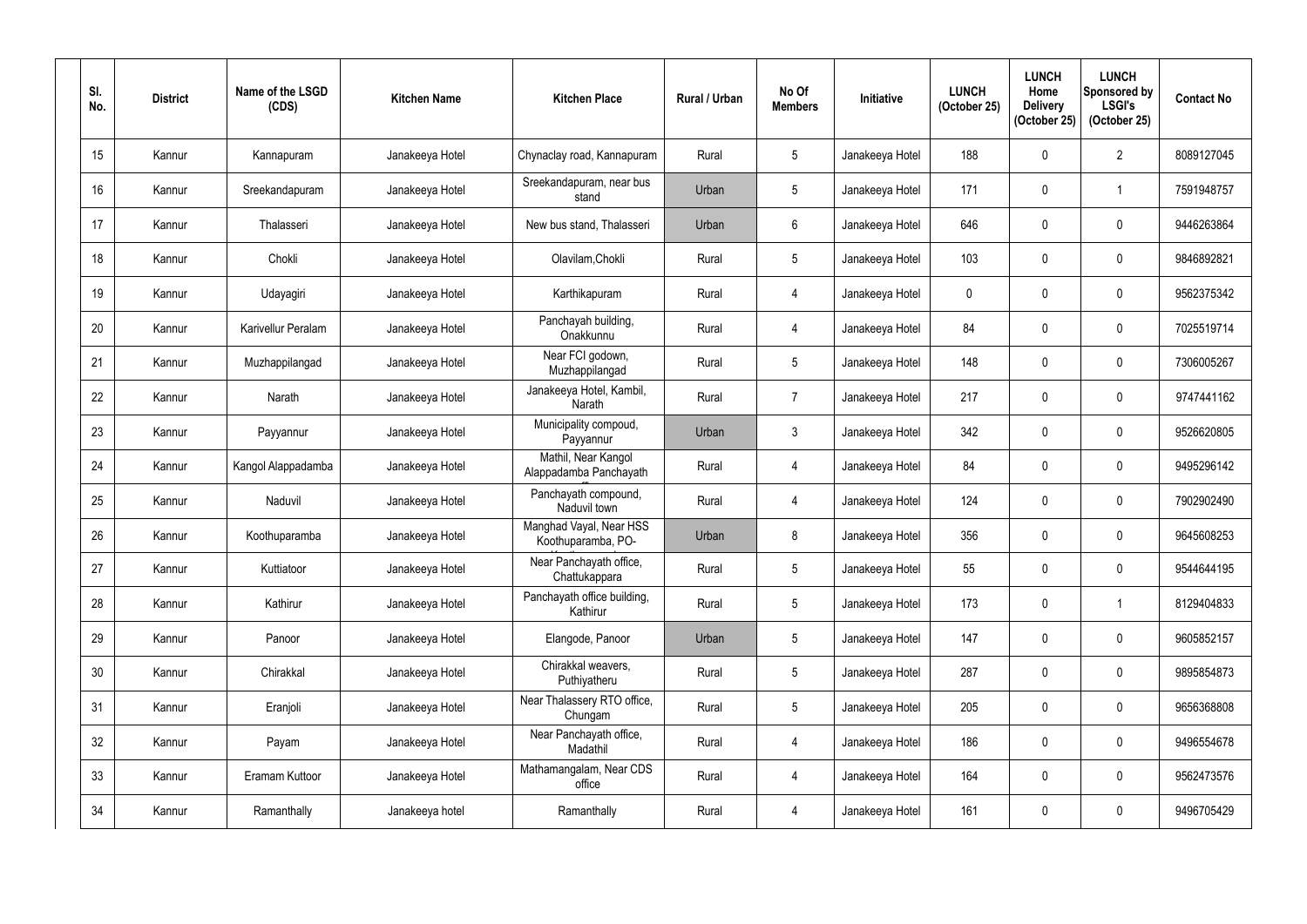|    | SI.<br>No.      | <b>District</b> | Name of the LSGD<br>(CDS) | <b>Kitchen Name</b> | <b>Kitchen Place</b>                                             | Rural / Urban | No Of<br><b>Members</b> | Initiative      | <b>LUNCH</b><br>(October 25) | <b>LUNCH</b><br>Home<br><b>Delivery</b><br>(October 25) | <b>LUNCH</b><br>Sponsored by<br><b>LSGI's</b><br>(October 25) | <b>Contact No</b> |
|----|-----------------|-----------------|---------------------------|---------------------|------------------------------------------------------------------|---------------|-------------------------|-----------------|------------------------------|---------------------------------------------------------|---------------------------------------------------------------|-------------------|
|    | 35 <sub>2</sub> | Kannur          | Thripangottur             | Janakeeya Hotel     | Kallikkandy, Thripangottur                                       | Rural         | $\mathbf{3}$            | Janakeeya Hotel | 222                          | 0                                                       | $\mathbf 0$                                                   | 9495191659        |
|    | 36              | Kannur          | Madayi                    | Janakeeya Hotel     | Eripuram, Near Vrindhavan<br>Residency, PO Pazhayangadi          | Rural         | $\mathbf{3}$            | Janakeeya Hotel | 161                          | $\mathbf 0$                                             | $\pmb{0}$                                                     | 7561006271        |
|    | 37              | Kannur          | Kelakam                   | Janakeeya Hotel     | Kelakam PO                                                       | Rural         | $\mathfrak{Z}$          | Janakeeya Hotel | 120                          | $\mathbf 0$                                             | $\mathbf 0$                                                   | 8113866296        |
|    | 38              | Kannur          | Kurumathoor               | Janakeeya Hotel     | Near GVHSS, Kurumathoor                                          | Rural         | $\mathfrak{Z}$          | Janakeeya Hotel | 102                          | $\mathbf{0}$                                            | $\pmb{0}$                                                     | 9633816470        |
|    | 39              | Kannur          | Peringome Vayakkara       | Janakeeya Hotel     | Peringome, Near Police station                                   | Rural         | $5\phantom{.0}$         | Janakeeya Hotel | 105                          | $\mathbf 0$                                             | $\pmb{0}$                                                     | 9961413726        |
|    | 40              | Kannur          | Munderi                   | Janakeeya Hotel     | Kanjirode Karakkadu, Munderi                                     | Rural         | $\overline{4}$          | Janakeeya Hotel | 208                          | $\Omega$                                                | $\mathbf 0$                                                   | 8547609196        |
|    | 41              | Kannur          | Anjarakandy               | Janakeeya Hotel     | Panayatham Paramba,<br>Anjarankandy                              | Rural         | $\overline{4}$          | Janakeeya Hotel | 176                          | $\mathbf 0$                                             | $\pmb{0}$                                                     | 9496900755        |
| 87 | 42              | Kannur          | Ayyankkunnu               | Janakeeya Hotel     | Ayyankunnu Panchayth<br>Anghadikkadavu                           | Rural         | 4                       | Janakeeya Hotel | 175                          | $\mathbf 0$                                             | $\mathbf 0$                                                   | 9946734976        |
|    | 43              | Kannur          | Padiyoor                  | Janakeeya Hotel     | Padiyoor PO                                                      | Rural         | 4                       | Janakeeya Hotel | 60                           | $\Omega$                                                | $\pmb{0}$                                                     | 9539028498        |
|    | 44              | Kannur          | Ezhome                    | Janakeeya Hotel     | Pazhayangadi bus stand,<br>Ezhom                                 | Rural         | $5\phantom{.0}$         | Janakeeya Hotel | 292                          | $\mathbf 0$                                             | $\pmb{0}$                                                     | 8086910862        |
|    | 45              | Kannur          | Koodali                   | Janakeeya Hotel     | Near Koodali Panchayath<br>Office, Kololam, PO -                 | Rural         | 4                       | Janakeeya Hotel | 207                          | 0                                                       | $\mathbf 1$                                                   | 9526524230        |
|    | 46              | Kannur          | Pappinisseri              | Janakeeya Hotel     | Edavannoor<br>Near EMS Smaraka Govt.<br>Higher secondary school, | Rural         |                         | Janakeeya Hotel | 203                          | 0                                                       | 0                                                             | 9605727307        |
|    | 47              | Kannur          | Mattannur                 | Janakeeya Hotel     | Near Municipality office,<br>Mattannur                           | Urban         | $5\,$                   | Janakeeya Hotel | 211                          | $\mathbf 0$                                             | $\pmb{0}$                                                     | 7510706897        |
|    | 48              | Kannur          | Chenghalayi               | Janakeeya Hotel     | Valakai, Chenghalayi                                             | Rural         | $\mathbf{3}$            | Janakeeya Hotel | $\mathbf 0$                  | $\mathbf 0$                                             | $\pmb{0}$                                                     | 8547696233        |
|    | 49              | Kannur          | Pattiam                   | Janakeeya Hotel     | Cheruvancheri PO,<br>Cheruvancheri                               | Rural         | $\overline{4}$          | Janakeeya Hotel | 285                          | $\mathbf 0$                                             | $\pmb{0}$                                                     | 7025025275        |
|    | 50              | Kannur          | Thaliparamba              | Janakeeya Hotel     | Municipality compoud,<br>Thaliparamba                            | Urban         | 4                       | Janakeeya Hotel | 148                          | $\mathbf 0$                                             | $\boldsymbol{0}$                                              | 8547849019        |
|    | 51              | Kannur          | Payyavoor                 | Janakeeya Hotel     | Payyavoor - PO, Payyavoor                                        | Rural         | $5\phantom{.0}$         | Janakeeya Hotel | 240                          | $\mathbf 0$                                             | $\pmb{0}$                                                     | 9495311608        |
|    | 52              | Kannur          | Kottiyoor                 | Janakeeya Hotel     | Neendunokki, Kottiyoor - PO                                      | Rural         | $5\phantom{.0}$         | Janakeeya Hotel | 103                          | 0                                                       | $\pmb{0}$                                                     | 6282565854        |
|    | 53              | Kannur          | Kunnothparamba            | Janakeeya Hotel     | Kunnothparamba PO,<br>Kunnothparamba                             | Rural         | $\mathfrak{Z}$          | Janakeeya Hotel | 225                          | $\mathbf 0$                                             | $\pmb{0}$                                                     | 8156840487        |
|    | 54              | Kannur          | Pariyaram                 | Janakeeya Hotel     | Near Panchayath Office,<br>Chithappile poyil, Pariyaram          | Rural         | $\overline{4}$          | Janakeeya Hotel | 145                          | 0                                                       | $\pmb{0}$                                                     | 9744385083        |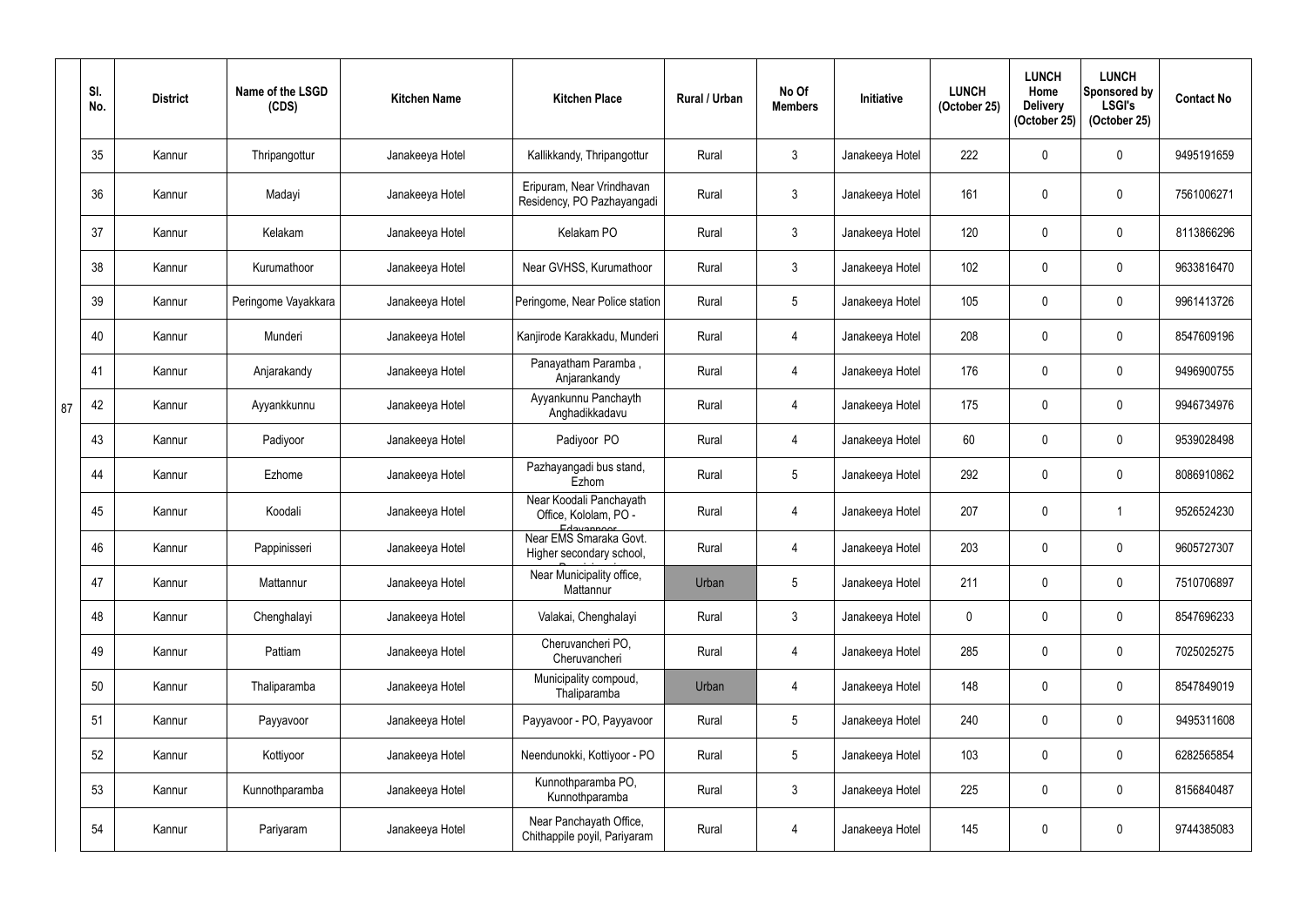| SI.<br>No. | <b>District</b> | Name of the LSGD<br>(CDS) | <b>Kitchen Name</b>                          | <b>Kitchen Place</b>                                   | Rural / Urban | No Of<br><b>Members</b> | Initiative      | <b>LUNCH</b><br>(October 25) | <b>LUNCH</b><br>Home<br><b>Delivery</b><br>(October 25) | <b>LUNCH</b><br>Sponsored by<br><b>LSGI's</b><br>(October 25) | <b>Contact No</b> |
|------------|-----------------|---------------------------|----------------------------------------------|--------------------------------------------------------|---------------|-------------------------|-----------------|------------------------------|---------------------------------------------------------|---------------------------------------------------------------|-------------------|
| 55         | Kannur          | Kunjimangalam             | Janakeeya Hotel                              | Old Post office building,<br>Andamkovil, Kunjimangalam | Rural         | $\overline{4}$          | Janakeeya Hotel | 140                          | $\mathbf 0$                                             | $\pmb{0}$                                                     | 9526981326        |
| 56         | Kannur          | Thillenkeri               | Janakeeya Hotel                              | Thekkam poyil, Near Uliyil<br>Town                     | Rural         | $\mathbf{3}$            | Janakeeya Hotel | 209                          | $\mathbf 0$                                             | $\pmb{0}$                                                     | 9745059451        |
| 57         | Kannur          | Chittariparamba           | Janakeeya Hotel                              | Poovathinkeezhil, PO-<br>Chittariparamba               | Rural         | $6\phantom{.}6$         | Janakeeya Hotel | 155                          | 0                                                       | $\pmb{0}$                                                     | 8943506825        |
| 58         | Kannur          | Mayyil                    | Janakeeya Hotel                              | Near Mayyil Panchayath office,<br>Mayyil               | Rural         | $\overline{4}$          | Janakeeya Hotel | 104                          | $\mathbf 0$                                             | $\pmb{0}$                                                     | 9526072638        |
| 59         | Kannur          | Cherukunnu                | Janakeeya Hotel                              | Pallichal, PO - Cherukunnu,<br>Pin -670301             | Rural         | $\overline{4}$          | Janakeeya Hotel | 135                          | $\mathbf 0$                                             | $\overline{2}$                                                | 8547361298        |
| 60         | Kannur          | Aaralam                   | Janakeeya Hotel                              | Athikkal, PO - Keezhpally                              | Rural         | $\overline{5}$          | Janakeeya Hotel | 0                            | 0                                                       | $\pmb{0}$                                                     | 9961285762        |
| 61         | Kannur          | Alakkode                  | Janakeeya Hotel                              | Therthally, Therthally PO,<br>Alakkode                 | Rural         | $5\phantom{.0}$         | Janakeeya Hotel | 104                          | $\mathbf 0$                                             | $\mathbf 0$                                                   | 8547045070        |
| 62         | Kannur          | Malappattam               | Janakeeya Hotel                              | Near Malappattam<br>panchayath, Malappattam            | Rural         | $\mathbf{3}$            | Janakeeya Hotel | 171                          | 0                                                       | $\pmb{0}$                                                     | 9400571842        |
| 63         | Kannur          | Kanichar                  | Janakeeya Hotel                              | Kanichar PO, Kanichar                                  | Rural         | 3                       | Janakeeya Hotel | 132                          | 0                                                       | $\pmb{0}$                                                     | 9526167667        |
| 64         | Kannur          | Mokeri                    | Kudumbashree Janakeeya Hotel,<br>Mokeri      | Vallangad, Mokeri                                      | Rural         | $\overline{5}$          | Janakeeya Hotel | 315                          | 0                                                       | $\mathbf 0$                                                   | 9947037223        |
| 65         | Kannur          | Anjarakandy 2             | Kudumbashree Janakeeya Hotel,<br>Anjarakandy | Kavinmoola, Anjarakandy                                | Rural         | $\overline{5}$          | Janakeeya Hotel | 168                          | 0                                                       | $\mathbf 0$                                                   | 9446657510        |
| 66         | Kannur          | Newmahi                   | Kudumbashree Janakeeya Hotel                 | Newmahi bridge, Newmahi                                | Rural         | $\mathbf{3}$            | Janakeeya Hotel | 178                          | 0                                                       | $\mathbf 0$                                                   | 9946056862        |
| 67         | Kannur          | Keezhallur                | Janakeeya Hotel                              | Kummanam, Elambara                                     | Rural         | $\mathbf{3}$            | Janakeeya Hotel | 232                          | 0                                                       | $\pmb{0}$                                                     | 9947648580        |
| 68         | Kannur          | Chembilode                | Janakeeya hotel                              | Chakkarakal bus stand,<br>mowanchery                   | Rural         | $\overline{5}$          | Janakeeya Hotel | 461                          | 0                                                       | $\pmb{0}$                                                     | 9847951631        |
| 69         | Kannur          | vengad                    | Janakeeya hotel                              | mambaram                                               | Rural         | $6\phantom{.}6$         | Janakeeya Hotel | 13                           | $\mathbf 0$                                             | $\pmb{0}$                                                     | 7902970902        |
| 70         | Kannur          | Azhikode                  | Janakeeya hotel                              | vankulathvayayal                                       | Rural         | $\overline{4}$          | Janakeeya Hotel | 132                          | 0                                                       | $\pmb{0}$                                                     | 9895910633        |
| 71         | Kannur          | Kolayad                   | Janakeeya hotel                              | kolayad                                                | rural         | $\mathfrak{Z}$          | janakeeya hotel | 155                          | 0                                                       | $\pmb{0}$                                                     | 8592065431        |
| 72         | Kannur          | valapattanam              | janakeeya hotel                              | mill road, valapattanam                                | rural         | $\mathfrak{Z}$          | janakeeya hotel | $\mathbf 0$                  | 0                                                       | $\pmb{0}$                                                     | 9061345312        |
| 73         | Kannur          | Anthur 2                  | annapoorna janakeeya hotel                   | paliyath valapp, po morazha                            | urban         | $\mathfrak{Z}$          | janakeeya hotel | 138                          | 0                                                       | $\boldsymbol{0}$                                              | 9526183004        |
| 74         | Kannur          | payyannur 2               | janakeeya hotel                              | kaniyeri, po vellur                                    | urban         | $\mathbf{3}$            | janakeeya hotel | 52                           | 0                                                       | $\pmb{0}$                                                     | 8301817232        |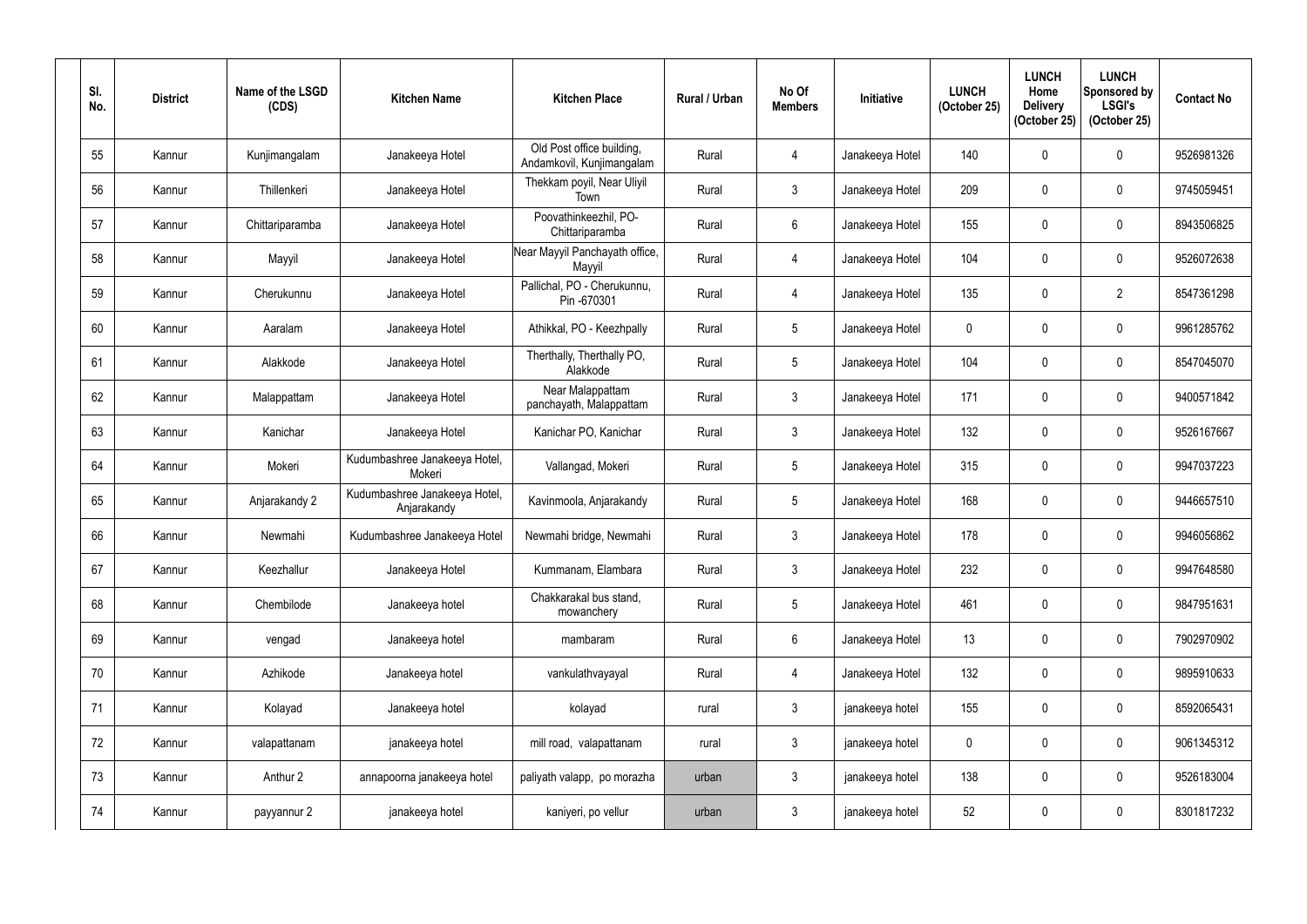|    | SI.<br>No.       | <b>District</b> | Name of the LSGD<br>(CDS) | <b>Kitchen Name</b>             | <b>Kitchen Place</b>                                        | Rural / Urban | No Of<br><b>Members</b> | Initiative      | <b>LUNCH</b><br>(October 25) | <b>LUNCH</b><br>Home<br><b>Delivery</b><br>(October 25) | <b>LUNCH</b><br>Sponsored by<br><b>LSGI's</b><br>(October 25) | <b>Contact No</b> |
|----|------------------|-----------------|---------------------------|---------------------------------|-------------------------------------------------------------|---------------|-------------------------|-----------------|------------------------------|---------------------------------------------------------|---------------------------------------------------------------|-------------------|
|    | 75               | Kannur          | cherupuzha                | janakeeya hotel                 | near panjayath office,<br>cherupuzha, 670511                | rural         | $\overline{4}$          | janakeeya hotel | 294                          |                                                         | $\mathbf 0$                                                   | 8547114024        |
|    | 76               | Kannur          | Eruvessy                  | Janakeeya hotel                 | Panchayath office road,<br>Chemberi                         | Rural         | 4                       | Janakeeya hotel | 267                          |                                                         | $\pmb{0}$                                                     | 9544893463        |
|    | 77               | Kannur          | Pattuvam                  | Janakeeya Hotel                 | Near Pattuvam panchayath<br>office, Pattuvam                | Rural         | 5 <sup>5</sup>          | Janakeeya hotel | 171                          |                                                         | $\mathbf 0$                                                   | 9539731430        |
|    | 78               | Kannur          | Mangattidom               | Janakeeya Hotel                 | Kaitheri idam, Nirmalagiri PO,<br>Mangattidom               | Rural         | $\overline{7}$          | Janakeeya hotel | 154                          |                                                         | $\mathbf 0$                                                   | 9207253934        |
|    | 79               | Kannur          | Panoor                    | Janakeeya Hotel                 | Thundayi peedika, Pukkom,<br>Panoor PO                      | Urban         | $5\phantom{.0}$         | Janakeeya hotel | 173                          |                                                         | $\boldsymbol{0}$                                              | 9605852157        |
|    | 80               | Kannur          | Kottayam                  | Janakeeya hotel                 | Kottayam malabar, Kottayam<br>panchayath building, Kottayam | Rural         | $5\phantom{.0}$         | Janakeeya hotel | 112                          | $\Omega$                                                | $\mathbf 0$                                                   | 9656672187        |
|    | 81               | Kannur          | Ulikkal                   | Janakeeya hotel                 | Vattiyam thodu (po) Mattara,<br><b>Ulikkal, 670705</b>      | Rural         | 5 <sup>5</sup>          | Janakeeya hotel | 78                           |                                                         | $\mathbf 0$                                                   | 8086777517        |
|    | 82               | Kannur          | Kadambur                  | Janakeeya hotel                 | Kadachira, Kadambur                                         | Rural         | $5\phantom{.0}$         | Janakeeya hotel | 120                          |                                                         | $\pmb{0}$                                                     | 9847178332        |
|    | 83               | Kannur          | Irikkoor                  | Janakeeya hotel                 | Peruvalathuparambu, PO -<br>Irikkoor                        | Rural         | $\overline{4}$          | Janakeeya hotel | 125                          |                                                         | $\mathbf 0$                                                   | 9746864255        |
|    | 84               | Kannur          | Mattool                   | Janakeeya hotel                 | Mattool central, Mattool                                    | Rural         | $5\phantom{.0}$         | Janakeeya hotel | $\mathbf 0$                  |                                                         | $\mathbf 0$                                                   | 9895321842        |
|    | 85               | Kannur          | Thalasseri -2             | Janakeeya hotel                 | Thalayi harbour, Thalasseri                                 | Urban         | $5\phantom{.0}$         | Janakeeya hotel | 232                          |                                                         | $\pmb{0}$                                                     | 9605745402        |
|    | 86               | Kannur          | Kannur                    | Janakeeya hotel                 | Pallipoyil division, Kannur<br>corporation                  | Urban         | $\mathfrak{Z}$          | Janakeeya hotel | 344                          |                                                         | $\mathbf 0$                                                   | 9745243643        |
|    | 87               | Kannur          | Ulikkal                   | Janakeeya hotel                 | Manikkadavu PO,<br>Manikkadadavu - 670705                   | Rural         | $5\phantom{.0}$         | Janakeeya hotel | 250                          | 0                                                       | $\boldsymbol{0}$                                              | 8547972988        |
| 87 |                  |                 |                           |                                 |                                                             |               | 385                     |                 | 15505                        | 0                                                       | 11                                                            |                   |
|    | $\overline{1}$   | Kasaragod       | Pilicode                  | Janakeeya Hotel, Pilicode       | Kalikkadavu                                                 | Rural         | $\overline{4}$          | Janakeeya Hotel | 157                          | $\mathbf 0$                                             | $\pmb{0}$                                                     | 9944087661        |
|    | $\overline{2}$   | Kasaragod       | Kodom belur               | janakeeya hotel kalichanadukkam | Kalichanadukkam                                             | Rural         | $\overline{4}$          | Janakeeya Hotel | 120                          | 0                                                       | $\pmb{0}$                                                     | 9562820280        |
|    | $\mathfrak{Z}$   | Kasaragod       | Chemnad                   | Oruma janakeeya hotel           | Koliyadkam                                                  | Rural         | $5\phantom{.0}$         | Janakeeya Hotel | 270                          | $\mathbf 0$                                             | $\pmb{0}$                                                     | 9567660603        |
|    | $\overline{4}$   | Kasaragod       | Trikarpur                 | Janakeeya Hotel                 | Trikaripur                                                  | Rural         | $5\phantom{.0}$         | Janakeeya Hotel | 194                          | $\mathbf 0$                                             | $\pmb{0}$                                                     | 8086392698        |
|    | $\overline{5}$   | Kasaragod       | Panathady                 | janakeeya hotel panthoor        | Panathoor                                                   | Rural         | $\overline{4}$          | Janakeeya Hotel | 113                          | 0                                                       | $\boldsymbol{0}$                                              | 8943109804        |
|    | $\boldsymbol{6}$ | Kasaragod       | West eleri                | Thripthi Janakeeya hotel        | Bheemanadi                                                  | Rural         | $\overline{4}$          | Janakeeya Hotel | 246                          | 0                                                       | $\pmb{0}$                                                     | 9497847040        |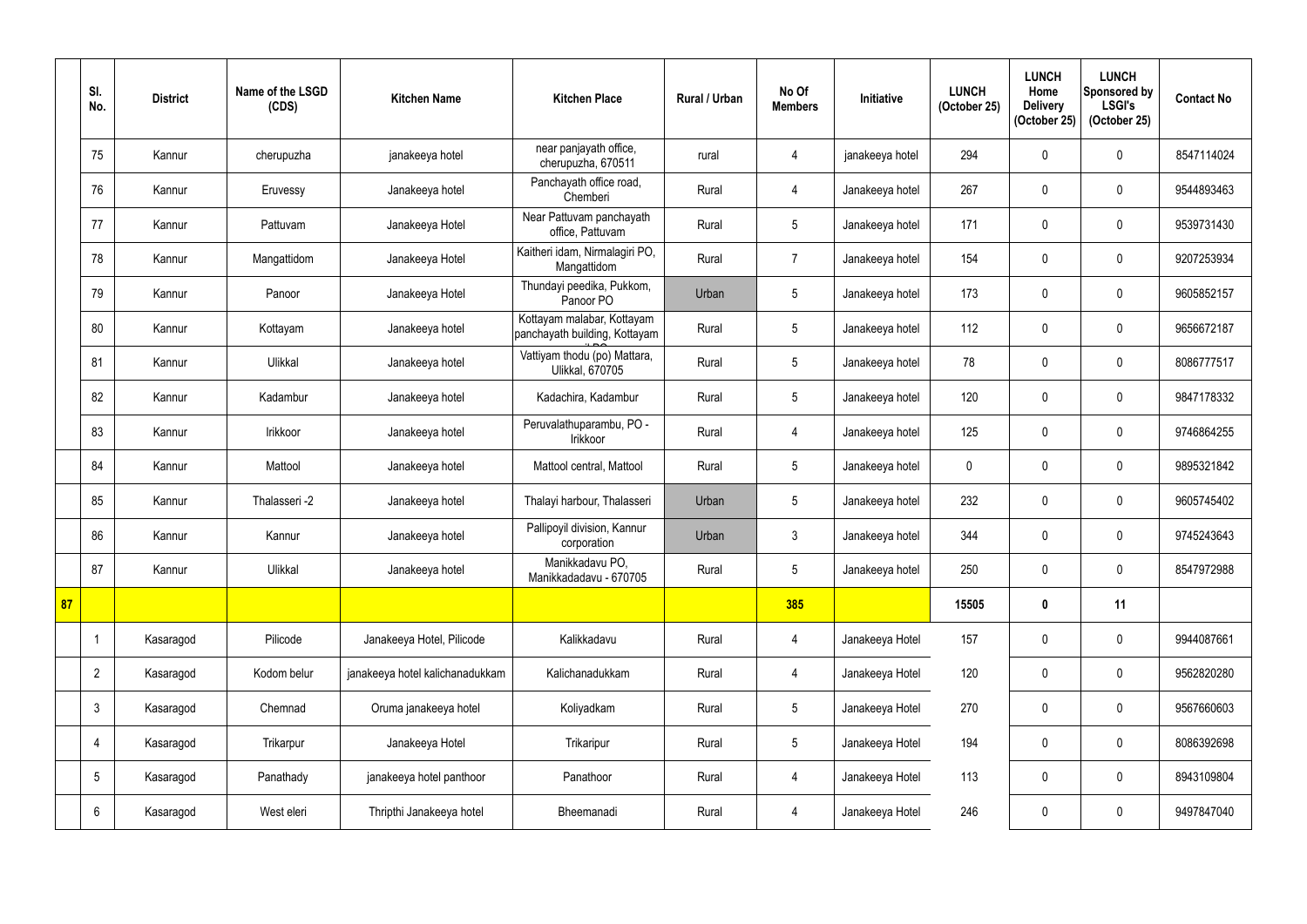| SI.<br>No.     | <b>District</b> | Name of the LSGD<br>(CDS) | <b>Kitchen Name</b>     | <b>Kitchen Place</b>  | Rural / Urban | No Of<br><b>Members</b> | Initiative      | <b>LUNCH</b><br>(October 25) | <b>LUNCH</b><br>Home<br><b>Delivery</b><br>(October 25) | <b>LUNCH</b><br>Sponsored by<br><b>LSGI's</b><br>(October 25) | <b>Contact No</b> |
|----------------|-----------------|---------------------------|-------------------------|-----------------------|---------------|-------------------------|-----------------|------------------------------|---------------------------------------------------------|---------------------------------------------------------------|-------------------|
| $\overline{7}$ | Kasaragod       | Madikai                   | Salkara Janakeeya hotel | Madikai               | Rural         | $\mathbf{3}$            | Janakeeya Hotel | 103                          |                                                         | $\mathbf 0$                                                   | 8281850733        |
| 8              | Kasaragod       | Valiyaparamba             | Janakeeya hotel         | Valiyaparamba         | Rural         | $\mathfrak{Z}$          | Janakeeya Hotel | 60                           |                                                         | $\pmb{0}$                                                     | 9745962447        |
| 9              | Kasaragod       | Ajanur                    | Janakeeya hotel         | Vellikkoth            | Rural         | $3\phantom{.0}$         | Janakeeya Hotel | 338                          | 0                                                       | $\pmb{0}$                                                     | 7558068272        |
| 10             | Kasaragod       | Badiadka                  | Janakeeya hotel         | Badiadka              | Rural         | 4                       | Janakeeya Hotel | $\mathbf 0$                  |                                                         | $\mathbf 0$                                                   | 9539359291        |
| 11             | Kasaragod       | Kuttikkol                 | Janakeeya hotel         | Kuttikkol             | Rural         | 4                       | Janakeeya Hotel | 118                          |                                                         | $\pmb{0}$                                                     | 8547062480        |
| 12             | Kasaragod       | Delampadi                 | Janakeeya hotel         | Delampadi             | Rural         | 4                       | Janakeeya hotel | 75                           | 0                                                       | $\pmb{0}$                                                     | 9496702505        |
| 13             | Kasaragod       | Muliyar                   | Janakeeya hotel         | Bovikkanam            | Rural         | 9                       | Janakeeya Hotel | 52                           |                                                         | 0                                                             | 7034632654        |
| 14             | Kasaragod       | Meenja                    | Janakeeya hotel         | Miyapadav             | Rural         | $\overline{4}$          | Janakeeya hotel | 42                           | 0                                                       | $\pmb{0}$                                                     | 9497161960        |
| 15             | Kasaragod       | Puthige                   | Janakeeya hotel         | Puthige               | Rural         | $\mathbf{3}$            | Janakeeya hotel | 133                          |                                                         | $\mathbf 0$                                                   | 8592071686        |
| 16             | Kasaragod       | Bedaduka                  | Janakeeya Hotel         | Kundamkuzhi           | Rural         | $\mathfrak{Z}$          | Janakeeya Hotel | 272                          |                                                         | $\pmb{0}$                                                     | 8281092860        |
| 17             | Kasaragod       | Pallikara                 | Janakeeya Hotel         | Pallikara             | Rural         | 4                       | Janakeeya Hotel | 196                          | 0                                                       | $\pmb{0}$                                                     | 7034016505        |
| 18             | Kasaragod       | Kinanoor karinthalam      | Janakeeya Hotel         | Parappa               | Rural         | $5\phantom{.0}$         | Janakeeya hotel | 325                          |                                                         | $\pmb{0}$                                                     | 9526063885        |
| 19             | Kasaragod       | Nileswaram                | Janakeeya Hotel         | Nileswaram market     | Urban         | $5\phantom{.0}$         | Janakeeya hotel | 220                          | 0                                                       | $\pmb{0}$                                                     | 6235177323        |
| 20             | Kasaragod       | Kanhangad 1               | Janakeeya hotel         | Kanhangad town        | Urban         | $\overline{5}$          | Janakeeya hotel | 417                          | $\Omega$                                                | $\pmb{0}$                                                     | 8111858204        |
| 21             | Kasaragod       | Kanhangad 1               | Janakeeya hotel         | Nr.Mini civil station | Urban         | $\mathfrak{Z}$          | Janakeeya hotel | 155                          | 0                                                       | $\pmb{0}$                                                     | 9495561250        |
| 22             | Kasaragod       | Paivalige                 | Janakeeya hotel         | Paivalige             | Rural         | $\overline{4}$          | Janakeeya hotel | 120                          |                                                         | $\pmb{0}$                                                     | 7356491447        |
| 23             | Kasaragod       | Manjeswaram               | Janakeeya Hotel         | Manjeswaram           | Rural         | $\overline{4}$          | Janakeeya Hotel | 92                           | 0                                                       | $\pmb{0}$                                                     | 9562867549        |
| 24             | Kasaragod       | Kanhangad 2               | Janakeeya Hotel         | Kottrachal            | Urban         | $\mathfrak{Z}$          | Janakeeya Hotel | 144                          | 0                                                       | $\pmb{0}$                                                     | 7025961094        |
| 25             | Kasaragod       | Cheruvathur               | Janakeeya hotel         | Kavumchira            | Rural         | $5\phantom{.0}$         | Janakeeya Hotel | 240                          |                                                         | $\pmb{0}$                                                     | 9562358039        |
| 26             | Kasaragod       | Padne                     | Janakeeya Hotel         | Nadakkavu             | Rural         | $\mathfrak{Z}$          | Janakeeya Hotel | 220                          | 0                                                       | $\pmb{0}$                                                     | 9744087661        |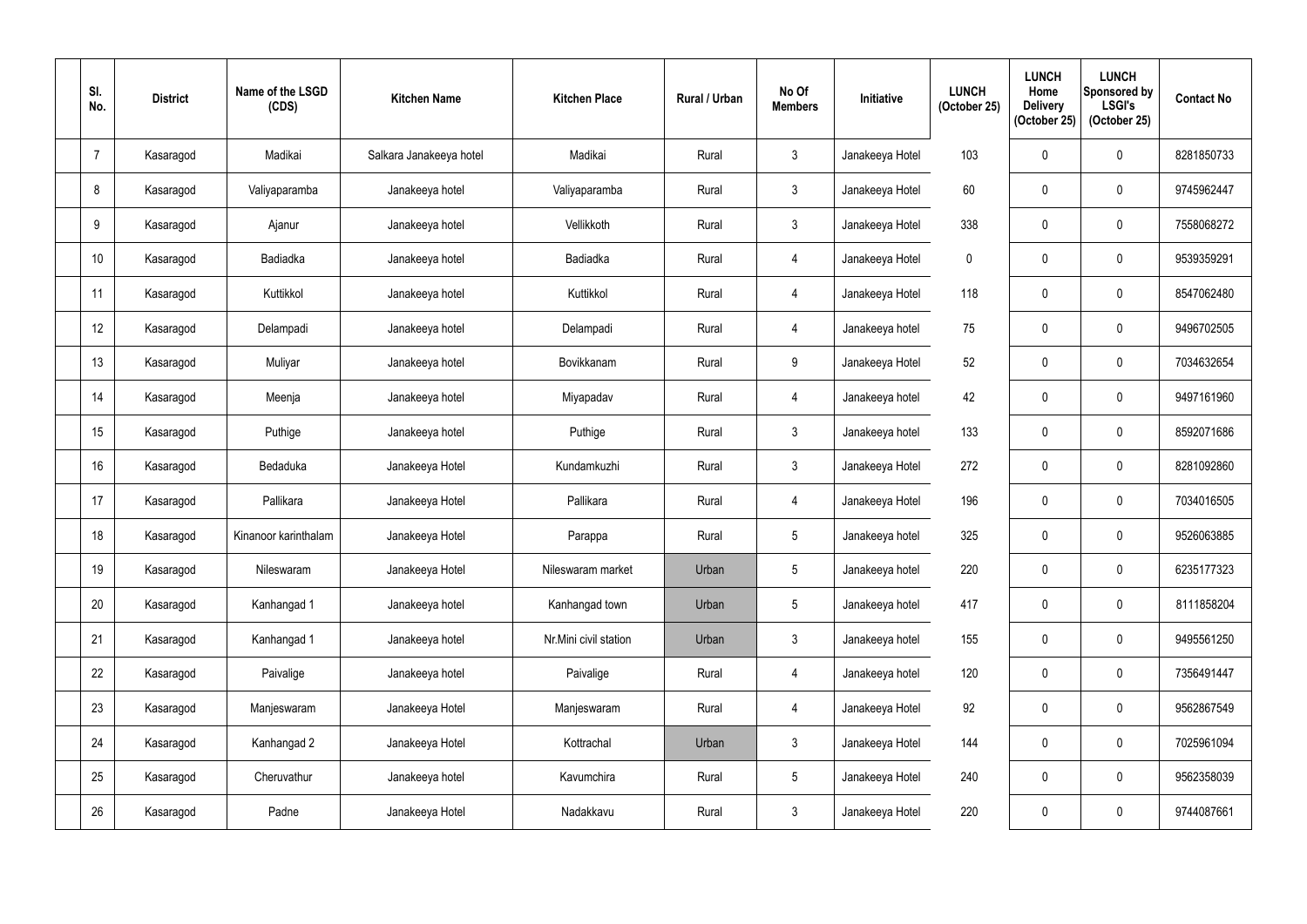|    | SI.<br>No.     | <b>District</b> | Name of the LSGD<br>(CDS) | <b>Kitchen Name</b>          | <b>Kitchen Place</b>                 | Rural / Urban | No Of<br><b>Members</b> | Initiative      | <b>LUNCH</b><br>(October 25) | <b>LUNCH</b><br>Home<br><b>Delivery</b><br>(October 25) | <b>LUNCH</b><br>Sponsored by<br><b>LSGI's</b><br>(October 25) | <b>Contact No</b> |
|----|----------------|-----------------|---------------------------|------------------------------|--------------------------------------|---------------|-------------------------|-----------------|------------------------------|---------------------------------------------------------|---------------------------------------------------------------|-------------------|
|    | 27             | Kasaragod       | Kasaragod                 | Janakeeya Hotel              | Kasaragod                            | Urban         | 4                       | Janakeeya Hotel | 197                          | 0                                                       | $\mathbf 0$                                                   | 9633400269        |
|    | 28             | Kasarkode       | Pallikkara                | Janakeeya Hotel              | Perladukkam                          | Rural         | 4                       | Janakeeya Hotel | 267                          | $\mathbf{0}$                                            | $\boldsymbol{0}$                                              | 9544582935        |
|    | 29             | Kasargode       | Kumbala                   | Janakeeya Hotel              | Kumbala                              | Rural         | $\mathbf{3}$            | Janakeeya Hotel | 55                           | 0                                                       | $\boldsymbol{0}$                                              | 7012142329        |
|    | 30             | Kasargode       | Karadka                   | Janakeeya Hotel              | Mulleria                             | Rural         | $\overline{7}$          | Janakeeya Hotel | 102                          | 0                                                       | $\boldsymbol{0}$                                              | 8281395910        |
|    | 31             | Kasaragode      | Vorkady                   | Janakeeya Hotel              | Vorkady                              | Rural         | $\mathbf{3}$            | Janakeeya Hotel | $\mathbf 0$                  | $\mathbf{0}$                                            | $\pmb{0}$                                                     | 8547223339        |
|    | 32             | Kasaragode      | <b>Balal</b>              | Janakeeya hotel              | Balal                                | Rural         | $\mathfrak{Z}$          | Janakeeya hotel | 75                           | $\mathbf 0$                                             | $\boldsymbol{0}$                                              | 7510839676        |
|    | 33             | Kasaragod       | Nileswaram                | mahima janakeeya hotel       | kanichira                            | urban         | 4                       | janakeeya hotel | 130                          | 0                                                       | $\mathbf 0$                                                   | 8590121681        |
|    | 34             | Kasaragode      | Kallar                    | janakeeya hotel              | kallar                               | rural         | 4                       | janakeeya hotel | 153                          | $\mathbf{0}$                                            | $\boldsymbol{0}$                                              | 9562820280        |
|    | 35             | Kasaragode      | Mangalpady                | janakeeya hotel              | mangalpady                           | rural         | 4                       | janakeeya hotel | 160                          | $\mathbf{0}$                                            | $\mathbf 0$                                                   | 9633488309        |
|    | 36             | kasaragod       | Uduma                     | granma janakeeya hotel       | palakkunnu                           | Rural         | 4                       | janakeeya hotel | 347                          | $\mathbf{0}$                                            | $\mathbf 0$                                                   | 8129957159        |
|    | 37             | Kasaragod       | pullur periya             | Salkara Janakeeya hotel      | periya                               | Rural         | $5\phantom{.0}$         | janakeeya hotel | 714                          | 0                                                       | $\mathbf 0$                                                   | 8547309266        |
|    | 38             | kasaragod       | kumbadaje                 | janakeeya hotel              | kumbadaje                            | Rural         | $\mathfrak{Z}$          | janakeeya hotel | 47                           | $\mathbf 0$                                             | $\mathbf 0$                                                   | 8593848698        |
|    | 39             | Kasaragod       | Chengala                  | Janakeeya Hotel              | Cherkkala                            | Rural         | $\mathfrak{Z}$          | Janakeeya Hotel | 125                          | 0                                                       | $\pmb{0}$                                                     |                   |
|    | 40             | kasaragod       | East eleri                | janakeeya hotel              | east eleri                           | Rural         | $\mathfrak{Z}$          | janakeeya hotel | 140                          | $\mathbf{0}$                                            | $\mathbf 0$                                                   |                   |
| 40 |                |                 |                           |                              |                                      |               | <b>161</b>              |                 | 6934                         | $\mathbf 0$                                             | $\boldsymbol{0}$                                              |                   |
|    | $\overline{1}$ | Kollam          | Chathannur                | Memsahib                     | Sheemaaty junction                   | Rural         | $5\phantom{.0}$         | Janakeeya Hotel | $\mathbf 0$                  | 0                                                       | $\mathbf 0$                                                   | 9446246685        |
|    | $\overline{2}$ | Kollam          | Melila                    | <b>Atham Unit</b>            | Melila                               | Rural         | $\overline{7}$          | Janakeeya Hotel | 216                          | $\mathbf 0$                                             | $\pmb{0}$                                                     | 9961178040        |
|    | $\mathbf{3}$   | Kollam          | Kulakkada                 | Ruchi Snacks & Catering Unit | Poovattoor                           | Rural         | $\overline{4}$          | Janakeeya Hotel | 176                          | $\mathbf 0$                                             | $\pmb{0}$                                                     | 7907941183        |
|    | $\overline{4}$ | Kollam          | Ittiva                    | Nanma Janakeeya hotel        | Kattampally                          | Rural         | $5\phantom{.0}$         | Janakeeya Hotel | $\mathbf 0$                  | 0                                                       | $\boldsymbol{0}$                                              | 9809171887        |
|    | $\overline{5}$ | Kollam          | Sooranad North            | Nanma catering unit          | Sooranadu higher secondary<br>school | Rural         | $5\phantom{.0}$         | Janakeeya Hotel | 264                          | $\mathbf 0$                                             | $\pmb{0}$                                                     | 9846082469        |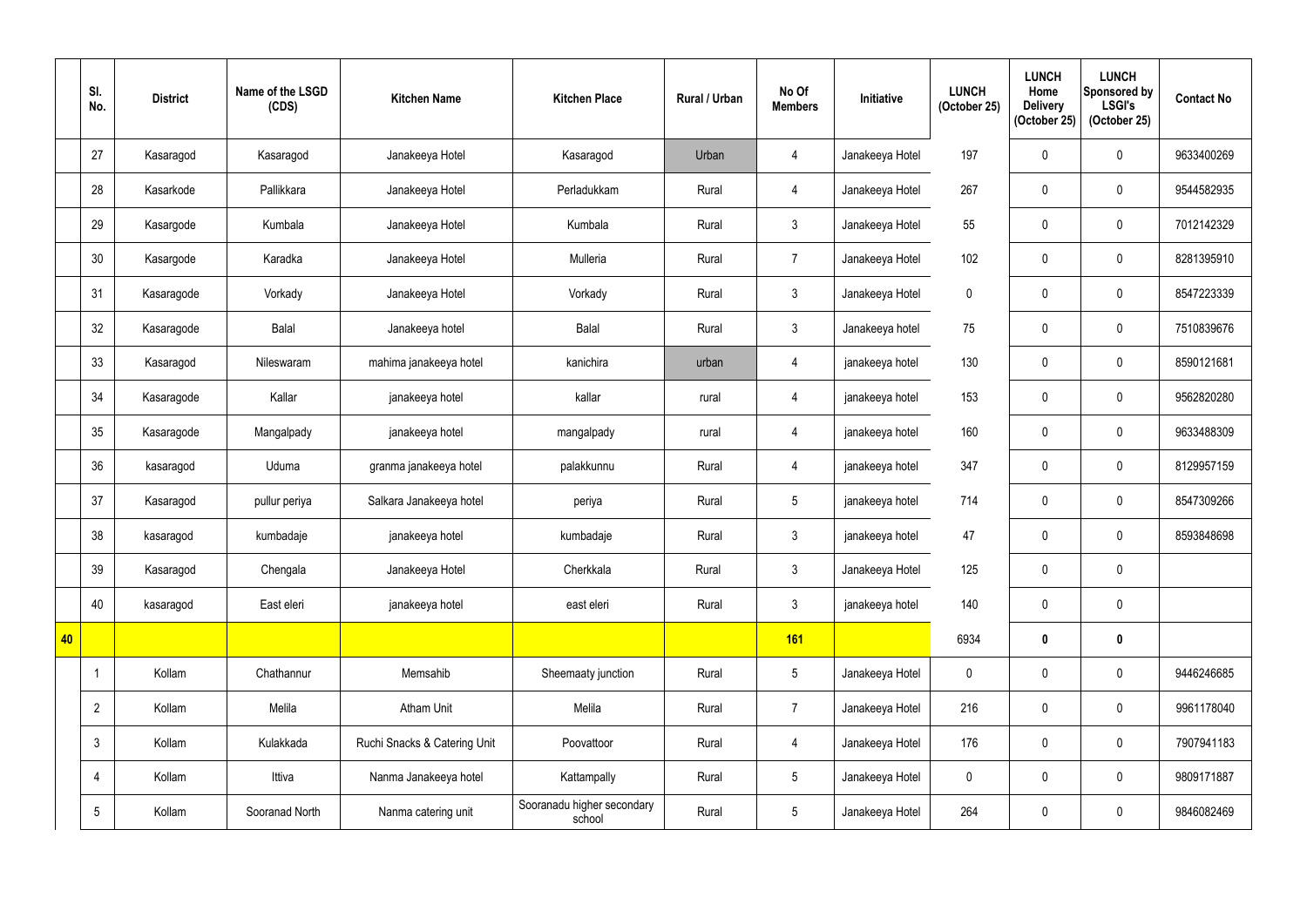| SI.<br>No.      | <b>District</b> | Name of the LSGD<br>(CDS) | <b>Kitchen Name</b>              | <b>Kitchen Place</b>         | Rural / Urban | No Of<br><b>Members</b> | Initiative      | <b>LUNCH</b><br>(October 25) | <b>LUNCH</b><br>Home<br><b>Delivery</b><br>(October 25) | <b>LUNCH</b><br>Sponsored by<br><b>LSGI's</b><br>(October 25) | <b>Contact No</b> |
|-----------------|-----------------|---------------------------|----------------------------------|------------------------------|---------------|-------------------------|-----------------|------------------------------|---------------------------------------------------------|---------------------------------------------------------------|-------------------|
| $6\phantom{.}$  | Kollam          | Clappana                  | Bismi catering                   | Palakulangara                | Rural         | $5\phantom{.0}$         | Janakeeya Hotel | 98                           | 0                                                       | 0                                                             | 9847901413        |
| $\overline{7}$  | Kollam          | Mayyanad                  | Krishnas Janakeeya hotel         | Eravipuram                   | Rural         | $\mathfrak{Z}$          | Janakeeya Hotel | 157                          | $\mathbf{0}$                                            | 0                                                             | 9656477455        |
| 8               | Kollam          | Mayyanad                  | Souhridha Janakeeya hotel        | Pattarumukku,                | Rural         | 9                       | Janakeeya Hotel | 235                          | 0                                                       | 0                                                             | 7902645448        |
| 9               | Kollam          | Kulasekharapuram          | adi sakthi                       | Puthentheruvu.               | Rural         | $\overline{5}$          | Janakeeya Hotel | 0                            | $\mathbf 0$                                             | 0                                                             | 9656890790        |
| 10 <sup>°</sup> | Kollam          | Thekkumbhagam             | Krishna hotel                    | Nadakavu junction            | Rural         | $\overline{4}$          | Janakeeya Hotel | 33                           | $\mathbf 0$                                             | 0                                                             | 9961070031        |
| 11              | Kollam          | Oachira                   | Parabhramam catering             | near oachira , ITI canteen,  | Rural         | 4                       | Janakeeya Hotel | 0                            | 0                                                       | 0                                                             | 9562283927        |
| 12 <sup>°</sup> | Kollam          | Thodiyoor                 | Samridhi activity group          | Lpschool thodiyoor           | Rural         | $\overline{5}$          | Janakeeya Hotel | 42                           | 0                                                       | 0                                                             | 9895703572        |
| 13              | Kollam          | Thrikkovilvattom          | Murari catering, janakeeya hotel | Mukhathala                   | Rural         | 4                       | Janakeeya Hotel | 52                           | 0                                                       | 0                                                             | 9847072544        |
| 14              | Kollam          | Sasthamcotta              | Sreedurgha catering              | Jemini hotel sasthamcotta    | Rural         | $\overline{7}$          | Janakeeya Hotel | 265                          | 0                                                       | 0                                                             | 9744368496        |
| 15 <sup>2</sup> | Kollam          | Kollam                    | Athulya catering                 | Thirumullavaram              | Urban         | 4                       | Janakeeya Hotel | 190                          | 0                                                       | 0                                                             | 9048646080        |
| 16              | Kollam          | West Kallada              | Keerthi catering                 | Karalimukku                  | Rural         | $\overline{5}$          | Janakeeya Hotel | 0                            | $\mathbf 0$                                             | 0                                                             | 9605206907        |
| 17              | Kollam          | Thazhava                  | Pavizham                         | Karutheri junction           | Rural         | $\overline{5}$          | Janakeeya Hotel | 205                          | 0                                                       | 0                                                             | 8086704216        |
| 18              | Kollam          | Kollam                    | Niravu catering                  | Chinnakkada                  | Urban         | $\overline{5}$          | Janakeeya Hotel | 212                          | $\mathbf 0$                                             | 0                                                             | 9633073613        |
| 19              | Kollam          | Kundara                   | Ammu Catering unit               | Mulavana LP school           | Rural         | $\overline{4}$          | Janakeeya Hotel | 135                          | 0                                                       | 0                                                             | 9633518572        |
| 20              | Kollam          | Neduvathur                | Pooja hotel                      | Thevalappuram                | Rural         | $\mathfrak{Z}$          | Janakeeya Hotel | 48                           | $\mathbf 0$                                             | 0                                                             | 9745376675        |
| 21              | Kollam          | Punalur                   | Jyothi Catering                  | Punalur                      | Urban         | $\overline{4}$          | Janakeeya Hotel | 310                          | $\mathbf 0$                                             | 0                                                             | 9961249345        |
| 22              | Kollam          | Punalur                   | Mahima Catering                  | Punalur                      | Urban         | $5\phantom{.0}$         | Janakeeya Hotel | 229                          | 0                                                       | $\pmb{0}$                                                     | 9496112957        |
| 23              | Kollam          | Punalur                   | Safalyam Catering                | Punalur                      | Urban         | $5\,$                   | Janakeeya Hotel | 379                          | $\mathbf 0$                                             | 0                                                             | 9495476197        |
| 24              | Kollam          | Thrikkaruva               | Janakeeya Bhakshanashala         | Thinavila Junction Kanjaveli | Rural         | $\overline{4}$          | Janakeeya Hotel | 158                          | $\mathbf 0$                                             | 0                                                             | 9645069880        |
| 25              | Kollam          | Chithara                  | AKG Janakeeya Hotel              | Kizhakkumbagom               | Rural         | $\sqrt{5}$              | Janakeeya Hotel | 134                          | 0                                                       | $\pmb{0}$                                                     | 9495701987        |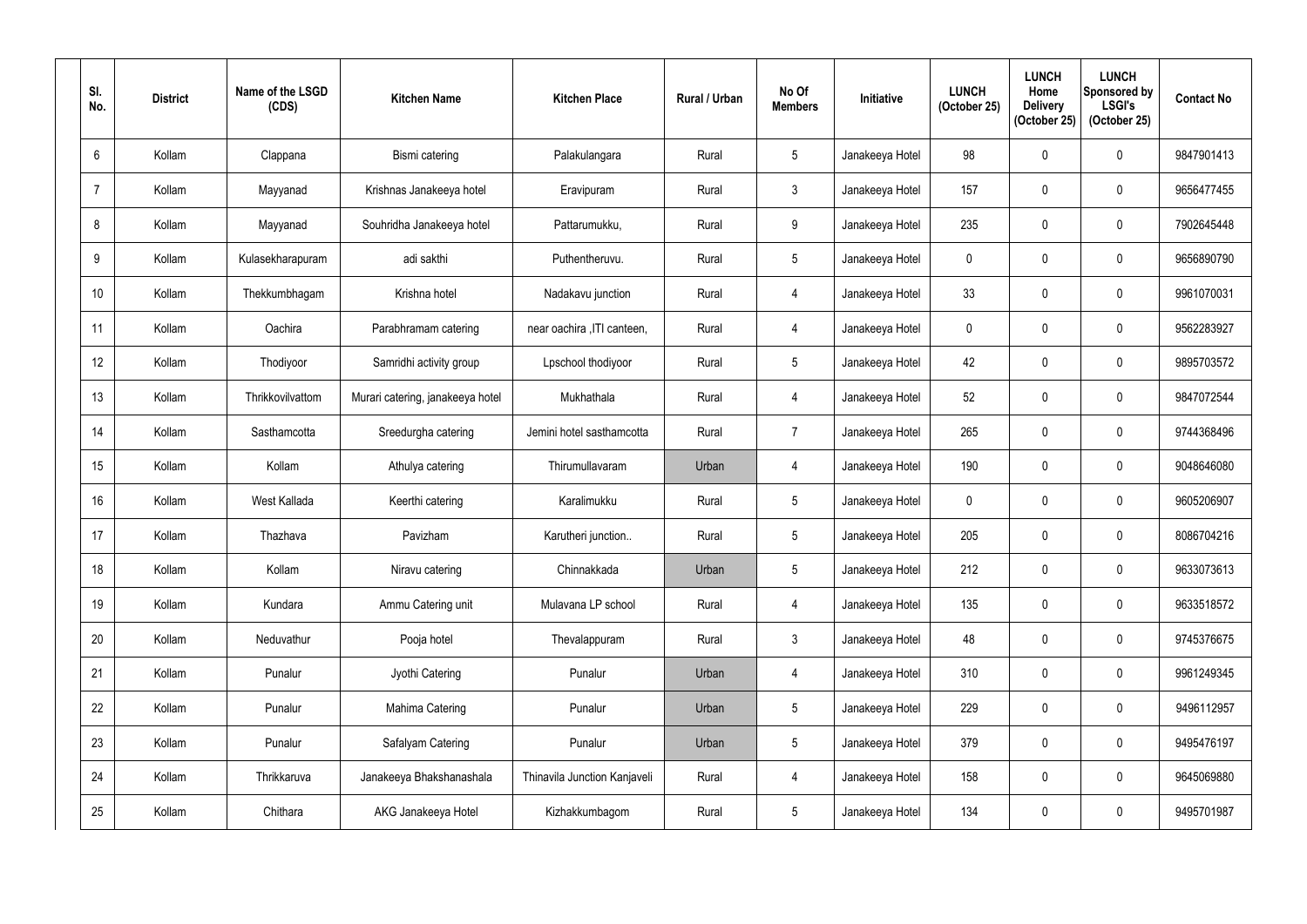|    | SI.<br>No. | <b>District</b> | Name of the LSGD<br>(CDS) | <b>Kitchen Name</b>      | <b>Kitchen Place</b>              | <b>Rural / Urban</b> | No Of<br><b>Members</b> | <b>Initiative</b> | <b>LUNCH</b><br>(October 25) | <b>LUNCH</b><br>Home<br><b>Delivery</b><br>(October 25) | <b>LUNCH</b><br>Sponsored by<br><b>LSGI's</b><br>(October 25) | <b>Contact No</b> |
|----|------------|-----------------|---------------------------|--------------------------|-----------------------------------|----------------------|-------------------------|-------------------|------------------------------|---------------------------------------------------------|---------------------------------------------------------------|-------------------|
|    | 26         | Kollam          | South Paravur             | Kshree janakeeya hotel   | Busstand , paravur                | Urban                | 5                       | Janakeeya Hotel   | 142                          | 0                                                       | 5                                                             | 8606179380        |
|    | 27         | Kollam          | Mynagappally              | Anugraha hotel           | Kadappa                           | Rural                | $5\phantom{.0}$         | Janakeeya Hotel   | $\mathbf 0$                  | $\mathbf 0$                                             | $\boldsymbol{0}$                                              | 9995085705        |
|    | 28         | Kollam          | Mandrothuruthu            | Janakeeya Bhakshanashala | Thoombummukham                    | Rural                | $\overline{4}$          | Janakeeya Hotel   | $\mathbf 0$                  | $\mathbf 0$                                             | $\pmb{0}$                                                     | 9526648057        |
|    | 29         | Kollam          | Karungappally             | Bagya catering           | Muncipality                       | Urban                | 4                       | Janakeeya Hotel   | $\mathbf 0$                  | $\mathbf 0$                                             | $\mathbf 0$                                                   | 9947702130        |
|    | 30         | Kollam          | Kollam East               | Bharathlekshmi           | Vadakkevila                       | Urban                | $\mathbf{3}$            | Janakeeya Hotel   | 364                          | $\mathbf 0$                                             | $\pmb{0}$                                                     | 9744300901        |
|    | 31         | Kollam          | Chavara                   | Harisree janakeya hotel  | Panchayath                        | Rural                | $\mathbf{3}$            | Janakeeya Hotel   | 143                          | 0                                                       | $\mathbf 0$                                                   | 9995166343        |
|    | 32         | Kollam          | Pavithreswaram            | Kairali                  | Pavithreswaram                    | Rural                | $\overline{4}$          | Janakeeya Hotel   | 243                          | $\mathbf 0$                                             | $\pmb{0}$                                                     | 9605836414        |
|    | 33         | Kollam          | Veliyam                   | Kantharees               | Panchayathu building              | Rural                | $\sqrt{5}$              | Janakeeya Hotel   | 123                          | $\mathbf 0$                                             | 0                                                             | 9562111715        |
|    | 34         | Kollam          | Velinalloor               | Quality Janakeeya hotel  | Alummod, Velinalloor              | Rural                | 4                       | Janakeeya Hotel   | 102                          | 0                                                       | $\pmb{0}$                                                     | 9605896303        |
|    | 35         | Kollam          | Elamadu                   | Swaruma janakeeya hotel  | Near cooperative bank,<br>Elamadu | Rural                | $\mathfrak{Z}$          | Janakeeya Hotel   | 183                          | $\mathbf 0$                                             | $\mathbf 0$                                                   | 8129611321        |
|    | 36         | Kollam          | Kadakkal                  | Nanma janakeeya hotel    | Kadakkal                          | Rural                | $\overline{4}$          | Janakeeya Hotel   | 315                          | $\mathbf 0$                                             | $\pmb{0}$                                                     | 9847936390        |
|    | 37         | Kollam          | Perayam                   | Janakeeya hotel          | Onambalam                         | Rural                | 4                       | Janakeeya Hotel   | $\mathbf 0$                  | 0                                                       | $\mathbf 0$                                                   | 9446855866        |
|    | 38         | Kollam          | Ezhukone                  | Ezhukone janakeeya hotel | Near panchayathu office           | Rural                | $\sqrt{5}$              | Janakeeya Hotel   | 190                          | $\mathbf 0$                                             | $\pmb{0}$                                                     | 8086757275        |
| 80 | 39         | Kollam          | Adichanalloor             | Ruchikkoottu             | Mylakkaadu                        | Rural                | $\overline{4}$          | Janakeeya Hotel   | $\mathbf 0$                  | 0                                                       | $\boldsymbol{0}$                                              | 8136954461        |
|    | 40         | Kollam          | Poruvazhi                 | Amma janakeeya hotel     | Poruvaxhy                         | Rural                | $5\,$                   | Janakeeya Hotel   | 249                          | 0                                                       | $\pmb{0}$                                                     | 9656421272        |
|    | 41         | Kollam          | Nilamel                   | Vanitha Janakeeya Hotel  | Nilamel                           | Rural                | $\overline{4}$          | Janakeeya Hotel   | $\pmb{0}$                    | $\mathbf 0$                                             | $\boldsymbol{0}$                                              | 9447407264        |
|    | 42         | Kollam          | Panmana                   | SV janakeeya hotel       | Kollaka CN junction               | Rural                | $\mathfrak{Z}$          | Janakeeya Hotel   | 90                           | 0                                                       | $\pmb{0}$                                                     | 8113020216        |
|    | 43         | Kollam          | Ummannoor                 | Thanal                   | Nellikunnam                       | Rural                | $\overline{4}$          | Janakeeya Hotel   | 168                          | 0                                                       | $\pmb{0}$                                                     | 9656194614        |
|    | 44         | Kollam          | Kulathupuzha              | Karunya Janakeeya Hotel  | Thinkal karikkam                  | Rural                | $\overline{4}$          | Janakeeya Hotel   | 165                          | 0                                                       | $\boldsymbol{0}$                                              | 9048034267        |
|    | 45         | Kollam          | Kareepra                  | Kareepra janakeeya hotel | Panchayathu office junction       | Rural                | $\sqrt{5}$              | Janakeeya Hotel   | 54                           | 0                                                       | $\pmb{0}$                                                     | 9656783244        |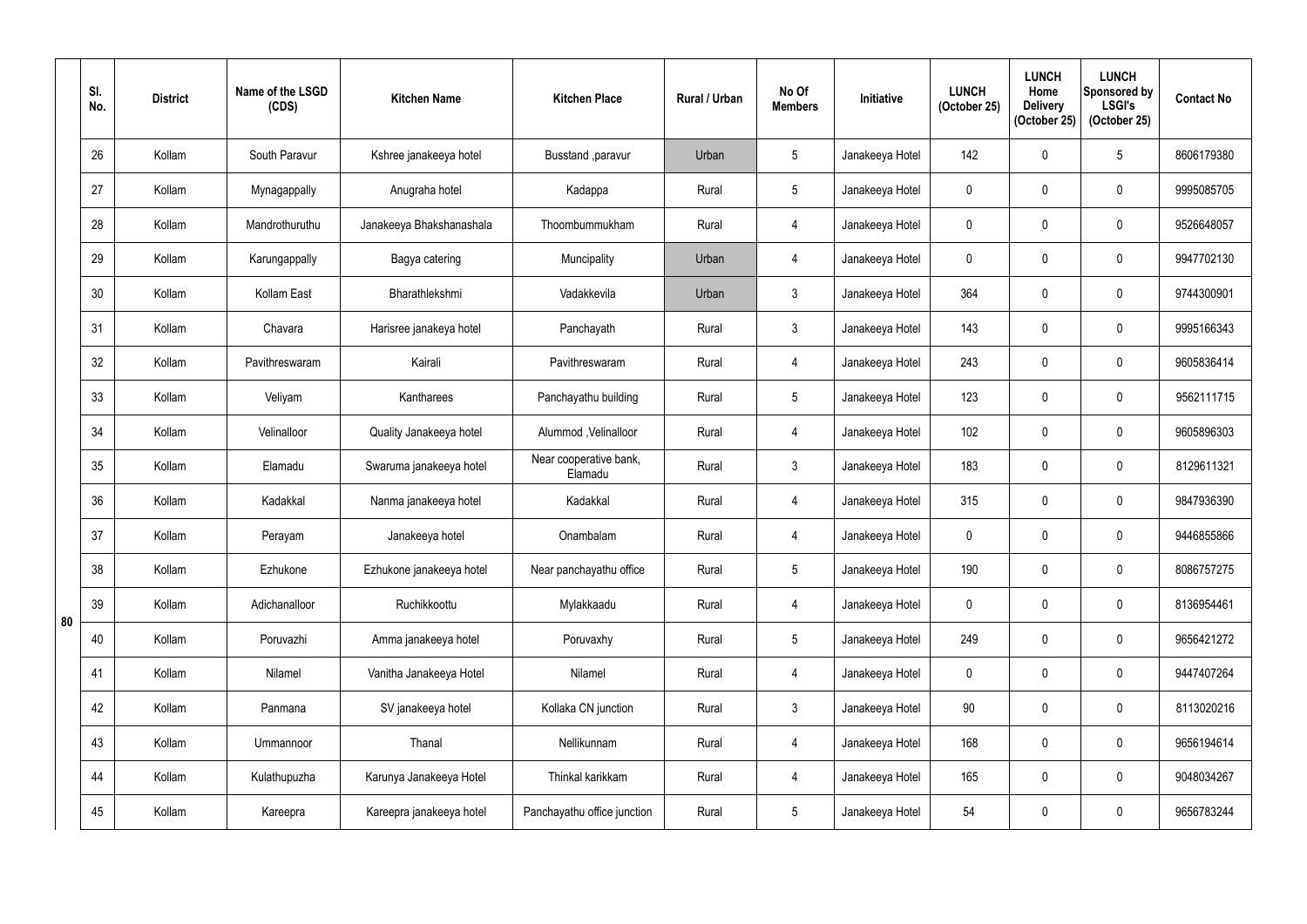| SI.<br>No. | <b>District</b> | Name of the LSGD<br>(CDS) | <b>Kitchen Name</b>                   | <b>Kitchen Place</b>                                 | <b>Rural / Urban</b> | No Of<br><b>Members</b> | Initiative      | <b>LUNCH</b><br>(October 25) | <b>LUNCH</b><br>Home<br><b>Delivery</b><br>(October 25) | <b>LUNCH</b><br>Sponsored by<br><b>LSGI's</b><br>(October 25) | <b>Contact No</b> |
|------------|-----------------|---------------------------|---------------------------------------|------------------------------------------------------|----------------------|-------------------------|-----------------|------------------------------|---------------------------------------------------------|---------------------------------------------------------------|-------------------|
| 46         | Kollam          | Piravanthur               | Thanima catering unit                 | Piravanthoor                                         | Rural                | $5\phantom{.0}$         | Janakeeya Hotel | 153                          | 0                                                       | 0                                                             | 9207907284        |
| 47         | Kollam          | Karavaloor                | Sreelekshmi Janakeeya Hotel           | Karavalur                                            | Rural                | $5\phantom{.0}$         | Janakeeya Hotel | 177                          | $\mathbf{0}$                                            | 0                                                             | 9745719860        |
| 48         | Kollam          | Kunnathur                 | Sneha janakeeya hotel                 | Bhoothakuzhi                                         | Rural                | $\mathfrak{Z}$          | Janakeeya Hotel | 80                           | 0                                                       | 0                                                             | 9061504141        |
| 49         | Kollam          | Alayaman                  | Sreelakam Janakeeya Hotel             | Karukone                                             | Rural                | 4                       | Janakeeya Hotel | 207                          | 0                                                       | 0                                                             | 8592858448        |
| 50         | Kollam          | Kottarakkara              | Ruchi                                 | Kottarakkara christuraj hospital<br>hospital canteen | Urban                | $5\phantom{.0}$         | Janakeeya Hotel | 199                          | $\mathbf 0$                                             | 0                                                             | 9447997809        |
| 51         | Kollam          | Chirakkara                | Bhoomika Jh                           | Bhajanamadam mukku                                   | Rural                | $\overline{5}$          | Janakeeya Hotel | 165                          | 0                                                       | 0                                                             | 9567024263        |
| 52         | Kollam          | Kalluvathukkal            | Deepam Jh                             | Parippally                                           | Rural                | $\overline{4}$          | Janakeeya Hotel | 20                           | 0                                                       | 0                                                             | 8593984144        |
| 53         | Kollam          | Chirakkara                | Niram Jh                              | Vadakkemukku ,chirakkara                             | Rural                | 4                       | Janakeeya Hotel | 181                          | $\mathbf 0$                                             | 0                                                             | 9847286593        |
| 54         | Kollam          | Velinalloor               | Mathrika janakeeya hotel              | Govt PHC canteen                                     | Rural                | 4                       | Janakeeya Hotel | 0                            | 0                                                       | 0                                                             | 7592859804        |
| 55         | Kollam          | East Kallada              | kudumbashree janakeeya hotel          | marthandapuram                                       | Rural                | $5\phantom{.0}$         | Janakeeya Hotel | 218                          | $\mathbf 0$                                             | 0                                                             | 9746964557        |
| 56         | Kollam          | Anchal                    | Malu janakeeya hotel                  | Anchal, Town ward                                    | Rural                | $\mathfrak{Z}$          | Janakeeya Hotel | 286                          | $\mathbf 0$                                             | 0                                                             | 9656920091        |
| 57         | Kollam          | Kummil                    | Sreebhadra janakeeya hotel            | Thachonam                                            | Rural                | $\mathfrak{Z}$          | Janakeeya Hotel | 60                           | $\mathbf 0$                                             | 0                                                             | 9846327312        |
| 58         | Kollam          | Yeroor                    | Oottupura janakeeya hotel             | yeroor                                               | Rural                | $6\,$                   | Janakeeya Hotel | 299                          | $\mathbf 0$                                             | 0                                                             | 9526031467        |
| 59         | Kollam          | Nedumpana                 | Samthripthy janakeeya hotel           | Pallimon                                             | Rural                | $\overline{4}$          | Janakeeya Hotel | 44                           | $\mathbf 0$                                             | 0                                                             | 9539780119        |
| 60         | Kollam          | Kollam                    | Ishwarya janakeeya hotel              | Near collectorate, Thevally<br>division              | Urban                | $\mathfrak{Z}$          | Janakeeya Hotel | 293                          | $\mathbf 0$                                             | 0                                                             | 8848893882        |
| 61         | Kollam          | Edamulakkal               | Sahya janakeeya hotel                 | Edamulackal                                          | Rural                | $\overline{4}$          | Janakeeya Hotel | 150                          | $\mathbf 0$                                             | 0                                                             | 7025532998        |
| 62         | Kollam          | Mylom                     | Amrutha                               | Inchakkadu                                           | Rural                | $5\phantom{.0}$         | Janakeeya Hotel | 85                           | 0                                                       | $\pmb{0}$                                                     | 9539780965        |
| 63         | Kollam          | Thevalakkara              | Kerala Janakeeya Hotel                | Thevalakkara                                         | Rural                | $\mathfrak{Z}$          | Janakeeya Hotel | $\mathbf 0$                  | $\mathbf 0$                                             | 0                                                             | 9847291089        |
| 64         | Kollam          | Thalavoor                 | Kudumbasheree Nadan<br>Bhakshanashala | Pidavoor                                             | Rural                | $\overline{4}$          | Janakeeya Hotel | 113                          | $\mathbf 0$                                             | 0                                                             | 9747324839        |
| 65         | Kollam          | Vilakkudy                 | vadhanam                              | <b>KUNNICODU</b>                                     | Rural                | $\sqrt{5}$              | Janakeeya Hotel | 175                          | 0                                                       | 0                                                             | 9526354689        |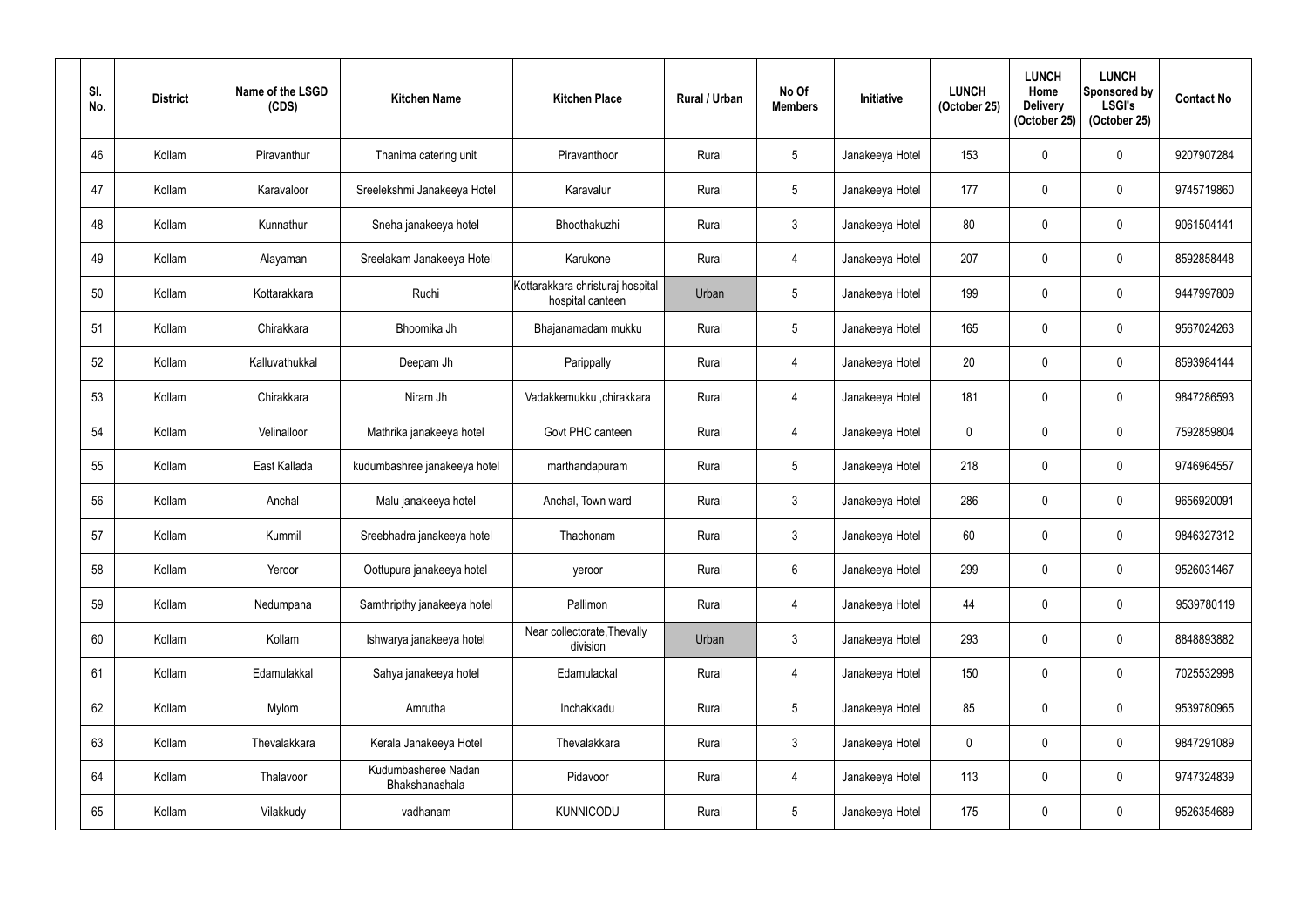|    | SI.<br>No.     | <b>District</b> | Name of the LSGD<br>(CDS) | <b>Kitchen Name</b>                              | <b>Kitchen Place</b>      | Rural / Urban | No Of<br><b>Members</b> | Initiative      | <b>LUNCH</b><br>(October 25) | <b>LUNCH</b><br>Home<br><b>Delivery</b><br>(October 25) | <b>LUNCH</b><br>Sponsored by<br><b>LSGI's</b><br>(October 25) | <b>Contact No</b> |
|----|----------------|-----------------|---------------------------|--------------------------------------------------|---------------------------|---------------|-------------------------|-----------------|------------------------------|---------------------------------------------------------|---------------------------------------------------------------|-------------------|
|    | 66             | Kollam          | Poothakkulam              | Avani catering                                   | Poothakkulam gp           | Rural         | $\overline{4}$          | Janakeeya Hotel | 75                           |                                                         | $\boldsymbol{0}$                                              | 9562782082        |
|    | 67             | Kollam          | Pathanapuram              | Pathanapuram Grama Panchayath<br>Janakeeya Hotel | Pathanapuram              | Rural         | $\overline{4}$          | Janakeeya Hotel | 86                           |                                                         | $\mathbf 0$                                                   | 9061291033        |
|    | 68             | Kollam          | Chadayamangalam           | Real janakeeya hotel                             | Chadayamangalam           | Rural         | $\mathfrak{Z}$          | Janakeeya Hotel | 60                           |                                                         | $\mathbf 0$                                                   | 9562123039        |
|    | 69             | Kollam          | Elampalloor               | Kalavara janakeeya hotel                         | Ashupathri mukku, Kundara | Rural         | 5                       | Janakeeya Hotel | 199                          |                                                         | $\mathbf 0$                                                   | 8943182967        |
|    | 70             | Kollam          | Kottamkara                | Ishwarya janakeeya hotel                         | Keralapuram               | Rural         | $5\phantom{.0}$         | Janakeeya Hotel | $\mathbf 0$                  |                                                         | $\mathbf 0$                                                   | 9747765979        |
|    | 71             | Kollam          | Vettikavala               | Nanma                                            | Vettikkavala              | Rural         | $\mathfrak{Z}$          | Janakeeya Hotel | 170                          |                                                         | $\mathbf 0$                                                   | 9645070430        |
|    | 72             | Kollam          | Pooyappally               | Anaswara janakeeya hotel                         | Maruthamanpally           | Rural         | 5                       | Janakeeya Hotel | $\mathbf 0$                  |                                                         | $\mathbf 0$                                                   | 9947289476        |
|    | 73             | Kollam          | Thenmala                  | Nanma janakeeya hotel                            | Thennala                  | Rural         | $\overline{4}$          | Janakeeya Hotel | 126                          |                                                         | $\mathbf 0$                                                   | 9446274943        |
|    | 74             | Kollam          | Pattazhi                  | Suprabhatham Catering Unit                       | pattazhy                  | Rural         | $\overline{4}$          | Janakeeya Hotel | 43                           | 0                                                       | $\mathbf 0$                                                   | 9495195796        |
|    | 75             | Kollam          | Neendakara                | Darshana Janakeeya Hotel                         | Puthenthura Junction      | Rural         | $\mathfrak{Z}$          | Janakeeya Hotel | 152                          |                                                         | $\mathbf 0$                                                   | 9633106463        |
|    | 76             | Kollam          | Panayam                   | snehadeepam activity group                       | Thanikkamukku             | Rural         | $\overline{4}$          | Janakeeya Hotel | $\mathbf 0$                  |                                                         | $\pmb{0}$                                                     | 8606117577        |
|    | 77             | Kollam          | Clappana                  | Vijayasree                                       | Near alumpeedika junction | Rural         | 5                       | Janakeeya Hotel | $\mathbf 0$                  |                                                         | $\boldsymbol{0}$                                              | 9567797660        |
|    | 78             | Kollam          | Sooranad South            | Akshaya janakeeya hotel                          | Patharam                  | Rural         | $\overline{4}$          | Janakeeya Hotel | 287                          | 0                                                       | $\mathbf 0$                                                   | 9746919825        |
|    | 79             | Kollam          | Edamulakkal               | Deepam janakeeya hotel                           | Edamulackal               | Rural         | $\mathbf{3}$            | Janakeeya Hotel | 289                          | 0                                                       | $\pmb{0}$                                                     | 9400684494        |
|    | 80             | Kollam          | Aryankavu                 | Sevana janakeeya hotel                           | Kazhuthurutty             | Rural         | $\mathfrak{Z}$          | Janakeeya Hotel | 138                          | $\mathbf 0$                                             | $\pmb{0}$                                                     | 8921381398        |
|    | 81             | Kollam          | Pattazhi Vadakkekara      | Annapoorna                                       | Kaduvathode               | Rural         | $\overline{4}$          | Janakeeya Hotel | 84                           | 0                                                       | $\mathbf 0$                                                   | 7561013776        |
| 81 |                |                 |                           |                                                  |                           |               | 350                     |                 | 10683                        | $\overline{\mathbf{0}}$                                 | $5\overline{)}$                                               |                   |
|    |                | Kottayam        | Akalakkunnam              | Navaruchi                                        | Chengalam                 | Rural         | $5\phantom{.0}$         | Janakeeya Hotel | 135                          | $\boldsymbol{0}$                                        | $\pmb{0}$                                                     | 9188362235        |
|    | $\overline{2}$ | Kottayam        | Arpookkara                | Niravu                                           | <b>Medical College</b>    | Rural         | 8                       | Janakeeya Hotel | 204                          | 0                                                       | $\pmb{0}$                                                     | 9744719092        |
|    | $\mathfrak{Z}$ | Kottayam        | Arpookkara                | Ruchi Janakeeya Hotel                            | Kaippuzha mutt            | Rural         | $\overline{4}$          | Janakeeya Hotel | 132                          | $\mathbf 0$                                             | $\pmb{0}$                                                     | 9847147156        |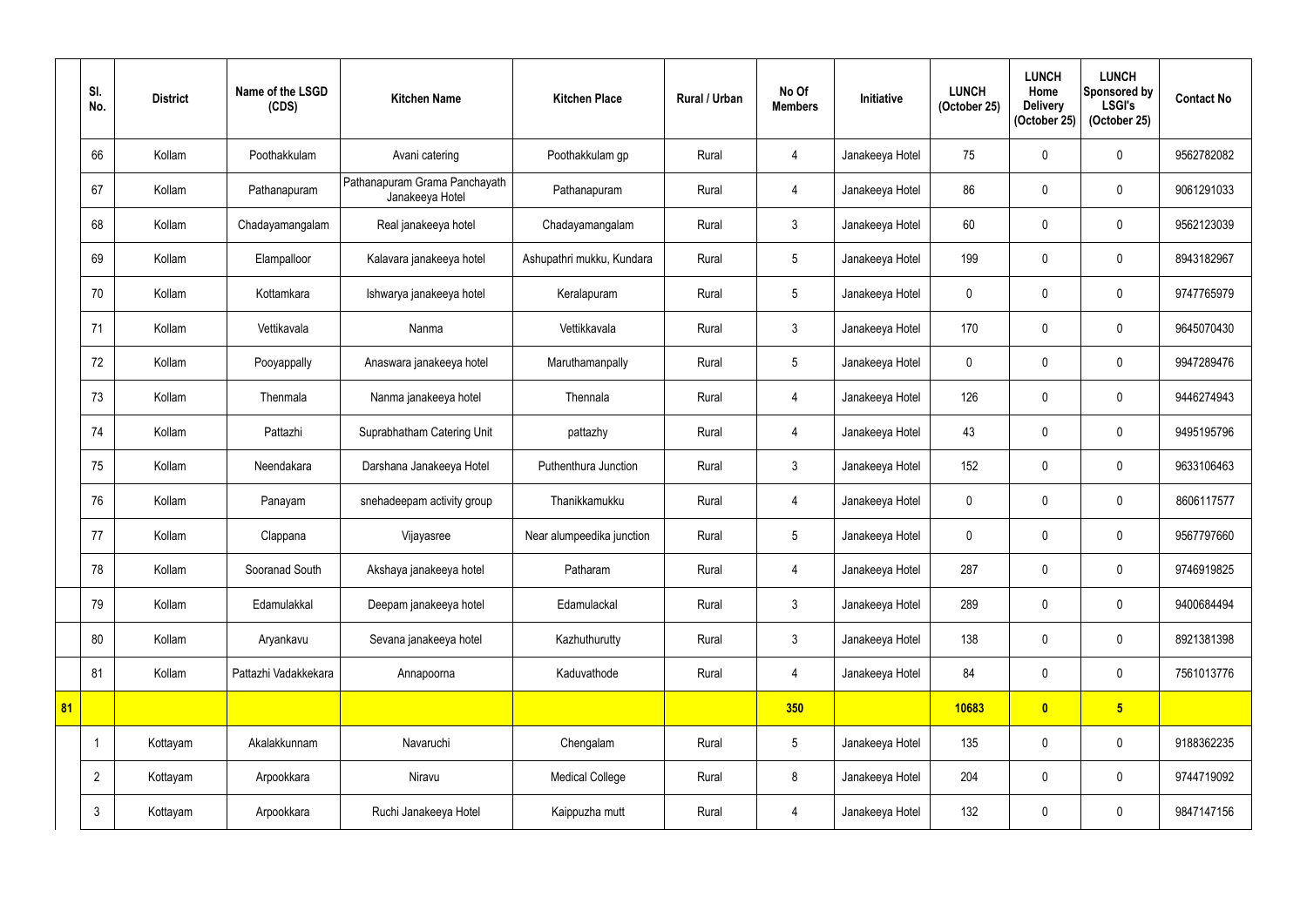| SI.<br>No.     | <b>District</b> | Name of the LSGD<br>(CDS) | <b>Kitchen Name</b>                | <b>Kitchen Place</b>                   | <b>Rural / Urban</b> | No Of<br><b>Members</b> | <b>Initiative</b> | <b>LUNCH</b><br>(October 25) | <b>LUNCH</b><br>Home<br><b>Delivery</b><br>(October 25) | <b>LUNCH</b><br>Sponsored by<br><b>LSGI's</b><br>(October 25) | <b>Contact No</b> |
|----------------|-----------------|---------------------------|------------------------------------|----------------------------------------|----------------------|-------------------------|-------------------|------------------------------|---------------------------------------------------------|---------------------------------------------------------------|-------------------|
| $\overline{4}$ | Kottayam        | Athirampuzha              | Hannas                             | Mannanam                               | Rural                | $\overline{4}$          | Janakeeya Hotel   | 38                           | $\mathbf 0$                                             | 0                                                             | 9496136682        |
| 5              | Kottayam        | Ayarkunnam                | Panchami Unit                      | Near PHC Ayarkunnam                    | Rural                | 5                       | Janakeeya Hotel   | 32                           | $\mathbf{0}$                                            | 0                                                             | 9744560994        |
| 6              | Kottayam        | Aymanam                   | Bisiya                             | Aymanam panchayath hall                | Rural                | $\mathbf{3}$            | Janakeeya Hotel   | 66                           | 0                                                       | 0                                                             | 9544560606        |
| $\overline{7}$ | Kottayam        | Bharananganam             | Kudumbshree nadan<br>bhakshanasala | Bharananganam                          | Rural                | $\mathfrak{Z}$          | Janakeeya Hotel   | 107                          | $\mathbf 0$                                             | 0                                                             | 8113827680        |
| 8              | Kottayam        | Changanassery             | Janakeeya Hotel                    | Near Railway station                   | Urban                | $\mathfrak{Z}$          | Janakeeya Hotel   | $\mathbf 0$                  | $\mathbf{0}$                                            | 0                                                             | 7560866821        |
| 9              | Kottayam        | Chemp                     | Thanima                            | Chemp                                  | Rural                | $\overline{4}$          | Janakeeya Hotel   | $\mathbf 0$                  | 0                                                       | 0                                                             | 9809940907        |
| 10             | Kottayam        | Chirakkadav               | <b>Udaya Catering Unit</b>         | Mahatma Gandhi Town Hall.<br>Ponkunnam | Rural                | $\sqrt{5}$              | Janakeeya Hotel   | $\mathbf 0$                  | $\mathbf 0$                                             | $\mathbf 0$                                                   | 6282479410        |
| 11             | Kottayam        | Chirakkadav               | Sargam                             | Thekkethu Kavala                       | Rural                | $\mathbf{3}$            | Janakeeya Hotel   | 66                           | 0                                                       | 0                                                             | 9656087110        |
| 12             | Kottayam        | Elikulam                  | Janakeeya Hotel Elikkulam          | Manchakuzhy                            | Rural                | $\mathfrak{Z}$          | Janakeeya Hotel   | 58                           | 0                                                       | 0                                                             | 9074768314        |
| 13             | Kottayam        | Ettumanoor                | Gramashree cafe kudumbasree        | Nandanam auditorium,<br>Ettumanoor     | Urban                | 5                       | Janakeeya Hotel   | 88                           | 0                                                       | 0                                                             | 9847334071        |
| 14             | Kottayam        | Kadanad                   | Thanal catering                    | Kadanad                                | Rural                | $5\overline{)}$         | Janakeeya Hotel   | 98                           | 0                                                       | 0                                                             | 9048099040        |
| 15             | Kottayam        | Kadaplamattam             | Salt &pepper                       | Near Kadaplamattom CDS                 | Rural                | 4                       | Janakeeya Hotel   | 74                           | $\mathbf 0$                                             | 0                                                             | 9645400860        |
| 16             | Kottayam        | Kadaplamattam             | Kadaplamattam Janakeeya Hotel      | Vayala                                 | Rural                | 4                       | Janakeeya Hotel   | 32                           | 58                                                      | 0                                                             | 9446804954        |
| 17             | Kottayam        | Kaduthuruthy              | Janakeeya Hotel                    | Panchayath premise                     | Rural                | $6\,$                   | Janakeeya Hotel   | 92                           | 0                                                       | 0                                                             | 9847166464        |
| 18             | Kottayam        | Kallara                   | Vasuki Janakeeya hotel             | Kallara                                | Rural                | $\mathfrak{Z}$          | Janakeeya Hotel   | 56                           | $\mathbf 0$                                             | 0                                                             | 9846103478        |
| 19             | Kottayam        | Kanakkari                 | Jesus                              | Pattithanam                            | Rural                | $\sqrt{5}$              | Janakeeya Hotel   | 138                          | $\mathbf 0$                                             | $\pmb{0}$                                                     | 9447192439        |
| 20             | Kottayam        | Kangazha                  | Sulabha                            | Pathanadu                              | Rural                | $5\phantom{.0}$         | Janakeeya Hotel   | 67                           | $\mathbf 0$                                             | 0                                                             | 9847438293        |
| 21             | Kottayam        | Kanjirapally              | Vanitha canteen                    | Panchayath premise                     | Rural                | $\mathfrak{Z}$          | Janakeeya Hotel   | 219                          | $\mathbf 0$                                             | 0                                                             | 9605391868        |
| 22             | Kottayam        | Karoor                    | Unarvu janakeeya hotel             | Valavoor                               | Rural                | $5\phantom{.0}$         | Janakeeya Hotel   | 95                           | $\mathbf 0$                                             | 0                                                             | 8304903250        |
| 23             | Kottayam        | Karukachal                | Sukrutham Catering Unit            | Karukachal                             | Rural                | $\sqrt{5}$              | Janakeeya Hotel   | 43                           | 0                                                       | $\pmb{0}$                                                     | 9847766843        |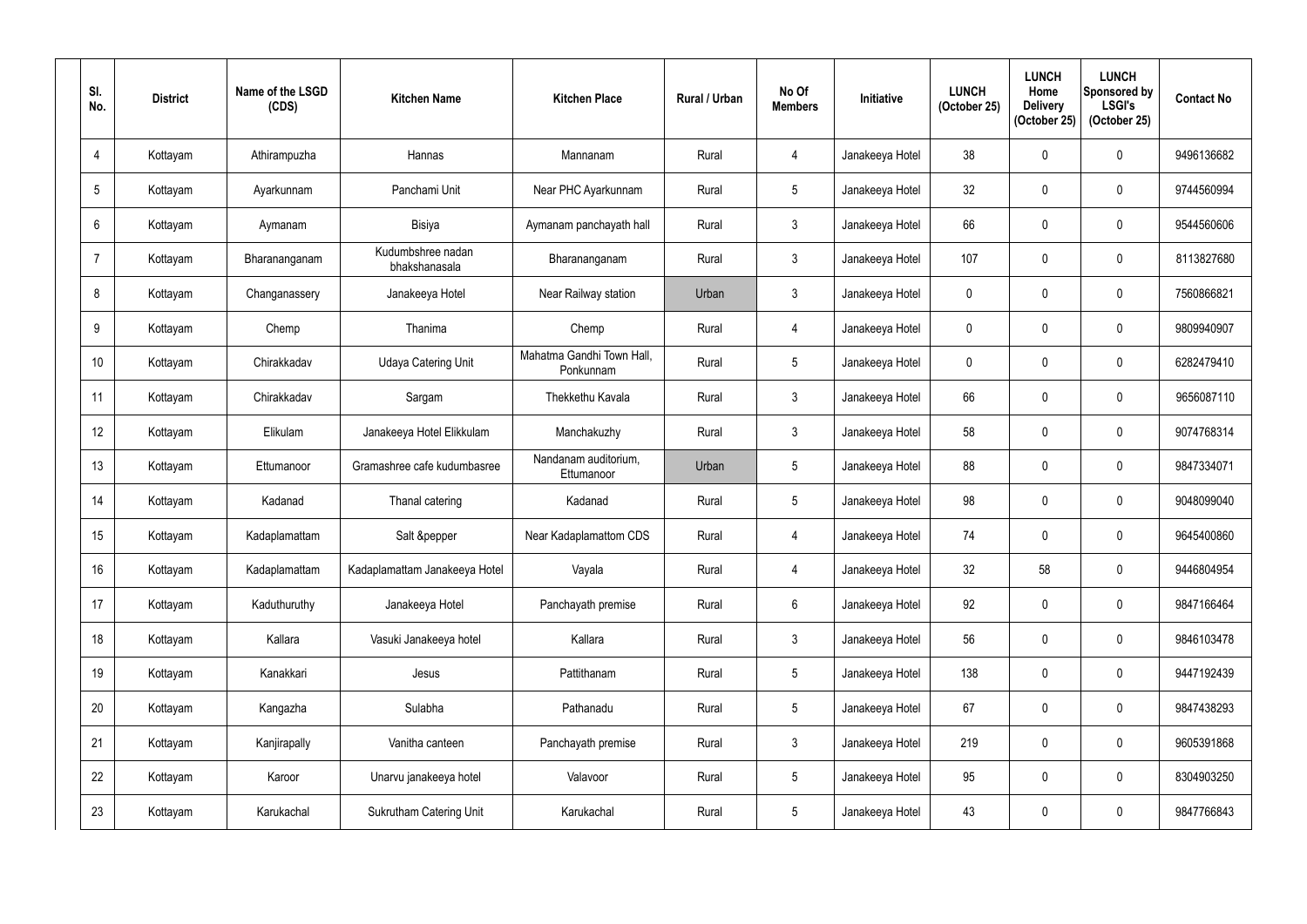|    | SI.<br>No. | <b>District</b> | Name of the LSGD<br>(CDS) | <b>Kitchen Name</b>             | <b>Kitchen Place</b>           | Rural / Urban | No Of<br><b>Members</b> | <b>Initiative</b> | <b>LUNCH</b><br>(October 25) | <b>LUNCH</b><br>Home<br><b>Delivery</b><br>(October 25) | <b>LUNCH</b><br><b>Sponsored by</b><br><b>LSGI's</b><br>(October 25) | <b>Contact No</b> |
|----|------------|-----------------|---------------------------|---------------------------------|--------------------------------|---------------|-------------------------|-------------------|------------------------------|---------------------------------------------------------|----------------------------------------------------------------------|-------------------|
|    | 24         | Kottayam        | Kidangoor                 | Janakeeya hotel                 | Kidangoor Panchayath           | Rural         | $\mathbf{3}$            | Janakeeya Hotel   | 96                           | 0                                                       | $\mathbf 0$                                                          | 9048080292        |
|    | 25         | Kottayam        | Kooroppada                | Achus Janakeeya Hotel           | Panchayath                     | Rural         | $\mathfrak{Z}$          | Janakeeya Hotel   | 45                           | $\mathbf 0$                                             | 0                                                                    | 9778121989        |
|    | 26         | Kottayam        | Koottickal                | Janakeeya hotel                 | Koottickal                     | Rural         | $\overline{5}$          | Janakeeya Hotel   | 410                          | $\mathbf 0$                                             | $\mathbf 0$                                                          | 9645219929        |
|    | 27         | Kottayam        | Koruthodu                 | Koruthodu Janakeeya Hotel       | Koruthodu                      | Rural         | 6                       | Janakeeya Hotel   | 93                           | 0                                                       | $\mathbf 0$                                                          | 7510770418        |
|    | 28         | Kottayam        | KottayamNorth             | Alfa Canteen                    | Municipality Kottayam          | Urban         | $5\phantom{.0}$         | Janakeeya Hotel   | $\mathbf 0$                  | 0                                                       | $\pmb{0}$                                                            | 9846571923        |
|    | 29         | Kottayam        | KottayamNorth             | Kerala cafe janakeeya hotel     | Choottuveli                    | Urban         | $\mathfrak{Z}$          | Janakeeya Hotel   | 368                          | 0                                                       | $\mathbf 0$                                                          | 8129337294        |
|    | 30         | Kottayam        | KottayamNorth             | Maria Janakeeya Hotel           | Chungam                        | Urban         | $\overline{5}$          | Janakeeya Hotel   | 238                          | 0                                                       | $\mathbf 0$                                                          | 9744843928        |
|    | 31         | Kottayam        | KottayamNorth             | Ambady Janakeeya Hotel          | Karapuzha                      | Urban         | $\overline{4}$          | Janakeeya Hotel   | $\pmb{0}$                    | $\mathbf 0$                                             | $\mathbf 0$                                                          | 9496374594        |
|    | 32         | Kottayam        | Kozhuvanal                | Rohini Janakeeya Hotel          | Vakkappulam                    | Rural         | $\mathbf{3}$            | Janakeeya Hotel   | 86                           | 0                                                       | $\mathbf 0$                                                          | 9400216885        |
|    | 33         | Kottayam        | Kuravilangadu             | kudumbashree janakeeya hotel    | kuravilangady by pass junction | Rural         | $5\phantom{.0}$         | Janakeeya Hotel   | 125                          | $\mathbf 0$                                             | 0                                                                    | 7559022364        |
|    | 34         | Kottayam        | Kurichi                   | <b>Swad Catering</b>            | Cheruvelippadi                 | Rural         | $\overline{4}$          | Janakeeya Hotel   | 288                          | $\mathbf 0$                                             | 0                                                                    | 9847891917        |
|    | 35         | Kottayam        | Madappally                | SR catering                     | Mammoodu                       | Rural         | $\mathfrak{Z}$          | Janakeeya Hotel   | 72                           | $\mathbf 0$                                             | $\mathbf 0$                                                          | 9747702203        |
|    | 36         | Kottayam        | Manimala                  | Vanitha canteen                 | Manimala                       | Rural         | $\mathfrak{Z}$          | Janakeeya Hotel   | 132                          | 0                                                       | $\pmb{0}$                                                            | 9946318069        |
|    | 37         | Kottayam        | Manjoor                   | Oruma catering unit             | Kuruppanthara                  | Rural         | $5\phantom{.0}$         | Janakeeya Hotel   | 97                           | 0                                                       | $\overline{2}$                                                       | 9349189590        |
|    | 38         | Kottayam        | Manjoor                   | Deepam                          | Manjoor                        | Rural         | $5\phantom{.0}$         | Janakeeya Hotel   | $\pmb{0}$                    | 0                                                       | $\boldsymbol{0}$                                                     | 8547676135        |
|    | 39         | Kottayam        | Marangattupilly           | Marangattupilly Janakeeya Hotel | Marangattupilly                | Rural         | $\overline{4}$          | Janakeeya Hotel   | 190                          | 0                                                       | $\boldsymbol{0}$                                                     | 9544416772        |
| 79 | 40         | Kottayam        | Maravanthuruth            | Changathi                       | Maravanthuruth                 | Rural         | $\overline{4}$          | Janakeeya Hotel   | 65                           | 0                                                       | $\pmb{0}$                                                            | 9744598169        |
|    | 41         | Kottayam        | Meenachil                 | Akshaya Janakeeya hotel         | Idamattam                      | Rural         | $\overline{4}$          | Janakeeya Hotel   | 92                           | 0                                                       | $\boldsymbol{0}$                                                     | 9747190979        |
|    | 42         | Kottayam        | Meenachil                 | Archana janakeeya Hotel         | Paika                          | Rural         | $5\,$                   | Janakeeya Hotel   | 173                          | 0                                                       | $\boldsymbol{0}$                                                     | 9048759539        |
|    | 43         | Kottayam        | Meenadom                  | Nainus                          | Meenadom                       | Rural         | $\mathfrak{Z}$          | Janakeeya Hotel   | 48                           | 0                                                       | $\pmb{0}$                                                            | 9539752801        |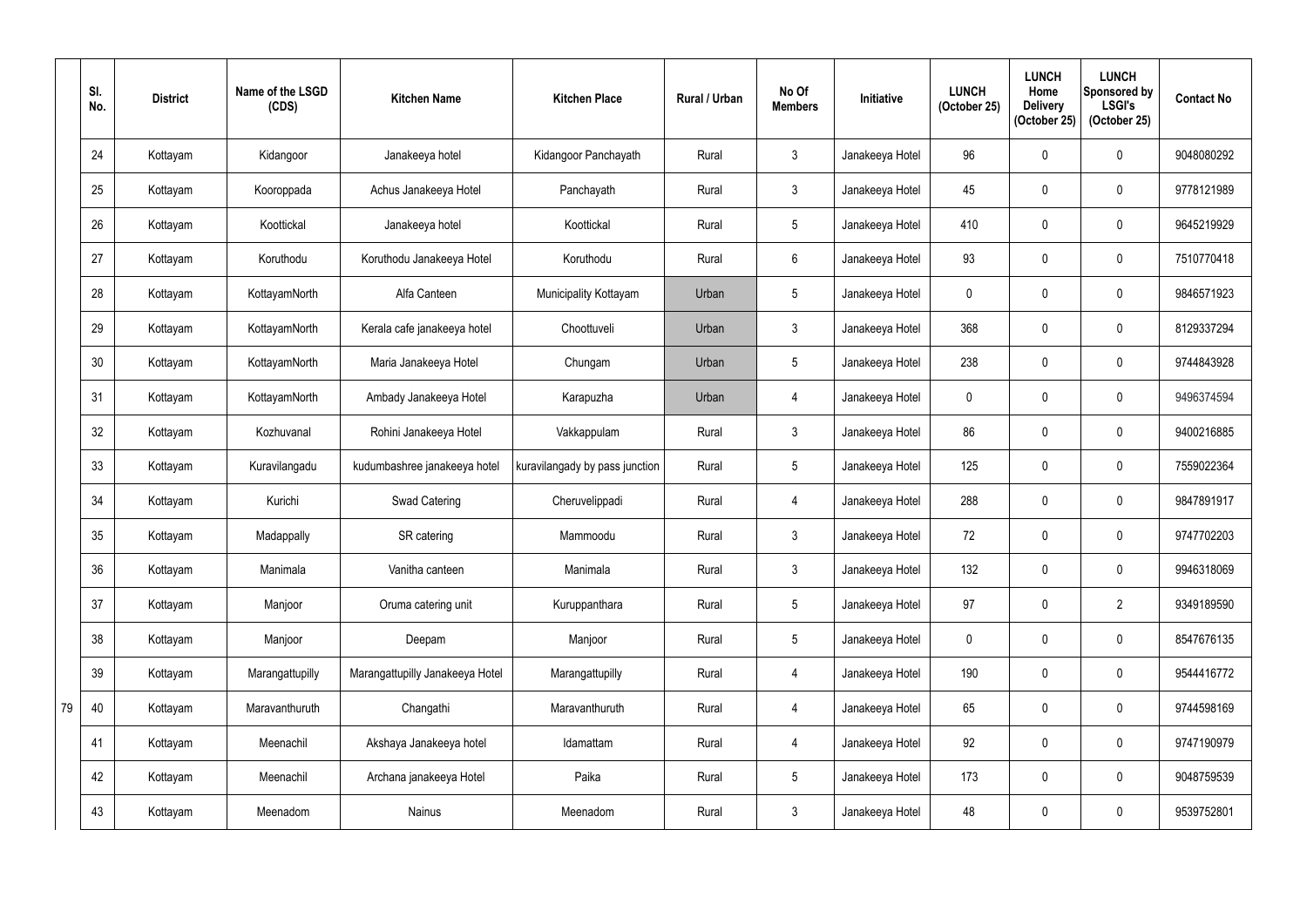| SI.<br>No. | <b>District</b> | Name of the LSGD<br>(CDS) | <b>Kitchen Name</b>          | <b>Kitchen Place</b>     | <b>Rural / Urban</b> | No Of<br><b>Members</b> | Initiative      | <b>LUNCH</b><br>(October 25) | <b>LUNCH</b><br>Home<br><b>Delivery</b><br>(October 25) | <b>LUNCH</b><br>Sponsored by<br><b>LSGI's</b><br>(October 25) | <b>Contact No</b> |
|------------|-----------------|---------------------------|------------------------------|--------------------------|----------------------|-------------------------|-----------------|------------------------------|---------------------------------------------------------|---------------------------------------------------------------|-------------------|
| 44         | Kottayam        | Melukavu                  | Seenayi Cafe centre          | Melukavumattam           | Rural                | 5                       | Janakeeya Hotel | $\mathbf 0$                  | 0                                                       | 0                                                             | 9744546703        |
| 45         | Kottayam        | Moonnilav                 | Aiswarya                     | Moonnilav                | Rural                | $\mathfrak{Z}$          | Janakeeya Hotel | 196                          | $\mathbf{0}$                                            | 0                                                             | 8281227689        |
| 46         | Kottayam        | Mulakkulam                | Janakeeya Hotel              | Moorkkattilpadi          | Rural                | $\overline{4}$          | Janakeeya Hotel | 54                           | 0                                                       | 0                                                             | 9747856382        |
| 47         | Kottayam        | Mundakkayam               | Janakeeya Hotel Mundakkayam  | Mundakkayam              | Rural                | $6\phantom{.}$          | Janakeeya Hotel | 0                            | $\mathbf 0$                                             | 0                                                             | 9495314979        |
| 48         | Kottayam        | Nedumkunnam               | Nanma Kudumbashree Unit      | Nedumkunnam              | Rural                | $\overline{5}$          | Janakeeya Hotel | 73                           | $\mathbf 0$                                             | 0                                                             | 7306791612        |
| 49         | Kottayam        | Neendoor                  | <b>Gruhasree ME Unit</b>     | Panchayath               | Rural                | $\mathfrak{Z}$          | Janakeeya Hotel | 38                           | 0                                                       | 0                                                             | 9847756958        |
| 50         | Kottayam        | Njeezhoor                 | Annapoorna Janakeeya Hotel   | Panchayath               | Rural                | $\overline{4}$          | Janakeeya Hotel | 68                           | $\mathbf 0$                                             | 0                                                             | 9745246839        |
| 51         | Kottayam        | Pala                      | Harithasree catering         | Chethimattam             | Urban                | $5\phantom{.0}$         | Janakeeya Hotel | 226                          | $\mathbf 0$                                             | 0                                                             | 9895154240        |
| 52         | Kottayam        | Pampady                   | Thrupthi                     | Pampady Town             | Rural                | 5                       | Janakeeya Hotel | 20                           | 0                                                       | 0                                                             | 9633013622        |
| 53         | Kottayam        | Panachikkadu              | Ruchi Canteen                | Paruthumpara             | Rural                | $\overline{5}$          | Janakeeya Hotel | 89                           | $\mathbf 0$                                             | 0                                                             | 9656411494        |
| 54         | Kottayam        | Parathodu                 | Janakeeya Hotel Parathodu    | Panchayath               | Rural                | $\overline{4}$          | Janakeeya Hotel | 107                          | $\mathbf 0$                                             | 0                                                             | 7907455541        |
| 55         | Kottayam        | Paippadu                  | Thejus                       | Paippadu                 | Rural                | $\overline{5}$          | Janakeeya Hotel | 195                          | $\mathbf 0$                                             | 0                                                             | 7034621426        |
| 56         | Kottayam        | Poonjar                   | Haritham                     | Poonjar                  | Rural                | $\overline{5}$          | Janakeeya Hotel | 92                           | $\mathbf 0$                                             | $5\phantom{.0}$                                               | 9495235348        |
| 57         | Kottayam        | Ramapuram                 | Ruchi                        | Ramapuram                | Rural                | $\overline{4}$          | Janakeeya Hotel | 138                          | 45                                                      | 0                                                             | 9495107277        |
| 58         | Kottayam        | T.V.Puram                 | Vijaya Janakeeya Hotel       | TV Puram                 | Rural                | $\mathfrak{Z}$          | Janakeeya Hotel | 27                           | $\mathbf 0$                                             | 0                                                             | 9847614136        |
| 59         | Kottayam        | Teekkoy                   | Kairali                      | Vagamattom, Kallambhagam | Rural                | $\mathfrak{Z}$          | Janakeeya Hotel | 93                           | $\mathbf 0$                                             | 0                                                             | 7025702768        |
| 60         | Kottayam        | Thalanad                  | Nanma                        | Muttambhagam Kavala      | Rural                | $\mathfrak{Z}$          | Janakeeya Hotel | 56                           | 0                                                       | $\pmb{0}$                                                     | 9961289547        |
| 61         | Kottayam        | Thalappalam               | Ameya                        | Thalappalam              | Rural                | $\overline{4}$          | Janakeeya Hotel | 93                           | $\mathbf 0$                                             | 0                                                             | 7025932626        |
| 62         | Kottayam        | Thalayolaparambu          | kudumbashree janakeeya hotel | Thalayolaparambu         | Rural                | $\mathfrak{Z}$          | Janakeeya Hotel | 94                           | $\mathbf 0$                                             | 0                                                             | 7994830570        |
| 63         | Kottayam        | Thidanadu                 | Janani                       | Chemmlamattam            | Rural                | $6\,$                   | Janakeeya Hotel | 78                           | 0                                                       | 0\$                                                           | 9562695545        |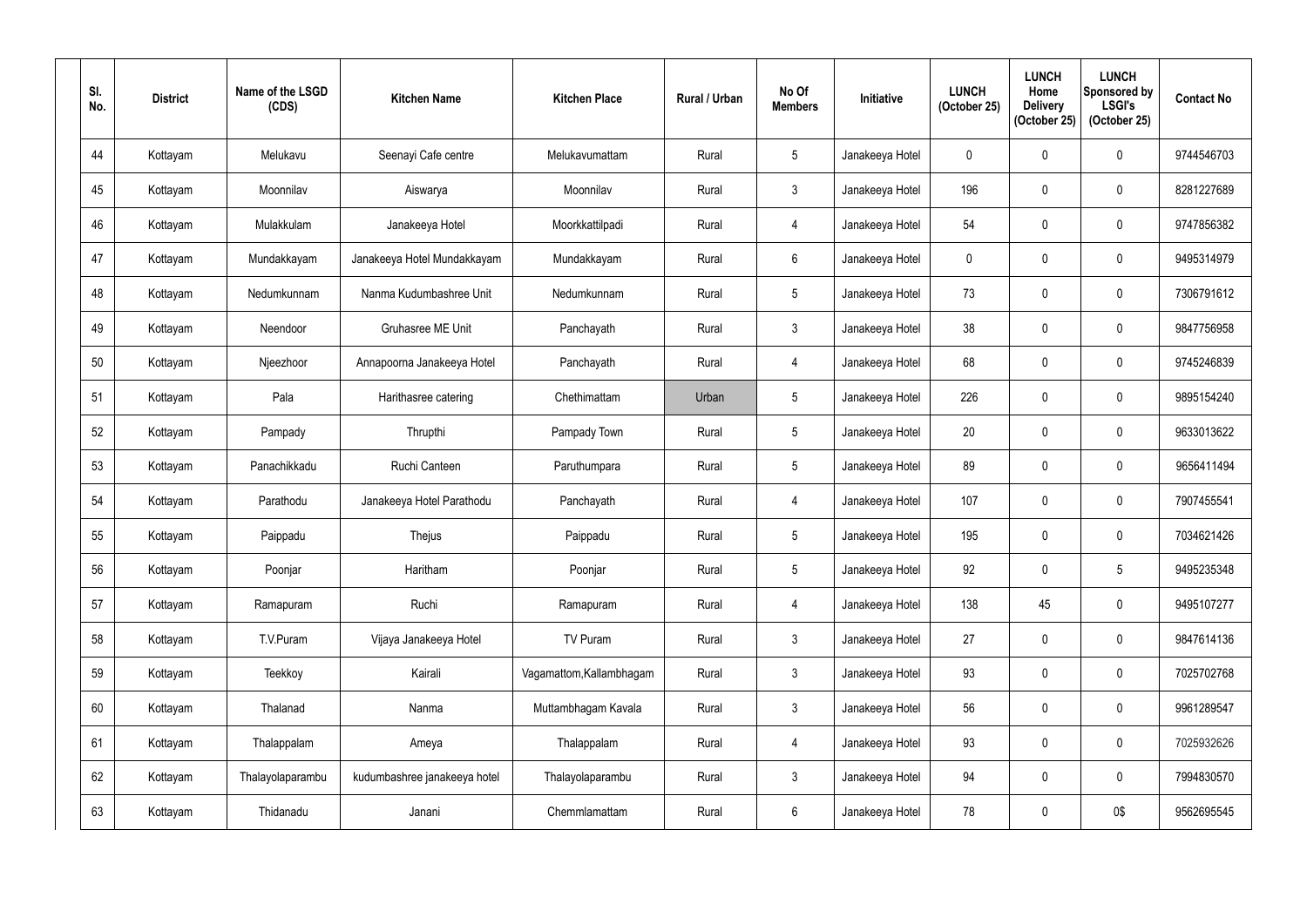|    | SI.<br>No.     | <b>District</b> | Name of the LSGD<br>(CDS) | <b>Kitchen Name</b>                                      | <b>Kitchen Place</b>                        | Rural / Urban | No Of<br><b>Members</b> | Initiative      | <b>LUNCH</b><br>(October 25) | <b>LUNCH</b><br>Home<br><b>Delivery</b><br>(October 25) | <b>LUNCH</b><br>Sponsored by<br><b>LSGI's</b><br>(October 25) | <b>Contact No</b> |
|----|----------------|-----------------|---------------------------|----------------------------------------------------------|---------------------------------------------|---------------|-------------------------|-----------------|------------------------------|---------------------------------------------------------|---------------------------------------------------------------|-------------------|
|    | 64             | Kottayam        | Thiruvarppu               | Sreeparvathy food products                               | Illickal                                    | Rural         | $\mathbf{3}$            | Janakeeya Hotel | 163                          |                                                         | $\mathbf 0$                                                   | 9747289846        |
|    | 65             | Kottayam        | Thrikkodithanam           | Swanthanam                                               | Thrikkodithanam                             | Rural         | $5\phantom{.0}$         | Janakeeya Hotel | 90                           |                                                         | $\pmb{0}$                                                     | 7902729237        |
|    | 66             | Kottayam        | Udayanapuram              | Uppum Mulakum                                            | Nerekadavu                                  | Rural         | $\mathfrak{Z}$          | Janakeeya Hotel | 58                           | 0                                                       | $\mathbf 0$                                                   | 8111850728        |
|    | 67             | Kottayam        | Udayanapuram              | Aiswarya Activity Group                                  | Vaikom Block Panchayath                     | Rural         | 5                       | Janakeeya Hotel | 45                           |                                                         | $\mathbf 0$                                                   | 9847437286        |
|    | 68             | Kottayam        | Uzhavoor                  | Uzhavoor Janakeeya Hotel                                 | Uzhavoor Town                               | Rural         | 8                       | Janakeeya Hotel | 230                          | 135                                                     | 15                                                            | 9746074266        |
|    | 69             | Kottayam        | Vaikom                    | <b>Chanees Eats</b>                                      | Chalapparambu                               | Urban         | $\overline{4}$          | Janakeeya Hotel | 68                           | 0                                                       | $\mathbf 0$                                                   | 9446467389        |
|    | 70             | Kottayam        | Vakathanam                | Padheyam                                                 | Njaliakuzhi                                 | Rural         | $6\phantom{.}$          | Janakeeya Hotel | 184                          |                                                         | $\mathbf 0$                                                   | 9495010073        |
|    | 71             | Kottayam        | Vazhappally               | Udayam                                                   | Vazhappally                                 | Rural         | $\overline{4}$          | Janakeeya Hotel | 93                           | 0                                                       | $\pmb{0}$                                                     | 9562267564        |
|    | 72             | Kottayam        | Vazhoor                   | Kudumbashree Canteen Unit At<br>Vazhoor Grama Panchayath | Vazhoor Grama Panchayath<br><b>Building</b> | Rural         | 5                       | Janakeeya Hotel | 65                           |                                                         | $\mathbf 0$                                                   | 9544717796        |
|    | 73             | Kottayam        | Vazhoor                   | New India                                                | Nedumavu                                    | Rural         | 3 <sup>1</sup>          | Janakeeya Hotel | 43                           |                                                         | $\pmb{0}$                                                     | 9744581242        |
|    | 74             | Kottayam        | Vechoor                   | <b>Treeland Annapoorna</b>                               | <b>Bund Road</b>                            | Rural         | $\mathfrak{Z}$          | Janakeeya Hotel | 123                          | 0                                                       | $\mathbf 0$                                                   | 8606814487        |
|    | 75             | Kottayam        | Veliyannoor               | Thanima foods                                            | Veliyannoor                                 | Rural         | $\mathfrak{Z}$          | Janakeeya Hotel | 186                          |                                                         | $\mathbf 0$                                                   | 9744392147        |
|    | 76             | Kottayam        | Vellavoor                 | Uppum Mulakum Janakeeya Hotel                            | Panchayath premise                          | Rural         | $5\overline{)}$         | Janakeeya Hotel | 95                           | 0                                                       | $\pmb{0}$                                                     | 9188317288        |
|    | 77             | Kottayam        | Velloor                   | Puzhayoram catering                                      | Near Velloor cds office                     | Rural         | $\overline{4}$          | Janakeeya Hotel | 146                          | $\Omega$                                                | $\mathbf 0$                                                   | 9895522286        |
|    | 78             | Kottayam        | Vijayapuram               | Niravu                                                   | Iranjal                                     | Rural         | $\mathfrak{Z}$          | Janakeeya Hotel | 206                          | 0                                                       | $\mathbf 0$                                                   | 9495245895        |
|    | 79             | Kottayam        | Vijayapuram               | Renown Janakeeya Hotel                                   | Vadavathoor                                 | Rural         | 5                       | Janakeeya Hotel | 130                          | $\mathbf 0$                                             | $\mathbf 0$                                                   | 8606536302        |
| 79 |                |                 |                           |                                                          |                                             |               | 336                     |                 | 8120                         | 238                                                     | 22                                                            |                   |
|    |                | Kozhikode       | Balussery                 | Unarvu Janakeeya Hotel                                   | Balussery                                   | Rural         | $5\phantom{.0}$         | Janakeeya Hotel | 141                          | $\mathbf 0$                                             | $\mathbf 0$                                                   | 95440 03929       |
|    | $\overline{2}$ | Kozhikode       | Panangad                  | Kairali Janakeeya Hotel                                  | Balussery mukku at KK<br>hospital           | Rural         | $\mathbf{3}$            | Janakeeya Hotel | 384                          | 0                                                       | $\mathbf 0$                                                   | 97450 85782       |
|    | $\mathbf{3}$   | Kozhikode       | Koorachundu               | Koorachundu Janakeeya hotel                              | Koorachundu                                 | Rural         | $\overline{4}$          | Janakeeya Hotel | 256                          | $\boldsymbol{0}$                                        | $\pmb{0}$                                                     | 94967 07886       |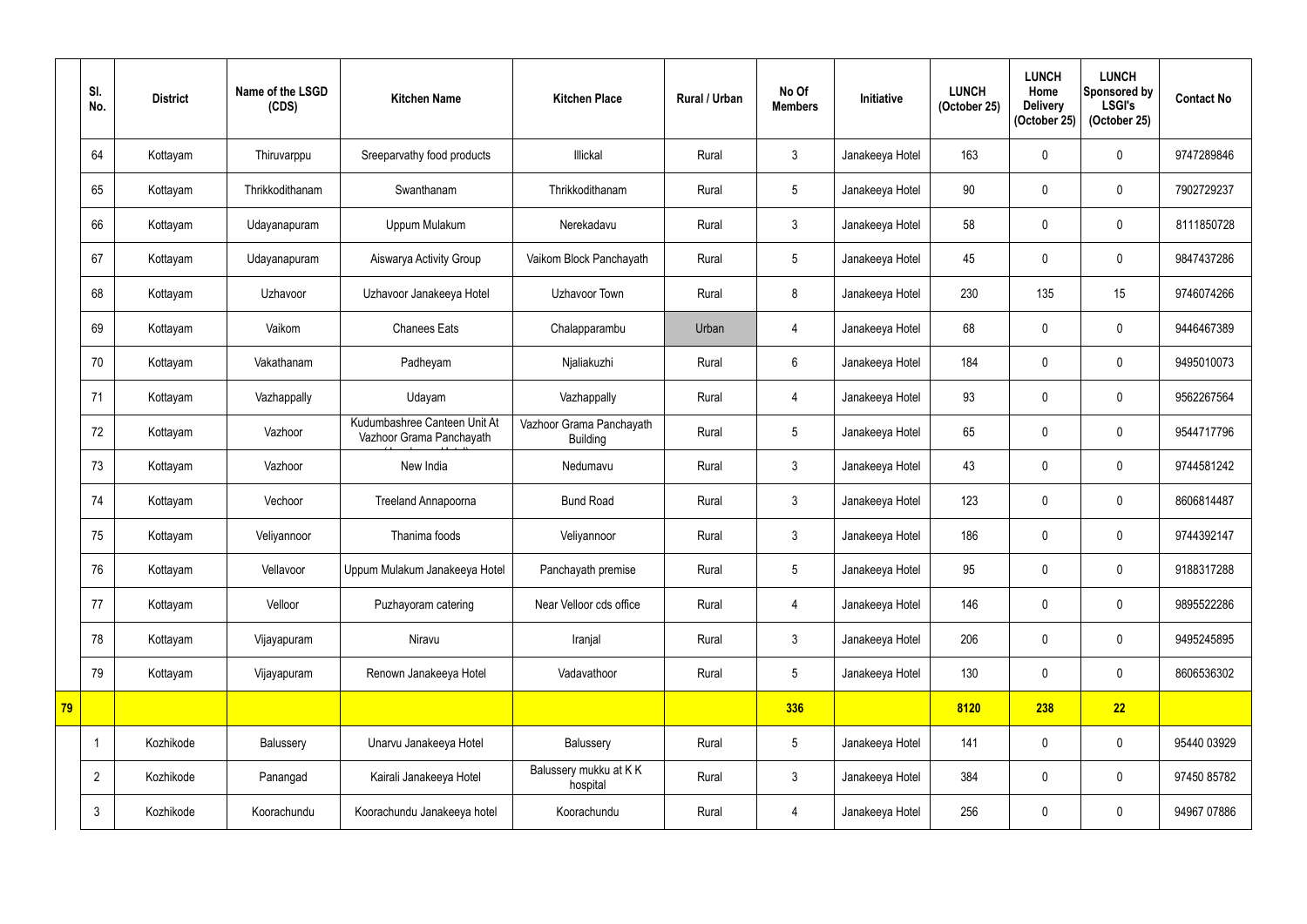| SI.<br>No.      | <b>District</b> | Name of the LSGD<br>(CDS) | <b>Kitchen Name</b>            | <b>Kitchen Place</b>                  | <b>Rural / Urban</b> | No Of<br><b>Members</b> | Initiative      | <b>LUNCH</b><br>(October 25) | <b>LUNCH</b><br>Home<br><b>Delivery</b><br>(October 25) | <b>LUNCH</b><br>Sponsored by<br><b>LSGI's</b><br>(October 25) | <b>Contact No</b> |
|-----------------|-----------------|---------------------------|--------------------------------|---------------------------------------|----------------------|-------------------------|-----------------|------------------------------|---------------------------------------------------------|---------------------------------------------------------------|-------------------|
| $\overline{4}$  | Kozhikode       | Koorachundu               | Koottayma Janakeeya Hotel      | Kallanode                             | Rural                | $5\phantom{.0}$         | Janakeeya Hotel | 360                          | 0                                                       | 0                                                             | 94967 26850       |
| 5               | Kozhikode       | Kottur                    | Sneha Janakeeya Hotel          | Kottur                                | Rural                | $5\phantom{.0}$         | Janakeeya Hotel | 110                          | $\mathbf{0}$                                            | 0                                                             | 97456 72101       |
| 6               | Kozhikode       | Naduvannur                | Naduvannur Janakeeya Hotel     | Naduvannur                            | Rural                | $\overline{7}$          | Janakeeya Hotel | 438                          | 0                                                       | 0                                                             | 8592-031802       |
| $\overline{7}$  | Kozhikode       | Naduvannur                | Kudumbashree Janakeeya Hotel   | Anjolimukku                           | Rural                | $\mathfrak{Z}$          | Janakeeya Hotel | 336                          | 0                                                       | 0                                                             | 9995947043        |
| 8               | Kozhikode       | Ulliyeri                  | Ulliyeri Janakeeya Hotel       | Ulliyeri                              | Rural                | 4                       | Janakeeya Hotel | 352                          | $\mathbf 0$                                             | 0                                                             | 89434 06681       |
| 9               | Kozhikode       | Unnikulam                 | Swad Janakeeya Hotel           | Ekarool Kaappil Road                  | Rural                | $\mathfrak{Z}$          | Janakeeya Hotel | 612                          | 0                                                       | 0                                                             | 85475 75474       |
| 10              | Kozhikode       | Unnikulam                 | Chaithanya Janakeeya Hotel     | Opposite unnikulam<br>gramapanchayath | Rural                | $\mathfrak{Z}$          | Janakeeya Hotel | 564                          | 0                                                       | 0                                                             | 87141 31460       |
| 11              | Kozhikode       | Nanminda                  | Akshaya vanitha hotel          | Nanminda panchayath building          | Rural                | $\mathfrak{Z}$          | Janakeeya Hotel | 107                          | $\mathbf 0$                                             | 0                                                             | 9961184212        |
| 12              | Kozhikode       | Thalakkulathur            | Thalakkulathur Janakeeya Hotel | Parambath                             | Rural                | 4                       | Janakeeya Hotel | 219                          | 0                                                       | 0                                                             | 7593067511        |
| 13              | Kozhikode       | Kakkodi                   | Kakkodi Janakeeya Hotel        | Kakkodi Bazar                         | Rural                | $\overline{7}$          | Janakeeya Hotel | 185                          | $\mathbf 0$                                             | 0                                                             | 8943123615        |
| 14              | Kozhikode       | Chelannur                 | Oottupura Janakeeya Hotel      | Ambalathukulangara                    | Rural                | $\overline{7}$          | Janakeeya Hotel | 82                           | 0                                                       | 0                                                             | 9846010528        |
| 15 <sup>2</sup> | Kozhikode       | Narikkuni                 | Amma Janakeeya Hotel           | Narikkuni                             | Rural                | $\mathfrak{Z}$          | Janakeeya Hotel | 187                          | $\mathbf 0$                                             | 0                                                             | 9645606562        |
| 16 <sup>°</sup> | Kozhikode       | Kakkoor                   | Janakeeya Hotel Kakkoor        | Kakkoor                               | Rural                | $5\phantom{.0}$         | Janakeeya Hotel | 134                          | 0                                                       | $\overline{7}$                                                | 8592050112        |
| 17              | Kozhikode       | Koduvally                 | Sadhya Janakeeya Hotel         | G M L P School, Koduvally             | Urban                | $5\,$                   | Janakeeya Hotel | 386                          | $\mathbf 0$                                             | 0                                                             | 8593898831        |
| 18              | Kozhikode       | Koduvally                 | KKN Janakeeya Hotel Koduvally  | Nellamkandi                           | Urban                | $\mathfrak{Z}$          | Janakeeya Hotel | 173                          | 0                                                       | 0                                                             | 9847650894        |
| 19              | Kozhikode       | Koduvally                 | Swad Janakeeya Hotel           | Manipuram                             | Urban                | $\overline{5}$          | Janakeeya Hotel | 270                          | $\mathbf 0$                                             | 0                                                             | 9946991995        |
| 20              | Kozhikode       | Madavoor                  | Madavoor Janakeeya Hotel       | Near madavoor panchayath              | Rural                | $5\phantom{.0}$         | Janakeeya Hotel | 152                          | 0                                                       | 0                                                             | 8547590842        |
| 21              | Kozhikode       | Omasseri                  | Annapoornna Janakeeya Hotel    | Omasseri                              | Rural                | $\overline{4}$          | Janakeeya Hotel | 268                          | $\mathbf 0$                                             | 0                                                             | 9605102599        |
| 22              | Kozhikode       | Puthuppadi                | Ruchi Janakeeya Hotel          | Puthupadi                             | Rural                | $\sqrt{5}$              | Janakeeya Hotel | 228                          | $\mathbf 0$                                             | 0                                                             | 7909113114        |
| 23              | Kozhikode       | Kizhakkoth                | Swad Janakeeya Hotel           | Mariveettilthazham                    | Rural                | $\overline{4}$          | Janakeeya Hotel | 109                          | 0                                                       | 0                                                             | 9847086665        |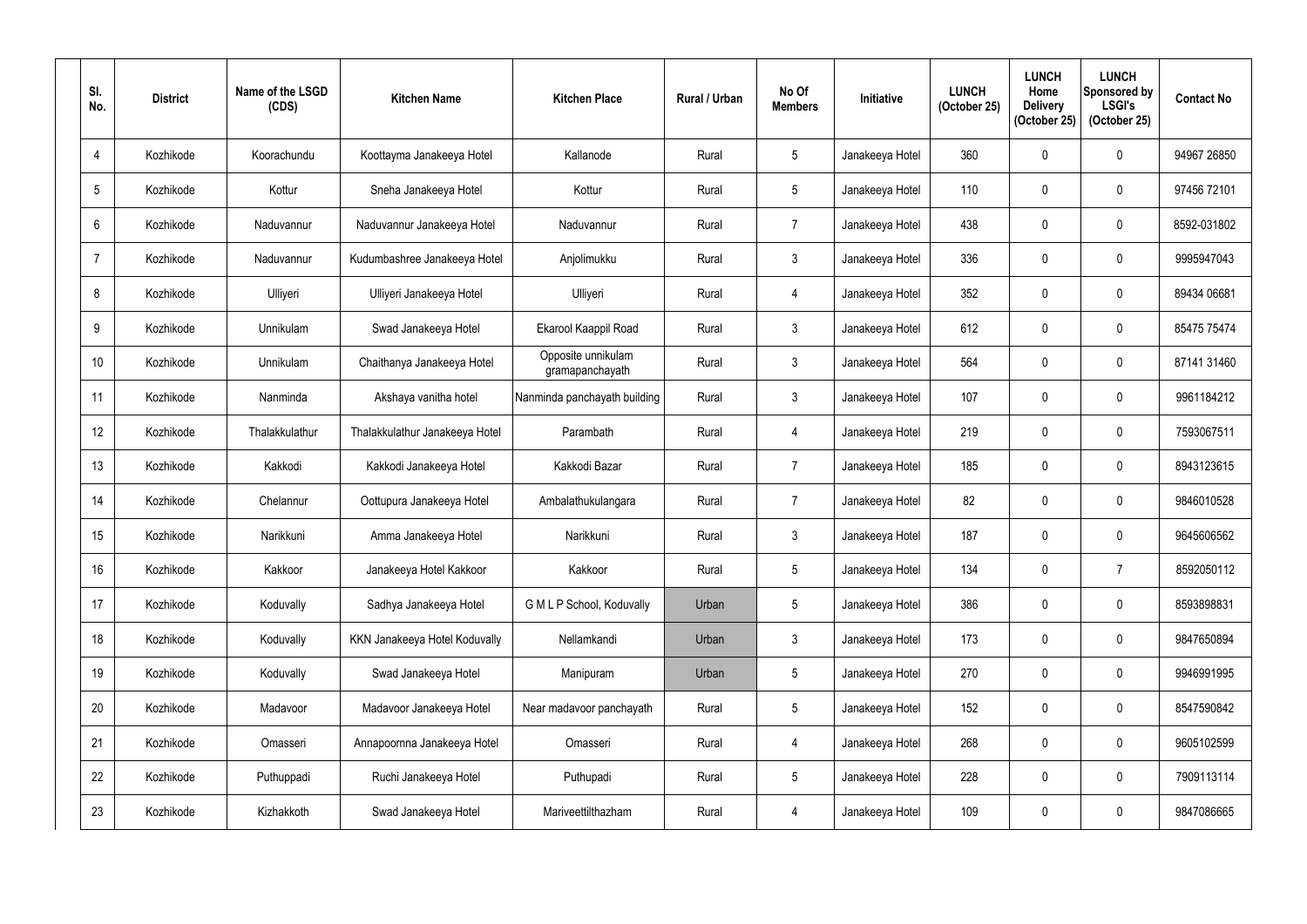| SI.<br>No. | <b>District</b> | Name of the LSGD<br>(CDS) | <b>Kitchen Name</b>                      | <b>Kitchen Place</b>                        | <b>Rural / Urban</b> | No Of<br><b>Members</b> | <b>Initiative</b> | <b>LUNCH</b><br>(October 25) | <b>LUNCH</b><br>Home<br><b>Delivery</b><br>(October 25) | <b>LUNCH</b><br>Sponsored by<br><b>LSGI's</b><br>(October 25) | <b>Contact No</b> |
|------------|-----------------|---------------------------|------------------------------------------|---------------------------------------------|----------------------|-------------------------|-------------------|------------------------------|---------------------------------------------------------|---------------------------------------------------------------|-------------------|
| 24         | Kozhikode       | Thamarassery              | Pavithram Janakeeya hotel                | Thamarassery old stand                      | Rural                | $6\phantom{.}$          | Janakeeya Hotel   | 309                          | $\theta$                                                | 0                                                             | 9048389661        |
| 25         | Kozhikode       | Kodenchery                | Kairali Janakeeya Hotel                  | Kodenchery                                  | Rural                | $\overline{4}$          | Janakeeya Hotel   | 94                           | $\mathbf{0}$                                            | 0                                                             | 9446037829        |
| 26         | Kozhikode       | Koodaranji                | Ruchikkoot Janakeeya Hotel               | Koodaranji                                  | Rural                | $6\phantom{.}$          | Janakeeya Hotel   | 306                          | $\mathbf 0$                                             | 0                                                             | 9496439278        |
| 27         | Kozhikode       | Thiruvambadi              | Pulari Janakeeya Hotel                   | Thondimmal                                  | Rural                | $5\phantom{.0}$         | Janakeeya Hotel   | 99                           | $\mathbf{0}$                                            | 0                                                             | 7034264232        |
| 28         | Kozhikode       | Kattippara                | Ruchi Janakeeya Hotel                    | Chamal                                      | Rural                | $6\phantom{.}$          | Janakeeya Hotel   | 198                          | 0                                                       | 0                                                             | 7591974045        |
| 29         | Kozhikode       | Koyilandy North           | Naveena canteen                          | Near new bus stand                          | Urban                | $\overline{7}$          | Janakeeya Hotel   | 630                          | 0                                                       |                                                               | 9544185262        |
| 30         | Kozhikode       | Koyilandy North           | Koyilandi Nagarasabha Janakeeya<br>Hotel | Near Kollamchira                            | Urban                | 10 <sup>°</sup>         | Janakeeya Hotel   | 302                          | $\mathbf 0$                                             |                                                               | 8943191728        |
| 31         | Kozhikode       | Koyilandi South           | Snehadeepam Janakeeya Hotel              | Muthambi                                    | Urban                | $6\phantom{.}$          | Janakeeya Hotel   | 149                          | $\mathbf 0$                                             | 0                                                             | 9188198658        |
| 32         | Kozhikode       | Chengottukavu             | Amma Janakeeya Hotel                     | Edakkulam                                   | Rural                | $5\phantom{.0}$         | Janakeeya Hotel   | 130                          | 0                                                       | 0                                                             | 9048235785        |
| 33         | Kozhikode       | Atholi                    | Atholi Janakeeya Hotel                   | Kodassery                                   | Rural                | 4                       | Janakeeya Hotel   | 133                          | $\mathbf 0$                                             | 0                                                             | 9072499251        |
| 34         | Kozhikode       | Moodadi                   | Ruchi Janakeeya Hotel                    | Moodadi                                     | Rural                | $5\phantom{.0}$         | Janakeeya Hotel   | 278                          | $\mathbf 0$                                             | 0                                                             | 8281226403        |
| 35         | Kozhikode       | Chemancheri               | Annapoornna Janakeeya Hotel              | Pookkad                                     | Rural                | $5\phantom{.0}$         | Janakeeya Hotel   | 240                          | 0                                                       |                                                               | 9048235785        |
| 36         | Kozhikode       | Arikkulam                 | Thanima Janakeeya Hotel                  | Kurudimukku                                 | Rural                | 4                       | Janakeeya Hotel   | 159                          | $\mathbf 0$                                             |                                                               | 9645137125        |
| 37         | Kozhikode       | Arikkulam                 | Ruchiyidam Janakeeya Hotel               | Arikkulam                                   | Rural                | $\overline{4}$          | Janakeeya Hotel   | 75                           | $\mathbf 0$                                             | 0                                                             | 9048410803        |
| 38         | Kozhikode       | Kozhikode Central.        | Ruchikkoott                              | <b>District Veterinary Hospital</b>         | Urban                | $\mathfrak{Z}$          | Janakeeya Hotel   | 788                          | 462                                                     | 0                                                             | 7025774213        |
| 39         | Kozhikode       | Kozhikode Central         | Sneha Ruchikkoott                        | Mankavu                                     | Urban                | 4                       | Janakeeya Hotel   | 328                          | 35                                                      | 0                                                             | 8921995031        |
| 40         | Kozhikode       | Kozhikode Central         | Tripthi Janakeeya Hotel                  | Near AMLP School,<br>Moozhikkal             | Urban                | $\mathfrak{Z}$          | Janakeeya Hotel   | 761                          | 99                                                      | $\pmb{0}$                                                     | 8129200288        |
| 41         | Kozhikode       | Kozhikode Central         | New Ganesh                               | Kovoor, near library                        | Urban                | $5\phantom{.0}$         | Janakeeya Hotel   | 1120                         | 260                                                     | 0                                                             | 9349123701        |
| 42         | Kozhikode       | Kozhikode Central         | Ruchippura Janakeeya Hotel               | Near Focus mall, New bus<br>stand Kozhikode | Urban                | $\mathfrak{Z}$          | Janakeeya Hotel   | 1255                         | $\mathbf 0$                                             | 0                                                             | 9605602806        |
| 43         | Kozhikode       | Kozhikode Central         | Souparnika Janakeeya Hotel               | Medical college near chest<br>hospital      | Urban                | $6\phantom{.}$          | Janakeeya Hotel   | 980                          | 0                                                       | 0                                                             | 8281709784        |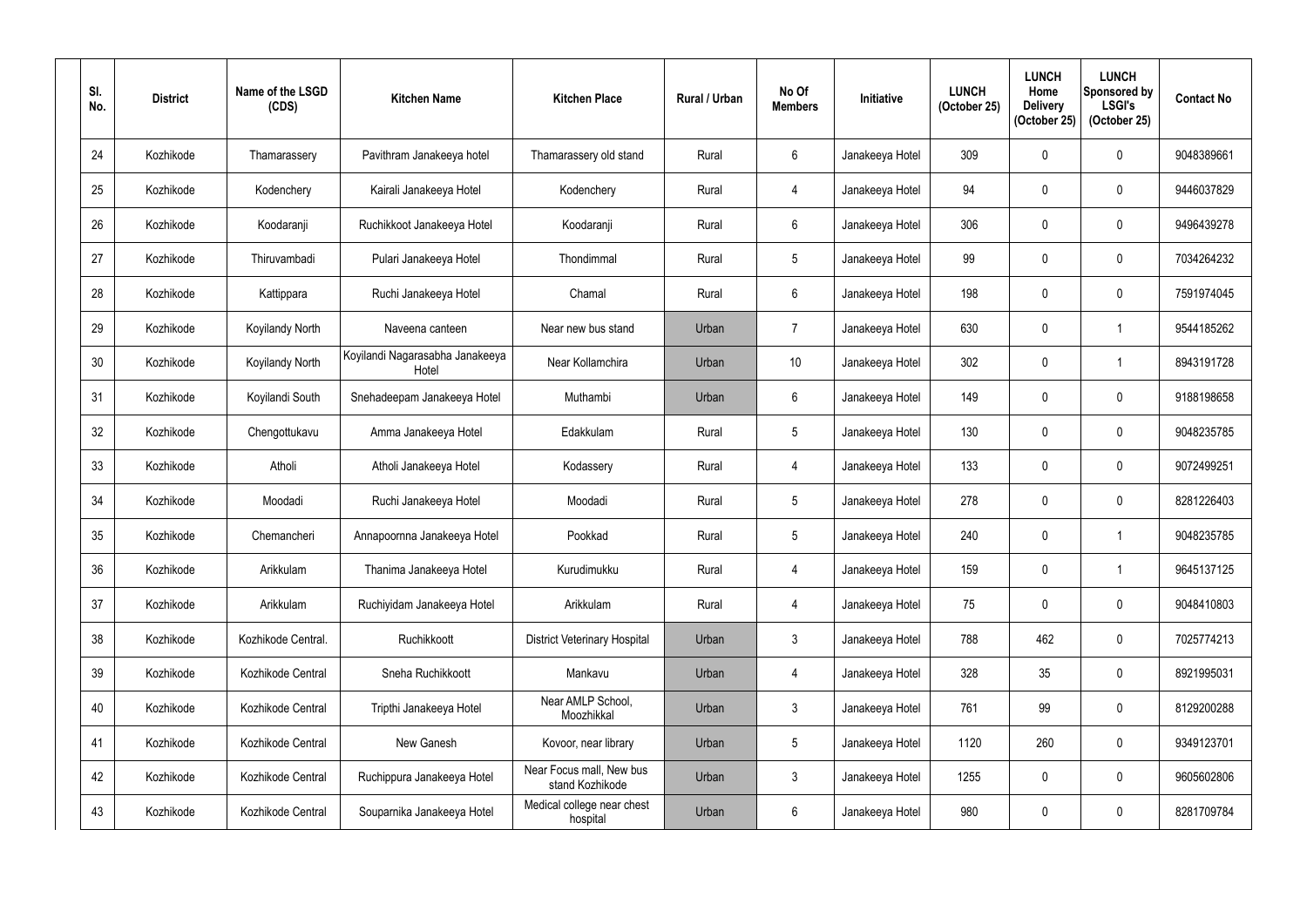|     | SI.<br>No. | <b>District</b> | Name of the LSGD<br>(CDS) | <b>Kitchen Name</b>            | <b>Kitchen Place</b>               | <b>Rural / Urban</b> | No Of<br><b>Members</b> | <b>Initiative</b> | <b>LUNCH</b><br>(October 25) | <b>LUNCH</b><br>Home<br><b>Delivery</b><br>(October 25) | <b>LUNCH</b><br>Sponsored by<br><b>LSGI's</b><br>(October 25) | <b>Contact No</b> |
|-----|------------|-----------------|---------------------------|--------------------------------|------------------------------------|----------------------|-------------------------|-------------------|------------------------------|---------------------------------------------------------|---------------------------------------------------------------|-------------------|
|     | 44         | Kozhikode       | Kozhikode North           | Udayam kudumbasree canteen     | Thadambattuthazham                 | Urban                | $5\phantom{.0}$         | Janakeeya Hotel   | 650                          | 64                                                      | $\pmb{0}$                                                     | 7736850096        |
|     | 45         | Kozhikode       | Kozhikode North           | Ruchi                          | Elathoor, Chettikulam              | Urban                | $\overline{4}$          | Janakeeya Hotel   | 304                          | $\mathbf{0}$                                            | $\mathbf 0$                                                   | 9947743713        |
|     | 46         | Kozhikode       | Kozhikode North           | Tasty Janakeeya Hotel          | <b>Butt road</b>                   | Urban                | $5\overline{)}$         | Janakeeya Hotel   | 686                          | 110                                                     | $\pmb{0}$                                                     | 9074462795        |
|     | 47         | Kozhikode       | Kozhikode North           | Oruma                          | Eranjikkal                         | Urban                | $\overline{4}$          | Janakeeya Hotel   | 222                          | 20                                                      | $\pmb{0}$                                                     |                   |
|     | 48         | Kozhikode       | Feroke                    | Ruchi vanitha mess             | <b>Feroke Muncipality</b>          | Urban                | $\overline{7}$          | Janakeeya Hotel   | 135                          | $\Omega$                                                | $\pmb{0}$                                                     | 9544468026        |
|     | 49         | Kozhikode       | Feroke                    | Mithra Janakeeya Hotel         | Ambalangadi                        | Urban                | $5\overline{)}$         | Janakeeya Hotel   | 311                          | $\mathbf 0$                                             | $\pmb{0}$                                                     | 9847657229        |
|     | 50         | Kozhikode       | Ramanattukara             | Tasty catering unit            | Ramanattukara                      | Urban                | $6\phantom{.}$          | Janakeeya Hotel   | 390                          | 0                                                       | $\pmb{0}$                                                     | 9961004004        |
|     | 51         | Kozhikode       | KozhikodeSouth            | Ushass cattering               | Meenchantha school                 | Urban                | $5\phantom{.0}$         | Janakeeya Hotel   | 788                          | $\mathbf 0$                                             | $\pmb{0}$                                                     | 9645629224        |
| 104 | 52         | Kozhikode       | Kozhikode South           | Oruma                          | Naduvattam                         | Urban                | $\overline{4}$          | Janakeeya Hotel   | 365                          | 0                                                       | $\pmb{0}$                                                     | 9747405960        |
|     | 53         | Kozhikode       | Kozhikode South           | Ruchi Janakeeya Hotel          | Kundayithode                       | Urban                | 5                       | Janakeeya Hotel   | 555                          | 0                                                       | $\pmb{0}$                                                     | 9526521036        |
|     | 54         | Kozhikode       | Kozhikode South           | Five star                      | Palayam                            | Urban                | $\overline{4}$          | Janakeeya Hotel   | 463                          | $\mathbf 0$                                             | $\mathbf 0$                                                   | 9744307041        |
|     | 55         | Kozhikode       | Olavanna                  | Kailamadam Janakeeya Hotel     | Pantheerankavu bypass              | Rural                | $6\phantom{.}6$         | Janakeeya Hotel   | 415                          | 170                                                     | $\pmb{0}$                                                     | 9526123535        |
|     | 56         | Kozhikode       | Olavanna                  | Snehitha Janakeeya Hotel       | Kunnathupalam                      | Rural                | $6\phantom{.}6$         | Janakeeya Hotel   | 164                          | 482                                                     | $\mathbf 0$                                                   | 9072771905        |
|     | 57         | Kozhikode       | Kadalundi                 | Kadambhari Janakeeya Hotel     | Mannoor valavil                    | Rural                | $6\phantom{.}6$         | Janakeeya Hotel   | 162                          | $\mathbf 0$                                             | $\boldsymbol{0}$                                              | 9349923675        |
|     | 58         | Kozhikode       | Mukkam                    | Mukkam Friends Janakeeya hotel | Mukkam                             | Urban                | $\overline{4}$          | Janakeeya Hotel   | 398                          | $\mathbf 0$                                             | $\pmb{0}$                                                     | 9497215604        |
|     | 59         | Kozhikode       | Mukkam                    | Oottupura Janakeeya Hotel      | Manassery                          | Urban                | $\overline{4}$          | Janakeeya Hotel   | 383                          | $\mathbf 0$                                             | $\pmb{0}$                                                     | 9645563417        |
|     | 60         | Kozhikode       | Chathamangalam            | Prakruthi                      | Chathamangalam vipanana<br>kendram | Rural                | $5\phantom{.0}$         | Janakeeya Hotel   | 85                           | $\mathbf 0$                                             | $\pmb{0}$                                                     | 9745828787        |
|     | 61         | Kozhikode       | Perumanna                 | Thushara Janakeeya Hotel       | Vallikkunnu                        | Rural                | $5\phantom{.0}$         | Janakeeya Hotel   | 160                          | $\mathbf 0$                                             | $\pmb{0}$                                                     | 8113873612        |
|     | 62         | Kozhikode       | Kodiyathur                | Kanivu                         | Eranjimavu                         | Rural                | $\overline{4}$          | Janakeeya Hotel   | 175                          | $\mathbf 0$                                             | $\pmb{0}$                                                     | 9048094053        |
|     | 63         | Kozhikode       | Karassery                 | Karassery CDS Janakeeya Hotel  | Near karassery panchayath          | Rural                | $\overline{4}$          | Janakeeya Hotel   | 140                          | $\mathbf 0$                                             | $\pmb{0}$                                                     | 9645120636        |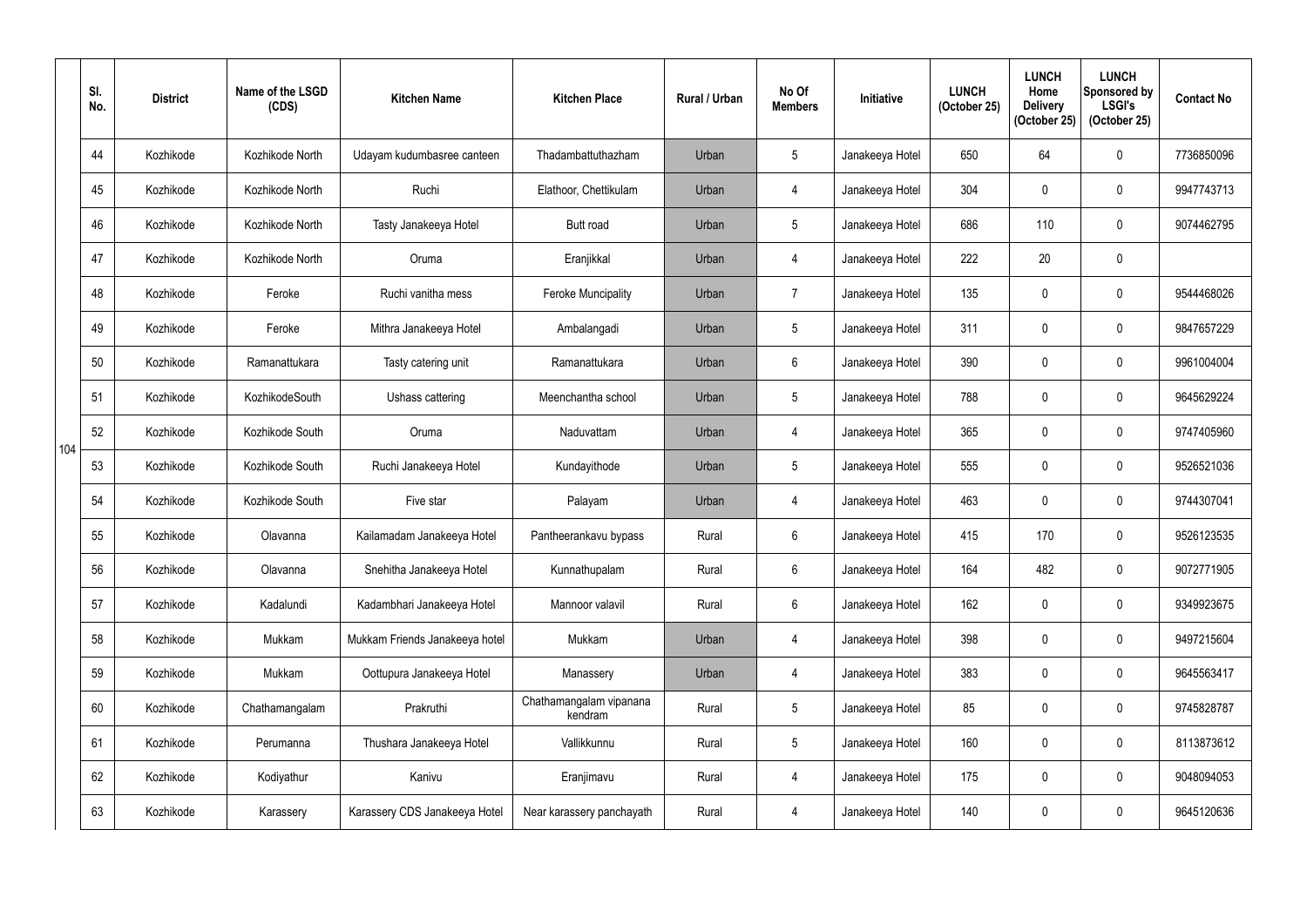| SI.<br>No. | <b>District</b> | Name of the LSGD<br>(CDS) | <b>Kitchen Name</b>                                  | <b>Kitchen Place</b>                               | <b>Rural / Urban</b> | No Of<br><b>Members</b> | <b>Initiative</b> | <b>LUNCH</b><br>(October 25) | <b>LUNCH</b><br>Home<br><b>Delivery</b><br>(October 25) | <b>LUNCH</b><br>Sponsored by<br><b>LSGI's</b><br>(October 25) | <b>Contact No</b> |
|------------|-----------------|---------------------------|------------------------------------------------------|----------------------------------------------------|----------------------|-------------------------|-------------------|------------------------------|---------------------------------------------------------|---------------------------------------------------------------|-------------------|
| 64         | Kozhikode       | Kuruvattoor               | Nanma Janakeeya Hotel                                | Payambra                                           | Rural                | 4                       | Janakeeya Hotel   | 358                          | $\mathbf{0}$                                            | 0                                                             | 8547413299        |
| 65         | Kozhikode       | Mavoor                    | Koottayma Janakeeya Hotel                            | Mavoor                                             | Rural                | 4                       | Janakeeya Hotel   | 103                          | $\mathbf{0}$                                            | 0                                                             | 9961856227        |
| 66         | Kozhikode       | Peruvayal                 | Tripthi Janakeeya Hotel                              | Velliparambu                                       | Rural                | $5\overline{)}$         | Janakeeya Hotel   | 83                           | $\mathbf 0$                                             | 0                                                             | 6238723687        |
| 67         | Kozhikode       | Kunnamangalam             | Snehapuram Janakeeya Hotel                           | Karanthoor                                         | Rural                | $\mathbf{3}$            | Janakeeya Hotel   | 0                            | $\mathbf{0}$                                            | 0                                                             | 9048545152        |
| 68         | Kozhikode       | Kuttiadi                  | Janakeeya Hotel                                      | Kuttiadi Town                                      | Rural                | 9                       | Janakeeya Hotel   | 252                          | $\mathbf 0$                                             | 0                                                             | 8606099575        |
| 69         | Kozhikode       | Kavilumpara               | Kavilumpara panchayath<br>Janakeeya Hotel            | Thottilpalam                                       | Rural                | 4                       | Janakeeya Hotel   | 270                          | $\mathbf 0$                                             | 0                                                             | 8157900256        |
| 70         | Kozhikode       | Maruthonkara              | Thanima Janakeeya Hotel                              | Adukkath                                           | Rural                | $5\phantom{.0}$         | Janakeeya Hotel   | 368                          | 0                                                       | 0                                                             | 9846974198        |
| 71         | Kozhikode       | Velom                     | Samridhi                                             | Kallumpuram - Theekkuni                            | Rural                | $5\overline{)}$         | Janakeeya Hotel   | 0                            | $\mathbf 0$                                             | 0                                                             | 9846813401        |
| 72         | Kozhikode       | Kunnummal                 | Ruchi Janakeeya Hotel                                | Kakkattil                                          | Rural                | 5                       | Janakeeya Hotel   | 295                          | 0                                                       | 0                                                             | 9605800608        |
| 73         | Kozhikode       | Naripatta                 | Sthree sakthi Janakeeya Hotel                        | Kaiveli                                            | Rural                | $5\phantom{.0}$         | Janakeeya Hotel   | 148                          | $\mathbf 0$                                             | 0                                                             | 9645339232        |
| 74         | Kozhikode       | Kayakkodi                 | Samridhi Janakeeya Hotel                             | Kayakkodi                                          | Rural                | $5\phantom{.0}$         | Janakeeya Hotel   | 210                          | $\mathbf 0$                                             | 0                                                             | 9495587551        |
| 75         | Kozhikode       | Thurayur                  | Cds coffee house                                     | Thurayur                                           | Rural                | $5\phantom{.0}$         | Janakeeya Hotel   | 208                          | $\mathbf 0$                                             | 0                                                             | 9048028293        |
| 76         | Kozhikode       | Payyoli                   | Mithra                                               | Payyoli Municipality                               | Urban                | $\overline{5}$          | Janakeeya Hotel   | 260                          | $\mathbf 0$                                             | 0                                                             | 8606505900        |
| 77         | Kozhikode       | Meppayur                  | Ruchi canteen                                        | Meppayur                                           | Rural                | $5\overline{)}$         | Janakeeya Hotel   | 235                          | 0                                                       | 0                                                             | 9447469729        |
| 78         | Kozhikode       | Thikkodi                  | Kaippunnyam Janakeeya Hotel                          | Thikkodi                                           | Rural                | $5\phantom{.0}$         | Janakeeya Hotel   | 200                          | $\mathbf 0$                                             | 0                                                             | 9526071250        |
| 79         | Kozhikode       | Keezhariyur               | Tripthi Janakeeya Hotel                              | Arayanattu para                                    | Rural                | $\bf 8$                 | Janakeeya Hotel   | 275                          | 0                                                       | 0                                                             | 8592834034        |
| $80\,$     | Kozhikode       | Chakkittappara            | Chakkittapara cds Hotel                              | Chakkittapara CDS                                  | Rural                | $\mathfrak{Z}$          | Janakeeya Hotel   | 279                          | 0                                                       | 0                                                             | 9526881089        |
| 81         | Kozhikode       | Cheruvannur               | Vanitha canteen                                      | near cheruvannur panchayath<br>office, Cheruvannur | Rural                | $5\phantom{.0}$         | Janakeeya Hotel   | 150                          | $\mathbf 0$                                             | 0                                                             | 9400676505        |
| 82         | Kozhikode       | Koothali                  | Salkara stationary cum Coffee<br>house and photostat | Near Koothali panchayath<br>office                 | Rural                | $6\,$                   | Janakeeya Hotel   | 206                          | 0                                                       | 0                                                             | 9847642496        |
| 83         | Kozhikode       | Changaroth                | Changorath Janakeeya Hotel                           | Near Vadakkumbad HSS                               | Rural                | $5\,$                   | Janakeeya Hotel   | 111                          | $\mathbf 0$                                             | 0                                                             | 9747353283        |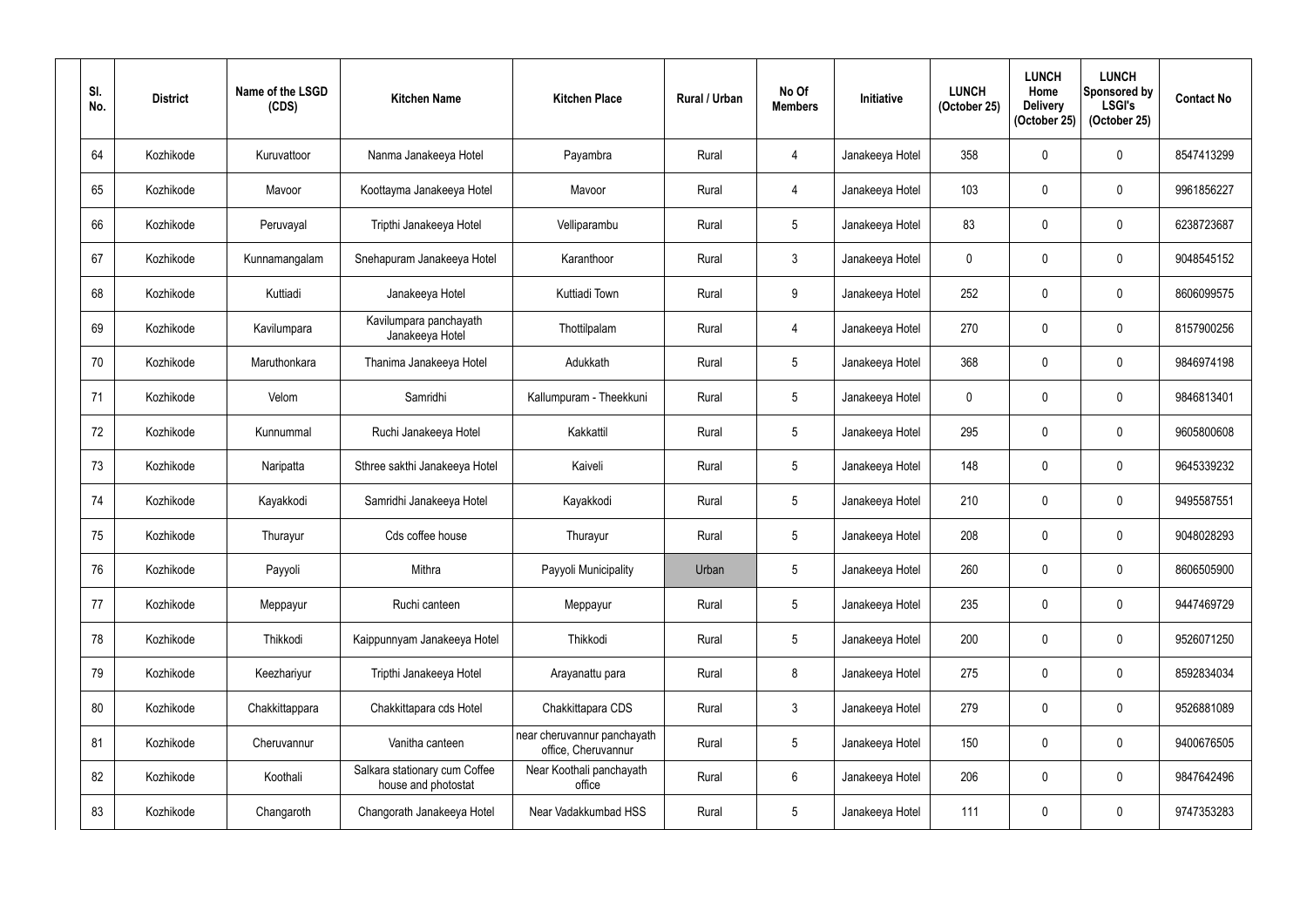| SI.<br>No. | <b>District</b> | Name of the LSGD<br>(CDS) | <b>Kitchen Name</b>                      | <b>Kitchen Place</b>                             | <b>Rural / Urban</b> | No Of<br><b>Members</b> | Initiative      | <b>LUNCH</b><br>(October 25) | <b>LUNCH</b><br>Home<br><b>Delivery</b><br>(October 25) | <b>LUNCH</b><br>Sponsored by<br><b>LSGI's</b><br>(October 25) | <b>Contact No</b> |
|------------|-----------------|---------------------------|------------------------------------------|--------------------------------------------------|----------------------|-------------------------|-----------------|------------------------------|---------------------------------------------------------|---------------------------------------------------------------|-------------------|
| 84         | Kozhikode       | Perambra                  | Perambra Janakeeya Hotel                 | Perambra                                         | Rural                | 4                       | Janakeeya Hotel | 228                          | $\mathbf{0}$                                            | 0                                                             | 6238677483        |
| 85         | Kozhikode       | Kayanna                   | Kudumbashree Janakeeya Hotel<br>Kayanna  | Kayanna Bazar                                    | Rural                | $\mathfrak{Z}$          | Janakeeya Hotel | 74                           | $\Omega$                                                | 0                                                             | 9496130121        |
| 86         | Kozhikode       | Nochad                    | Kudumbashree Janakeeya Hotel             | Muliyangal                                       | Rural                | $5\phantom{.0}$         | Janakeeya Hotel | 196                          | 0                                                       | 0                                                             | 7034944936        |
| 87         | Kozhikode       | Ayenchery                 | Janakeeya Hotel Ayanchery                | Ayanchery                                        | Rural                | 4                       | Janakeeya Hotel | 0                            | $\mathbf{0}$                                            | 0                                                             | 8078369520        |
| 88         | Kozhikode       | Maniyur                   | Ruchikoott Vanitha Hotel                 | Near maniyur panchayath<br>office, Navodaya stop | Rural                | 4                       | Janakeeya Hotel | 110                          | $\mathbf{0}$                                            | 0                                                             | 9400097895        |
| 89         | Kozhikode       | Villiappally              | Janakeeya Hotel Villiappally             | <b>Keezhal Mukku</b>                             | Rural                | 4                       | Janakeeya Hotel | 145                          | $\mathbf 0$                                             | 0                                                             | 8086472039        |
| 90         | Kozhikode       | Thiruvallur               | Ruchi Janakeeya Hotel                    | Thiruvallur                                      | Rural                | $5\phantom{.0}$         | Janakeeya Hotel | 171                          | $\mathbf{0}$                                            | 0                                                             | 9400723619        |
| 91         | Kozhikode       | Edachery                  | Kudumbasree cafe and helpdesk            | Edachery                                         | Rural                | 4                       | Janakeeya Hotel | 265                          | 0                                                       | 0                                                             | 7736287974        |
| 92         | Kozhikode       | Nadapuram                 | Uttupura canteen and catering            | Kallachi                                         | Rural                | $6\phantom{.}6$         | Janakeeya Hotel | 417                          | 0                                                       | 0                                                             | 9946448011        |
| 93         | Kozhikode       | Chekkyad                  | Ruchi vanitha hotel                      | Puliyav                                          | Rural                | 4                       | Janakeeya Hotel | 156                          | $\mathbf 0$                                             | 0                                                             | 9048541152        |
| 94         | Kozhikode       | Valayam                   | Nanma Janakeeya Hotel                    | Valayam                                          | Rural                | $5\phantom{.0}$         | Janakeeya Hotel | 174                          | $\mathbf 0$                                             | 0                                                             | 9207821783        |
| 95         | Kozhikode       | Purameri                  | Nanma Janakeeya Hotel                    | Purameri                                         | Rural                | $6\phantom{.}6$         | Janakeeya Hotel | 283                          | $\mathbf 0$                                             | 0                                                             | 9745393164        |
| 96         | Kozhikode       | Vanimel                   | Vanimel Janakeeya Hotel                  | Bhoomivathukkal                                  | Rural                | $5\,$                   | Janakeeya Hotel | 127                          | 0                                                       | 0                                                             | 9048163049        |
| 97         | Kozhikode       | Tuneri                    | Menma Oottupura Janakeeya Hotel          | Tuneri                                           | Rural                | $\mathfrak{Z}$          | Janakeeya Hotel | 202                          | $\mathbf 0$                                             | 0                                                             | 9745251928        |
| 98         | Kozhikode       | Onchiyam                  | Adukkala                                 | Kannookkara                                      | Rural                | $\mathfrak{Z}$          | Janakeeya Hotel | 254                          | $\mathbf 0$                                             | 0                                                             | 8606115054        |
| 99         | Kozhikode       | Chorode                   | Janani Hotel and Catering Unit           | Chorode                                          | Rural                | $\overline{4}$          | Janakeeya Hotel | 278                          | $\mathbf 0$                                             | 0                                                             | 9645426343        |
| 100        | Kozhikode       | Eramala                   | Janakeeya Hotel - Eramala                | Orkkatteri                                       | Rural                | $\bf 8$                 | Janakeeya Hotel | 145                          | $\mathbf 0$                                             | 0                                                             | 9645239675        |
| 101        | Kozhikode       | Vadakara West             | Janakeeya Hotel - Vadakara west          | Vadakara                                         | Urban                | $\mathfrak{Z}$          | Janakeeya Hotel | 400                          | $\mathbf 0$                                             | 0                                                             | 8943703596        |
| 102        | Kozhikode       | Vadakara West             | Chithra Janakeeya Hotel                  | Vadakara New bus stand                           | Urban                | $\mathfrak{Z}$          | Janakeeya Hotel | 303                          | $\mathbf 0$                                             | 0                                                             | 9387762939        |
| 103        | Kozhikode       | Vadakara East             | Janakeeya Hotel Vadakara<br>Municipality | Edodi                                            | Urban                | $\,6\,$                 | Janakeeya Hotel | 488                          | 0                                                       | 0                                                             | 9207604876        |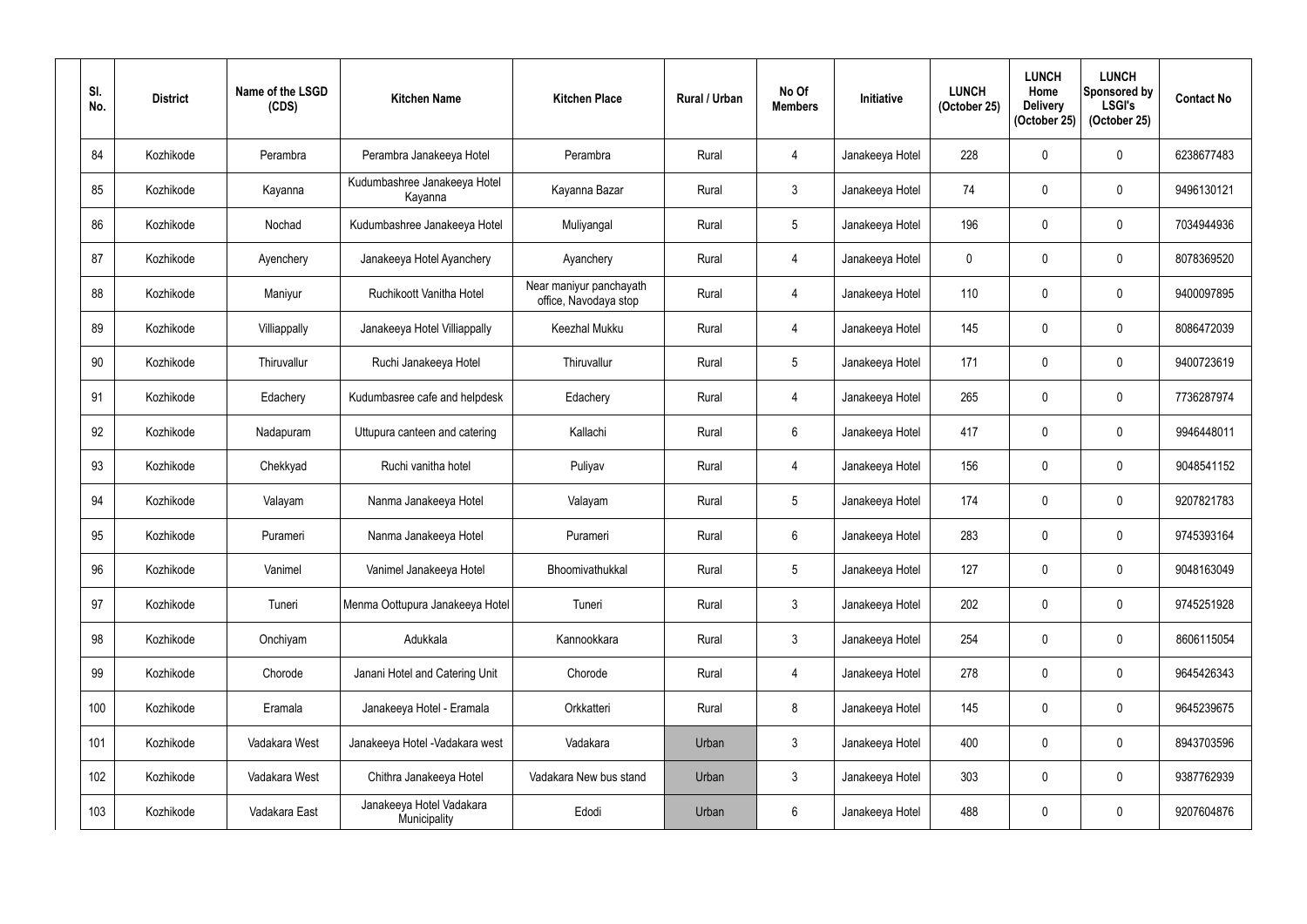|     | SI.<br>No.      | <b>District</b> | Name of the LSGD<br>(CDS) | <b>Kitchen Name</b>         | <b>Kitchen Place</b>                     | Rural / Urban | No Of<br><b>Members</b> | <b>Initiative</b> | <b>LUNCH</b><br>(October 25) | <b>LUNCH</b><br>Home<br><b>Delivery</b><br>(October 25) | <b>LUNCH</b><br>Sponsored by<br><b>LSGI's</b><br>(October 25) | <b>Contact No</b> |
|-----|-----------------|-----------------|---------------------------|-----------------------------|------------------------------------------|---------------|-------------------------|-------------------|------------------------------|---------------------------------------------------------|---------------------------------------------------------------|-------------------|
|     | 104             | Kozhikode       | Azhiyoor                  | Janakeeya Hotel Azhiyoor    | Chombala near Block Office               | Rural         | $\mathfrak{Z}$          | Janakeeya Hotel   | 190                          |                                                         | $\pmb{0}$                                                     | 8086159250        |
| 104 |                 |                 |                           |                             |                                          |               | 494                     |                   | 29955                        | 1702                                                    | 11                                                            |                   |
|     |                 | Malappuram      | Triprangode               | Vishista Vanitha Canteen    | Ottumpuram                               | Rural         | $5\phantom{.0}$         | Janakeeya Hotel   | 93                           | 24                                                      | $\mathbf 0$                                                   | 9526951352        |
|     | $\overline{2}$  | Malappuram      | Kondotty-2                | Amrutham Janakeeya Hotel    | Kondotty busstand                        | Urban         | 4                       | Janakeeya Hotel   | 494                          | 0                                                       | $5\overline{)}$                                               | 7356582539        |
|     | 3               | Malappuram      | Ponmundam                 | Janakeeya hotel             | Athanikkal                               | Rural         | $\overline{4}$          | Janakeeya Hotel   | 190                          | $\Omega$                                                | $\pmb{0}$                                                     | 9746986753        |
|     | 4               | Malappuram      | Ponnani-1                 | Samridhi                    | Ponnani                                  | Urban         | $5\overline{)}$         | Janakeeya Hotel   | 101                          | 0                                                       | $\mathbf 0$                                                   | 9526810552        |
|     | 5               | Malappuram      | Parappanangadi            | Thathoos janakeeya hotel    | Parappanangadi                           | Urban         | $\mathfrak{Z}$          | Janakeeya Hotel   | $\overline{0}$               | 299                                                     | $\pmb{0}$                                                     | 9048515158        |
|     | 6               | Malappuram      | Edayur                    | mathuraka vanita hotel      | vattaparamb                              | Rural         | $\mathbf{3}$            | Janakeeya Hotel   | 146                          | $\mathbf 0$                                             | $\pmb{0}$                                                     | 9995857550        |
|     | 7               | Malappuram      | Kaladi                    | Thripthi Janakeeya Hotel    | Naripparamb                              | Rural         | 4                       | Janakeeya Hotel   | 108                          | 0                                                       | $\mathbf 0$                                                   | 9048111134        |
|     | 8               | Malappuram      | Tavanur                   | Snehitha                    | Ayankalam                                | Rural         | $5\phantom{.0}$         | Janakeeya Hotel   | 52                           | $\Omega$                                                | $\mathbf 0$                                                   | 9995887155        |
|     | 9               | Malappuram      | Karulai                   | Janakeeya Hotel             | Karulayi Town                            | Rural         | 4                       | Janakeeya Hotel   | 40                           | 32                                                      | $\mathbf 0$                                                   | 9388070564        |
|     | 10 <sup>°</sup> | Malappuram      | Melattur                  | Melattur Janakeeya Hotel    | Melattur                                 | Rural         | $5\phantom{.0}$         | Janakeeya Hotel   | 237                          | 0                                                       | 0                                                             | 9497644650        |
|     | 11              | Malappuram      | Vallikkunnu               | Ruchikootu                  | Anangadi                                 | Rural         | $\overline{4}$          | Janakeeya Hotel   | $\overline{0}$               | 237                                                     | $\pmb{0}$                                                     | 9846828029        |
|     | 12              | Malappuram      | Parappanangadi            | Sobhika Janakeeya hotel     | Parappanangadi                           | Urban         | $5\phantom{.0}$         | Janakeeya Hotel   | $\mathbf 0$                  | 491                                                     | $\pmb{0}$                                                     | 9048220552        |
|     | 13              | Malappuram      | Vazhakkad                 | Ruchi hotel vazhakkad       | Gup school vazhakkad                     | Rural         | $5\phantom{.0}$         | Janakeeya Hotel   | 272                          | 226                                                     | $\pmb{0}$                                                     | 9656316072        |
|     | 14              | Malappuram      | Amarambalam               | Janakeeya Hotel             | Opposite Federal Bank<br>Pookkottumpadam | Rural         | $\overline{4}$          | Janakeeya Hotel   | 75                           | 6                                                       | $\boldsymbol{0}$                                              | 8157060589        |
|     | 15              | Malappuram      | Marakkara                 | Famous Hotel                | marakkara                                | Rural         | $\mathbf{3}$            | Janakeeya Hotel   | 96                           | $\mathbf{0}$                                            | $\pmb{0}$                                                     | 6238909658        |
|     | 16              | Malappuram      | Ozhur                     | Archana Vanitha Canteen     | Pulparambu                               | Rural         | $\overline{2}$          | Janakeeya Hotel   | 128                          | 0                                                       | $\pmb{0}$                                                     | 9645906084        |
|     | 17              | Malappuram      | Keezhuparambu             | Sisiram hotel keezhuparambu | New bazar kuniyil                        | Rural         | $5\phantom{.0}$         | Janakeeya Hotel   | 73                           | 62                                                      | $\pmb{0}$                                                     | 8086830582        |
|     | 18              | Malappuram      | Irimbiliyam               | nandanam vanita hotel       | kotappuram                               | Rural         | $5\phantom{.0}$         | janakeeya Hotel   | 213                          | 0                                                       | $\pmb{0}$                                                     | 7306302029        |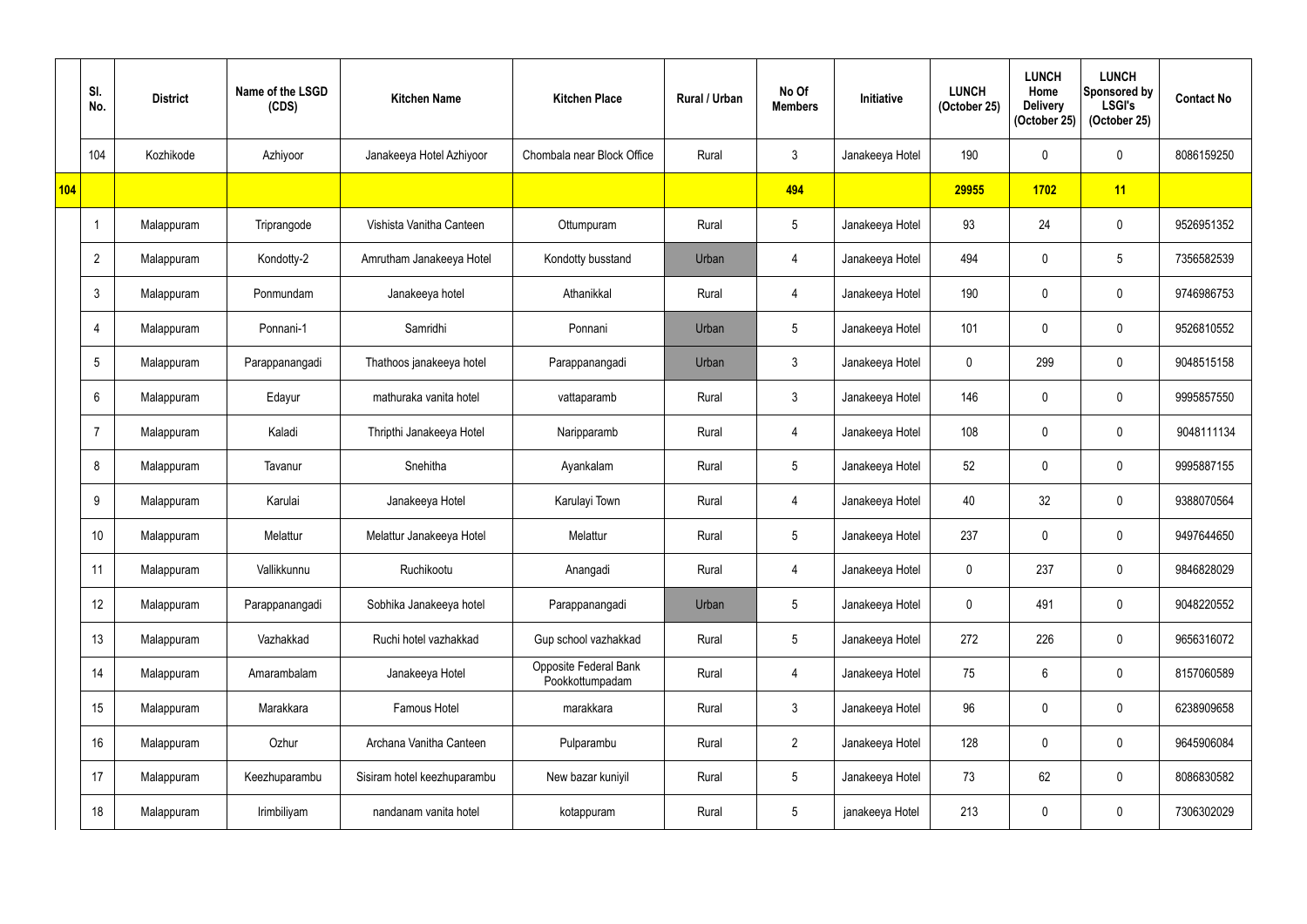| SI.<br>No.      | <b>District</b> | Name of the LSGD<br>(CDS) | <b>Kitchen Name</b>         | <b>Kitchen Place</b> | <b>Rural / Urban</b> | No Of<br><b>Members</b> | <b>Initiative</b> | <b>LUNCH</b><br>(October 25) | <b>LUNCH</b><br>Home<br><b>Delivery</b><br>(October 25) | <b>LUNCH</b><br>Sponsored by<br><b>LSGI's</b><br>(October 25) | <b>Contact No</b> |
|-----------------|-----------------|---------------------------|-----------------------------|----------------------|----------------------|-------------------------|-------------------|------------------------------|---------------------------------------------------------|---------------------------------------------------------------|-------------------|
| 19              | Malappuram      | Porur                     | Kudumbasree vanitha canteen | Cherukod             | Rural                | 4                       | Janakeeya Hotel   | 99                           | 0                                                       | 0                                                             | 9745425647        |
| 20              | Malappuram      | Tirunavaya                | Vibhava Cafesree            | Karathoor            | Rural                | $\overline{4}$          | Janakeeya Hotel   | 60                           | 10                                                      | 0                                                             | 9645414837        |
| 21              | Malappuram      | Moothedam                 | Moothedam janakeeya hotel   | Karappuram           | Rural                | 3                       | Janakeeya Hotel   | $\mathbf 0$                  | $\mathbf 0$                                             | 0                                                             | 9447630154        |
| 22              | Malappuram      | Vazhayur                  | Three Star Janakeeya Hotel  | Karad                | Rural                | 4                       | Janakeeya Hotel   | 304                          | 75                                                      | 0                                                             | 9744305921        |
| 23              | Malappuram      | urngattiri                | Oottupura                   | Therattummal         | Rural                | 5                       | Janakeeya Hotel   | 113                          | 85                                                      | 0                                                             | 9562851125        |
| 24              | Malappuram      | Maranchery                | Janakeeya Hotel maranchey   | Panambad             | Rural                | $5\phantom{.0}$         | Janakeeya Hotel   | 42                           | 63                                                      | 0                                                             | 9048081621        |
| 25              | Malappuram      | Athavanad                 | Janakeeya Bhakshanasala     | Vettichira           | Rural                | $5\phantom{.0}$         | Janakeeya Hotel   | 140                          | 0                                                       | 0                                                             | 9495291580        |
| 26              | Malappuram      | Pothukal                  | Vanitha Canteen             | Nettikulam           | Rural                | $6\phantom{.}$          | Janakeeya Hotel   | $\mathbf 0$                  | 170                                                     | 0                                                             | 9048501397        |
| 27              | Malappuram      | Mampad                    | <b>Bismi Cafe</b>           | Mampad               | Rural                | $\mathfrak{Z}$          | Janakeeya Hotel   | 114                          | 0                                                       | 0                                                             | 9961170251        |
| 28              | Malappuram      | Marakkara                 | Ruchikoottu                 | <b>AC Nirappu</b>    | Rural                | $\overline{5}$          | Janakeeya Hotel   | 56                           | $\mathbf 0$                                             | 0                                                             | 9745625415        |
| 29              | Malappuram      | Alipparambu               | Oottupura                   | Alipparambu          | Rural                | $\overline{5}$          | Janakeeya Hotel   | 142                          | 0                                                       | 0                                                             | 9847690941        |
| 30 <sub>o</sub> | Malappuram      | Valanchery                | Janakkeeya Hotel            | Valanchery           | Urban                | $\overline{5}$          | Janakeeya Hotel   | 180                          | $\mathbf 0$                                             | 0                                                             | 8593812408        |
| 31              | Malappuram      | Chaliyar                  | Chaliyar Janakeeya Hotel    | Akambaadam           | Rural                | $\mathfrak{Z}$          | Janakeeya Hotel   | 87                           | 34                                                      | 0                                                             | 9605274841        |
| 32              | Malappuram      | Kalikavu                  | Friends Janakeeya Hotel     | Kalikavu             | Rural                | $\overline{4}$          | Janakeeya Hotel   | 67                           | 6                                                       | 0                                                             | 9745751684        |
| 33              | Malappuram      | Angadipuram               | Janakeeya Hotel             | Angadipuram          | Rural                | 4                       | Janakeeya Hotel   | 185                          | 0                                                       | 0                                                             | 7902314724        |
| 34              | Malappuram      | Puzhakkattri              | Jasmin                      | Puzhakkattiri        | Rural                | $5\phantom{.0}$         | Janakeeya Hotel   | 182                          | 110                                                     | 0                                                             | 9495497872        |
| 35              | Malappuram      | Nannamukku                | Tanima                      | Nannamukku           | Rural                | $5\phantom{.0}$         | Janakeeya Hotel   | 124                          | 142                                                     | $\pmb{0}$                                                     | 8943417885        |
| 36              | Malappuram      | Moorkkanad                | Oruma Janakeeya Hotel       | Moorkkanad           | Rural                | $5\phantom{.0}$         | Janakeeya Hotel   | 40                           | 77                                                      | 0                                                             | 9605728248        |
| 37              | Malappuram      | Edavanna                  | Souhrtham Janakeeya Hotel   | Edavanna             | Rural                | $5\phantom{.0}$         | Janakeeya Hotel   | 303                          | 125                                                     | 0                                                             | 9746986110        |
| 38              | Malappuram      | Tirur                     | Ruchi Janakeeya Hotel       | Tirur                | Urban                | 4                       | Janakeeya Hotel   | 335                          | 40                                                      | 0                                                             | 9895409528        |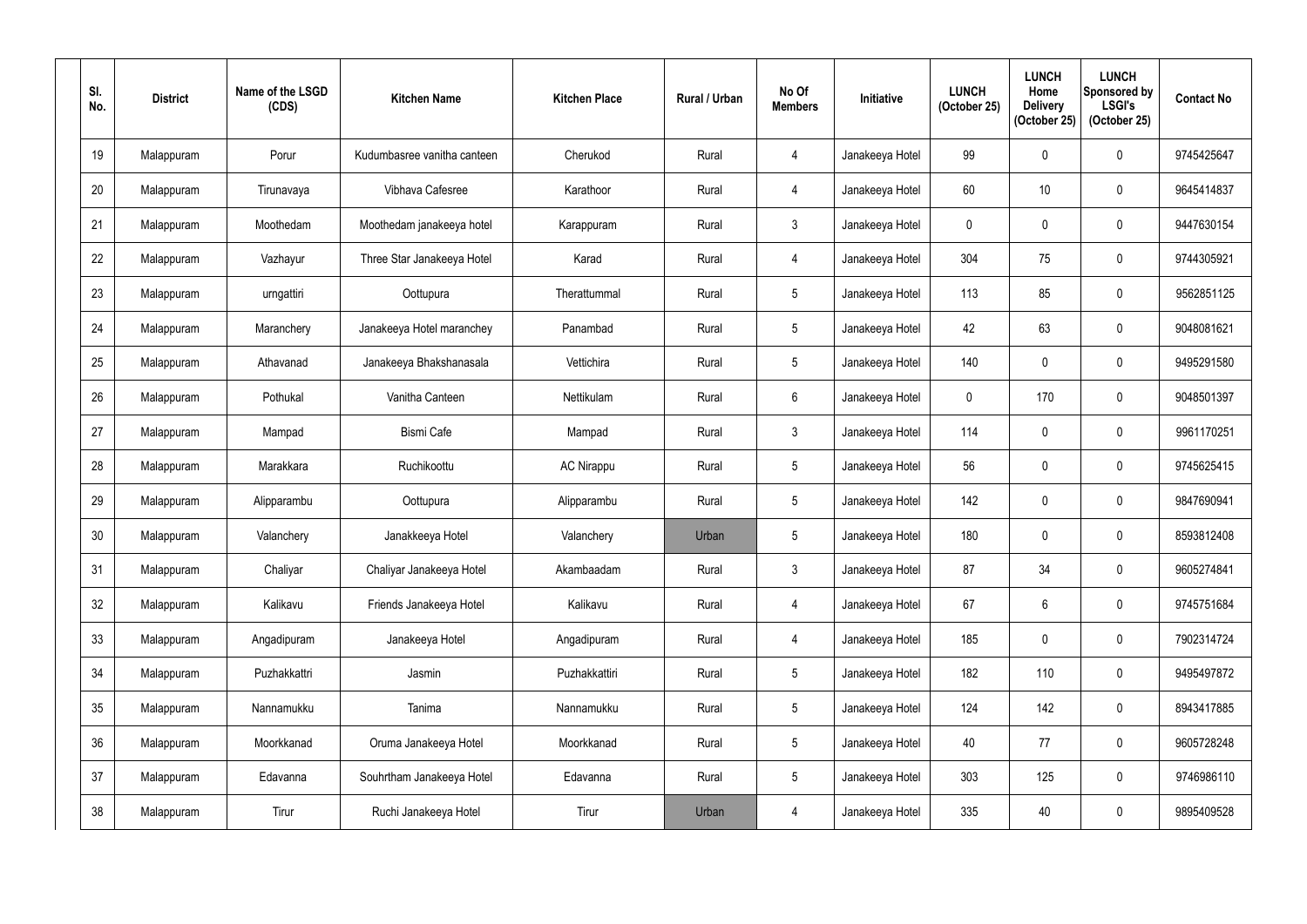|     | SI.<br>No. | <b>District</b> | Name of the LSGD<br>(CDS) | <b>Kitchen Name</b>                               | <b>Kitchen Place</b>   | <b>Rural / Urban</b> | No Of<br><b>Members</b> | <b>Initiative</b> | <b>LUNCH</b><br>(October 25) | <b>LUNCH</b><br>Home<br><b>Delivery</b><br>(October 25) | <b>LUNCH</b><br>Sponsored by<br><b>LSGI's</b><br>(October 25) | <b>Contact No</b> |
|-----|------------|-----------------|---------------------------|---------------------------------------------------|------------------------|----------------------|-------------------------|-------------------|------------------------------|---------------------------------------------------------|---------------------------------------------------------------|-------------------|
|     | 39         | Malappuram      | Tirur                     | Amrutham Janakeeya Hotel                          | Tirur                  | Urban                | 4                       | Janakeeya Hotel   | 270                          | 0                                                       | $\pmb{0}$                                                     | 9745074259        |
|     | 40         | Malappuram      | Edappal                   | Daya Cafesree                                     | Edappal                | Rural                | $5\phantom{.0}$         | Janakeeya Hotel   | 145                          | $\mathbf 0$                                             | 0                                                             | 9895439056        |
|     | 41         | Malappuram      | Koottilangadi             | Janakeeya Hotel                                   | Koottilangadi          | Rural                |                         | Janakeeya Hotel   | 51                           | 31                                                      | $\pmb{0}$                                                     | 9539471939        |
|     | 42         | Malappuram      | Vattamkulam               | Vibhava Janakeeya Hotel                           | Edappal                | Rural                | 4                       | Janakeeya Hotel   | 151                          | 0                                                       | $\mathbf 0$                                                   | 9744844512        |
|     | 43         | Malappuram      | Nilambur                  | Annapporna Janakeeya Hotel                        | Nilambur               | Urban                | 8                       | Janakeeya Hotel   | 311                          | 98                                                      | $\pmb{0}$                                                     | 8547795364        |
|     | 44         | Malappuram      | Puzhakkattri              | PT Group                                          | Ramapuram              | Rural                | 4                       | Janakeeya Hotel   | 142                          | 56                                                      | $\mathbf 0$                                                   | 9745108676        |
|     | 45         | Malappuram      | Vazhikkadavu              | Vanitha Janakeeya Hotel                           | Manimooli              | Rural                | $\overline{4}$          | Janakeeya Hotel   | 89                           | 39                                                      | $\mathbf 0$                                                   | 8943046755        |
|     | 46         | Malappuram      | Chungathara               | Chungathara Annapoorna Vanitha<br>Janakeeya Hotel | Chalikkulam            | Rural                | $\mathfrak{Z}$          | Janakeeya Hotel   | $\mathbf 0$                  | 42                                                      | $\mathbf 0$                                                   | 9745674102        |
|     | 47         | Malappuram      | Vallikunnu                | Punathil Janakeeya Hotel                          | Vallikunnu             | Rural                | 4                       | Janakeeya Hotel   | $\mathbf 0$                  | 204                                                     | $\mathbf 0$                                                   | 9946051042        |
|     | 48         | Malappuram      | Tirurangadi               | Nirmalyam Janakeeya Hotel                         | Chanthappadi           | Urban                | 5                       | Janakeeya Hotel   | $\mathbf 0$                  | 384                                                     | $\boldsymbol{0}$                                              | 9895168511        |
|     | 49         | Malappuram      | Purathur                  | Purathur Janakeeya Hotel                          | Kavilakkad             | Rural                | $\mathbf{3}$            | Janakeeya Hotel   | 110                          | 65                                                      | 0                                                             | 9645170119        |
|     | 50         | Malappuram      | Kuruva                    | Swad                                              | Ambalaparamb           | Rural                | 4                       | Janakeeya Hotel   | 46                           | 34                                                      | $\mathbf 0$                                                   | 9495993543        |
|     | 51         | Malappuram      | Perumanna Klari           | Perumanna Klari Janakeeya Hotel                   | Near Panjayathu office | Rural                | $\mathfrak{Z}$          | Janakeeya Hotel   | 95                           | $\mathbf 0$                                             | $\pmb{0}$                                                     | 7306197556        |
|     | 52         | Malappuram      | Kuttippuram               | Janakeeya Hotel Kuttippurram                      | Kuttipuram             | Rural                | $5\phantom{.0}$         | Janakeeya Hotel   | $\mathbf 0$                  | $\mathbf 0$                                             | $\pmb{0}$                                                     | 8921459017        |
|     | 53         | Malappuram      | Niramaruthur              | Annapporna Janakeeya Hotel                        | Mangad                 | Rural                | $\mathbf{3}$            | Janakeeya Hotel   | 104                          | $\pmb{0}$                                               | $\boldsymbol{0}$                                              | 9746334349        |
|     | 54         | Malappuram      | Veliyancode               | Cafe Kudumbashree                                 | Eramangalam            | Rural                | $\mathfrak{Z}$          | Janakeeya Hotel   | 67                           | 85                                                      | $\pmb{0}$                                                     | 9567575145        |
|     | 55         | Malappuram      | Pulilkal                  | Ruchi Koottu Janakeeya Hotel                      | Pulikkal               | Rural                | $\overline{4}$          | Janakeeya Hotel   | 126                          | 40                                                      | $\pmb{0}$                                                     | 9947039208        |
| 111 | 56         | Malappuram      | Karuvarakund              | Janakeeya Hotel                                   | Karuvarakund           | Rural                | $\overline{4}$          | Janakeeya Hotel   | 152                          | 18                                                      | $\pmb{0}$                                                     | 9562233316        |
|     | 57         | Malappuram      | Thuvvur                   | Janakeeya Hotel                                   | Thuvvur                | Rural                | $5\phantom{.0}$         | Janakeeya Hotel   | 124                          | 54                                                      | $\pmb{0}$                                                     | 8075365565        |
|     | 58         | Malappuram      | Kottakkal                 | Kottakkal Janakeeya Hotel                         | Kottakkal              | Urban                | $\mathbf{3}$            | Janakeeya Hotel   | 375                          | $\mathbf 0$                                             | $\pmb{0}$                                                     | 9946216609        |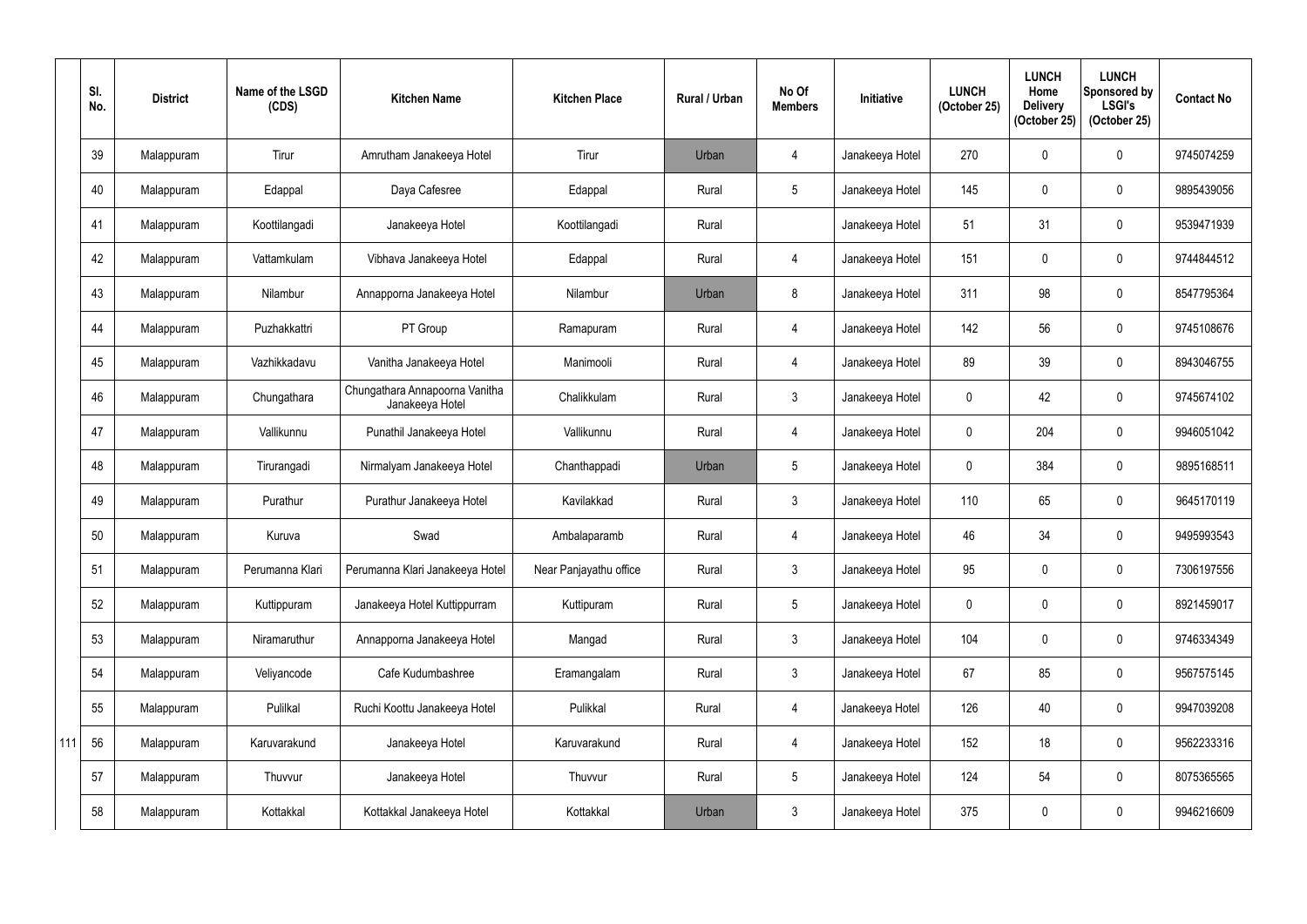| SI.<br>No. | <b>District</b>   | Name of the LSGD<br>(CDS) | <b>Kitchen Name</b>          | <b>Kitchen Place</b> | <b>Rural / Urban</b> | No Of<br><b>Members</b> | Initiative      | <b>LUNCH</b><br>(October 25) | <b>LUNCH</b><br>Home<br><b>Delivery</b><br>(October 25) | <b>LUNCH</b><br>Sponsored by<br><b>LSGI's</b><br>(October 25) | <b>Contact No</b> |
|------------|-------------------|---------------------------|------------------------------|----------------------|----------------------|-------------------------|-----------------|------------------------------|---------------------------------------------------------|---------------------------------------------------------------|-------------------|
| 59         | Malappuram        | Kuzhimanna                | Mythri Janakkeeya Hotel      | Cheruparamb          | Rural                | $\overline{4}$          | Janakeeya Hotel | 190                          | 111                                                     | $\boldsymbol{0}$                                              | 9961738543        |
| 60         | Malappuram        | Talakkad                  | Talakkad Janakeeya Hotel     | <b>BP</b> Angadi     | Rural                | $\overline{4}$          | Janakeeya Hotel | 63                           | 27                                                      | $\pmb{0}$                                                     | 9447824517        |
| 61         | Malappuram        | Areecode                  | Haritha sree Janakeeya Hotel | Pookottuchola        | Rural                | 4                       | Janakeeya Hotel | 92                           | 53                                                      | $\pmb{0}$                                                     | 7025072558        |
| 62         | Malappuram        | Cherukkavu                | Kitchen Hut Janakeeya Hotel  | Chevayoor            | Rural                | $\overline{4}$          | Janakeeya Hoel  | 176                          | 122                                                     | $\pmb{0}$                                                     | 9895195887        |
| 63         | Malappuram        | Thiruvali                 | Janakeeya hotel              | Thiruvali            | Rural                | $\sqrt{5}$              | Janakeeya Hotal | 112                          | 0                                                       | $\boldsymbol{0}$                                              | 9746385945        |
| 64         | Malappuram        | Alamcode                  | Janakeeya hotel              | Alamcode             | Rural                | $5\phantom{.0}$         | Janakeeya Hotal | 122                          | 167                                                     | 0                                                             | 8129368109        |
| 65         | Malappuram        | Manjeri 1                 | Cafe Janakeeya hotel         | Manjeri              | Urban                | $6\phantom{.}$          | Janakeeya Hotal | 261                          | 27                                                      | $\pmb{0}$                                                     | 7336671011        |
| 66         | Malappuram        | kalpakanchery             | Janakeeya HOTEL              | Kalpakanchery        | Rural                | $\overline{4}$          | Janakeeya Hotel | 75                           | 0                                                       | $\boldsymbol{0}$                                              | 9048929947        |
| 67         | Malappuram        | Kodur                     | Janakeeya hotel              | vadakkemanna         | Rural                | $3\phantom{a}$          | Janakeeya hotel | 98                           | 63                                                      | $\boldsymbol{0}$                                              | 9605430938        |
| 68         | Malappuram        | Anakayam                  | janakeeya hotel              | Anakayam             | Rural                | $5\phantom{.0}$         | Janakeeya hotel | 225                          | 0                                                       | $\boldsymbol{0}$                                              | 7025840671        |
| 69         | Malappuram        | Malappuram                | Janakeeya Hotel              | Malappuram           | Urban                | $\mathbf{3}$            | Janakeeya Hotal | 130                          | 8                                                       | $\pmb{0}$                                                     | 8281125864        |
| 70         | Malappuram        | Tanur                     | Azhimukham Janakeeya hotel   | tanur                | Urban                | 3                       | Janakeeya Hotel | 105                          | 0                                                       | 0                                                             | 7594914843        |
| 71         | Malappuram        | Elamkulam                 | Janapriya                    | Kunnakav             | Rural                | $\overline{\mathbf{4}}$ | Janakeeya Hotel | 156                          | $\overline{0}$                                          | $\pmb{0}$                                                     | 9496725446        |
| 72         | <b>MALAPPURAM</b> | Wandoor                   | Janakeeya Hotel              | wandoor              | Rural                | $\overline{\mathbf{4}}$ | Janakeeya Hotel | 158                          | $\mathbf 0$                                             | $\pmb{0}$                                                     | 8086064498        |
| 73         | Malappuram        | Perinthalmanna            | samrthi janakeeya hotei      | Perinthalmanna       | Urban                | $5\phantom{.0}$         | Janakeeya hotel | 128                          | $\mathbf 0$                                             | $\pmb{0}$                                                     | 7994259773        |
| 74         | Malappuram        | Munniyur                  | Oottupura                    | Munniyur             | Rural                | $5\phantom{.0}$         | Janakeeya Hotel | 154                          | 42                                                      | $\pmb{0}$                                                     |                   |
| 75         | Malappuram        | AR Nagar                  | Aiswarya                     | AR Nagar             | Rural                | $3\phantom{a}$          | Janakeeya Hotel | 181                          | $\mathbf 0$                                             | $\pmb{0}$                                                     |                   |
| 76         | Malappuram        | Thenjippalam              | Nanma                        | Thenjippalam         | Rural                |                         | Janakeeya Hotel | 320                          | 134                                                     | $\pmb{0}$                                                     |                   |
| 77         | Malappuram        | Peruvallur                | Anugraha                     | Super bazar          | Rural                | $5\phantom{.0}$         | Jankeeya Hotel  | $\mathbf 0$                  | 494                                                     | $\overline{2}$                                                | 9747037665        |
| 78         | Malappuram        | Muthuvallur               | Nanma janakeeya hotel        | Muthuparambu         | Rural                | $3\phantom{a}$          | Janakeeya hotel | 418                          | $\mathbf{0}$                                            | $\pmb{0}$                                                     | 9744406501        |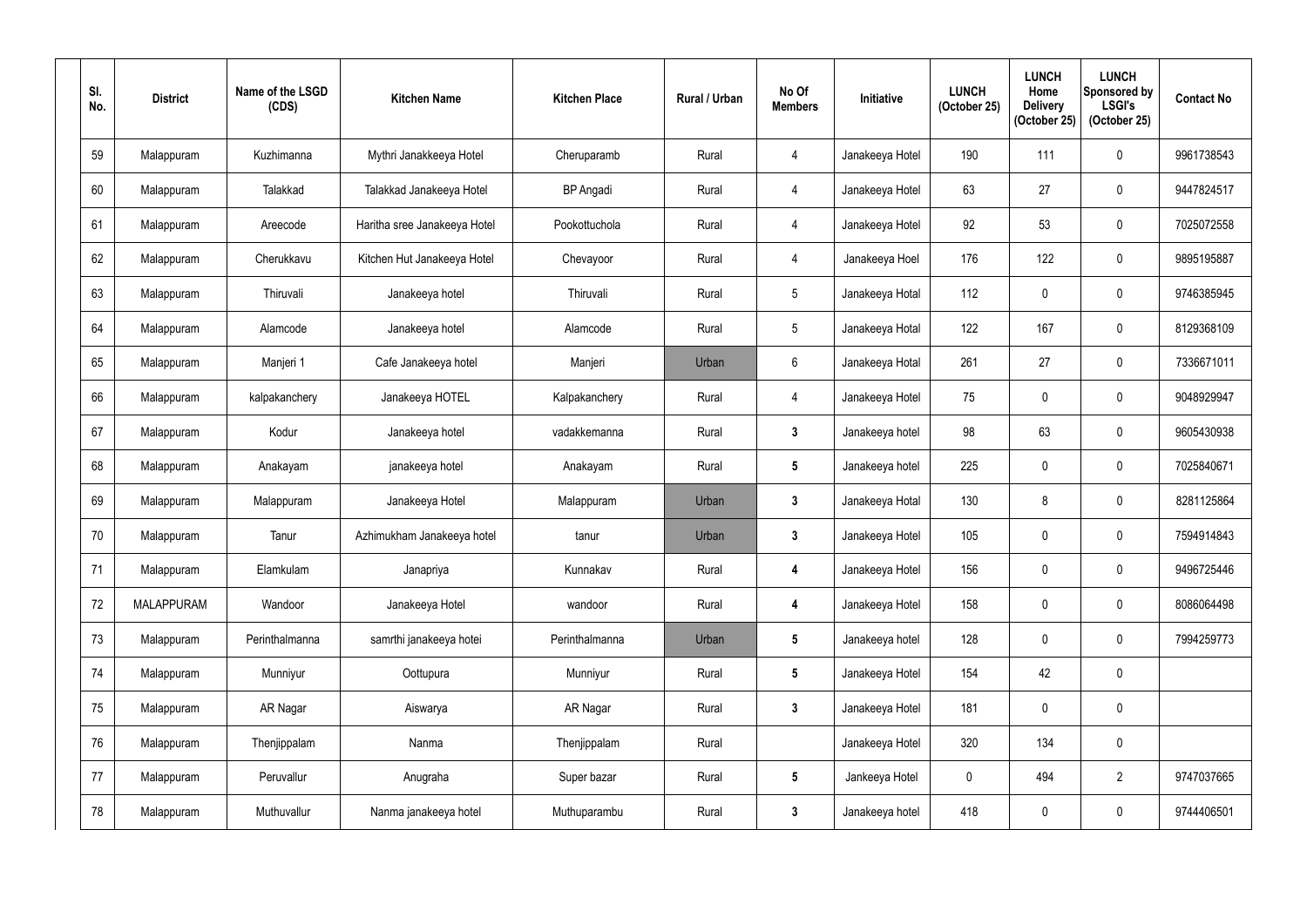| SI.<br>No. | <b>District</b> | Name of the LSGD<br>(CDS) | <b>Kitchen Name</b>        | <b>Kitchen Place</b> | <b>Rural / Urban</b> | No Of<br><b>Members</b> | Initiative      | <b>LUNCH</b><br>(October 25) | <b>LUNCH</b><br>Home<br><b>Delivery</b><br>(October 25) | <b>LUNCH</b><br><b>Sponsored by</b><br><b>LSGI's</b><br>(October 25) | <b>Contact No</b> |
|------------|-----------------|---------------------------|----------------------------|----------------------|----------------------|-------------------------|-----------------|------------------------------|---------------------------------------------------------|----------------------------------------------------------------------|-------------------|
| 79         | Malappuram      | mankada                   | janakeeya hatel            | Aryiranazhipadi      | Rural                | $\mathbf{3}$            | janakeeya hotel | 173                          | 68                                                      | $\pmb{0}$                                                            | 9539855520        |
| 80         | Malappuram      | Vengara                   | Ponnoos hotel              | Vengara              | Rural                | 4                       | Janakeeya hotel | 235                          | 0                                                       | $\pmb{0}$                                                            | 9947424618        |
| 81         | Malappuram      | Pulpatta                  | Santhwanam Janakeeya hotel | Padikkal parambil    | Rural                | $5\phantom{.0}$         | Janakeeya hotel | 318                          | 114                                                     | $\pmb{0}$                                                            | 9526367569        |
| 82         | Malappuram      | Keezhattur                | Keezhattur Janakeeya hotel | Keezhattur           | Rural                | 4                       | Janakeeya hotel | 55                           | 0                                                       | $\pmb{0}$                                                            | 9539209640        |
| 83         | Malappuram      | Cherumundam               | Nanma janakeeya hotel      | Manchingapara        | Rural                | 4                       | Janakeeya hotel | 100                          | 0                                                       | $\boldsymbol{0}$                                                     | 9496048689        |
| 84         | Malappuram      | Chelambre                 | Soorya Janakeeya hotel     | Pulluparamb          | Rural                | $3\phantom{a}$          | Janakeeya hotel | $\mathbf 0$                  | 202                                                     | $\boldsymbol{0}$                                                     | 7994179285        |
| 85         | Malappuram      | Ponmala                   | Janakeeya hotel            | Chappangadi          | Rural                | 4                       | Janakeeya hotel | 188                          | 0                                                       | $\pmb{0}$                                                            | 9605811748        |
| 86         | Malappuram      | Thennala                  | <b>Bismi Hotel</b>         | Pookkiparamb         | Rural                | 4                       | Jankeeya Hotel  | 230                          | 0                                                       | $\pmb{0}$                                                            | 9995757092        |
| 87         | Malappuram      | Tanalur                   | Janakeeya Hotel            | Tanalur              | Rural                |                         | Jankeeya Hotel  | 121                          | 0                                                       | $\pmb{0}$                                                            |                   |
| 88         | Malappuram      | Parappur                  | Janakeeya Hotel            | chullipparambu       | Rural                | $5\phantom{.0}$         | Janakeeya Hotel | 84                           | 0                                                       | $\pmb{0}$                                                            | 9961091317        |
| 89         | Malappuram      | Edarikkode                | Janakeeya Hotel            | Edarikkod            | Rural                | $\mathbf{3}$            | Janakeeya Hotel | 0                            | 0                                                       | 0                                                                    | 8089003770        |
| 90         | Malappuram      | Oorakam                   | Ammoos                     | Panchayath padi      | Rural                | $3\phantom{a}$          | Janakeeya Hotel | 217                          | 0                                                       | 0                                                                    | 9526449294        |
| 91         | Malappuram      | Nannambra                 | Veeturuchi                 | Kundoor Athani       | Rural                | 4                       | Janakeeya Hotel | 22                           | 185                                                     | $\pmb{0}$                                                            | 9400618659        |
| 92         | Malappuram      | Pandikkad                 | Janakeeya Hotel            | Pandikkad            | Rural                | $\overline{\mathbf{4}}$ | Janakeeya Hotel | 140                          | $\mathbf 0$                                             | $\pmb{0}$                                                            |                   |
| 93         | Malappuram      | Chokkad                   | Natturuchi                 | Chokkad              | Rural                |                         | Janakeeya Hotel | 87                           | $\mathbf 0$                                             | $\pmb{0}$                                                            |                   |
| 94         | Malappuram      | Cheekode                  | Cheekode Janakeeya Hotel   | Cheekode             | Rural                |                         | Janakeeya Hotel | 78                           | 74                                                      | $\pmb{0}$                                                            |                   |
| 95         | Malappuram      | Makkarapparamb            | Subiksha                   | Makkarapparamb       | Rural                | $\mathbf{3}$            | Janakeeya Hotel | 37                           | 25                                                      | $\pmb{0}$                                                            | 8089003770        |
| 96         | Malappuram      | Ponnani-1                 | Devi Janakeeya Hotel       | Ponnani              | Urban                | $5\phantom{.0}$         | Janakeeya Hotel | $\mathbf 0$                  | $\mathbf 0$                                             | $\pmb{0}$                                                            | 9961919097        |
| 97         | malappuram      | mangalam                  | Soubagya                   | mangalam             | Rural                | $5\phantom{.0}$         | janakeeya hotel | 89                           | 23                                                      | $\pmb{0}$                                                            |                   |
| 98         | Malappuram      | Trikkalangode             | janakeeya hotel            | karakkunnu           | Rural                | $6\phantom{a}$          | Janakeeya Hotel | 174                          | 0                                                       | $\pmb{0}$                                                            |                   |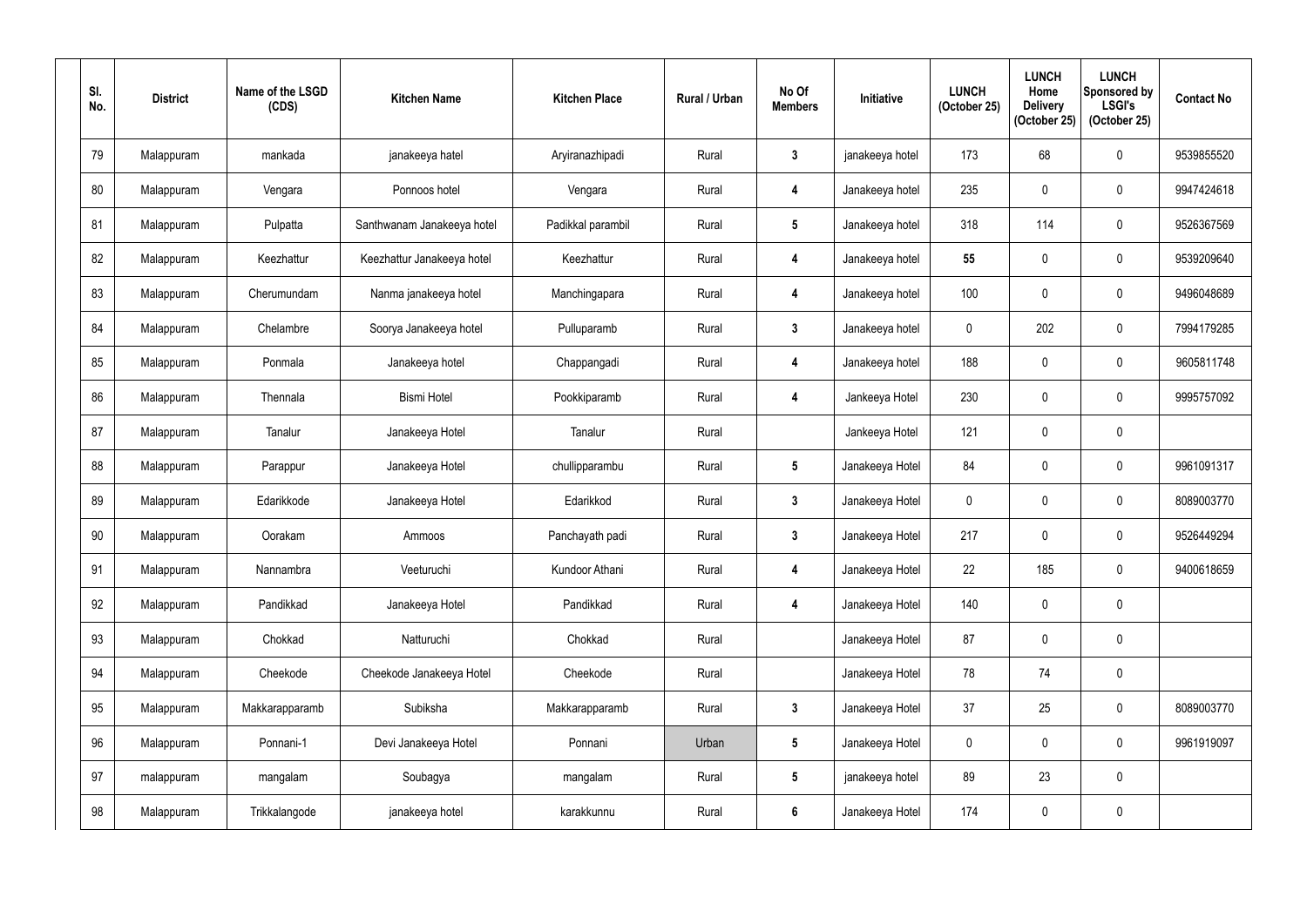|            | SI.<br>No.     | <b>District</b> | Name of the LSGD<br>(CDS) | <b>Kitchen Name</b>        | <b>Kitchen Place</b>                     | Rural / Urban | No Of<br><b>Members</b> | Initiative      | <b>LUNCH</b><br>(October 25) | <b>LUNCH</b><br>Home<br><b>Delivery</b><br>(October 25) | <b>LUNCH</b><br>Sponsored by<br><b>LSGI's</b><br>(October 25) | <b>Contact No</b> |
|------------|----------------|-----------------|---------------------------|----------------------------|------------------------------------------|---------------|-------------------------|-----------------|------------------------------|---------------------------------------------------------|---------------------------------------------------------------|-------------------|
|            | 99             | Malppuram       | Morayoor                  | Janakeeya hotel            | Valanchery                               | Rural         | $\mathbf{3}$            | Janakeeya hotel | 120                          | $\mathbf 0$                                             | 0                                                             |                   |
|            | 100            | Malappuram      | Perumbadapp               | Janakeeya hotel            | Perumbadapp                              | Rural         | $\boldsymbol{4}$        | Janakeeya hotel | 85                           | 46                                                      | 0                                                             |                   |
|            | 101            | Malappuram      | Tirur                     | Samruthi Janakeeya Hotel   | Vettom                                   | <b>RURAL</b>  |                         | Janakeeya hotel | 113                          | 215                                                     | 0                                                             |                   |
|            | 102            | Malappuram      | Kondotty                  | Janakeeya hotel            | vazhakad                                 | <b>RURAL</b>  |                         | janakeeya hotel | 279                          | 186                                                     | $\pmb{0}$                                                     |                   |
|            | 103            | Malappuram      | Perinthalmanna            | Janakeeya hotel            | pulamanthole                             | <b>RURAL</b>  | $\boldsymbol{4}$        | Janakeeya hotel | 86                           | $\mathbf 0$                                             | 0                                                             |                   |
|            | 104            | Malappuram      | Tanur                     | Jankeeya hotel             | Valavannur                               | <b>RURAL</b>  |                         | Janakeeya hotel | 213                          | $\mathbf 0$                                             | 0                                                             |                   |
|            | 105            | Malappuram      | kottakkal                 | Janakeeya hotel            | kotakkal                                 | <b>URBAN</b>  |                         | Janakeeya hotel | 294                          | 0                                                       | 0                                                             |                   |
|            | 106            | Malappuram      | Vettom                    | Thripthi Janakeeya Hotel   | vettom                                   | <b>RURAL</b>  |                         | Janakeeya hotel | 96                           | 32                                                      | $\pmb{0}$                                                     |                   |
|            | 107            | Malappuram      | Nilambur                  | Janakeeya hotel            | nilambur                                 | <b>URBAN</b>  |                         | Janakeeya hotel | 264                          | 45                                                      | 0                                                             |                   |
|            | 108            | Malappuram      | Nilambur                  | Janakeeya hotel            | nilambur                                 | <b>URBAN</b>  |                         | Janakeeya hotel | 222                          | 0                                                       | 0                                                             |                   |
|            | 109            | Malappuram      | Vallikkunn                | Rasakkut                   |                                          | Rural         |                         | janakeeyahotel  | $\mathbf 0$                  | 219                                                     | 0                                                             |                   |
|            | 110            | Malappuram      | kuruva                    | Ruchi                      |                                          | Rural         | $\overline{\mathbf{5}}$ | Janakeeyahotel  | 125                          | 46                                                      | 0                                                             | 9745414800        |
|            | 111            | Malappuram      | Kannamangalam             |                            |                                          |               |                         |                 | 334                          | 0                                                       | 8                                                             |                   |
| <b>111</b> |                |                 |                           |                            |                                          |               |                         |                 | 14992                        | 6192                                                    | 15                                                            |                   |
|            |                | Palakkad        | Elapully                  | Nakshathra Vanitha canteen | Canteen                                  | Rural         | $\overline{4}$          | Janakeeya Hotel | 210                          | $\mathbf 0$                                             | $\mathbf 0$                                                   | 8547384972        |
|            | $\overline{2}$ | Palakkad        | Nalleppilly               | Vanitha Canteen            | Canteen                                  | Rural         | $\overline{4}$          | Janakeeya Hotel | 145                          | 0                                                       | $\mathbf 0$                                                   | 9656232569        |
|            | $\mathfrak{Z}$ | Palakkad        | Chittur                   | Thanal vanitha Canteen     | Thathamangalam, Mettuvalavu              | Urban         | $\mathbf{3}$            | Janakeeya Hotel | 345                          | $\mathbf 0$                                             | $\mathbf 0$                                                   | 9447105400        |
|            | 4              | Palakkad        | polpully                  | subiksha janakeeya hotel   | kallootiyal                              | Rural         | $5\phantom{.0}$         | Janakeeya hotel | 170                          | $\mathbf 0$                                             | $\mathbf 0$                                                   | 9495197498        |
|            | 5              | Palakkad        | Eruthenpathy              | Nila janakeeya hotel       | Mooniilmada muniyappan<br>kshethram near | Rural         | $5\overline{)}$         | Janakeeya hotel | 106                          | $\mathbf 0$                                             | $\mathbf 0$                                                   | 9037290925        |
|            | 6              | Palakkad        | Perumatty                 | Nanam Janakeeya hotel      | kannimari                                | Rural         | $\boldsymbol{3}$        | Janakeeya hotel | 125                          | 0                                                       | $\pmb{0}$                                                     | 9605529657        |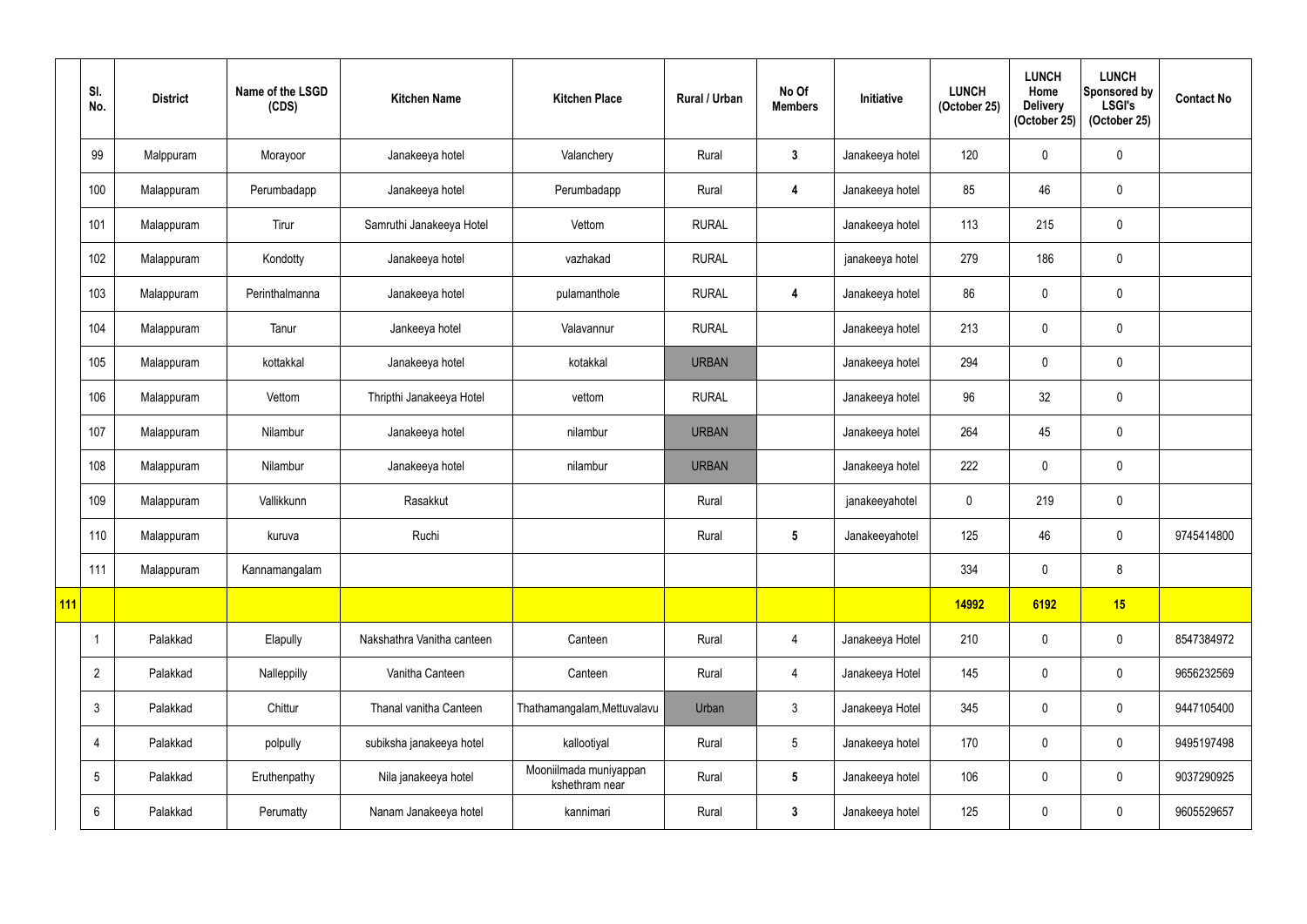| SI.<br>No.      | <b>District</b> | Name of the LSGD<br>(CDS) | <b>Kitchen Name</b>             | <b>Kitchen Place</b>                      | <b>Rural / Urban</b> | No Of<br><b>Members</b> | Initiative       | <b>LUNCH</b><br>(October 25) | <b>LUNCH</b><br>Home<br><b>Delivery</b><br>(October 25) | <b>LUNCH</b><br>Sponsored by<br><b>LSGI's</b><br>(October 25) | <b>Contact No</b> |
|-----------------|-----------------|---------------------------|---------------------------------|-------------------------------------------|----------------------|-------------------------|------------------|------------------------------|---------------------------------------------------------|---------------------------------------------------------------|-------------------|
| $\overline{7}$  | Palakkad        | Vadakarapathy             | soubhagya janakeeya hotel       | vadakarapathy panchayath                  | Rural                | $5\phantom{.0}$         | Janakeeya hotel  | 104                          | $\mathbf{0}$                                            | 0                                                             | 9633578756        |
| 8               | Palakkad        | Kozhinjampara             | Sreesakthi Janakeeya hotel      | Kozhinjampara<br>gramapanchayth, near bus | Rural                | $5\phantom{.0}$         | Janakeeya hotel  | 125                          | $\mathbf{0}$                                            | 0                                                             | 9847121105        |
| 9               | Palakkad        | Vadakkenchery             | Oottupura Vanitha Canteen       | Panchayath building,<br>Vadakkenchery     | Rural                | $\overline{4}$          | Janakeeya Hotel  | 255                          | 0                                                       | 0                                                             | 9656360141        |
| 10 <sup>°</sup> | Palakkad        | <b>PKD North</b>          | Cafesree                        | opp. ksrtc bus stand,<br>Manjakulam road  | Urban                | $5\phantom{.0}$         | Janakeeya Hotel  | 306                          | 0                                                       | 0                                                             | 9037332005        |
| 11              | Palakkad        | Ongallur                  | Amma canteen                    | Ongallur vipanana kendram                 | Rural                | 4                       | Janakeeya Hotel  | 105                          | $\mathbf{0}$                                            | 0                                                             | 7560924507        |
| 12 <sup>°</sup> | Palakkad        | Muthuthala                | Sreelakshmi vanitha canteen     | Muthuthala panchayath                     | Rural                | $\overline{4}$          | Janakeeya Hotel  | 104                          | $\mathbf 0$                                             | 0                                                             | 7558865485        |
| 13              | Palakkad        | Koppam                    | Natturuchi kudumbashree cafe    | Near koppam village                       | Rural                | $5\phantom{.0}$         | Janakeeya Hotel  | 172                          | 0                                                       | 0                                                             | 8075779172        |
| 14              | Palakkad        | Paruthur                  | Mamatty vanitha canteen         | Near panchayath                           | Rural                | $\overline{5}$          | Janakeeya Hotel  | 50                           | $\mathbf 0$                                             | 0                                                             | 9544847874        |
| 15              | Palakkad        | Vilayur                   | Souhritha caffesree (Ruchipura) | Near Vilayur Panchayath                   | Rural                | 6                       | Janakeeya Hotel  | 170                          | 0                                                       | 0                                                             | 9747342046        |
| 16 <sup>°</sup> | palakkad        | Kulukkallur               | Snehitha Janakeeya hotel        | Kulukkallur panchayath                    | Rural                | $5\phantom{.0}$         | Janakeeya hotel  | 92                           | 0                                                       | 0                                                             | 9746701454        |
| 17              | Palakkad        | Pattambi                  | Janakeeya hotel                 | near Govt samskritha college,<br>Pattambi | Urban                | 4                       | Janakeeya hotel  | 0                            | 0                                                       | 0                                                             | 9562043428        |
| 18              | Palakkad        | Erimayur                  | Thanima Vanitha Canteen         | Panchayath building, Erimayur             | Rural                | $\overline{5}$          | Janakeeya Hotel  | 52                           | $\mathbf 0$                                             | 4                                                             | 9746440633        |
| 19              | Palakkad        | Kizhekkencheri            | Vanitha Canteen                 | Panchayath Building,<br>Kizhakkenchery    | Rural                | 4                       | Janakeeya Hotel  | 75                           | 0                                                       | $\overline{2}$                                                | 9747923418        |
| 20              | Palakkad        | Peringottukkurrissi       | Aiswarya Vanitha canteen        | Panchayth building                        | Rural                | $\mathfrak{Z}$          | Janakeeya Hotel  | 75                           | 0                                                       | 0                                                             | 9048665884        |
| 21              | Palakkad        | Mundoor                   | Bharath vanitha canteen         | Panchayath building                       | Rural                | $\mathfrak{Z}$          | Janakeeya Hotel  | 132                          | $\mathbf 0$                                             | 0                                                             | 8592830607        |
| 22              | Palakkad        | Kodumbu                   | kripa                           | kodumb panchayath                         | Rural                | $\overline{4}$          | Janakeeya HoteL  | 52                           | 0                                                       | $\pmb{0}$                                                     | 9048682860        |
| 23              | Palakkad        | Thirumittakode            | Thirumuttam Janakeeya Hotel     | Karukaputhur                              | Rural                | $6\phantom{.}$          | Janakeeya Hotel  | 83                           | 0                                                       | 0                                                             | 9072841599        |
| 24              | Palakkad        | Akathethara               | Nanma canteen                   | kalyanamandapam                           | Rural                | $\mathfrak{Z}$          | Janakeeya Hotel  | 55                           | $\mathbf 0$                                             | 0                                                             | 7025563510        |
| 25              | Palakkad        | Marutharoad               | flavours cantteen               | panchayath                                | Rural                | $\sqrt{5}$              | Janakeeya Hotela | 60                           | $\mathbf 0$                                             | 0                                                             | 9746227966        |
| 26              | Palakkad        | Trithala                  | Kairali Vanitha Hotel           | Thirthala                                 | Rural                | $\sqrt{5}$              | Janakeeya Hotel  | 92                           | $\mathbf 0$                                             | $\mathfrak{Z}$                                                | 9048710155        |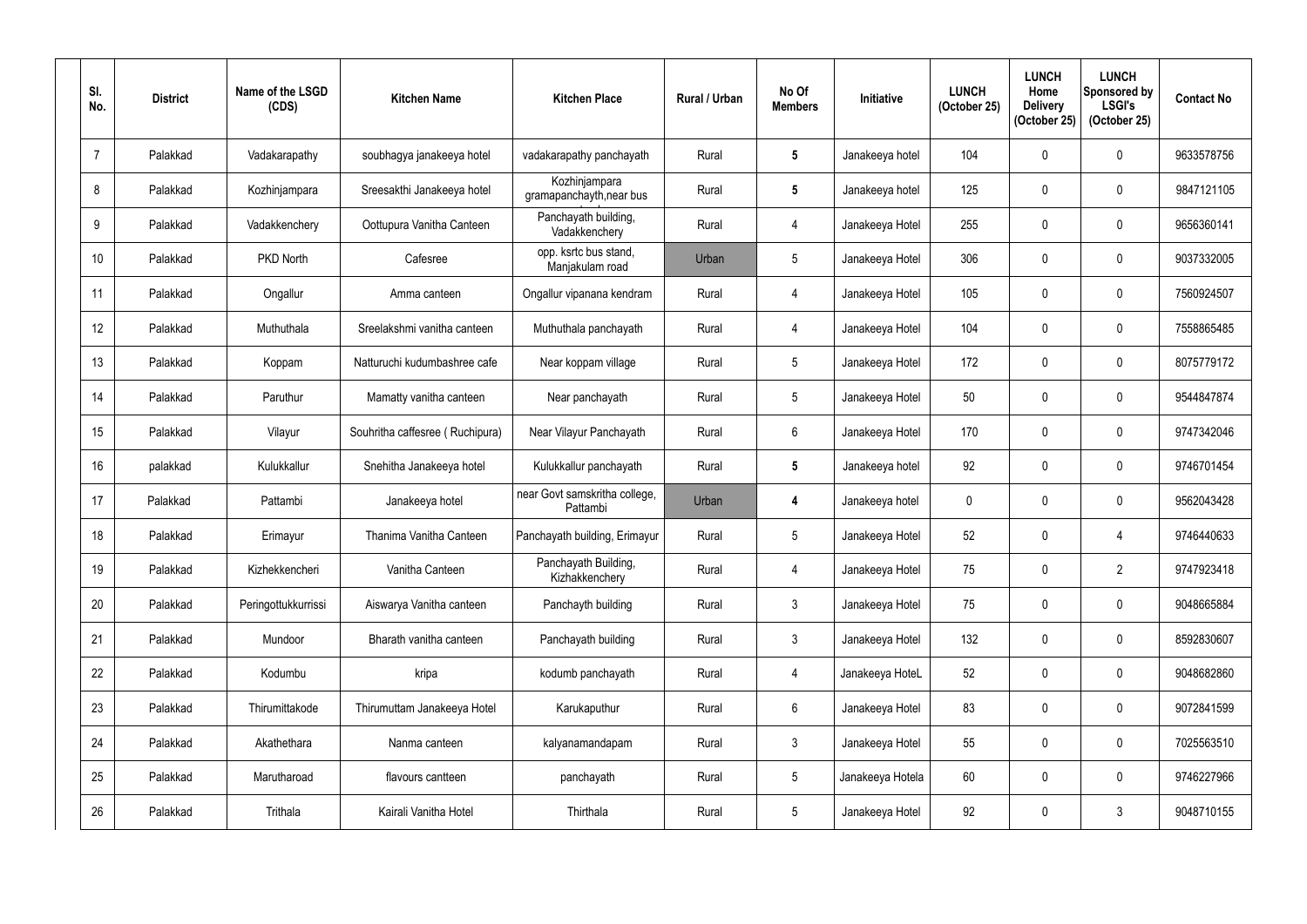| SI.<br>No.      | <b>District</b> | Name of the LSGD<br>(CDS) | <b>Kitchen Name</b>                      | <b>Kitchen Place</b>                            | <b>Rural / Urban</b> | No Of<br><b>Members</b> | Initiative      | <b>LUNCH</b><br>(October 25) | <b>LUNCH</b><br>Home<br><b>Delivery</b><br>(October 25) | <b>LUNCH</b><br>Sponsored by<br><b>LSGI's</b><br>(October 25) | <b>Contact No</b> |
|-----------------|-----------------|---------------------------|------------------------------------------|-------------------------------------------------|----------------------|-------------------------|-----------------|------------------------------|---------------------------------------------------------|---------------------------------------------------------------|-------------------|
| 27              | Palakkad        | Kongad                    | Annapoorna vanitha canteen               | Near Kongad village office                      | Rural                | $5\phantom{.0}$         | Janakeeya Hotel | 110                          | $\mathbf{0}$                                            | 0                                                             | 9645425774        |
| 28              | Palakkad        | Sreekrishnapuram          | Subiksha canteen                         | Near panchayath office                          | Rural                | $\mathfrak{Z}$          | Janakeeya Hotel | 64                           | $\mathbf{0}$                                            | 0                                                             | 8086697226        |
| 29              | Palakkad        | Pallassana                | dhanalakshmi vanitha canteen             | pallassana panchayath<br>building               | Rural                | $\overline{5}$          | Janakeeya Hotel | 204                          | 0                                                       | 0                                                             | 8943225892        |
| 30 <sub>o</sub> | Palakkad        | Nenmmara                  | Nemmara Janakeeya hotel                  | Nemmara junction                                | Rural                | 4                       | Janakeeya hotel | 240                          | $\mathbf{0}$                                            | 0                                                             | 8157850935        |
| 31              | Palakkad        | Ayilur                    | Janakeeya hotel                          | Thalavettanpara, Ayilur                         | Rural                | $\mathfrak{Z}$          | Janakeeya hotel | 149                          | $\mathbf{0}$                                            | 0                                                             | 9539517856        |
| 32              | Palakkad        | Melarkode                 | Janakeeya Hotel                          | near Melarkode panchayath                       | Rural                | 4                       | Janakeeya hotel | 134                          | $\mathbf{0}$                                            | 0                                                             | 8606193918        |
| 33              | Palakkad        | Vandazhi                  | janakeeya hotel                          | Kaniyamangalam                                  | Rural                | $\mathfrak{Z}$          | Janakeeya hotel | 48                           | 0                                                       | 0                                                             | 9645919937        |
| 34              | Palakkad        | Nelliayampathy            | Janakeeya hotel                          | near Panchayat, kaikaty                         | Rural                | 4                       | Janakeeya hotel | 80                           | $\mathbf 0$                                             | 0                                                             | 9497123529        |
| 35              | Palakkad        | Elavanchery               | Snehatheeram                             | Near GUPS, Vattekkad                            | Rural                | $5\phantom{.0}$         | Janakeeya Hotel | 105                          | 0                                                       | 0                                                             | 9744195274        |
| 36              | Palakkad        | Kollemkode                | Priya Vanitha Canteen                    | Block Panchayath Office,<br>Kollengode          | Rural                | 4                       | Janakeeya Hotel | 225                          | $\mathbf 0$                                             | 0                                                             | 9745456764        |
| 37              | Palakkad        | Koduvayur                 | Samridhi Kudumbashree Vanitha<br>Canteen | Panchayath Building                             | Rural                | $\overline{5}$          | Janakeeya Hotel | 136                          | $\mathbf 0$                                             | 0                                                             | 8086263595        |
| 38              | Palakkad        | Pattanchery               | Sreelakshmi vanitha canteen              | Panchayath Building                             | Rural                | 4                       | Janakeeya Hotel | 58                           | 0                                                       | 0                                                             | 8086916932        |
| 39              | Palakkad        | Pudunagaram               | Janakeeya Hotel                          | Near KSEB, Pudunagaram                          | Rural                | $\boldsymbol{4}$        | Janakeeya hotel | 73                           | 0                                                       | 0                                                             | 9497241598        |
| 40              | Palakkad        | Vadavanoor                | Sree Muruka Janakeeya Hotel              | Vydhyasala, Vadavanoor                          | Rural                | $5\phantom{.0}$         | Janakeeya hotel | 176                          | $\mathbf 0$                                             | 0                                                             | 9567011729        |
| 41              | Palakkad        | Peruvemba                 | Samridi Janakeeya Hotel                  | Peruvemba Junction                              | Rural                | $\boldsymbol{4}$        | Jankeeya hotel  | 24                           | 0                                                       | 0                                                             | 918089611261      |
| 42              | Palakkad        | Muthalamada               | Janakeeya Hotel                          | Chulliyarmedu                                   | Rural                | $\overline{\mathbf{4}}$ | Jankeeya hotel  | 208                          | 0                                                       | 0                                                             | 9633730067        |
| 43              | Palakkad        | Cherppalasseri            | Swad Janakiyahotel, CPY                  | Scheduled caste coperative<br>society hall, cpy | Urban                | $\overline{5}$          | Janakeeya Hotel | 104                          | $\mathbf 0$                                             | 0                                                             | 9447746082        |
| 44              | Palakkad        | Vellinezhi                | Aiswarya kudumbashree                    | Adakkaputhur                                    | Rural                | $\mathfrak{Z}$          | Janakeeya Hotel | 94                           | 0                                                       | 0                                                             | 9747730588        |
| 45              | Palakkad        | Keralasseri               | Bhagyasree janakeeya hotel               | Near village office                             | Rural                | $\mathfrak{Z}$          | Janakeeya Hotel | 160                          | $\mathbf 0$                                             | 0                                                             | 8606125128        |
| 46              | Palakkad        | Kottayi                   | Kudumbashree Vanitha canteen             | Near Kottayi Panchayath                         | Rural                | $\overline{4}$          | Jankeeya hotel  | 90                           | $\mathbf 0$                                             | 0                                                             | 9605699847        |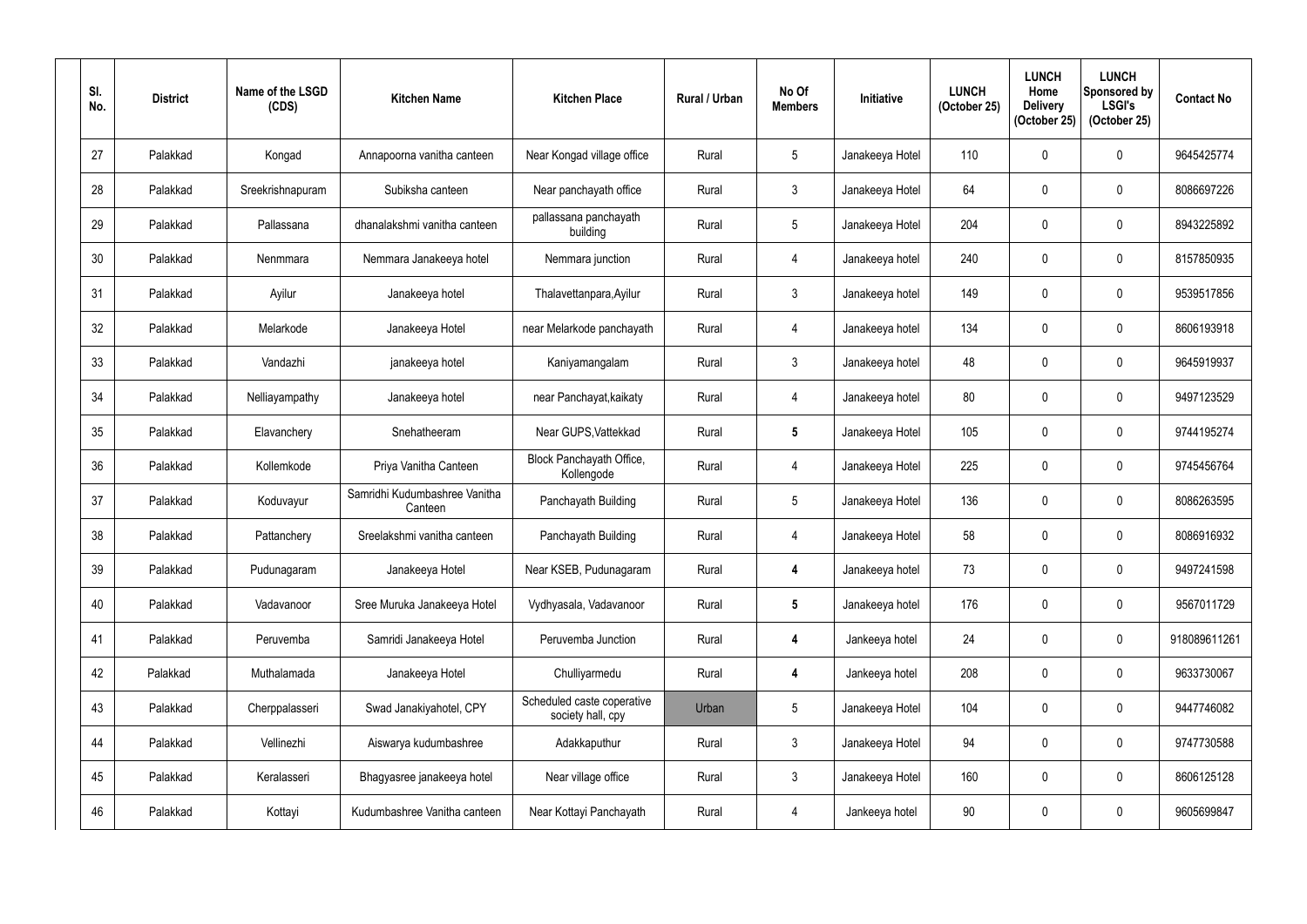|    | SI.<br>No. | <b>District</b> | Name of the LSGD<br>(CDS) | <b>Kitchen Name</b>                         | <b>Kitchen Place</b>                       | <b>Rural / Urban</b> | No Of<br><b>Members</b> | <b>Initiative</b> | <b>LUNCH</b><br>(October 25) | <b>LUNCH</b><br>Home<br><b>Delivery</b><br>(October 25) | <b>LUNCH</b><br>Sponsored by<br><b>LSGI's</b><br>(October 25) | <b>Contact No</b> |
|----|------------|-----------------|---------------------------|---------------------------------------------|--------------------------------------------|----------------------|-------------------------|-------------------|------------------------------|---------------------------------------------------------|---------------------------------------------------------------|-------------------|
|    | 47         | Palakkad        | anakkara                  | udayasurya vanitha canteen                  | kumbidi                                    | rural                | 5                       | Janakeeya Hotel   | 189                          |                                                         | $\mathbf 0$                                                   | 9895947614        |
|    | 48         | Palakkad        | kappur                    | jeevanam hotel                              | kumaranellur                               | rural                | $6\overline{6}$         | Janakeeya Hotel   | 187                          | $\Omega$                                                | $\mathbf 0$                                                   | 9605308385        |
|    | 49         | Palakkad        | Malampauzha               | Nandhanam canteen                           | near fantasy park                          | Rural                | $5\phantom{.0}$         | Janakeeya HotelT  | 65                           | 0                                                       | $\mathbf 0$                                                   | 807587062         |
| 96 | 50         | Palakkad        | Puduppariyaram            | Anaswara Canteen                            | Panchayath                                 | Rural                | $\overline{4}$          | Janakeeya Hotel   | $\mathbf{0}$                 |                                                         | $\mathbf 0$                                                   | 9526677781        |
|    | 51         | Palakkad        | kadambazhipuram           | Reshmi janakeeya hotel                      | 16 mail                                    | Rural                | 5                       | Janakeeya Hotel   | 46                           |                                                         | $\mathbf 0$                                                   | 9048375891        |
|    | 52         | Palakkad        | Kadambazhipuram           | Ardhram Janakeeya hotel                     | Pulapatta                                  | Rural                | $3\phantom{.0}$         | Janakeeya Hotel   | 48                           | $\Omega$                                                | $\mathbf 0$                                                   | 9495775246        |
|    | 53         | Palakkad        | Kannambra                 | Sree kurumba canteen                        | kannambra                                  | Rural                | $\overline{4}$          | Janakeeya Hotel   | 165                          |                                                         | $\mathbf 0$                                                   | 8157815819        |
|    | 54         | Palakkad        | karakkurissi              | Janakiya hotel                              | Near ammus auditorium,<br>Ayappankavu      | Rural                | $\mathfrak{Z}$          | Janakeeya Hotel   | 100                          | $\Omega$                                                | $\mathbf 0$                                                   | 6238788932        |
|    | 55         | Palakkad        | Thenkara                  | Subiksham janakeeya hotel                   | Ayurveda hospital compound<br>Then kara    | Rural                | 5                       | Janakeeya Hotel   | 75                           |                                                         | $\mathbf 0$                                                   | 9747557333        |
|    | 56         | Palakkad        | Alanallur                 | Keerthi vanitha canteen and<br>catering     | Near panchayath Alanallur                  | Rural                | 5                       | Janakeeya hotel   | 144                          | <sup>0</sup>                                            | $\mathbf 0$                                                   | 9495447569        |
|    | 57         | Palakkad        | Pudur                     | Asil canteen                                | Pudur panchayath                           | Rural                | $\overline{4}$          | Janakeeya hotel   | 57                           |                                                         | $\mathbf 0$                                                   | 8086968050        |
|    | 58         | Palakkad        | Parali                    | Annasree Janakeeya hotel                    | Near parali panchayath                     | Rural                | $\overline{4}$          | Janakeeya hotel   | 128                          | $\mathbf{0}$                                            | $\mathbf 0$                                                   | 8281829238        |
|    | 59         | Palakkad        | Mannur                    | Kudumbasree janakeeya hotel                 | Mannur panchayath                          | Rural                | $5\phantom{.0}$         | Janakeeya hotel   | 57                           |                                                         | $\mathbf 0$                                                   | 9495771095        |
|    | 60         | Palakkad        | Kuzhalmannam              | Janasree jankeeya hotel                     | Kuzhalmannam block<br>panchayth            | Rural                | $\mathfrak{Z}$          | Jankeeya hotel    | $90\,$                       | 5                                                       | $\pmb{0}$                                                     | 9847364980        |
|    | 61         | Palakkad        | Kavassery                 | samridhi Janakeeya Hotel                    | Alathur road, kavasheery                   | Rural                | $6\phantom{.0}$         | Janakeeya hotel   | 100                          | 0                                                       | $\boldsymbol{0}$                                              | 9747570761        |
|    | 62         | palakkad        | chalissery                | Thanal janakeeya hotel                      | chalissery panchayath building             | Rural                | $\mathfrak{Z}$          | Janakeeya hotel   | 50                           | 0                                                       | $\boldsymbol{0}$                                              | 9562702284        |
|    | 63         | palakkad        | Kottopadam                | Iva canteen and catering janakeeya<br>hotel | Block building, Near<br>aryambavu junction | Rural                | $\overline{4}$          | Janakeeya hotel   | 76                           | 0                                                       | $\boldsymbol{0}$                                              | 9074818126        |
|    | 64         | palakkad        | kumaramputhur             | Ruchi cafe janakeeya hotel                  | Panchayath kumaramputhur                   | Rural                | $\mathbf{3}$            | Janakeeya hotel   | 285                          | $\mathbf{0}$                                            | $\pmb{0}$                                                     | 8589968705        |
|    | 65         | palakkad        | Malampuzha                | Amma janakeeya hotel                        | kadukkamkunnu, Malampuzha                  | Rural                | $\mathbf{3}$            | Janakeeya hotel   | 65                           | 0                                                       | $\pmb{0}$                                                     | 9446521664        |
|    | 66         | palakkad        | Alathur                   | Rich Janakeeya hotel                        | Near bus stand, Alathur                    | Rural                | 4                       | Janakeeya hotel   | 231                          | 0                                                       | 11                                                            | 9947030779        |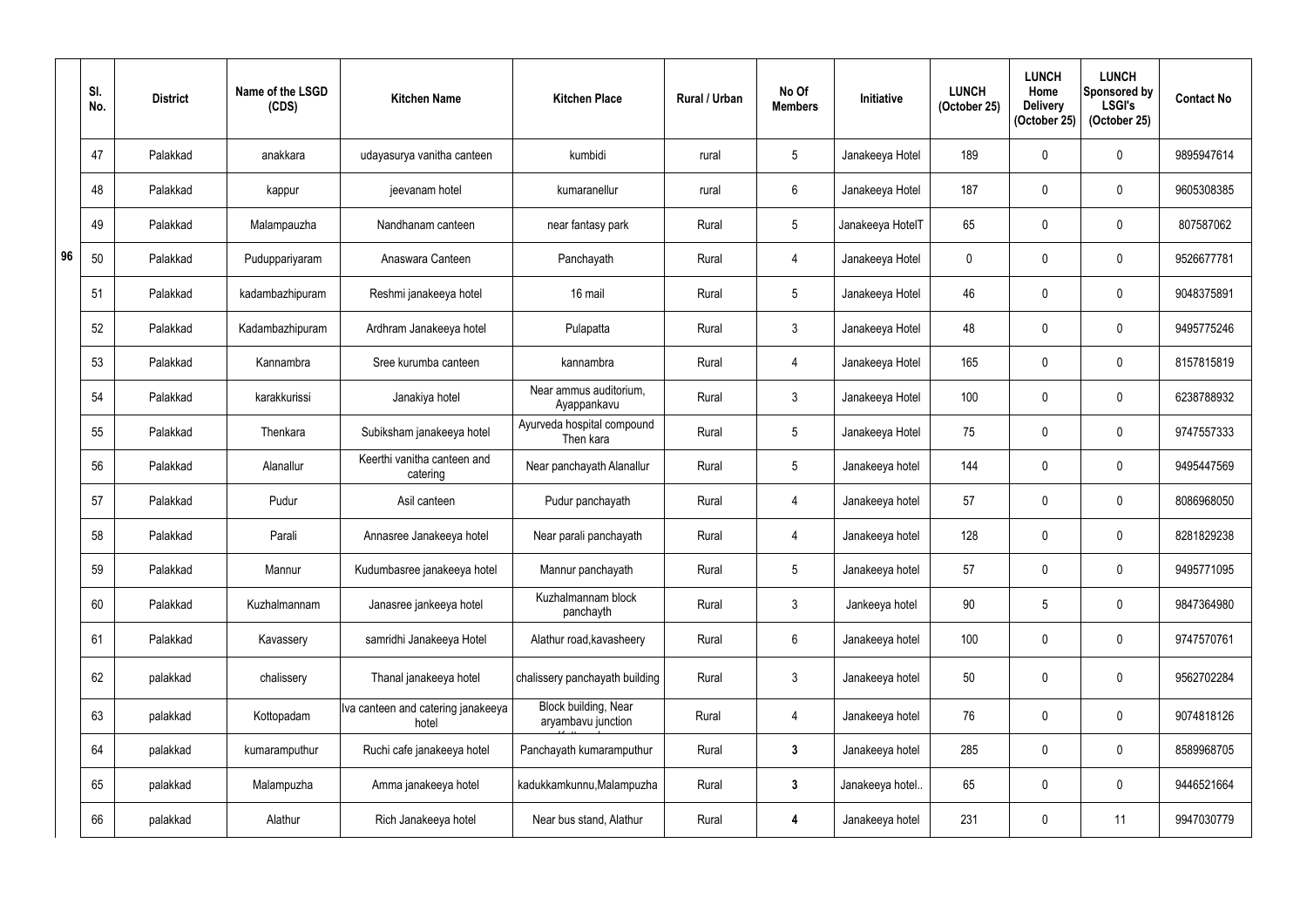| SI.<br>No. | <b>District</b> | Name of the LSGD<br>(CDS) | <b>Kitchen Name</b>         | <b>Kitchen Place</b>                | <b>Rural / Urban</b> | No Of<br><b>Members</b> | <b>Initiative</b> | <b>LUNCH</b><br>(October 25) | <b>LUNCH</b><br>Home<br><b>Delivery</b><br>(October 25) | <b>LUNCH</b><br>Sponsored by<br><b>LSGI's</b><br>(October 25) | <b>Contact No</b> |
|------------|-----------------|---------------------------|-----------------------------|-------------------------------------|----------------------|-------------------------|-------------------|------------------------------|---------------------------------------------------------|---------------------------------------------------------------|-------------------|
| 67         | palakkad        | Karimpuzha                | Janakeeya hotel             | Karimpuzha panchayath               | Rural                | $\mathbf{3}$            | Janakeeya hotel   | 45                           | $\theta$                                                | 0                                                             | 9961502739        |
| 68         | Palakkad        | Thenkurissi               | Eyeshee janakeeya hotel     | Panchayth building,<br>Thenkurissi  | Rural                | 4                       | Jankeeya hotel    | 97                           | $\mathbf{0}$                                            | 0                                                             | 9995662723        |
| 69         | Palakkad        | Agali                     | Janakeeya Hotel             | Block Panchayath building,<br>Agali | Rural                | $5\phantom{.0}$         | Jankeeya hotel    | 157                          | $\mathbf 0$                                             | 0                                                             | 9037878897        |
| 70         | Palakkad        | Sholayur                  | Powrnami janakeeya hotel    | anakkatty bus stand                 | Rural                | 4                       | Jankeeya hotel    | 0                            | $\mathbf{0}$                                            | 0                                                             | 9159556404        |
| 71         | Palakkad        | Puthushery                | Janakeeya hotel             | Puthushery panchayath               | Rural                | $5\phantom{.0}$         | Janakeeya hotel   | 70                           | 0                                                       | 0                                                             | 9562772723        |
| 72         | Palakkad        | Karimba                   | Janakeeya hotel             | Panchayath premise                  | Rural                | $3\phantom{a}$          | Janakeeya Hotel   | 97                           | $\mathbf 0$                                             | 0                                                             | 9562163979        |
| 73         | Palakkad        | Nagalasseri               | Janakeeya hotel             | near koottanad bus stand            | Rural                | $5\phantom{.0}$         | Janakeeya hotel   | 195                          | 0                                                       | 0                                                             | 8921928291        |
| 74         | Palakkad        | Mathur                    | Nila janakeeya Hotel        | Near Panchayth, Mathur              | Rural                | 4                       | Jankeeya hotel    | 149                          | $\mathbf 0$                                             | 0                                                             | 9562356483        |
| 75         | Palakkad        | Chalavara                 | Janakeeya hotel             | Chalavara panchayath                | Rural                | $5\phantom{.0}$         | Janakeeya hotel   | 102                          | 0                                                       | 0                                                             | 9544659942        |
| 76         | Palakkad        | Ananganadi                | vanitha cateen              | near Ananganadi panchayath          | Rural                | $\mathfrak{Z}$          | Janakeeya Hotel   | 38                           | $\mathbf 0$                                             | 0                                                             | 8921410495        |
| 77         | Palakkad        | Lakkidiperur              | Janakeeya hotel             | Lekkidi perur panchayath            | Rural                | $5\phantom{.0}$         | Jankeeya hotel    | 100                          | $\mathbf 0$                                             | 0                                                             | 6238921903        |
| 78         | Palakkad        | Nellaya                   | Janakeeya hotel             | Nellaya panchayath                  | Rural                | 4                       | Janakeeya hotel   | 61                           | $\mathbf 0$                                             | 0                                                             | 9562432883        |
| 79         | Palakkad        | Shornur                   | Oottupura Janakeeya hotel   | near bus stand, Shoranur            | Urban                | $5\phantom{.0}$         | Janakeeya hotel   | 224                          | $\mathbf 0$                                             | 0                                                             | 9747102377        |
| $80\,$     | Palakkad        | Shornur                   | Snehadeepam Janakeeya hotel | Shoranur municipality               | Urban                | 4                       | Janakeeya hotel   | 175                          | $\mathbf 0$                                             | 0                                                             | 6238755729        |
| 81         | Palakkad        | Thrikkadiri               | Janakeeya hotel             | Samskarika nilayam                  | Rural                | 4                       | Janakeeya hotel   | 76                           | $\mathbf 0$                                             | 0                                                             | 9544806032        |
| 82         | palakkad        | Vaniyamkulam              | Janakeeya hotel             | near PK DAS hospital                | Rural                | $3\phantom{a}$          | Janakeeya hotel   | 230                          | 0                                                       | $\mathfrak{Z}$                                                | 9947408415        |
| 83         | Palakkad        | Ambalappara               | Janakiya hotel              | ambalappara<br>kalyanamandapam      | Rural                | $\overline{5}$          | Janakeeya Hotel   | 60                           | 0                                                       | 0                                                             | 8129562289        |
| 84         | Palakkad        | Vallappuzha               | Janakeeya hotel             | Hayath Complex, Vallappuzha         | Rural                | $5\phantom{.0}$         | Janakeeya Hotel   | 219                          | $\mathbf 0$                                             | 0                                                             | 8086406897        |
| 85         | Palakkad        | Shoranur                  | Ela janakeeya hotel         | Vpc market, kulappully              | Urban                | $3\phantom{a}$          | Janakeeya hotel   | 149                          | 0                                                       | 0                                                             | 8129769113        |
| 86         | Palakkad        | Mankara                   | Subiksha Janakeeya hotel    | Near Mankara Panchayath             | Rural                | $5\phantom{.0}$         | Janakeeya hotel   | 70                           | 0                                                       | 0                                                             | 8549045637        |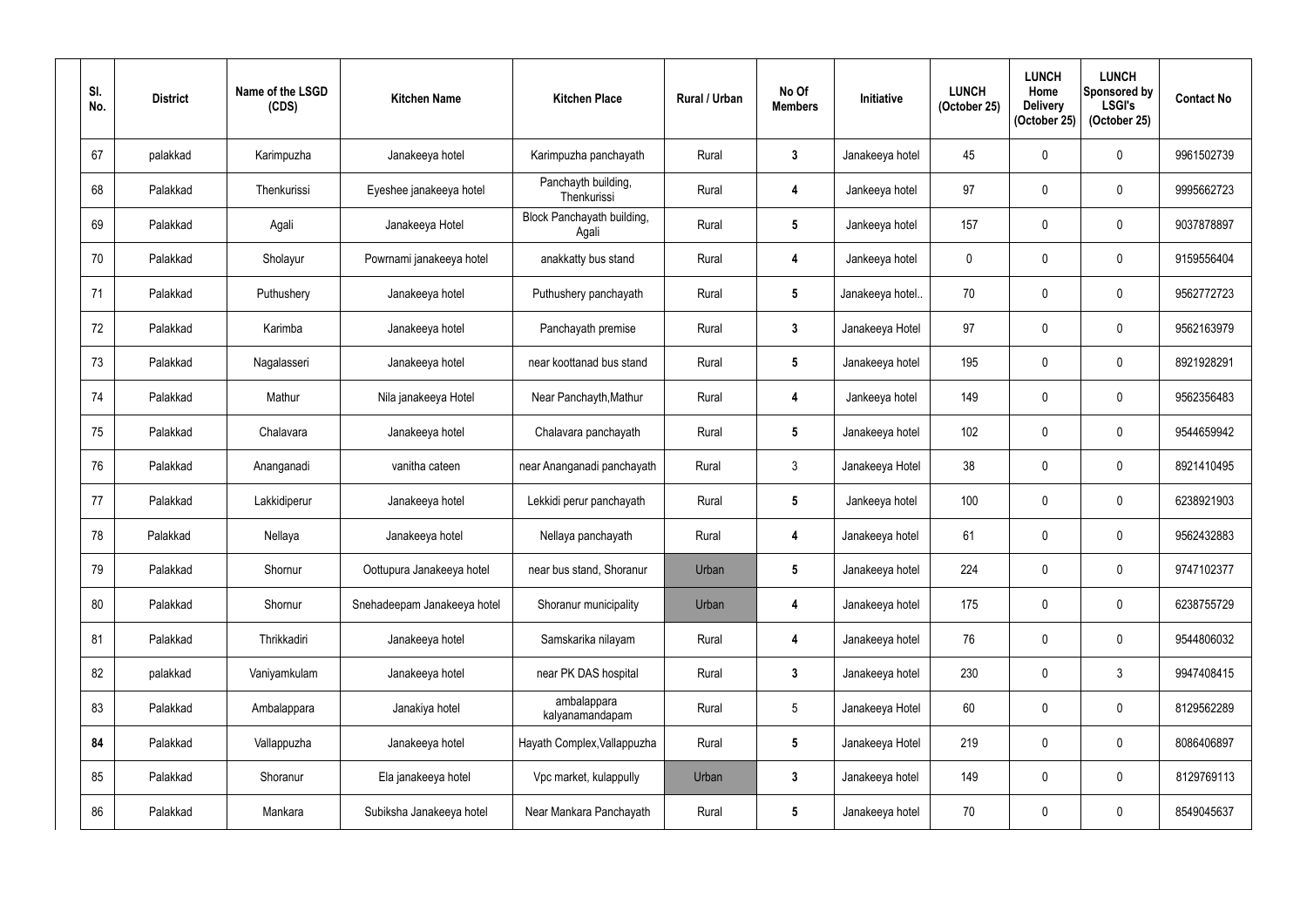|    | SI.<br>No.      | <b>District</b> | Name of the LSGD<br>(CDS) | <b>Kitchen Name</b>             | <b>Kitchen Place</b>                       | Rural / Urban | No Of<br><b>Members</b> | <b>Initiative</b> | <b>LUNCH</b><br>(October 25) | <b>LUNCH</b><br>Home<br><b>Delivery</b><br>(October 25) | <b>LUNCH</b><br>Sponsored by<br><b>LSGI's</b><br>(October 25) | <b>Contact No</b> |
|----|-----------------|-----------------|---------------------------|---------------------------------|--------------------------------------------|---------------|-------------------------|-------------------|------------------------------|---------------------------------------------------------|---------------------------------------------------------------|-------------------|
|    | 87              | Palakkad        | Kanjirapuzha              | Surya Janakeeya hotel           | Kanjirapuzha, panchayath                   | Rural         | $5\phantom{.0}$         | Janakeeya hotel   | 120                          |                                                         | $\mathbf 0$                                                   | 9048698194        |
|    | 88              | Palakkad        | Thachanattukara           | Haritham janakeeya hotel        | 53 mile, Thachanattukara                   | Rural         | 3                       | Janakeeya hotel   | 83                           |                                                         | $\mathbf 0$                                                   | 9605097810        |
|    | 89              | Palakkad        | Puthukode                 | Puthuma jankeeya hotel          | Thachanadi junction                        | Rural         | $6\phantom{1}$          | Janakeeya hotel   | 144                          | ∩                                                       | $\mathbf 0$                                                   | 9744459080        |
|    | 90              | Palakkad        | Tarur                     | Jankeeya Hotel                  | Infront of vilage office, Tarurk           | Rural         | 4                       | Janakeeya hotel   | 65                           |                                                         | $\mathbf 0$                                                   | 8606780959        |
|    | 91              | Palakkad        | Pirayiri                  | Janakeeya hotel                 | Near Panchayath office                     | Rural         | $5\overline{)}$         | Janakeeya hotel   | 70                           |                                                         | $\mathbf 0$                                                   | 9037495586        |
|    | 92              | Palakkad        | Palakkad ulb              | Ruchi                           | Near Balaji hospital, Fort<br>Maidan       | Urban         | 4                       | Janakeeya hotel   | 225                          |                                                         | $\mathbf 0$                                                   | 7994185687        |
|    | 93              | Palakkad        | Pookkottukavu             | Punya                           | Pookkottukavu Centre                       | Rural         | 4                       | Janakeeya Hotel   | 80                           |                                                         | $\mathbf 0$                                                   | 9745511432        |
|    | 94              | Palakkad        | Kuthanoor                 | Suryodayam jankeeya hotel       | Kalapara, kuthanoor                        | Rural         | $5\overline{)}$         | Jankeeya hotel    | 20                           |                                                         | $\mathbf 0$                                                   | 9995159738        |
|    | 95              | Palakkad        | Thiruvegappura            | Janakeeya Hotel                 | Kaippuram                                  | Rural         | $5\phantom{.0}$         | Jankeeya hotel    | 136                          |                                                         | $\mathbf 0$                                                   | 8921882903        |
|    | 96              | Palakkad        | Thachampara               | Vanitha canteen Janakeeya Hotel | Thachampara town                           | Rural         | 4                       | Jankeeya hotel    | 88                           |                                                         | $\mathbf 0$                                                   | 9497826216        |
|    | 97              | Palakkad        | Kannadi                   | Sweet jankeeya hotel            | Yakkara junction                           | Rural         | 3                       | Jankeeya hotel    | 88                           |                                                         | $\mathbf 0$                                                   | 9846918028        |
|    | 98              | Palakkad        | Pattithara                | Bavana janakeeya hotel          | kottappadam                                | Rural         | $5\phantom{.0}$         | Janakeeya hotel   | $\mathbf 0$                  | $\mathbf 0$                                             | $\mathbf 0$                                                   | 9074163402        |
|    | 99              | Palakkad        | Mannarkkad                | Janakeeya Hotel                 | muncipal building, busstand,<br>mannarkkad | Urban         | 4                       | Janakeeya hotel   | 100                          | $\mathbf 0$                                             | 45                                                            |                   |
| 99 |                 |                 |                           |                                 |                                            |               | 420                     |                   | 11433                        | 5 <sup>7</sup>                                          | 68                                                            |                   |
|    |                 | Pathanamthitta  | Anicadu                   | Janatha janakeeya hotel         | Nooromave                                  | Rural         | $\mathfrak{Z}$          | Janakeeya Hotel   | $\pmb{0}$                    | 129                                                     | $\pmb{0}$                                                     | 6282875679        |
|    | $\overline{2}$  | Pathanamthitta  | Kaviyoor                  | Janakeeya Hotel                 | Manakkachira                               | Rural         | $\overline{4}$          | Janakeeya Hotel   | $\boldsymbol{0}$             | 157                                                     | $\pmb{0}$                                                     | 9747886172        |
|    | $\mathfrak{Z}$  | Pathanamthitta  | Kottanadu                 | Janakeeya Hotel                 | Kottanadu                                  | Rural         | $\overline{4}$          | Janakeeya Hotel   | $\pmb{0}$                    | 200                                                     | $\pmb{0}$                                                     | 6282382608        |
|    | 4               | Pathanamthitta  | Kalloopara                | Janakeeya Hotel                 | Kalloopara                                 | Rural         | $5\phantom{.0}$         | Janakeeya Hotel   | $\mathbf 0$                  | 53                                                      | $\pmb{0}$                                                     | 9947471024        |
|    | $5\overline{)}$ | Pathanamthitta  | Kunnamthanam              | <b>Thripthi Hotel</b>           | Kunnamthanam                               | Rural         | $\mathfrak{Z}$          | Janakeeya Hotel   | $\pmb{0}$                    | 30                                                      | $\pmb{0}$                                                     | 6235908328        |
|    | $6\phantom{.0}$ | pathanamthitta  | mallappally               | janakeeya hotel                 | mallappally                                | Rural         | $\mathfrak{Z}$          | janakeeya hotel   | $\boldsymbol{0}$             | 125                                                     | $\pmb{0}$                                                     | 9744194830        |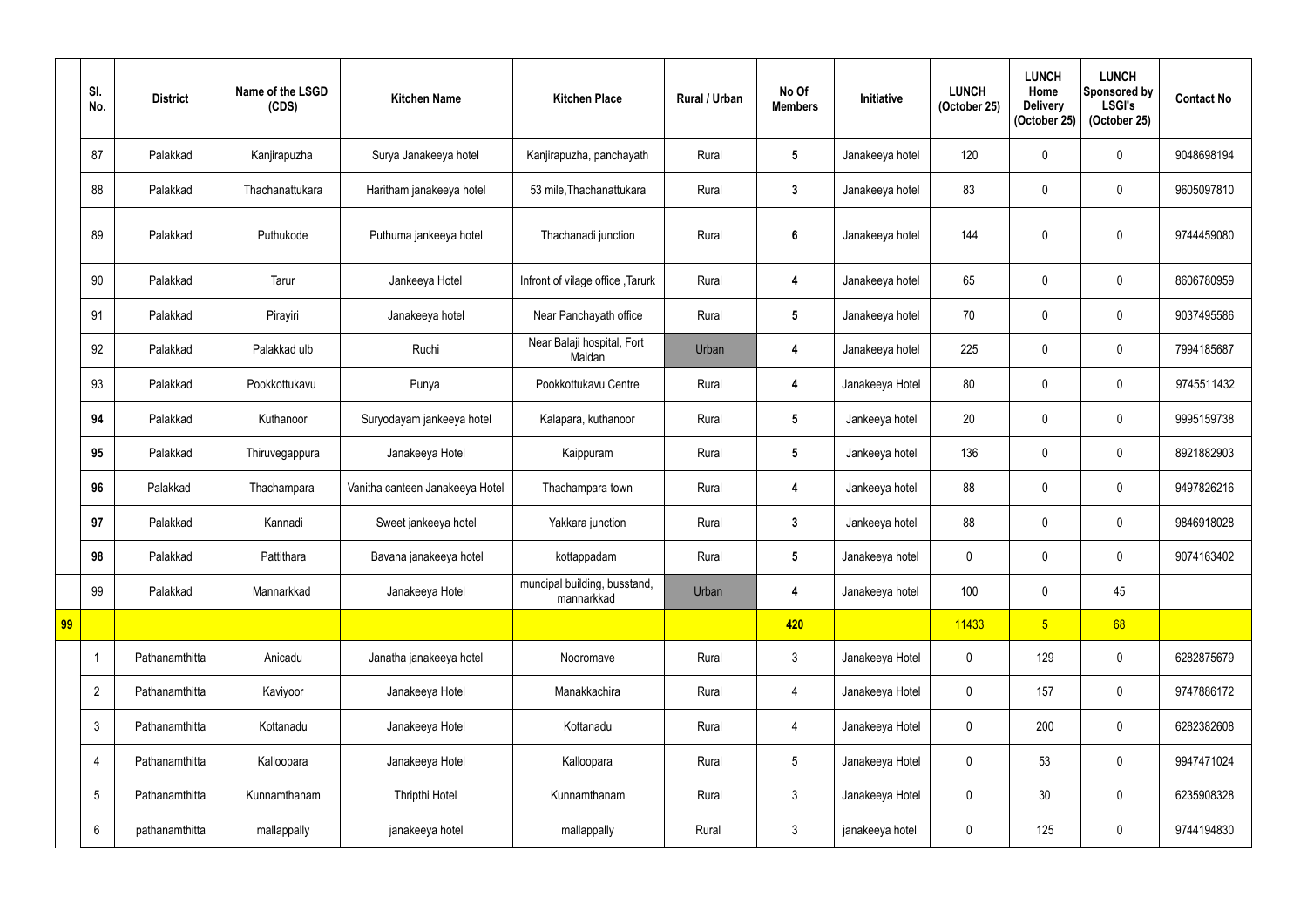| SI.<br>No.     | <b>District</b> | Name of the LSGD<br>(CDS) | <b>Kitchen Name</b>             | <b>Kitchen Place</b>        | <b>Rural / Urban</b> | No Of<br><b>Members</b> | <b>Initiative</b> | <b>LUNCH</b><br>(October 25) | <b>LUNCH</b><br>Home<br><b>Delivery</b><br>(October 25) | <b>LUNCH</b><br>Sponsored by<br><b>LSGI's</b><br>(October 25) | <b>Contact No</b> |
|----------------|-----------------|---------------------------|---------------------------------|-----------------------------|----------------------|-------------------------|-------------------|------------------------------|---------------------------------------------------------|---------------------------------------------------------------|-------------------|
| $\overline{7}$ | Pathanamthitta  | kottangal                 | janakeeya hotel                 | kottangal                   | Rural                | $\mathfrak{Z}$          | Janakeeya Hotel   | 0                            | 224                                                     | 0                                                             | 9526690541        |
| 8              | Pathanamthitta  | Nedumpuram                | Nedumpram Janakeeya Hotel       | Podiyadi                    | Rural                | $5\phantom{.0}$         | Janakeeya Hotel   | $\mathbf 0$                  | $\mathbf{0}$                                            | 0                                                             | 919188291409      |
| 9              | Pathanamthitta  | Niranam                   | Sakhi cafe                      | Niranam                     | Rural                | 3                       | Janakeeya Hotel   | 0                            | 56                                                      | 0                                                             | 919526423710      |
| 10             | Pathanamthitta  | Peringara                 | Haritha samrudhi Catering       | <b>PMVHS Pringara</b>       | Rural                | 4                       | Janakeeya Hotel   | 0                            | 194                                                     | 0                                                             | 919961219550      |
| 11             | Pathanamthitta  | Peringara                 | Pulari janakeeya Hotel          | swamipalam                  | Rural                | 4                       | Janakeeya hotel   | $\mathbf 0$                  | 0                                                       | 0                                                             | 919656132036      |
| 12             | Pathanamthitta  | Kuttor                    | Nanma Catering                  | <b>GHS Kuttoor</b>          | Rural                | $3\phantom{.0}$         | Janakeeya Hotel   | 0                            | 120                                                     | 0                                                             | 919526323212      |
| 13             | Pathanamthitta  | Kadapra                   | Niradeepam janakeeya hotel      | Kadapra                     | Rural                | 4                       | Janakeeya Hotel   | 0                            | 0                                                       | 0                                                             | 9656512066        |
| 14             | Pathanamthitta  | Eraviperoor               | Avi cafe                        | Avi cafe                    | Rural                | $\mathbf{3}$            | Janakeeya Hotel   | $\mathbf 0$                  | 85                                                      | 0                                                             | 6238013293        |
| 15             | Pathanamthitta  | Koipuram                  | Ammas kudumbashree cafe         | Muttamon                    | Rural                | $5\phantom{.0}$         | Janakeeya Hotel   | 0                            | 120                                                     | 0                                                             | 9961485931        |
| 16             | Pathanamthitta  | Thottappuzhassery         | Thottapuzhassery Jankeeya Hotel | Thottapuzhassery            | Rural                | 4                       | Janakeeya Hotel   | $\mathbf 0$                  | $\mathbf 0$                                             | 0                                                             | 9656403054        |
| 17             | Pathanamthitta  | Puramattom                | Top N Taste                     | Puramattom                  | Rural                | $\mathfrak{Z}$          | Janakeeya Hotel   | $\mathbf 0$                  | 21                                                      | 0                                                             | 9526728230        |
| 18             | Pathanamthitta  | Ayroor                    | Janakeeya Hotel                 | Ayroor                      | Rural                | $6\phantom{.}$          | Janakeeya Hotel   | 0                            | 40                                                      | 0                                                             | 8086653951        |
| 19             | Pathanamthitta  | Ezhumattor                | Swad Hotel                      | Thadiyoor                   | Rural                | $\mathfrak{Z}$          | Janakeeya Hotel   | $\mathbf 0$                  | 86                                                      | 0                                                             | 9526857335        |
| 20             | Pathanamthitta  | Kozhencherry              | Ruchi Janakeeya hotel           | Community hall, kozhenchery | Rural                | 4                       | Janakeeya Hotel   | 0                            | 98                                                      | 0                                                             | 9947387912        |
| 21             | Pathanamthitta  | Mallappuzhassery          | Snehadeepam                     | Paramootil                  | Rural                | $6\phantom{.0}$         | Janakeeya Hotel   | 0                            | 65                                                      | 0                                                             | 9847170052        |
| 22             | Pathanamthitta  | Chennerkara               | Thanal Kudumbasree Cafe         | Nallanikunnu                | Rural                | $\overline{5}$          | Janakeeya Hotel   | $\mathbf 0$                  | 52                                                      | 0                                                             | 9747469562        |
| 23             | Pathanamthitta  | Cherukole                 | Janakeeya Hotel                 | Cherukole                   | Rural                | $\mathfrak{Z}$          | Janakeeya Hotel   | 0                            | 65                                                      | 0                                                             | 7907811728        |
| 24             | Pathanamthitta  | Elanthoor                 | Janakeeya Hotel                 | Vary                        | Rural                | 4                       | Janakeeya Hotel   | 0                            | 66                                                      | 0                                                             | 9946047385        |
| 25             | Pathanamthitta  | naranganam                | janakeeya hotel                 | kadammanitta                | Rural                | $\mathfrak{Z}$          | janakeeya hotel   | 0                            | 45                                                      | 0                                                             | 9744478962        |
| 26             | Pathanamthitta  | Omalloor                  | Janakeeya Hotel                 | Omalloor                    | Rural                |                         | Janakeeya Hotel   | $\mathbf 0$                  | 0                                                       | 0                                                             |                   |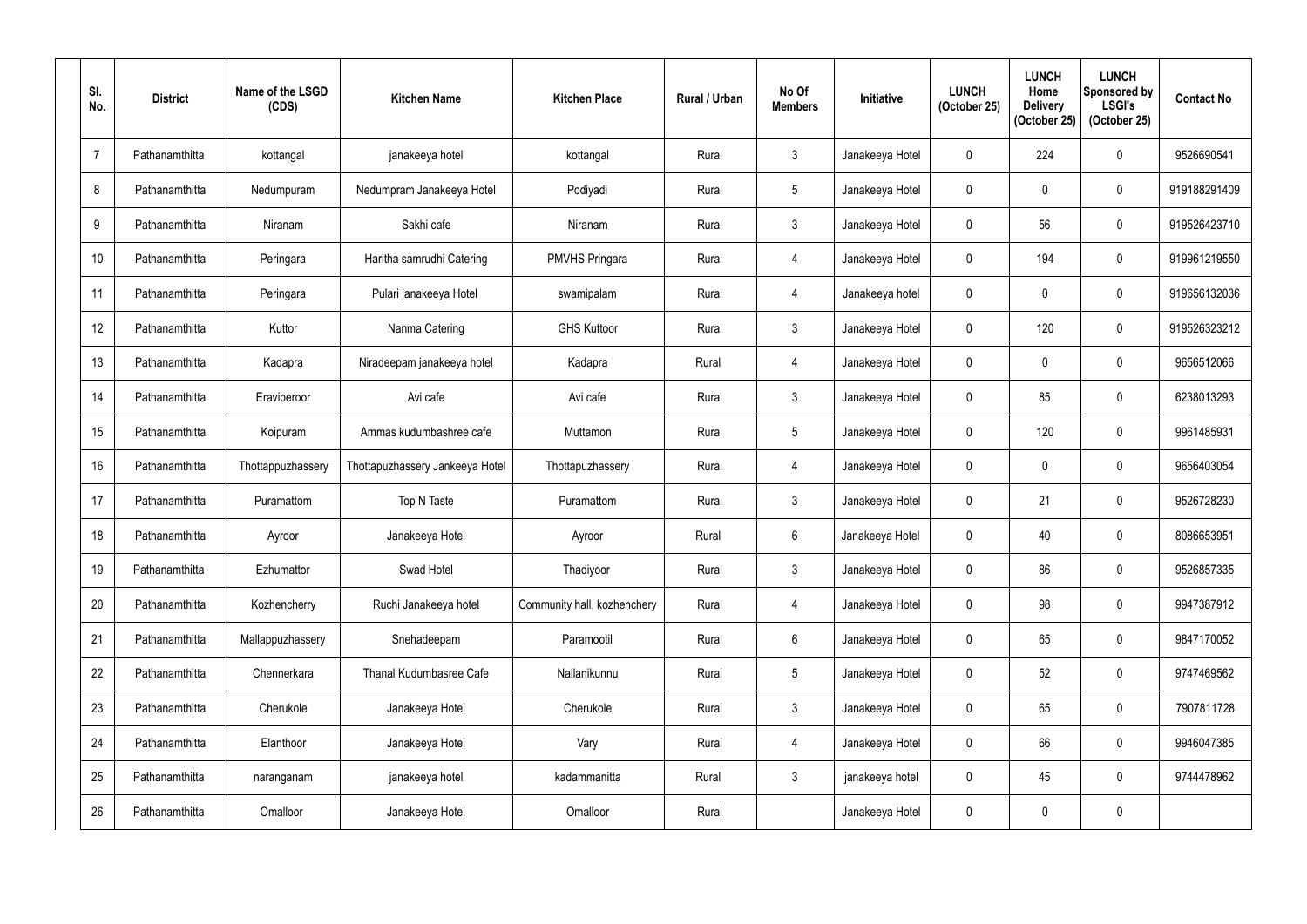|    | SI.<br>No. | <b>District</b> | Name of the LSGD<br>(CDS) | <b>Kitchen Name</b>        | <b>Kitchen Place</b>   | <b>Rural / Urban</b> | No Of<br><b>Members</b> | <b>Initiative</b> | <b>LUNCH</b><br>(October 25) | <b>LUNCH</b><br>Home<br><b>Delivery</b><br>(October 25) | <b>LUNCH</b><br>Sponsored by<br><b>LSGI's</b><br>(October 25) | <b>Contact No</b> |
|----|------------|-----------------|---------------------------|----------------------------|------------------------|----------------------|-------------------------|-------------------|------------------------------|---------------------------------------------------------|---------------------------------------------------------------|-------------------|
|    | 27         | Pathanamthitta  | Chittar                   | Chittar janakiya hotel     | Koothattukulam         | Rural                | $\mathbf{3}$            | Janakeeya Hotel   | $\mathbf{0}$                 | 214                                                     | $\mathbf 0$                                                   | 9072374618        |
|    | 28         | Pathanamthitta  | Naranammoozhi             | Thanima                    | Arakkamon              | Rural                | $\mathbf{3}$            | Janakeeya Hotel   | $\mathbf 0$                  | $\Omega$                                                | $\pmb{0}$                                                     | 9605021278        |
| 58 | 29         | Pathanamthitta  | Perunadu                  | Perunadu Janakeeya Hotel   | Perunadu               | Rural                | $5\overline{)}$         | Janakeeya Hotel   | $\overline{0}$               | 132                                                     | $\pmb{0}$                                                     |                   |
|    | 30         | Pathanamthitta  | Ranni-Angadi              | Angadi Janakeeya Hotel     | Thoodathil church hall | Rural                | $5\phantom{.0}$         | Janakeeya Hotel   | $\mathbf 0$                  | 160                                                     | 0                                                             | 9961190622        |
|    | 31         | Pathanamthitta  | Ranni-Pazhavangadi        | Navami Hotel               | Makkappuzha            | Rural                | 4                       | Janakeeya Hotel   | $\overline{0}$               | 131                                                     | $\pmb{0}$                                                     | 9562135824        |
|    | 32         | Pathanamthitta  | Seethathodu               | Thanima catering unit      | Seethathodu            | Rural                | $5\overline{)}$         | Janakeeya Hotel   | 85                           | 63                                                      | $\mathbf 0$                                                   | 9747622310        |
|    | 33         | Pathanamthitta  | Ranni                     | Janakeeya Hotel            | Ranni                  | Rural                | 4                       | Janakeeya Hotel   | $\overline{0}$               | 58                                                      | $\mathbf 0$                                                   | 99462338752       |
|    | 34         | Pathanamthitta  | Vechhoochira              | Annapoorneswary hotel      | Venkurinji             | Rural                | $\overline{4}$          | Janakeeya Hotel   | $\mathbf 0$                  | 174                                                     | 0                                                             | 8547264134        |
|    | 35         | Pathanamthitta  | Vadasserikara             | Thannal Janakeeya Hotel    | Vadasserikara          | Rural                | 5                       | Janakeeya Hotel   | $\mathbf 0$                  | 86                                                      | $\mathbf 0$                                                   | 8590107684        |
|    | 36         | Pathanamthitta  | Vallickodu                | Janakeeya Hotel            | Vallicodu              | Rural                | $5\phantom{.0}$         | Janakeeya Hotel   | $\mathbf 0$                  | 147                                                     | $\mathbf 0$                                                   | 8547121591        |
|    | 37         | Pathanamthitta  | Pramadom                  | Aishwarya Janakeeya Hotel  | Pramadom               | Rural                | $\mathbf{3}$            | Janakeeya Hotel   | $\mathbf 0$                  | 73                                                      | $\mathbf 0$                                                   | 9495312020        |
|    | 38         | Pathanamthitta  | Aruvappulam               | Janakeeya Hotel            | Kallely                | Rural                | $\mathfrak{Z}$          | Janakeeya Hotel   | $\mathbf 0$                  | 73                                                      | 0                                                             | 9656700499        |
|    | 39         | Pathanamthitta  | mylapra                   | Manna janakeeya hotel      | mylapra                | Rural                | $\mathfrak{Z}$          | janakeeya hotel   | $\mathbf 0$                  | $\mathbf{0}$                                            | $\pmb{0}$                                                     | 9961750470        |
|    | 40         | Pathanamthitta  | Thannithodu               | Flowers janakeeya hotel    | Thannithodu            | Rural                | $\mathbf{3}$            | Janakeeya hotel   | $\mathbf 0$                  | 97                                                      | $\pmb{0}$                                                     | 9061295035        |
|    | 40         | Pathanamthitta  | Malayappuzha              | Janakeeya Hotel            | Malayappuzha           | Rural                | $\mathbf{3}$            | Janakeeya Hotel   | $\mathbf 0$                  | 194                                                     | $\pmb{0}$                                                     |                   |
|    | 41         | Pathanamthitta  | Konni                     | Janakeeya Hotel            | Konni                  | Rural                | $\mathbf{3}$            | Janakeeya Hotel   | $\mathbf 0$                  | 155                                                     | $\pmb{0}$                                                     |                   |
|    | 43         | Pathanamthitta  | Kalanjoor                 | Kalanjoor janakeeya Hotel  | Kalanjoor              | Rural                | $\overline{4}$          | Janakeeya Hotel   | $\mathbf 0$                  | 152                                                     | $\pmb{0}$                                                     | 6238045066        |
|    | 44         | Pathanamthitta  | Ezhamkulam                | Swad Catering Unit         | Enathu                 | Rural                | $5\phantom{.0}$         | Janakeeya Hotel   | $\mathbf 0$                  | 176                                                     | $\pmb{0}$                                                     | 9747243317        |
|    | 45         | Pathanamthitta  | Kodumon                   | Ruchiyidam Janakeeya Hotel | Kodumon                | Rural                | $\overline{7}$          | Janakeeya Hotel   | $\mathbf 0$                  | 53                                                      | $\pmb{0}$                                                     | 75611017112       |
|    | 46         | Pathanamthitta  | Erathu                    | Janakeeya Hotel            | Erathu                 | Rural                | $\overline{4}$          | Janakeeya Hotel   | $\pmb{0}$                    | 126                                                     | $\pmb{0}$                                                     | 9645102262        |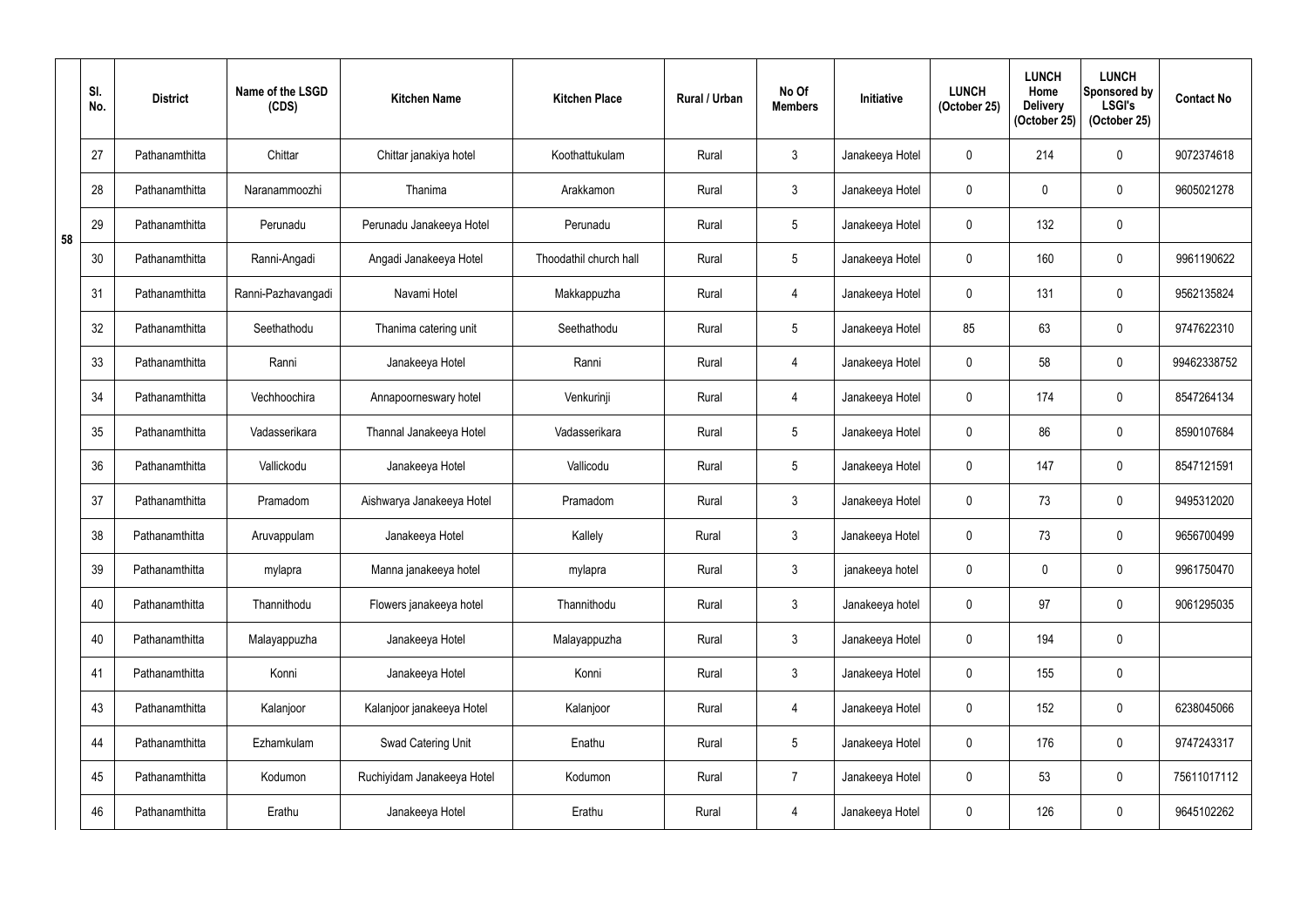|    | SI.<br>No.      | <b>District</b>    | Name of the LSGD<br>(CDS) | <b>Kitchen Name</b>           | <b>Kitchen Place</b>                 | <b>Rural / Urban</b> | No Of<br><b>Members</b> | Initiative      | <b>LUNCH</b><br>(October 25) | <b>LUNCH</b><br>Home<br><b>Delivery</b><br>(October 25) | <b>LUNCH</b><br>Sponsored by<br><b>LSGI's</b><br>(October 25) | <b>Contact No</b> |
|----|-----------------|--------------------|---------------------------|-------------------------------|--------------------------------------|----------------------|-------------------------|-----------------|------------------------------|---------------------------------------------------------|---------------------------------------------------------------|-------------------|
|    | 47              | Pathanamthitta     | Enadimangalam             | Janakeeya Hotel               | Elamannoor                           | Rural                | $\overline{4}$          | Janakeeya Hotel | $\mathbf 0$                  | 108                                                     | $\pmb{0}$                                                     |                   |
|    | 48              | Pathanamthitta     | Kadampanadu               | Janakeeya Hotel               | Mannady                              | Rural                | $\mathfrak{Z}$          | Janakeeya Hotel | $\mathbf 0$                  | 77                                                      | $\pmb{0}$                                                     |                   |
|    | 49              | Pathanamthitta     | Thumpamon                 | Ruchi Cafe                    | Mampilali                            | Rural                | $5\phantom{.0}$         | Janakeeya Hotel | $\mathbf 0$                  | 162                                                     | $\pmb{0}$                                                     | 9188300026        |
|    | 50              | Pathanamthitta     | Kulanada                  | Bhagyalekshmi cafe unit       | Kaipuzha                             | Rural                | $\mathfrak{Z}$          | Janakeeya Hotel | $\mathbf 0$                  | 90                                                      | $\pmb{0}$                                                     |                   |
|    | 51              | Pathanamthitta     | Pandalam Thekkekara       | Pandalam Thekkekara           | Thatta                               | Rural                | $\mathbf{3}$            | Janakeeya Hotel | $\mathbf 0$                  | 90                                                      | 0                                                             | 9526224922        |
|    | 52              | Pathanamthitta     | Aranmula                  | Janakeeya Hotel               | Aranmula                             | Rural                | $\overline{5}$          | Janakeeya Hotel | $\mathbf 0$                  | 0                                                       | $\mathbf 0$                                                   | 9656296503        |
|    | 53              | Pathanamthitta     | Mezhuveli                 | Thripthi Janakeeya Hotel      | Mezhuveli                            | Rural                | $\mathbf{3}$            | Janakeeya Hotel | $\mathbf 0$                  | 60                                                      | 0                                                             | 9495265971        |
|    | 54              | Pathanamthitta     | Adoor                     | Amma Catering Unit            | Adoor                                | Urban                | 5                       | Janakeeya Hotel | $\mathbf{0}$                 | 0                                                       | $\pmb{0}$                                                     | 8606887490        |
|    | 55              | Pathanamthitta     | Pandalam                  | Ruchi catering                | Sivarenjini Auditorium               | Urban                | 5                       | Janakeeya Hotel | $\mathbf 0$                  | $\Omega$                                                | 0                                                             | 9846212739        |
|    | 56              | Pathanamthitta     | <b>Thiruvalla East</b>    | janakeeya hotel               | near private bus stand<br>thiruvalla | Urban                | $5\phantom{.0}$         | Janakeeya Hotel | $\mathbf 0$                  | 269                                                     | $\boldsymbol{0}$                                              | 919847729416      |
|    | 57              | Pathanamthitta     | <b>Thiruvalla West</b>    | janakeeya hotel               | kizhakkan muthoor                    | Urban                | 5                       | Janakeeya Hotel | $\mathbf 0$                  | 90                                                      | $\pmb{0}$                                                     | 919656132036      |
|    | 58              | Pathanamthitta     | Pathanamthitta            | Janakeeya Hotel               | <b>Near Municipality Office</b>      | Urban                | $5\phantom{.0}$         | Janakeeya Hotel | $\mathbf{0}$                 | 40                                                      | $\pmb{0}$                                                     |                   |
| 58 |                 |                    |                           |                               |                                      |                      | 229                     |                 | 85                           | 5281                                                    | $\bullet$                                                     |                   |
|    |                 | Thiruvananthapuram | Parassala                 | Bhagyalekshmi janakeeya hotel | Mundaplavila                         | Rural                | $5\phantom{.0}$         | Janakeeya Hotel | 312                          | $\mathbf 0$                                             | $\boldsymbol{0}$                                              | 9895463718        |
|    | $\overline{2}$  | Thiruvananthapuram | Karode                    | Karode janakeeya hotel        | Paavaara,<br>pazhaya uchakkada       | Rural                | $5\phantom{.0}$         | Janakeeya Hotel | 335                          | $\mathbf 0$                                             | $\mathbf 0$                                                   | 9605122139        |
|    | $\mathbf{3}$    | Thiruvananthapuram | Thirupuram                | Thirupuram janakeeya hotel    | Pazhayakada                          | Rural                | $5\overline{)}$         | Janakeeya Hotel | 165                          | $\mathbf 0$                                             | $\pmb{0}$                                                     | 7034723987        |
|    | $\overline{4}$  | Thiruvananthapuram | Chenkal                   | Karuna janakeeya hotel        | Udiyankulangara                      | Rural                | $5\phantom{.0}$         | Janakeeya Hotel | 500                          | $\mathbf 0$                                             | $\boldsymbol{0}$                                              | 9746726109        |
|    | $5\phantom{.0}$ | Thiruvananthapuram | Kulathoor                 | Nakshatra janakeeya hotel     | Attapuram                            | Rural                | $5\phantom{.0}$         | Janakeeya Hotel | 511                          | $\mathbf 0$                                             | $\boldsymbol{0}$                                              | 8301924221        |
|    | $6\,$           | Thiruvananthapuram | Neyyattinkara 1           | Oottupura                     | Neyyattinkara                        | Urban                | $\sqrt{5}$              | Janakeeya Hotel | 398                          | $\mathbf 0$                                             | $\pmb{0}$                                                     | 8129192485        |
|    | $\overline{7}$  | Thiruvananthapuram | Neyyattinkara 1           | Cafesree Janakeeya Hotel      | Vazhimukku                           | Urban                | $5\phantom{.0}$         | Janakeeya Hotel | 505                          | $\mathbf 0$                                             | $\boldsymbol{0}$                                              | 9995604997        |
|    | 8               | Thiruvananthapuram | Neyyattinkara 1           | Thripthi janakeeya Hotel      | perumpazhuthoor                      | urban                | 4                       | janakeeya Hotel | 200                          | $\mathbf 0$                                             | $\pmb{0}$                                                     | 6282944199        |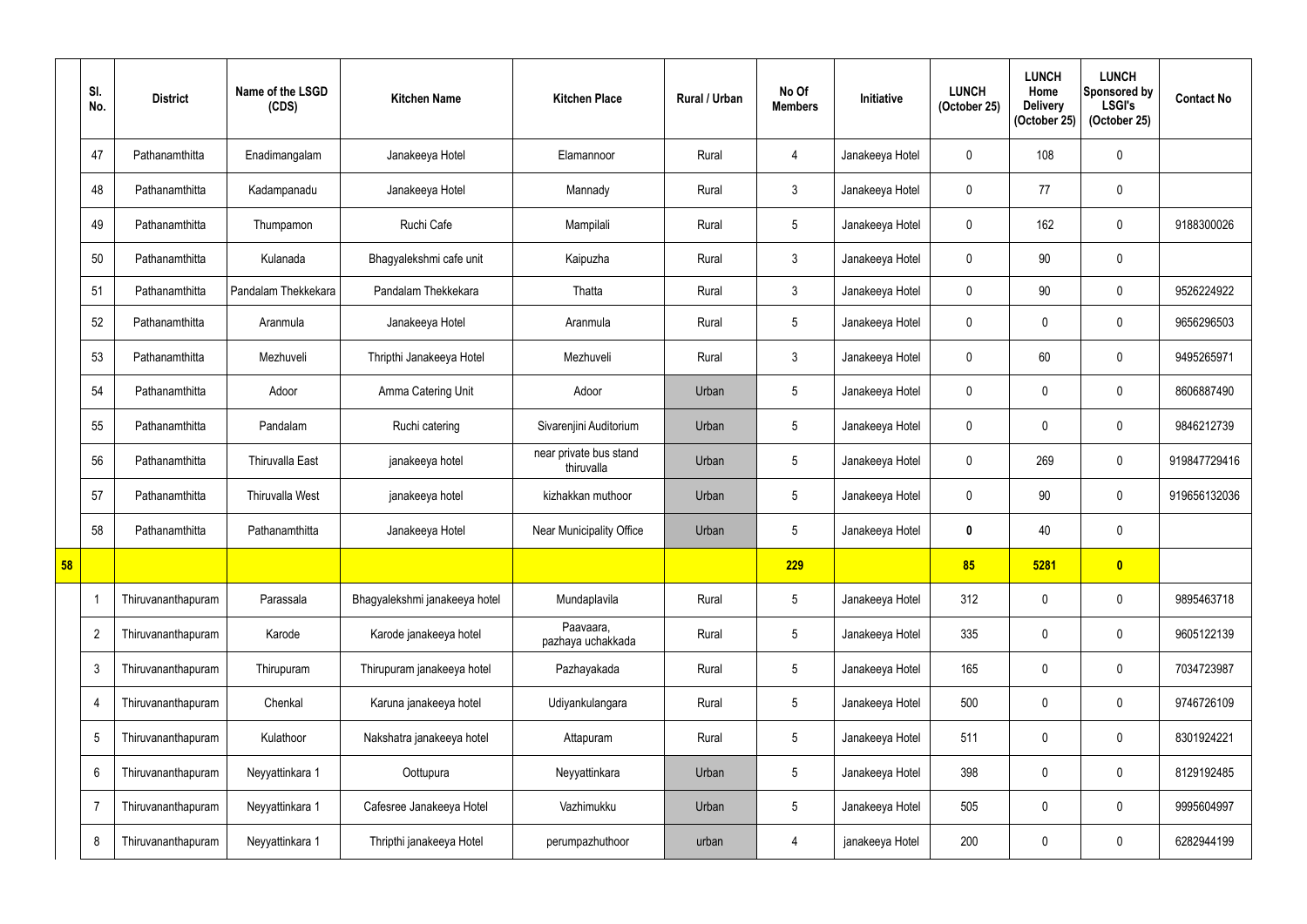| SI.<br>No. | <b>District</b>    | Name of the LSGD<br>(CDS) | <b>Kitchen Name</b>                       | <b>Kitchen Place</b>                       | <b>Rural / Urban</b> | No Of<br><b>Members</b> | Initiative      | <b>LUNCH</b><br>(October 25) | <b>LUNCH</b><br>Home<br><b>Delivery</b><br>(October 25) | <b>LUNCH</b><br>Sponsored by<br><b>LSGI's</b><br>(October 25) | <b>Contact No</b> |
|------------|--------------------|---------------------------|-------------------------------------------|--------------------------------------------|----------------------|-------------------------|-----------------|------------------------------|---------------------------------------------------------|---------------------------------------------------------------|-------------------|
| 9          | Thiruvananthapuram | Neyyattinkara 2           | Harsha catering unit                      | Neyyattinkara                              | Urban                | 5                       | Janakeeya Hotel | 310                          | 0                                                       | 0                                                             | 9048822770        |
| 10         | Thiruvananthapuram | Neyyattinkara 2           | Devarose Janakeeya Hotel                  | Amaravila                                  | Urban                | 5                       | Janakeeya Hotel | 0                            | $\theta$                                                | 0                                                             | 9995028659        |
| 11         | Thiruvananthapuram | Kollayil                  | Kaveri janakeeya hotel                    | Kavuvila, kottamam,<br>Dhanuvachapuram     | Rural                | 5                       | Janakeeya Hotel | 0                            | 0                                                       | 0                                                             | 9656815322        |
| 12         | Thiruvananthapuram | Kunnathukal               | Aiswarya Janakeeya Hotel -<br>Kunnathukal | Kuruwad, paliyodu                          | Rural                | $\mathfrak{Z}$          | Janakeeya Hotel | 103                          | 0                                                       | 0                                                             | 9539549507        |
| 13         | Thiruvananthapuram | Vellarada                 | Eden Janakeeya Hotel                      | Panachamoodu, Vellarada                    | Rural                | 5                       | Janakeeya Hotel | 632                          | $\mathbf{0}$                                            | 0                                                             | 8547973305        |
| 14         | Thiruvananthapuram | Vellarada                 | Chandrika Janakeeya Hotel -<br>Vellarada  | Vellarada                                  | Rural                | $6\phantom{.}$          | Janakeeya Hotel | 108                          | 112                                                     | 0                                                             | 9539366295        |
| 15         | Thiruvananthapuram | Aryankode                 | Aryan Janakeeya Hotel -<br>Aryankode      | Aryankode                                  | Rural                | 5                       | Janakeeya Hotel | 176                          | 0                                                       | 0                                                             | 9746905408        |
| 16         | Thiruvananthapuram | Ottashekharamangala<br>m  | Minnaram Janakeeya Hotel                  | Kuravara, Near<br>Ottashekharamangalam UPS | Rural                | 4                       | Janakeeya Hotel | 0                            | 0                                                       | 0                                                             | 9567553161        |
| 17         | Thiruvananthapuram | Kollayil                  | Janakeeya Hotel                           | Mylakkara                                  | Rural                | 5                       | Janakeeya Hotel | 147                          | 0                                                       | 0                                                             | 9605076268        |
| 18         | Thiruvananthapuram | perunkadavila             | shankholi janakeeya hotel                 | perunkadavila                              | rural                | $\mathfrak{Z}$          | Janakeeya Hotel | 242                          | 0                                                       | 0                                                             |                   |
| 19         | Thiruvananthapuram | Amboori                   | Janakeeya Hotel                           | Amboori                                    | Rural                | 5                       | Janakeeya Hotel | 0                            | 0                                                       | 0                                                             | 9747169098        |
| 20         | Thiruvananthapuram | Athiyanoor                | Kudumbashree janakeeya hotel              | Venpakal                                   | Rural                | 4                       | Janakeeya Hotel | 312                          | $\mathbf{0}$                                            | 0                                                             | 919562752580      |
| 21         | Thiruvananthapuram | Kottukal                  | Vismaya janakeeya hotel                   | Uchakkada                                  | Rural                | $5\phantom{.0}$         | Janakeeya Hotel | 395                          | 0                                                       | 0                                                             | 6282447041        |
| 22         | Thiruvananthapuram | Kanjiramkulam             | Padaswaram unit                           | Kanjiramkulam                              | Rural                | 4                       | Janakeeya Hotel | 0                            | 0                                                       | 0                                                             | 919072899432      |
| 23         | Thiruvananthapuram | Karumkulam                | Alil Janakeeya Hotel                      | Pallam                                     | Rural                | $5\overline{)}$         | Janakeeya Hotel | 80                           | 0                                                       | 0                                                             | 917736513673      |
| 24         | Thiruvananthapuram | Venganoor                 | Venganoor Ruchi janakeeya hotel           | Peringamala                                | Rural                | 10 <sup>°</sup>         | Janakeeya Hotel | 120                          | 0                                                       | $\pmb{0}$                                                     | 9656309710        |
| 25         | Thiruvananthapuram | Vilavoorkkal              | Priyam Janakeeya Hotel                    | Chanthamukku, Peyadu Jn                    | Rural                | $\sqrt{5}$              | Janakeeya Hotel | 304                          | 0                                                       | 0                                                             | 7902504494        |
| 26         | Thiruvananthapuram | Vilavoorkal               | Vilavoorkal janakeeya hotel               | Pottayil                                   | Rural                | $5\phantom{.0}$         | Janakeeya Hotel | 289                          | 0                                                       | 0                                                             | 9497883130        |
| 27         | Thiruvananthapuram | Kalliyoor                 | Stree Shakthi Janakeeya Hotel             | Kalliyoor                                  | Rural                | $\overline{5}$          | Janakeeya Hotel | 0                            | 0                                                       | 0                                                             | 9074998782        |
| 28         | Thiruvananthapuram | Maranalloor               | Mayooram Janakeeya Hotel                  | Mannadikkonam                              | Rural                | 4                       | Janakeeya Hotel | 155                          | 0                                                       | 0                                                             | 9847371025        |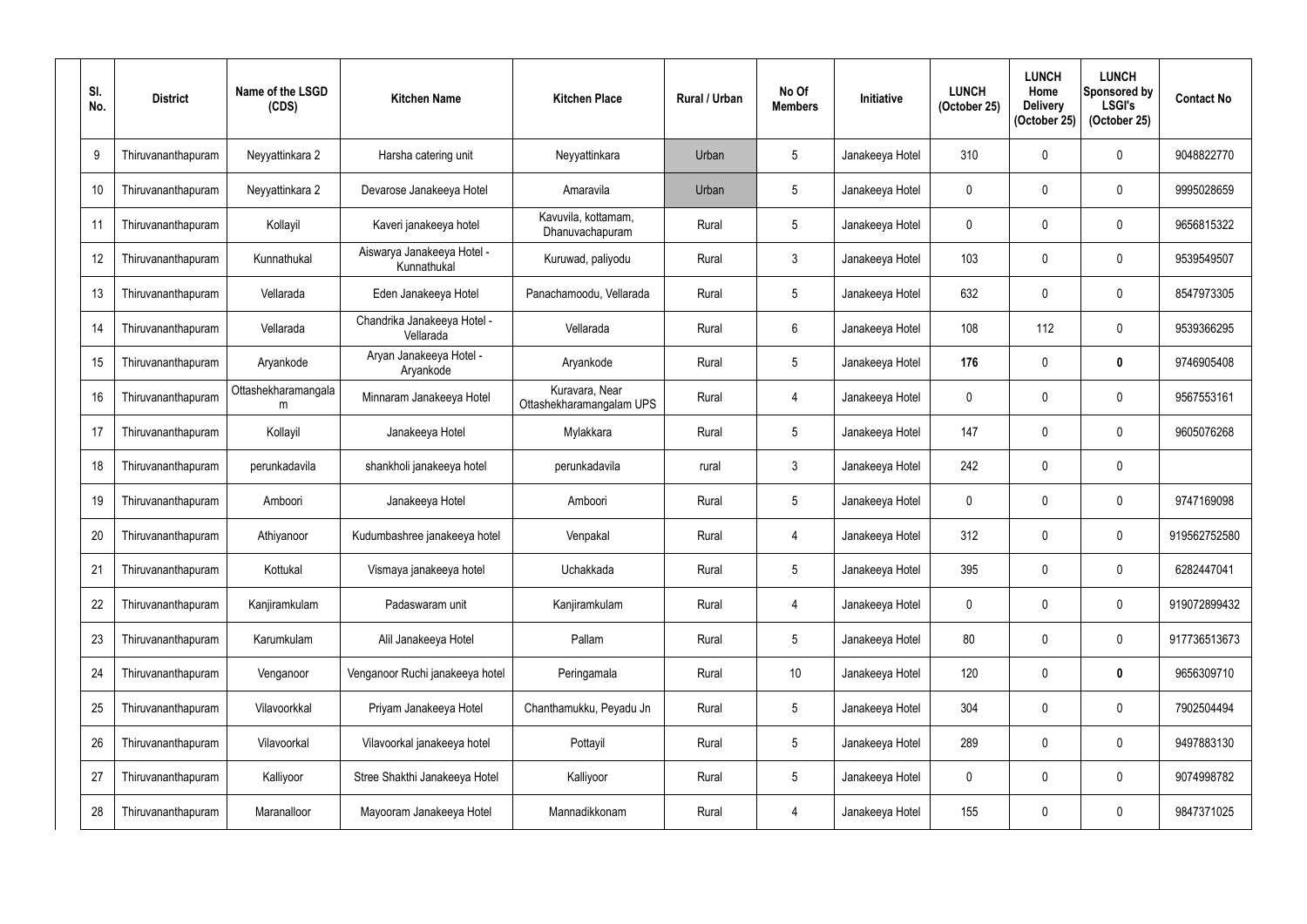| SI.<br>No. | <b>District</b>    | Name of the LSGD<br>(CDS)  | <b>Kitchen Name</b>                           | <b>Kitchen Place</b>                              | <b>Rural / Urban</b> | No Of<br><b>Members</b> | Initiative      | <b>LUNCH</b><br>(October 25) | <b>LUNCH</b><br>Home<br><b>Delivery</b><br>(October 25) | <b>LUNCH</b><br>Sponsored by<br><b>LSGI's</b><br>(October 25) | <b>Contact No</b> |
|------------|--------------------|----------------------------|-----------------------------------------------|---------------------------------------------------|----------------------|-------------------------|-----------------|------------------------------|---------------------------------------------------------|---------------------------------------------------------------|-------------------|
| 29         | Thiruvananthapuram | Pallichal                  | Vandhanam Janakeeya hotel                     | Naruvamoodu                                       | Rural                | 4                       | Janakeeya Hotel | 160                          | $\theta$                                                | 0                                                             | 9562636222        |
| 30         | Thiruvananthapuram | Vilappil                   | Sreebhadra janakeey a hotel                   | peyad                                             | Rural                | $5\phantom{.0}$         | Janakeeya Hotel | 235                          | $\Omega$                                                | 0                                                             | 919496194745      |
| 31         | Thiruvananthapuram | Malayinkeezhu              | Thapasya janakeeya hotel                      | Aruvacode                                         | Rural                | 5                       | Janakeeya Hotel | 159                          | $\mathbf{0}$                                            | 0                                                             | 9074329707        |
| 32         | Thiruvananthapuram | Andoorkonam                | Thiruvathira janakeeya hotel                  | Kaniyapuram                                       | Rural                | $\mathfrak{Z}$          | Janakeeya Hotel | 210                          | $\mathbf{0}$                                            | 0                                                             | 8921698989        |
| 3,3        | Thiruvananthapuram | Kadinamkulam               | Sabarmathi janakeeya hotel                    | Chitattumukku                                     | Rural                | $\overline{4}$          | Janakeeya Hotel | 50                           | 0                                                       | 0                                                             |                   |
| 34         | Thiruvananthapuram | Azhoor                     | Kudumbadsree janakeeya hotel                  | Azhoor                                            | Rural                | $\overline{4}$          | Janakeeya Hotel | 62                           | $\mathbf{0}$                                            | 0                                                             | 8129060294        |
| 35         | Thiruvanathapuram  | Pothencode                 | Pothencode Kudumbashree<br>Janakeeya hotel    | Pothencode ayiroorppara<br>Farmers centre         | Rural                | $5\phantom{.0}$         | Janakeeya Hotel | 180                          | 0                                                       | 0                                                             | 9037832338        |
| 36         | Thiruvananthapuram | Mangalapuram               | Mangalapuram Kudumbashree<br>Janakeeya Hotel  | Managalapuram Junction,<br>Near Panchayath Office | Rural                | 5                       | Janakeeya Hotel | 210                          | $\mathbf{0}$                                            | 0                                                             | 9995459534        |
| 37         | Thiruvananthapuram | Mangalapuram               | Swad Kudumbashree Janakeeya<br>hotel          | Murukkumpuzha                                     | Rural                | $\mathfrak{Z}$          | Janakeeya Hotel | 300                          | 0                                                       | 0                                                             | 8281624670        |
| 38         | Thiruvananthapuram | Mangalapuram               | Ruchisagaram Kudumbashree<br>Janakeeya Hotel  | Chembakamangalam                                  | Rural                | 5                       | Janakeeya Hotel | 250                          | $\mathbf{0}$                                            | 0                                                             | 8139079929        |
| 39         | Thiruvanathapuram  | <b>TVM Corporation CDS</b> | Krishnakripa Janakeeya hotel                  | Anayara                                           | Urban                | 5                       | Janakeeya Hotel | 450                          | $\mathbf 0$                                             | 0                                                             | 9745823832        |
| 40         | Thiruvanathapuram  | <b>TVM Corporation CDS</b> | Vanitha Janakeeya Hotel                       | Manvila                                           | Urban                | 4                       | Janakeeya Hotel | 350                          | 0                                                       | 0                                                             | 8129412369        |
| 41         | Thiruvanathapuram  | <b>TVM Corporation CDS</b> | Bhagyalekshmi Kudumbashree<br>Janakeeya Hotel | <b>EK Nayanar Trust, Medical</b><br>College       | Urban                | $6\phantom{.}$          | Janakeeya Hotel | 226                          | $\mathbf 0$                                             | 0                                                             |                   |
| 42         | Thiruvanathapuram  | <b>TVM Corporation CDS</b> | Tripthi Janakeeya Hotel                       | Pallithura                                        | Urban                | $\mathfrak{Z}$          | Janakeeya Hotel | 320                          | $\mathbf 0$                                             | 0                                                             | 9387738568        |
| 43         | Thiruvanathapuram  | <b>TVM Corporation CDS</b> | soubhagya janakeeya Hotel                     | kazhakoottam                                      | Urban                | $\mathfrak{Z}$          | janakeeya Hotel | 410                          | $\mathbf 0$                                             | 0                                                             | 8921555192        |
| 44         | Thiruvanathapuram  | <b>TVM Corporation CDS</b> | Uthradam Janakeeya Hotel                      | Pattom                                            | Urban                | $\mathfrak{Z}$          | janakeeya Hotel | 800                          | 0                                                       | 0                                                             | 8281062575        |
| 45         | Thiruvananthapuram | <b>TVM Corporation CDS</b> | Janakeeya hotel                               | Mannarakonam                                      | Urban                | $\mathfrak{Z}$          | Janakeeya Hotel | 500                          | 0                                                       | 0                                                             | 8281088923        |
| 46         | Thiruvananthapuram | <b>TVM Corporation CDS</b> | Kismath Janakeeya Hotel                       | Pottakuzhi                                        | Urban                | $\mathfrak{Z}$          | Janakeeya Hotel | $\mathbf 0$                  | $\mathbf 0$                                             | 0                                                             | 8129179622        |
| 47         | Thiruvananthapuram | <b>TVM Corporation CDS</b> | Salt and Pepper                               | Poomalliyoorkkonam                                | Urban                | $\mathfrak{Z}$          | Janakeeya Hotel | 374                          | 0                                                       | 0                                                             | 8593986935        |
| 48         | Thiruvananthapuram | <b>TVM Corporation CDS</b> | Sreebhadra Janakeeya Hotel                    | Pettah                                            | Urban                | 4                       | Janakeeya Hotel | 365                          | 0                                                       | 0                                                             | 9847227647        |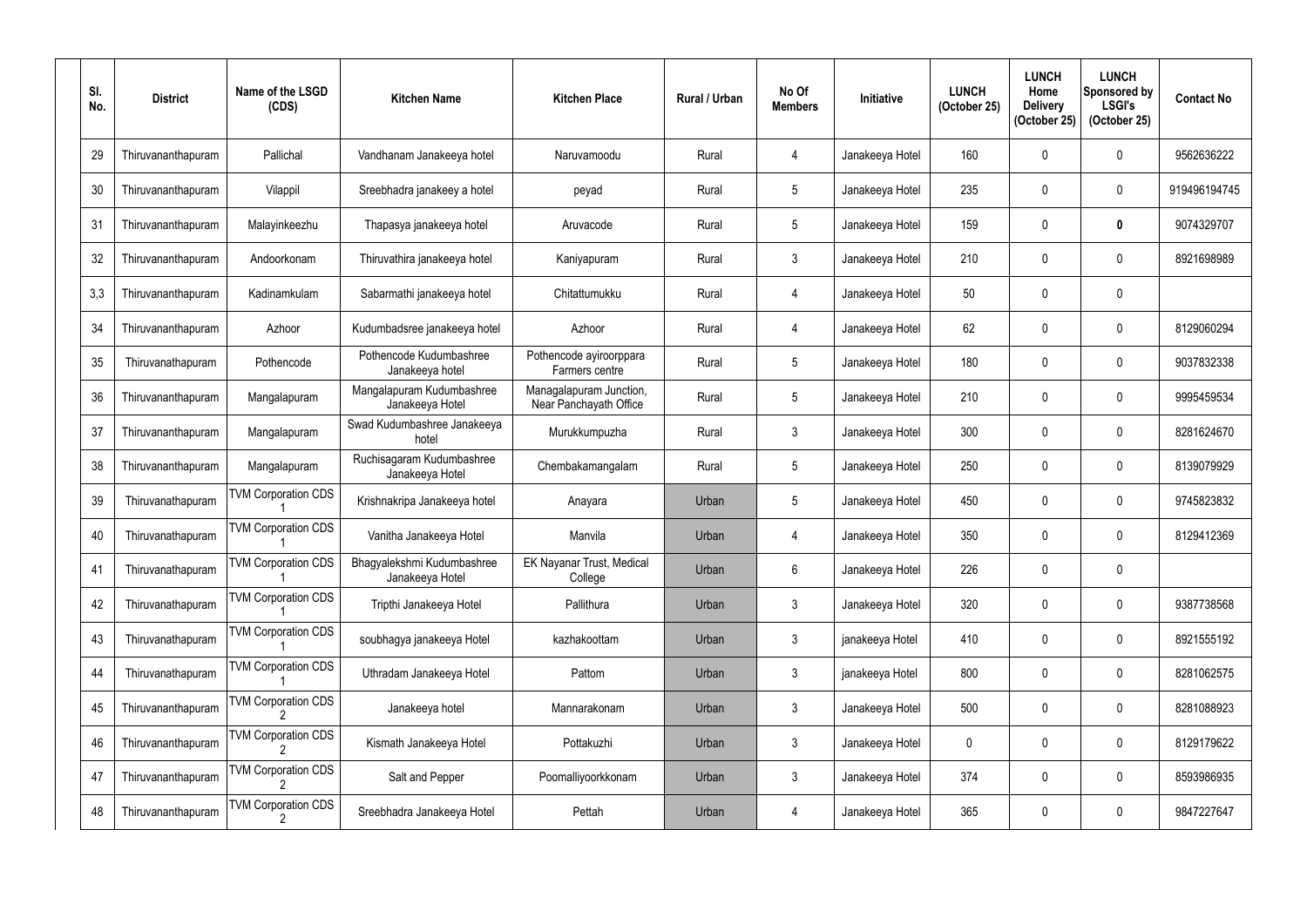|     | SI.<br>No. | <b>District</b>    | Name of the LSGD<br>(CDS)             | <b>Kitchen Name</b>                     | <b>Kitchen Place</b>                              | Rural / Urban | No Of<br><b>Members</b> | Initiative      | <b>LUNCH</b><br>(October 25) | <b>LUNCH</b><br>Home<br><b>Delivery</b><br>(October 25) | <b>LUNCH</b><br>Sponsored by<br><b>LSGI's</b><br>(October 25) | <b>Contact No</b> |
|-----|------------|--------------------|---------------------------------------|-----------------------------------------|---------------------------------------------------|---------------|-------------------------|-----------------|------------------------------|---------------------------------------------------------|---------------------------------------------------------------|-------------------|
|     | 49         | Thiruvananthapuram | TVM Corporation CDS<br>$\mathfrak{p}$ | kalavara Janakeeya Hotel                | vattiyoorkavu                                     | Urban         | 3                       | Janakeeya Hotel | 510                          |                                                         | $\mathbf 0$                                                   | 9847655426        |
|     | 50         | Thiruvananthapuram | <b>TVM Corporation CDS</b>            | punartham kudumbashree                  | kudappanakunnu                                    | Urban         | 3                       | Janakeeya Hotel | 193                          |                                                         | $\pmb{0}$                                                     | 9747115789        |
|     | 51         | Thiruvananthapuram | <b>TVM Corporation CDS</b>            | peroor JH                               | Palayam                                           | Urban         | 3                       | Janakeeya Hotel | 362                          |                                                         | $\pmb{0}$                                                     | 8086119633        |
|     | 52         | Thiruvananthapuram | Aryanadu                              | Aryanad Janakeeya Hotel                 | Aryanad                                           | Rural         | 6                       | Janakeeya Hotel | 252                          |                                                         | $\boldsymbol{0}$                                              | 9207447839        |
|     | 53         | Thiruvananthapuram | Kuttichal                             | Kutichal Janakeeya Hotel                | Kuttichal                                         | Rural         | 5                       | Janakeeya Hotel | 267                          |                                                         | $\mathbf 0$                                                   | 9446331479        |
| 113 | 54         | Thiruvananthapuram | Poovachal                             | Poovachal Janakeeya Hotel               | Poovachal Panchayath                              | Rural         | $5\phantom{.0}$         | Janakeeya Hotel | 89                           | 0                                                       | $\pmb{0}$                                                     | 9495225046        |
|     | 55         | Thiruvananthapuram | Vithura                               | Navodaya Janakeeya hotel                | Koppam, Vithura                                   | Rural         | $\overline{4}$          | Janakeeya Hotel | 117                          |                                                         | $\mathbf 0$                                                   | 9946837014        |
|     | 56         | Thiruvananthapuram | Tholicode                             | Tholicode Janakeeya Hotel               | Pulimoodu, Near Bharath<br>Petrol Pump, Tholicode | Rural         | $\overline{4}$          | Janakeeya Hotel | $\mathbf 0$                  |                                                         | $\pmb{0}$                                                     | 9539995862        |
|     | 57         | Thiruvananthapuram | Vellanad                              | vellanad JH                             | kulacode vellanad                                 | Rural         | 3                       | Janakeeya Hotel | $\mathbf{0}$                 |                                                         | $\boldsymbol{0}$                                              | 9048295005        |
|     | 58         | Thiruvananthapuram | uzhamalackal                          | mazhavil jh                             | Puthukulangara                                    | Rural         | 5                       | Janakeeya Hotel | 281                          |                                                         | $\pmb{0}$                                                     | 96457 54988       |
|     | 59         | Thiruvananthapuram | <b>TVPM Corpn CDS 4</b>               | Maithri Janakeeya Hotel                 | Poozhyakkunnu, Nemom, TVM                         | Urban         | 5                       | Janakeeya Hotel | $\mathbf 0$                  |                                                         | $\mathbf 0$                                                   | 9846905594        |
|     | 60         | Thiruvananthapuram | TVPM. Corpn. CDS III                  | Janatha hotel                           | Over bridge                                       | Urban         | 9                       | Janakeeya Hotel | 1241                         |                                                         | 15                                                            | 919746149160      |
|     | 61         | Thiruvananthapuram | TVPM. Corpn. CDS III                  | Asraya Janakeeya Hotel                  | <b>DPI</b>                                        | Urban         | $\overline{4}$          | Janakeeya Hotel | 874                          | 0                                                       | $\pmb{0}$                                                     | 918113008306      |
|     | 62         | Thiruvananthapuram | TVPM. Corpn. CDS III                  | Ruchikkoott                             | Mudavanmukal                                      | Urban         | 4                       | Janakeeya Hotel | 90                           | $\Omega$                                                | $\mathbf 0$                                                   | 917907579424      |
|     | 63         | Thiruvananthapuram | TVPM. Corpn. CDS IV                   | Janakeeya hotel tvm corporation<br>cds4 | Vallakkadavu                                      | Urban         | $5\phantom{.0}$         | Janakeeya Hotel | 288                          | 0                                                       | $\pmb{0}$                                                     | 8129795072        |
|     | 64         | Thiruvananthapuram | TVPM. Corpn. CDS IV                   | Karuna Janakeeya Hotel                  | Avaduthura                                        | Urban         | $5\phantom{.0}$         | Janakeeya Hotel | 303                          |                                                         | $\pmb{0}$                                                     | 9567523799        |
|     | 65         | Thiruvananthapuram | Anadu                                 | Nanma anad                              | Govt LPS Anad                                     | Rural         | $\overline{4}$          | Janakeeya Hotel | $\mathbf 0$                  | 0                                                       | $\pmb{0}$                                                     | 9645709754        |
|     | 66         | Thiruvananthapuram | Vembayam                              | Liya canteen                            | Perumboor near panchayath<br>office               | Rural         | $5\phantom{.0}$         | Janakeeya Hotel | 265                          | $\mathbf 0$                                             | $\pmb{0}$                                                     | 9544337362        |
|     | 67         | Thiruvananthapuram | Vembayam                              | Four's Janakeeya Hotel                  | Naduveli Konchira                                 | Rural         | $\overline{4}$          | Janakeeya Hotel | 67                           |                                                         | $\pmb{0}$                                                     | 9526253578        |
|     | 68         | Thiruvananthapuram | Nedumangad 1                          | Subhiksham                              | Irinjayam                                         | Urban         | $\overline{4}$          | Janakeeya Hotel | $\mathbf 0$                  |                                                         | $\pmb{0}$                                                     | 9745606588        |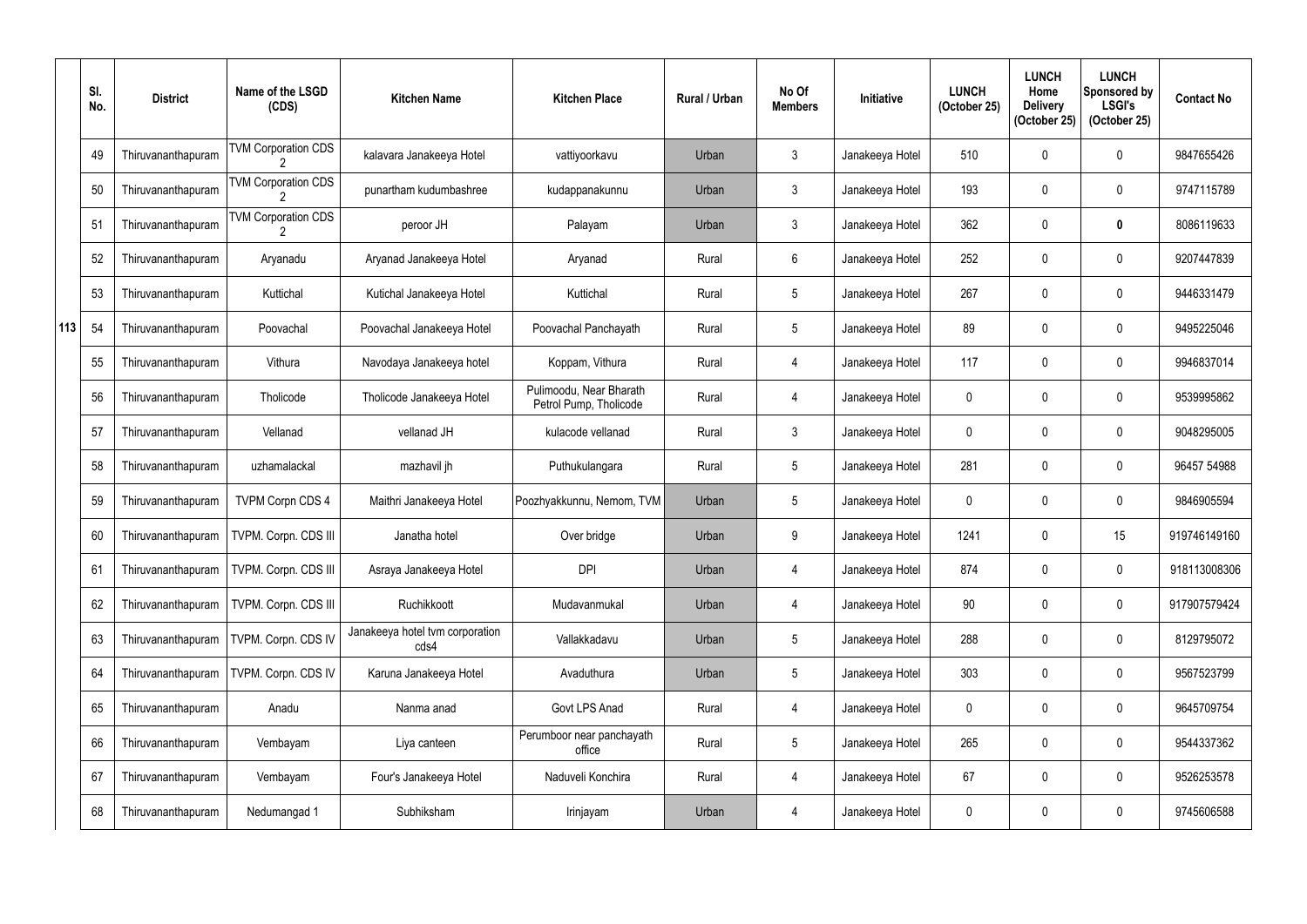| SI.<br>No. | <b>District</b>    | Name of the LSGD<br>(CDS) | <b>Kitchen Name</b>                    | <b>Kitchen Place</b>                      | <b>Rural / Urban</b> | No Of<br><b>Members</b> | <b>Initiative</b> | <b>LUNCH</b><br>(October 25) | <b>LUNCH</b><br>Home<br><b>Delivery</b><br>(October 25) | <b>LUNCH</b><br>Sponsored by<br><b>LSGI's</b><br>(October 25) | <b>Contact No</b> |
|------------|--------------------|---------------------------|----------------------------------------|-------------------------------------------|----------------------|-------------------------|-------------------|------------------------------|---------------------------------------------------------|---------------------------------------------------------------|-------------------|
| 69         | Thiruvananthapuram | Nedumangad 1              | Ootupura                               | Pazhakutty                                | Urban                | 6                       | Janakeeya Hotel   | 465                          | 0                                                       | 0                                                             | 7510910614        |
| 70         | Thiruvananthapuram | Nedumangad 2              | Niravu                                 | Near ksrtc bus stand                      | Urban                | $\overline{4}$          | Janakeeya Hotel   | 429                          | $\theta$                                                | 0                                                             | 9645958207        |
| 71         | Thiruvananthapuram | Nedumangad 2              | Ruchiyidam                             | <b>Near Municipality</b>                  | Urban                | $\pmb{0}$               | Janakeeya Hotel   | 428                          | 0                                                       | 0                                                             | 9846371353        |
| 72         | Thiruvananthapuram | Karakulam                 | Karakulam Vanitha hotel                | Karakulam Junction                        | Rural                | 4                       | Janakeeya Hotel   | 248                          | 0                                                       | 0                                                             | 9747176668        |
| 73         | Thiruvananthapuram | Panavoor                  | Kudumbashree vanitha hotel             | HI auditorium near panavoor<br>panchayath | Rural                | $6\phantom{.}$          | Janakeeya Hotel   | 241                          | 0                                                       | $5\phantom{.0}$                                               | 9526740817        |
| 74         | Thiruvananthapuram | Aruvikara                 | Nanma                                  | Aruvikara junction                        | Rural                | 3                       | Janakeeya hotel   | 43                           | 0                                                       | 0                                                             | 8606524464        |
| 75         | Thiruvananthapuram | Pullampara                | Janakeeya Hotel                        | Kalumkinmukham                            | Rural                | 5                       | Janakeeya Hotel   | 0                            | 0                                                       | 0                                                             |                   |
| 76         | Thiruvananthapuram | Pangode                   | Bhagyalekshmi janakeeya hotel          | Pangodu Panchayath Hall                   | Rural                | 5                       | Janakeeya Hotel   | 178                          | 0                                                       | 0                                                             |                   |
| 77         | Thiruvananthapuram | Manickal                  | Janakeeya hotel                        | Pirappancode                              | Rural                | $6\phantom{.}$          | Janakeeya Hotel   | 146                          | 0                                                       | 0                                                             | 9745874522        |
| 78         | Thiruvananthapuram | Vamanapuram               | Pournami Kalamachal                    | Kalamachal                                | Rural                | 5                       | Janakeeya Hotel   | 208                          | 0                                                       | 0                                                             | 9846825964        |
| 79         | Thiruvananthapuram | kallara                   | Amma janakeeya hotel                   | kallara                                   | rural                | 4                       | Janakeeya Hotel   | 0                            | 0                                                       | 0                                                             | 8111891405        |
| 80         | Thiruvananthapuram | nellanad                  | Nellanad janakeeya hotel               | keezhayikkonam                            | rural                | $6\phantom{.}$          | Janakeeya Hotel   | 0                            | 0                                                       | 0                                                             | 9946994811        |
| 81         | Thiruvananthapuram | Pazhayakunnummel          | Chaitanya janakeeya hotel              | Pazhayakunnumel                           | Rural                | $5\phantom{.0}$         | Janakeeya Hotel   | 179                          | 0                                                       | 0                                                             | 9496997201        |
| 82         | Thiruvananthapuram | Karavaram                 | Takkolam, Karavaram janakeeya<br>hotel | Pullurmukk, kallambalam                   | Rural                | $\overline{5}$          | Janakeeya Hotel   | 155                          | $\mathbf 0$                                             | 0                                                             | 9539723288        |
| 83         | Thiruvananthapuram | Kilimanoor                | Tanima vanitha canteen                 | Kilimanoor                                | Rural                | 4                       | Janakeeya Hotel   | 192                          | 0                                                       | 0                                                             | 9846657166        |
| 84         | Thiruvananthapuram | Pulimath                  | Iswarya catering unit                  | Pulimath, Karet                           | Rural                | 4                       | Janakeeya Hotel   | 155                          | 0                                                       | 0                                                             | 9645514593        |
| 85         | Thiruvananthapuram | Navaikkulam               | Kudumbashree janakeeya hotel           | Kadambaattukonam                          | Rural                | $\overline{5}$          | Janakeeya Hotel   | 98                           | 0                                                       | 0                                                             | 9400619476        |
| 86         | Thiruvananthapuram | Nagaroor                  | Janakeeya Hotel                        | Altharamoodu                              | Rural                | $\overline{5}$          | Janakeeya Hotel   | 117                          | 0                                                       | 0                                                             | 7034964806        |
| 87         | Thiruvananthapuram | Pallikal                  | pallikkal janakeeya hotel              | pakalkkuri                                | rural                | 4                       | Janakeeya Hotel   | 85                           | 0                                                       | 0                                                             | 9447886364        |
| 88         | Thiruvananthapuram | Madavoor                  | Madavoor janakeeya hotel               | madavoor                                  | rural                | $5\phantom{.0}$         | Janakeeya Hotel   | 141                          | 0                                                       | 0                                                             | 9526206002        |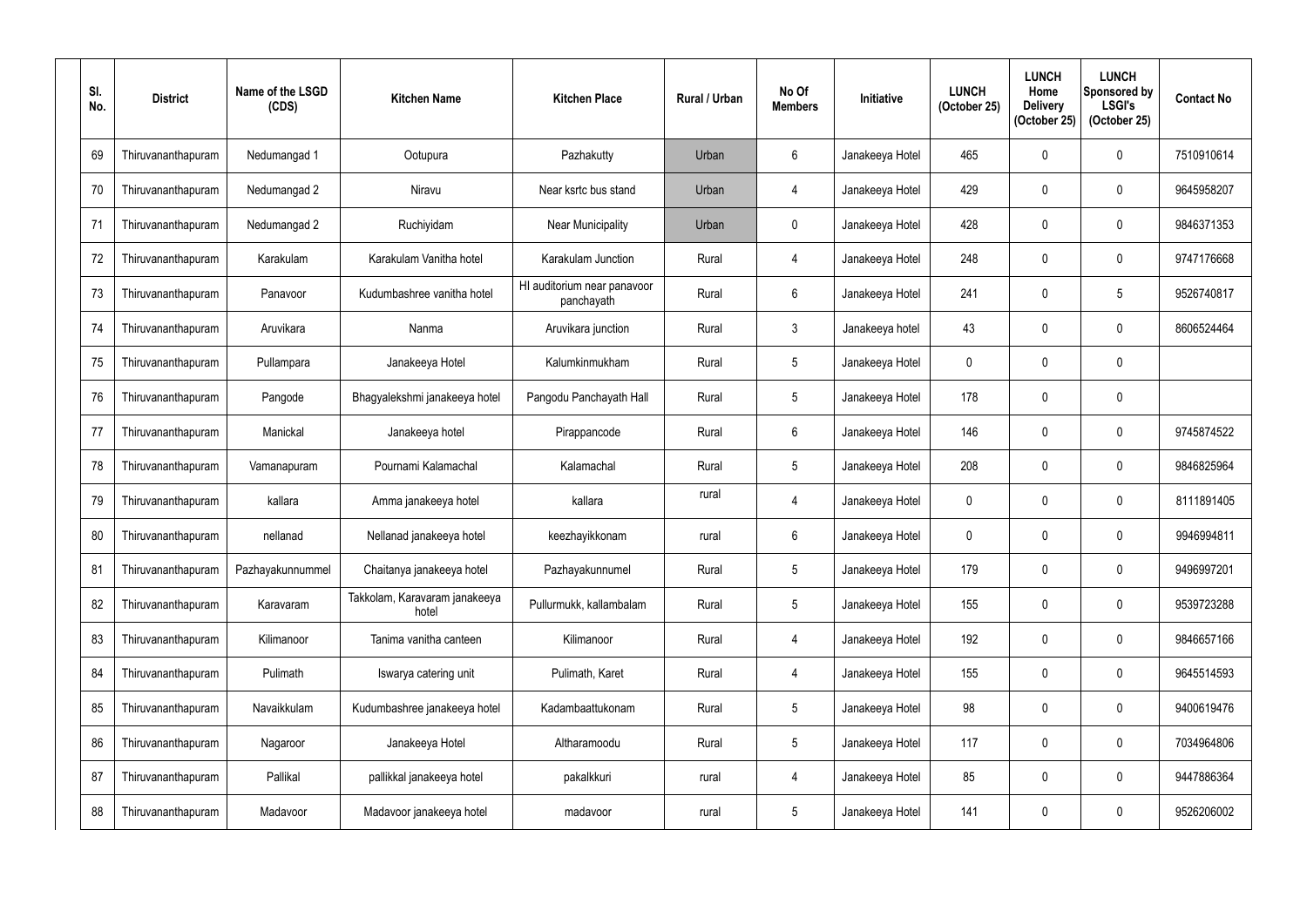|            | SI.<br>No. | <b>District</b>    | Name of the LSGD<br>(CDS) | <b>Kitchen Name</b>          | <b>Kitchen Place</b>     | <b>Rural / Urban</b> | No Of<br><b>Members</b> | <b>Initiative</b> | <b>LUNCH</b><br>(October 25) | <b>LUNCH</b><br>Home<br><b>Delivery</b><br>(October 25) | <b>LUNCH</b><br>Sponsored by<br><b>LSGI's</b><br>(October 25) | <b>Contact No</b> |
|------------|------------|--------------------|---------------------------|------------------------------|--------------------------|----------------------|-------------------------|-------------------|------------------------------|---------------------------------------------------------|---------------------------------------------------------------|-------------------|
|            | 89         | Thiruvananthapuram | Chirayinkeezh             | Sevenstar Janakeeya Hotel    | Sarkkara                 | Rural                | 5                       | Janakeeya Hotel   | 185                          | $\Omega$                                                | $\mathbf 0$                                                   | 8921556636        |
|            | 90         | Thiruvananthapuram | Kadaykkavoor              | Karmalamatha Janakeeya Hotel | Kadakkavoor              | Rural                | 5                       | Janakeeya Hotel   | 72                           | $\Omega$                                                | $\pmb{0}$                                                     | 9645405591        |
|            | 91         | Thiruvananthapuram | Mudakkal                  | Sarovaram Janakeeya Hotel    | Valakkadu                | Rural                | $\mathbf{3}$            | Janakeeya Hotel   | 156                          |                                                         |                                                               | 8086240900        |
|            | 92         | Thiruvananthapuram | Vakkom                    | Jananai Janakeeya Hotel      | SN Junction, Jeeva Dhara | Rural                | 5                       | Janakeeya Hotel   | 359                          | 0                                                       | $\pmb{0}$                                                     | 8137014724        |
|            | 93         | Thiruvananthapuram | Vakkom                    | Diya Janakeeya Hotel         | Panayile Kadavu          | Rural                | $5\phantom{.0}$         | Janakeeya Hotel   | 165                          | $\Omega$                                                | $\pmb{0}$                                                     | 8590439391        |
|            | 94         | Thiruvananthapuram | Kizhuvilam                | Kudumbashree vanitha canteen | Kizhuvillam              | Rural                | $\overline{4}$          | Janakeeya Hotel   | 123                          | $\mathbf 0$                                             | $\mathbf 0$                                                   | 9747361312        |
|            | 95         | Thiruvananthapuram | Anchuthengu               | Swad Janakeeya Hotel         | Anchuthengu              | Rural                | 5                       | Janakeeya Hotel   | 168                          | $\mathbf 0$                                             | $\mathbf 0$                                                   |                   |
|            | 96         | Thiruvananthapuram | Attingal                  | Bhagyashree janakeeya hotel  | Attingal                 | Urban                | 5                       | Janakeeya Hotel   | 144                          | $\Omega$                                                | $\pmb{0}$                                                     | 9539968503        |
|            | 97         | Thiruvananthapuram | Cherunniyoor              | Lekshmi janakeeya hotel      | Dhalavapuram             | Rural                | $\mathbf{3}$            | Janakeeya Hotel   | 104                          | 0                                                       | $\overline{2}$                                                | 9995391999        |
|            | 98         | Thiruvananthapuram | Chemmaruthi               | Dreams janakeeya hotel       | Mavinmoodu, muthana      | Rural                | 5                       | Janakeeya Hotel   | 287                          | 0                                                       | $\mathbf 0$                                                   | 8129240185        |
|            | 99         | Thiruvananthapuram | Chemmaruthi               | Natturuchi janakeeya hotel   | Panayara&sivapuram       | Rural                | $5\phantom{.0}$         | Janakeeya Hotel   | 126                          | $\mathbf 0$                                             | $\mathbf 0$                                                   | 8129240185        |
|            | 100        | Thiruvananthapuram | Chemmaruthi               | Bhanusree                    | Chavadimukku             | Rural                | 4                       | Janakeeya Hotel   | 213                          | $\mathbf 0$                                             | $\mathbf 0$                                                   | 8129240185        |
|            | 101        | Thiruvananthapuram | Manamboor                 | Manamboor janakeeya hotel    | Kavalayoor               | Rural                | 4                       | Janakeeya Hotel   | 203                          | 69                                                      | $2\$                                                          | 9074388684        |
|            | 102        | Thiruvananthapuram | Edava                     | Sreenandha janakeeyahotel    | Kaappil                  | Rural                | $5\phantom{.0}$         | Janakeeya Hotel   | 25                           | $\mathbf 0$                                             | $\boldsymbol{0}$                                              | 9895337334        |
|            | 103        | Thiruvananthapuram | Elakamon                  | Sreenarayana janakeeya hotel | Elakamon                 | Rural                | $\overline{7}$          | Janakeeya Hotel   | $\mathbf 0$                  | $\mathbf 0$                                             | $\boldsymbol{0}$                                              | 8086637798        |
|            | 104        | Thiruvananthapuram | Elakamon                  | kudumbashree janakeeya hotel | Elakamon                 | Rural                | $\sqrt{5}$              | janakeeya hotel   | 45                           | $\mathbf 0$                                             | $\pmb{0}$                                                     | 8590725126        |
|            | 105        | Thiruvananthapuram | Vettoor                   | Kashi janakeeya hotel        | Vettoor                  | Rural                | $\overline{4}$          | Janakeeya Hotel   | 63                           | $\mathbf 0$                                             | $\boldsymbol{0}$                                              | 9061547396        |
|            | 106        | Thiruvananthapuram | Ottoor                    | Kudumbashree Janakeeya hotel | ottoor                   | rural                | $\mathbf{3}$            | Janakeeya Hotel   | 545                          | $\mathbf 0$                                             | $\boldsymbol{0}$                                              | 8590570561        |
|            | 107        | Thiruvanathapuram  | Varkala                   | Janakeeya hotel              | Varkala municipality     | Urban                | $5\overline{)}$         | Janakeeya Hotel   | 41                           | $\mathbf 0$                                             | $\overline{2}$                                                | 8943261611        |
| <b>107</b> |            |                    |                           |                              |                          |                      | 485                     |                   | 23641                        | 181                                                     | 26                                                            |                   |
|            |            | Thrissur           | Kadangodu                 | Janakeeya Hotel Kadangod     | Kadangod                 | Rural                | $\overline{4}$          | Janakeeya Hotel   | 14                           | 50                                                      | $\overline{7}$                                                |                   |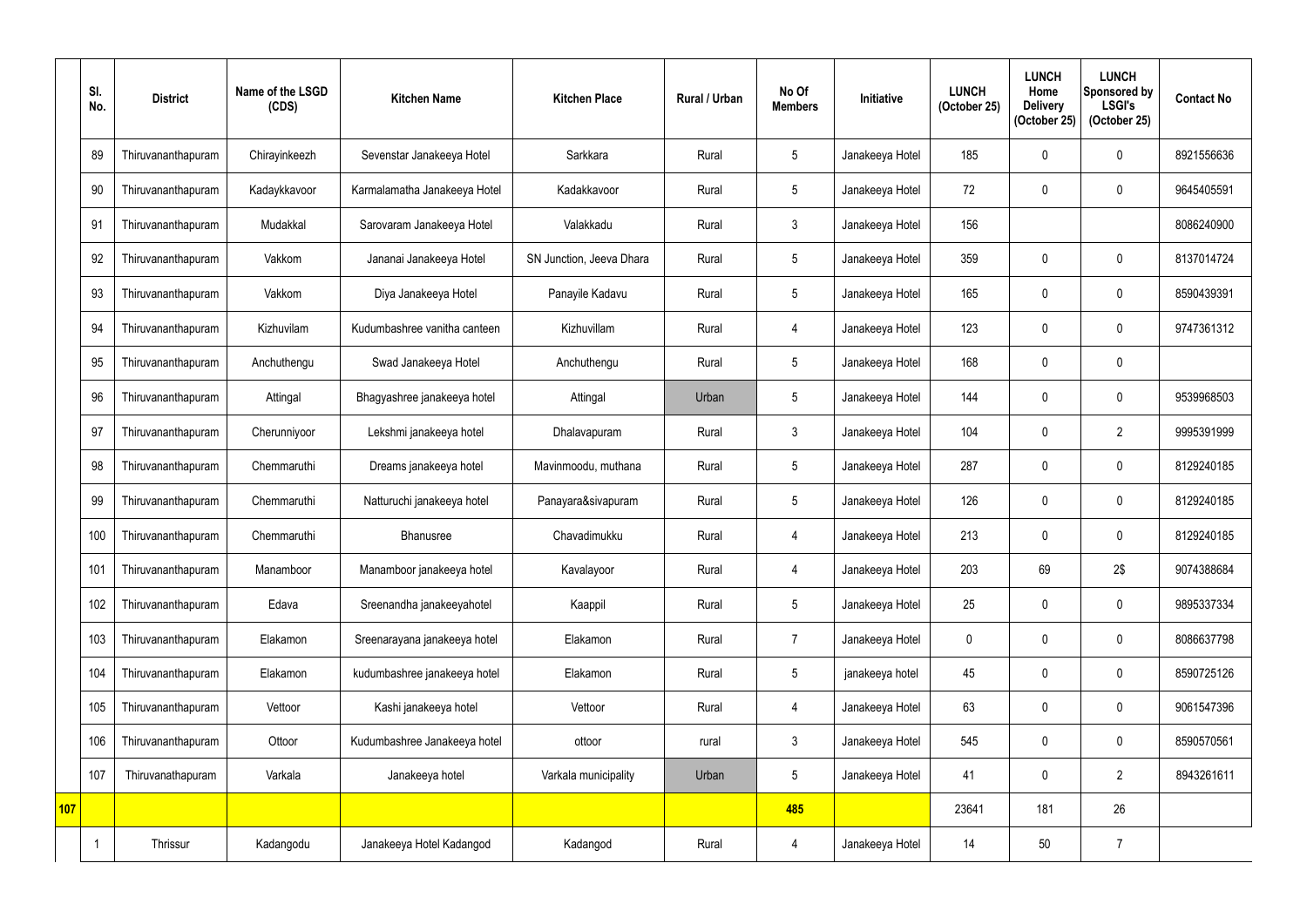| SI.<br>No.      | <b>District</b> | Name of the LSGD<br>(CDS) | <b>Kitchen Name</b>                             | <b>Kitchen Place</b>                             | <b>Rural / Urban</b> | No Of<br><b>Members</b> | Initiative      | <b>LUNCH</b><br>(October 25) | <b>LUNCH</b><br>Home<br><b>Delivery</b><br>(October 25) | <b>LUNCH</b><br>Sponsored by<br><b>LSGI's</b><br>(October 25) | <b>Contact No</b> |
|-----------------|-----------------|---------------------------|-------------------------------------------------|--------------------------------------------------|----------------------|-------------------------|-----------------|------------------------------|---------------------------------------------------------|---------------------------------------------------------------|-------------------|
| $\overline{2}$  | Thrissur        | Chalakudy                 | Thripthy Janakeeya Hotel<br>Chalakudy           | North Busstand Chalakudy                         | Urban                | 4                       | Janakeeya Hotel | 230                          | 105                                                     | 0                                                             | 9544048190        |
| 3               | <b>Thrissur</b> | Pananchery                | Pananchery Janakeeya Hotel                      | Pattikkad                                        | Rural                | $5\phantom{.0}$         | Janakeeya Hotel | 48                           | 71                                                      |                                                               | 9746354118        |
| $\overline{4}$  | Thrissur        | Kadavallur                | Janakeeya Hotel Kadavalloor                     | Panjayath Compound                               | Rural                | $\overline{4}$          | Janakeeya Hotel | 58                           | 127                                                     | 0                                                             |                   |
| $5\overline{)}$ | Thrissur        | Kattoor                   | Janakeeya Hotel Kattoor                         | Kudumbashree Vipanana<br>Kendram, Katoor Bazzar, | Rural                | $\overline{5}$          | Janakeeya Hotel | 0                            | $\mathbf{0}$                                            | 0                                                             | 8606248967        |
| $6\phantom{1}6$ | Thrissur        | Elavally                  | Janakeeya Hotel Elavally                        | <b>Elavally Panchayath</b><br>Compound           | Rural                | 4                       | Janakeeya Hotel | 122                          | $\mathbf 0$                                             | 0                                                             | 9744738247        |
| $\overline{7}$  | Thrissur        | Paralam                   | Paralam Janakeeya Hotel                         | Nanma Kudumbashree<br>canteen                    | Rural                | $\mathfrak{Z}$          | Janakeeya Hotel | 26                           | 22                                                      | 0                                                             | 9744441594        |
| 8               | Thrissur        | Kadukutty                 | Uppum Mulakum Janakeeya Hotel<br>Kadukutty      | Kottamuri Junction                               | Rural                | $\overline{5}$          | Janakeeya Hotel | 0                            | 94                                                      | 0                                                             | 9846634710        |
| 9               | <b>Thrissur</b> | Thrissur 2                | Kuttanellur Janakeeya Hotel                     | Kuttanellur                                      | Urban                | $\overline{5}$          | Janakeeya Hotel | 35                           | $\mathbf 0$                                             | 0                                                             | 8330800498        |
| 10 <sup>°</sup> | Thrissur        | Pazhayannur               | Janakeeya Hotel, Pazhayanoor                    | Pazhayannur Panchayath                           | Rural                | 4                       | Janakeeya Hotel | $\mathbf 0$                  | 211                                                     | 0                                                             | 9400257329        |
| 11              | Thrissur        | Aloor                     | Aloor Janakeeya Hotel                           | Aloor                                            | Rural                | $5\phantom{.0}$         | Janakeeya Hotel | $\mathbf 0$                  | 116                                                     | 0                                                             | 9946922936        |
| 12              | Thrissur        | Muriyad                   | Jankeeya Hotel, Muriyad                         | Karuna Canteen, Muriyad                          | Rural                | $\overline{5}$          | Janakeeya Hotel | $\mathbf 0$                  | 61                                                      | 0                                                             | 9961920358        |
| 13              | Thrissur        | Valapad                   | Janakeeya Hotel Valapad                         | Valapad Chanthapadi                              | Rural                | 6                       | Janakeeya Hotel | 104                          | 0                                                       | 0                                                             |                   |
| 14              | Thrissur        | Kaipamangalam             | Kaipamngalam Janakeeya Hotel                    | Kaipamangalam Panchayath                         | Rural                | $\mathfrak{Z}$          | Janakeeya Hotel | 292                          | 0                                                       | $\mathfrak{Z}$                                                |                   |
| 15              | Thrissur        | Annamanada                | Snehitha Catering                               | Annamanada                                       | Rural                | $5\,$                   | Janakeeya Hotel | 0                            | $\mathbf 0$                                             | 0                                                             | 9747712615        |
| 16              | Thrissur        | Vellangallur              | Janakeeya Hotel Vellangallur                    | Panchayath Community Hall                        | Rural                | $6\phantom{.}$          | Janakeeya Hotel | 24                           | 56                                                      | 0                                                             | 9947462258        |
| 17              | Thrissur        | Pavaratty                 | Janakeeya Hotel Pavaratty                       | Akashaya Vanitha Canteen                         | Rural                | $\mathfrak{Z}$          | Janakeeya Hotel | 0                            | 157                                                     | 0                                                             |                   |
| 18              | Thrissur        | Edathiruthy               | Janakeeya Hotel Edathuruthi<br>(Nalinam Stores) | Opposite of GLPS,<br>Chenthrappinni Centre       | Rural                | $\overline{4}$          | Janakeeya Hotel | 108                          | 0                                                       | $\overline{2}$                                                |                   |
| 19              | Thrissur        | Adatt                     | Janakeeya Hotel Adat                            | Muthuvara                                        | Rural                | $\overline{7}$          | Janakeeya Hotel | 108                          | 61                                                      | 0                                                             | 6235203703        |
| 20              | Thrissur        | Irinjalakuda 1            | Janakeeya Hotel Irinjalakuda Cds1               | Irinjalakuda Muncipality                         | Urban                | $\overline{4}$          | Janakeeya Hotel | 64                           | $\mathbf 0$                                             | 0                                                             | 9526912506        |
| 21              | Thrissur        | Parapookkara              | Janakeeya Hotel , Parapookkara                  | Panchayath Canteen                               | Rural                | $\sqrt{5}$              | Janakeeya Hotel | 0                            | 106                                                     | 0                                                             | 9605428611        |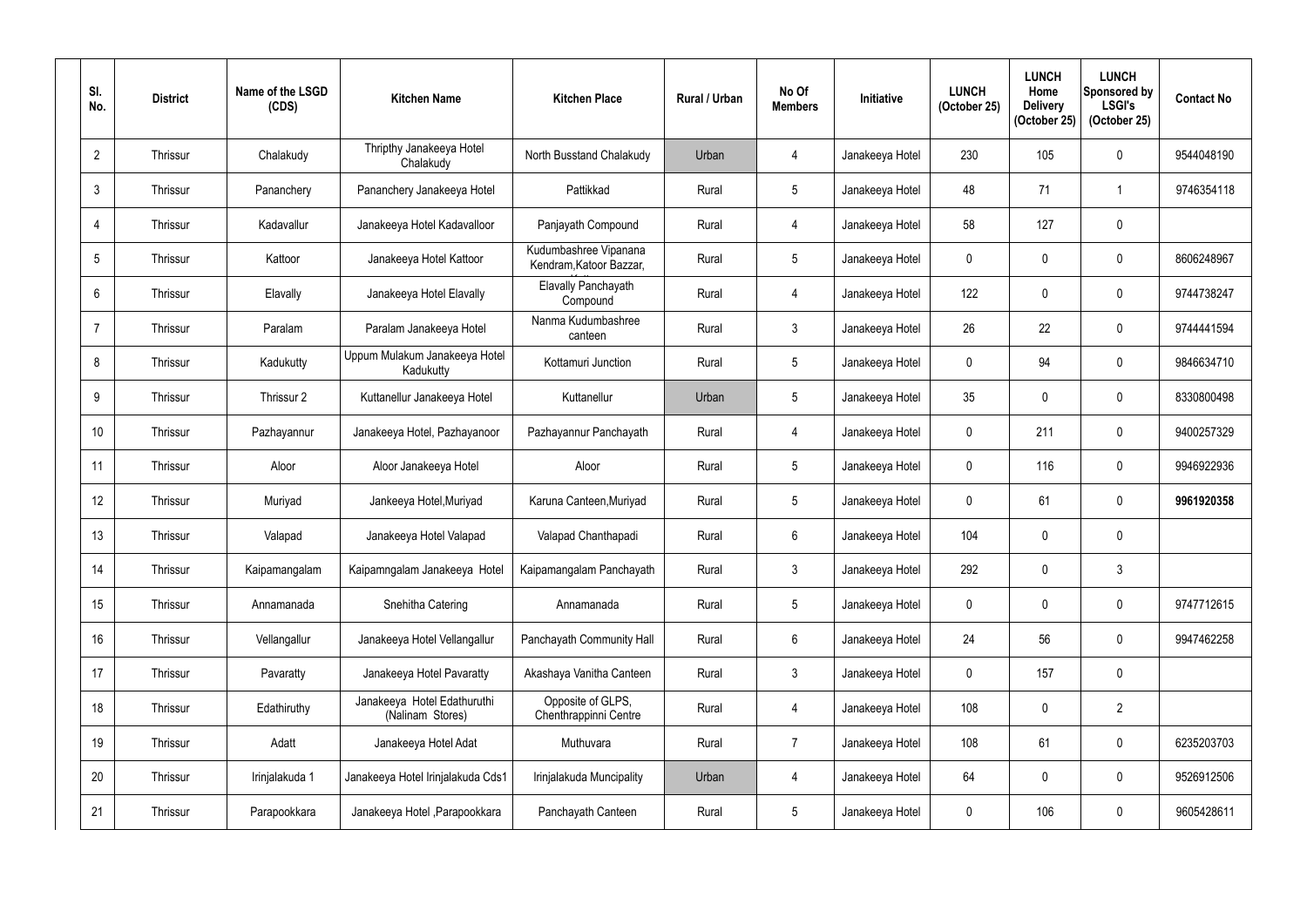| SI.<br>No. | <b>District</b> | Name of the LSGD<br>(CDS) | <b>Kitchen Name</b>                        | <b>Kitchen Place</b>                         | <b>Rural / Urban</b> | No Of<br><b>Members</b> | <b>Initiative</b> | <b>LUNCH</b><br>(October 25) | <b>LUNCH</b><br>Home<br><b>Delivery</b><br>(October 25) | <b>LUNCH</b><br>Sponsored by<br><b>LSGI's</b><br>(October 25) | <b>Contact No</b> |
|------------|-----------------|---------------------------|--------------------------------------------|----------------------------------------------|----------------------|-------------------------|-------------------|------------------------------|---------------------------------------------------------|---------------------------------------------------------------|-------------------|
| 22         | Thrissur        | Puthanchira               | Annapoorna Janakeeya Hotel<br>Puthenchira  | Panchayath Community Hall                    | Rural                | 5                       | Janakeeya Hotel   | 12                           | 12                                                      | 0                                                             | 9383421350        |
| 23         | Thrissur        | SreeNarayanapuram         | Sree Narayana Puram Janakeeya<br>Hotel     | Sreenarayanapuram<br>Panchayath              | Rural                | $5\phantom{.0}$         | Janakeeya Hotel   | 123                          | $\mathbf{0}$                                            | 0\$                                                           |                   |
| 24         | Thrissur        | Nadathara                 | Nadathara Janakeeya Hotel                  | Moorkanikkara                                | Rural                | $5\phantom{.0}$         | Janakeeya Hotel   | 49                           | 57                                                      | $5\phantom{.0}$                                               | 9744611176        |
| 25         | Thrissur        | Vallachira                | Vallachira Janakeeya Hotel                 | Vallachira Gramapanchayath                   | Rural                | 4                       | Janakeeya Hotel   | $\mathbf 0$                  | 39                                                      | 0                                                             | 9744804256        |
| 26         | Thrissur        | Poyya                     | Janakeeya Hotel, Poyya                     | Poyya Junction                               | Rural                | 5                       | Janakeeya Hotel   | $\mathbf{0}$                 | $\mathbf{0}$                                            | 0                                                             | 7902318250        |
| 27         | Thrissur        | Wadakanchery 1            | Vrindavan Janakeeya Hotel                  | Ottupara                                     | Urban                | $5\phantom{.0}$         | Janakeeya Hotel   | 0                            | 271                                                     | 0                                                             |                   |
| 28         | Thrissur        | Varandarappilly           | Janakeeya Hotel                            | Varandarappilly Panchayath                   | Rural                | 5                       | Janakeeya Hotel   | 22                           | 20                                                      | 0                                                             | 9048283463        |
| 29         | Thrissur        | Nenmanikkara              | Vanitha Janakeeya Hotel                    | Paliyekkara, Nenmanikkara<br>Gramapanchayath | Rural                | $5\phantom{.0}$         | Janakeeya Hotel   | 95                           | 48                                                      | 4                                                             | 9747494386        |
| 30         | Thrissur        | Kodakara                  | Nanma Janakeeya Hotel                      | Kodakara Bus Stand                           | Rural                | 5                       | Janakeeya Hotel   | 240                          | 218                                                     | 4                                                             | 9946283762        |
| 31         | Thrissur        | Thekkumkkara              | Janakeeya Hotel Thekkumkara                | Vanitha Canteen, Thekkumkara                 | Rural                | $\overline{4}$          | Janakeeya Hotel   | 70                           | $\mathbf 0$                                             | 0                                                             |                   |
| 32         | Thrissur        | Alagappa Ngar             | Janakeeya Hotel                            | Amballur                                     | Rural                | $\sqrt{5}$              | Janakeeya Hotel   | 120                          | 108                                                     | 3                                                             | 8606553521        |
| 33         | Thrissur        | Kolazhy                   | Janakeeya Hotel Kolazhy                    | <b>ZMLP School</b>                           | Rural                | $\overline{4}$          | Janakeeya Hotel   | $\mathbf 0$                  | 74                                                      | 0                                                             | 9645535725        |
| 34         | Thrissur        | Manalur                   | Janakeeya Hotel Manalur                    | Govt High School, Manaloor                   | Rural                | $6\phantom{.}$          | Janakeeya Hotel   | $\mathbf 0$                  | 65                                                      | 4                                                             | 9446619441        |
| 35         | Thrissur        | Arimpur                   | Janakeeya Hotel Arimbur                    | Kudumbashree Vanitha<br>Canteen, Arimbur     | Rural                | $5\,$                   | Janakeeya Hotel   | $\mathbf 0$                  | 180                                                     | 0                                                             | 9946789338        |
| 36         | Thrissur        | Thanniyam                 | Thannyam Janakeeya Hotel                   | Peringottukara                               | Rural                | $\overline{4}$          | Janakeeya Hotel   | 45                           | 23                                                      | 0                                                             | 9048570194        |
| 37         | Thrissur        | Madakkathara              | Madakkathara Annapoorna<br>Janakeeya Hotel | Madakkathara                                 | Rural                | $6\,$                   | Janakeeya Hotel   | 0                            | 78                                                      | $\mathfrak{Z}$                                                | 9388431507        |
| 38         | Thrissur        | Athirappilly              | Panchayath Kudumbashree<br>Canteen         | Athirappilly                                 | Rural                | $\mathfrak{Z}$          | Janakeeya Hotel   | $\mathbf 0$                  | 55                                                      | $\pmb{0}$                                                     | 9496151187        |
| 39         | Thrissur        | Kodassery                 | Five Star Janakeeya Hotel                  | Kodassery                                    | Rural                | $\overline{4}$          | Janakeeya Hotel   | 0                            | 0                                                       | 0                                                             | 9846464927        |
| 40         | Thrissur        | Mattathur                 | Karunya<br>kudumbShree                     | Vellikkulangara                              | Rural                | $\overline{4}$          | Janakeeya Hotel   | 0                            | $\mathbf 0$                                             | 0                                                             | 8086449102        |
| 41         | Thrissur        | Koratty                   | Ruchi Janakeeya Hotel                      | Koratty                                      | Rural                | $\overline{4}$          | Janakeeya Hotel   | 200                          | 105                                                     | 0.00\$                                                        | 9496527583        |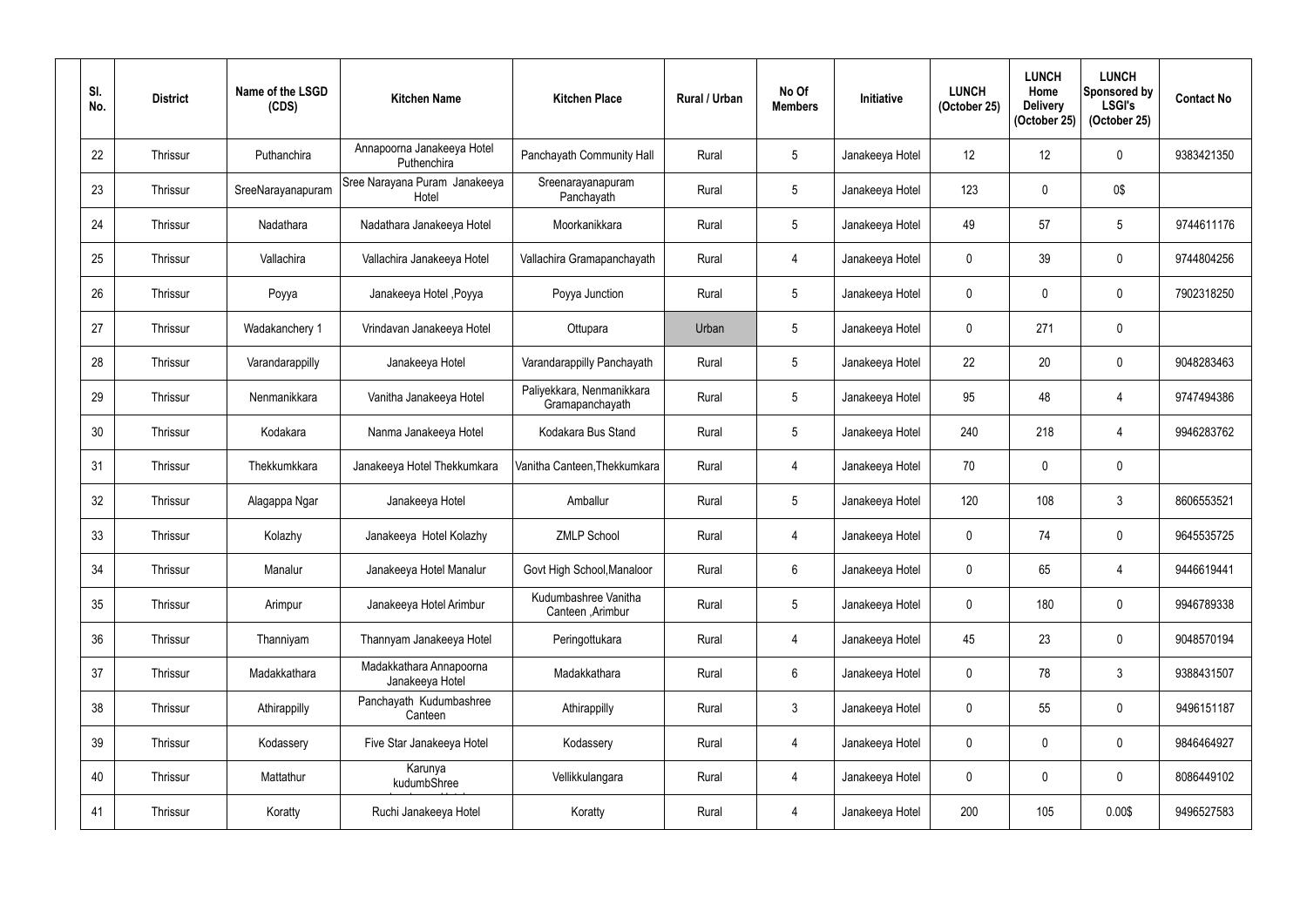|    | SI.<br>No. | <b>District</b> | Name of the LSGD<br>(CDS) | <b>Kitchen Name</b>                    | <b>Kitchen Place</b>               | <b>Rural / Urban</b> | No Of<br><b>Members</b> | <b>Initiative</b> | <b>LUNCH</b><br>(October 25) | <b>LUNCH</b><br>Home<br><b>Delivery</b><br>(October 25) | <b>LUNCH</b><br>Sponsored by<br><b>LSGI's</b><br>(October 25) | <b>Contact No</b> |
|----|------------|-----------------|---------------------------|----------------------------------------|------------------------------------|----------------------|-------------------------|-------------------|------------------------------|---------------------------------------------------------|---------------------------------------------------------------|-------------------|
|    | 42         | Thrissur        | Thrikkoor                 | Susthira Janakeeya Hotel               | Alengaad                           | Rural                | $\mathbf{3}$            | Janakeeya Hotel   | 122                          | 48                                                      | $\mathbf 0$                                                   | 8111847055        |
|    | 43         | Thrissur        | Venkitangu                | Ottupura<br>Janakeeya Hotel Vengidangu | Vengidangu Panchayath              | Rural                | $\mathbf{3}$            | Janakeeya Hotel   | 93                           | 81                                                      | $\mathbf 0$                                                   | 8156981840        |
|    | 44         | Thrissur        | Padiyoor                  | Padiyoor<br>Janakeya Hotel             | HDC School, Kakkathuruthy          | Rural                | $\mathbf{3}$            | Janakeeya Hotel   | $\mathbf 0$                  | $\Omega$                                                | $\mathbf 0$                                                   | 9048817359        |
|    | 45         | Thrissur        | Pariyaram                 | Samridhi Janakeeya Hotel               | Pariyaram                          | Rural                | $5\phantom{.0}$         | Janakeeya Hotel   | $\mathbf 0$                  |                                                         | $\boldsymbol{0}$                                              | 7025950795        |
|    | 46         | Thrissur        | Wadakanchery cds2         | Janakeeya Hotel, Wadakanchery<br>cds2  | Minaloor                           | Urban                | $\mathbf{3}$            | Janakeeya Hotel   | $\overline{0}$               | 103                                                     | $\pmb{0}$                                                     |                   |
|    | 47         | Thrissur        | Kodungaloor cds2          | Jathikka Janakeeya Hotel               | Arakkulam                          | Urban                | 4                       | Janakeeya Hotel   | 110                          | 0                                                       | $\mathbf 0$                                                   | 9745397171        |
| 95 | 48         | Thrissur        | Punnayur                  | Kaipunnyam Janakeeya Hotel             | Edakazhiyur                        | Rural                | 5                       | Janakeeya Hotel   | 38                           | 74                                                      | $\mathbf 0$                                                   | 9744680885        |
|    | 49         | Thrissur        | Velookkara                | Velookkara Janakeeya Hotel             | Panchayath shopping complex        | Rural                | $\mathbf{3}$            | Janakeeya Hotel   | 33                           | 0                                                       | $\boldsymbol{0}$                                              | 9048756685        |
|    | 50         | Thrissur        | Meloor                    | Thanima Janakeeya Hotel Meloor         | Meloor centre                      | Rural                | 4                       | Janakeeya Hotel   | $\mathbf 0$                  |                                                         | $\mathbf 0$                                                   | 7902354039        |
|    | 51         | Thrissur        | Vallathol Nagar           | Janakeeya Hotel, Vallathol Nagar       | near youth welfare center          | rural                | $5\overline{)}$         | Janakeeya Hotel   | $\mathbf 0$                  | 269                                                     | $\mathbf 0$                                                   | 9961296574        |
|    | 52         | Thrissur        | Eriyad                    | janakeeya Hotel, eriyad                | community hall                     | Rural                | $\overline{4}$          | Janakeeya Hotel   | 35                           | $\mathbf 0$                                             | $\mathbf 0$                                                   |                   |
|    | 53         | Thrissur        | Edavilangu                | Janakeeya Hotel, Edavilangu            | Edavilangu Center                  | Rural                | 4                       | Janakeeya Hotel   | 172                          | 0                                                       | 5                                                             |                   |
|    | 54         | Thrissur        | Avanoor                   | Janakeeya Hotel, Avanoor               | near panchayath office,<br>Avanoor | Rural                | $5\phantom{.0}$         | Janakeeya Hotel   | 52                           | 77                                                      | $\pmb{0}$                                                     | 9447343516        |
|    | 55         | Thrissur        | Mala                      | Janakeeya hotel Mala                   | Near panchayath office, Mala       | Rural                | $\overline{4}$          | Janakeeya Hotel   | $\mathbf 0$                  | 106                                                     | $\pmb{0}$                                                     | 9946442260        |
|    | 56         | Thrissur        | Guruvayur1                | Guruvayur Janakeeya Hotel              | Guruvayur                          | Urban                | $\mathfrak{Z}$          | Janakeeya Hotel   | 359                          | 248                                                     | $\pmb{0}$                                                     | 9961227858        |
|    | 57         | Thrissur        | Vadakkekad                | Kudumbasree janakeeya hotel            | Nalam kallu                        | Rural                | $\overline{4}$          | Janakeeya Hotel   | $\boldsymbol{0}$             | 115                                                     | $\pmb{0}$                                                     | 9645190166        |
|    | 58         | Thrissur        | Kadappuram                | Kadappuram janakeeya hotel             | Kadappuram panchayath<br>building  | Rural                | $\overline{4}$          | Janakeeya Hotel   | $\mathbf 0$                  | $\mathbf 0$                                             | $\pmb{0}$                                                     | 8156984319        |
|    | 59         | Thrissur        | Chavakkad                 | Chavakkad Janakeeya hotel              | Chavakkad, near bus stand          | Urban                | $5\phantom{.0}$         | Janakeeya Hotel   | 138                          | 73                                                      | $\pmb{0}$                                                     | 7560874804        |
|    | 60         | Thrissur        | Engadiyoor                | pavithra janikeeya hotel               | Pokulangara                        | Rural                | $5\phantom{.0}$         | Janakeeya Hotel   | 220                          | $\mathbf 0$                                             | $\mathbf 0$                                                   | 9562239618        |
|    | 61         | Thrissur        | Varavoor                  | Friends janakeeya hotel, Varavoor      | Thichur                            | Rural                | $\mathfrak{Z}$          | Janakeeya Hotel   | 62                           | 0                                                       | $\pmb{0}$                                                     |                   |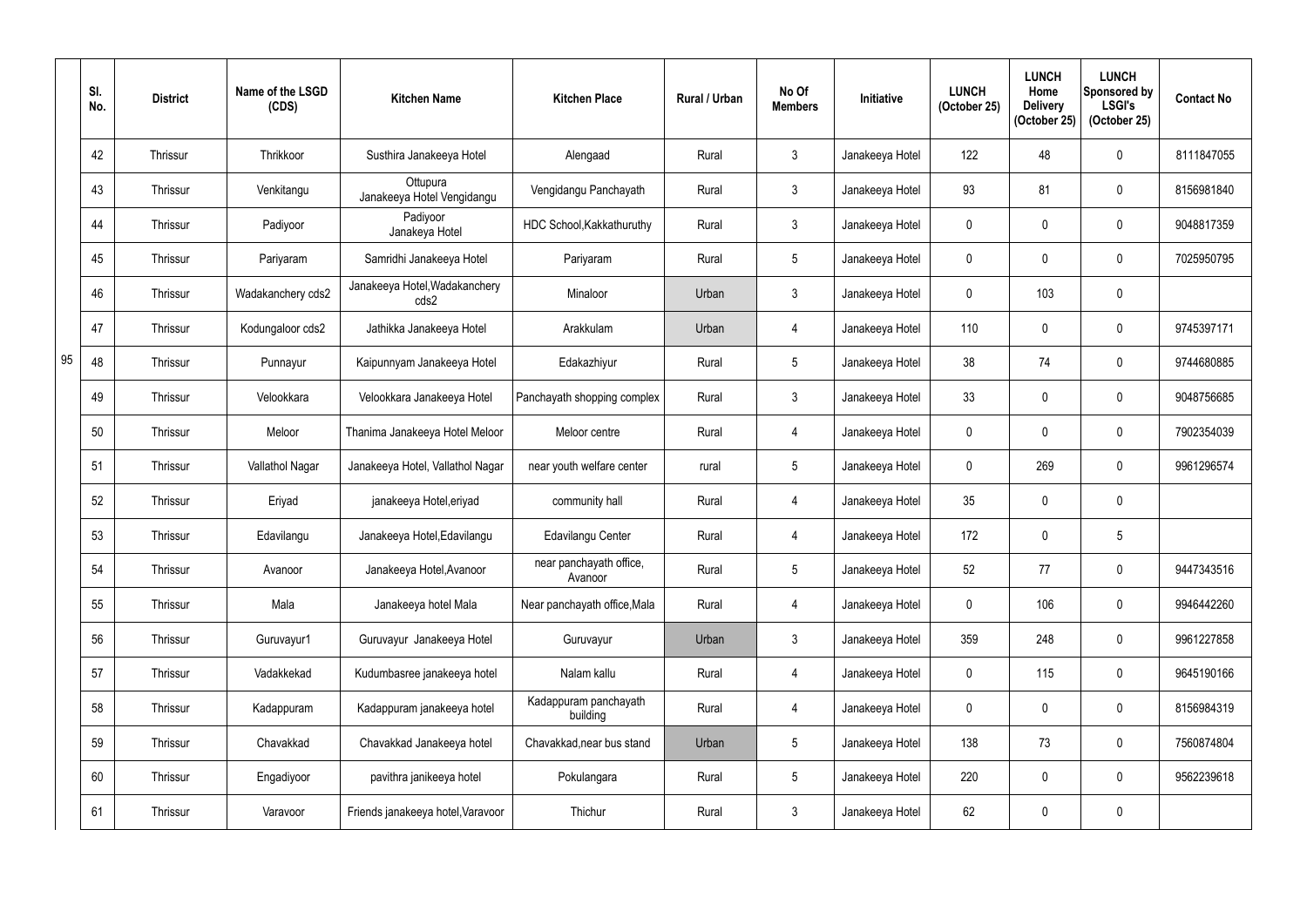| SI.<br>No. | <b>District</b> | Name of the LSGD<br>(CDS) | <b>Kitchen Name</b>            | <b>Kitchen Place</b>       | <b>Rural / Urban</b> | No Of<br><b>Members</b> | Initiative      | <b>LUNCH</b><br>(October 25) | <b>LUNCH</b><br>Home<br><b>Delivery</b><br>(October 25) | <b>LUNCH</b><br>Sponsored by<br><b>LSGI's</b><br>(October 25) | <b>Contact No</b> |
|------------|-----------------|---------------------------|--------------------------------|----------------------------|----------------------|-------------------------|-----------------|------------------------------|---------------------------------------------------------|---------------------------------------------------------------|-------------------|
| 62         | Thrisssur       | Punnayurkulam             | Punnayurkkulam janakeeya hotel | Althara centre             | Rural                | $5\phantom{.0}$         | Janakeeya Hotel | 0                            | 158                                                     | 0                                                             | 8086093454        |
| 63         | Thrissur        | Thiruwilamala             | Villuadry Janakeeya hotel      | Thiruwilamala              | Rural                | $5\phantom{.0}$         | Janakeeya Hotel | $\mathbf 0$                  | 200                                                     | 0                                                             | 9846174729        |
| 64         | Thrissur        | Kattakampal               | Janakeeya Hotel Kattakampal    | Chirakkal                  | Rural                | $\overline{4}$          | Janakeeya Hotel | $\mathbf 0$                  | 40                                                      | $\overline{7}$                                                |                   |
| 65         | <b>Thrissur</b> | Kandanassery              | kandanassery janakeeya hotel   | kandanassery               | Rural                | $\overline{5}$          | Janakeeya Hotel | 43                           | 39                                                      | 0                                                             |                   |
| 66         | Thrissur        | Kaiparambu                | Janakeeya Hotel Kaiparambu     | Near mundoor health center | Rural                | $5\phantom{.0}$         | janakeeya hotel | 25                           | 75                                                      | 0                                                             | 9645828069        |
| 67         | Thrissur        | Thrissur 2(new)           | kitchen girls janakeeya hotel  | Olari                      | urban                | 4                       | janakeeya hotel | 103                          | 105                                                     | 0                                                             | 9388828112        |
| 68         | Thrissur        | Kuzhur                    |                                | kuzhur                     | Rural                | 4                       | janakeeya hotel | $\mathbf 0$                  | 0                                                       | 0                                                             | 9526566073        |
| 69         | Thrissur        | Chazhur                   | Chazur Janakeeya Hotel         | Pazhuvil Center            | Rural                | 4                       | janakeeya hotel | 0                            | 109                                                     | 0                                                             | 9061946216        |
| 70         | Thrissur        | Nattika                   | uttupura                       | Thriprayar                 | Rural                | $5\phantom{.0}$         | janakeeya hotel | 210                          | 0                                                       | 0                                                             | 9544055637        |
| 71         | Thrissur        | Thalikulam                | Nidhi janakeeya hotel          | Puthenthodu                | Rural                | $\overline{5}$          |                 | 156                          | 0                                                       | 0                                                             | 8606213960        |
| 72         | Thrissur        | Vadanapilly               | vadanappilly janakeeya hotel   | vadanapilly                | Rural                | $\overline{5}$          | janakeeya hotel | 200                          | 0                                                       | 0                                                             | 9947728948        |
| 73         | Thrissur        | orumanayur                | orumanayur janakeeya hotel     | orumanayur                 | rural                | $\overline{5}$          | janakeeya hotel | $\mathbf 0$                  | 110                                                     | 0                                                             | 9995588758        |
| 74         | Thrissur        | Panjal                    | Five-star Janakeeya hotel      | Panjal                     | Rural                | $\sqrt{5}$              | janakeeya hotel | 0                            | 136                                                     | 0                                                             | 9746847353        |
| 75         | Thrissur        | veloor                    | Veloor Janakeeya hotel         | veloor                     | Rural                | $\sqrt{5}$              | janakeeya hotel | 50                           | 57                                                      | 0                                                             | 9447724685        |
| 76         | Thrissur        | Chowanoor                 | Chowanoor Janakeeya hotel      | Chowanoor                  | Rural                | $\mathfrak{Z}$          | janakeeya hotel | 22                           | 40                                                      | $\pmb{0}$                                                     | 9,526,340,307     |
| 77         | Thrissur        | Puthur                    | Puthur janakeeyahotel          | puthur                     | Rural                | $\sqrt{5}$              | janakeeya hotel | 66                           | 40                                                      | $\pmb{0}$                                                     | 6238101595        |
| 78         | Thrissur        | Erumapetty                | subhiksha janakeeya hotel      | Erumapetty                 | Rural                | $5\phantom{.0}$         | janakeeya hotel | 127                          | 25                                                      | 0                                                             | 9207201880        |
| 79         | Thrissur        | Kondazhy                  | Santhwanam Janakeeya Hotel     | Kondazhy                   | Rural                | $\overline{4}$          | janakeeya hotel | $\mathbf 0$                  | 52                                                      | $\pmb{0}$                                                     | 9526401759        |
| 80         | Thrissur        | Mullurkkara               | Kaniv Janakeeya Hotel          | Atoor                      | Rural                | $\overline{4}$          | janakeeya hotel | 24                           | 22                                                      | $\mathbf 0$                                                   |                   |
| 81         | Thrissur        | Porkkulam                 | Porkulam janakeeya hotel       | Parempadam                 | Rural                | $\sqrt{5}$              | Janakeeya hotel | 0                            | 49                                                      | $\overline{2}$                                                | 8129017841        |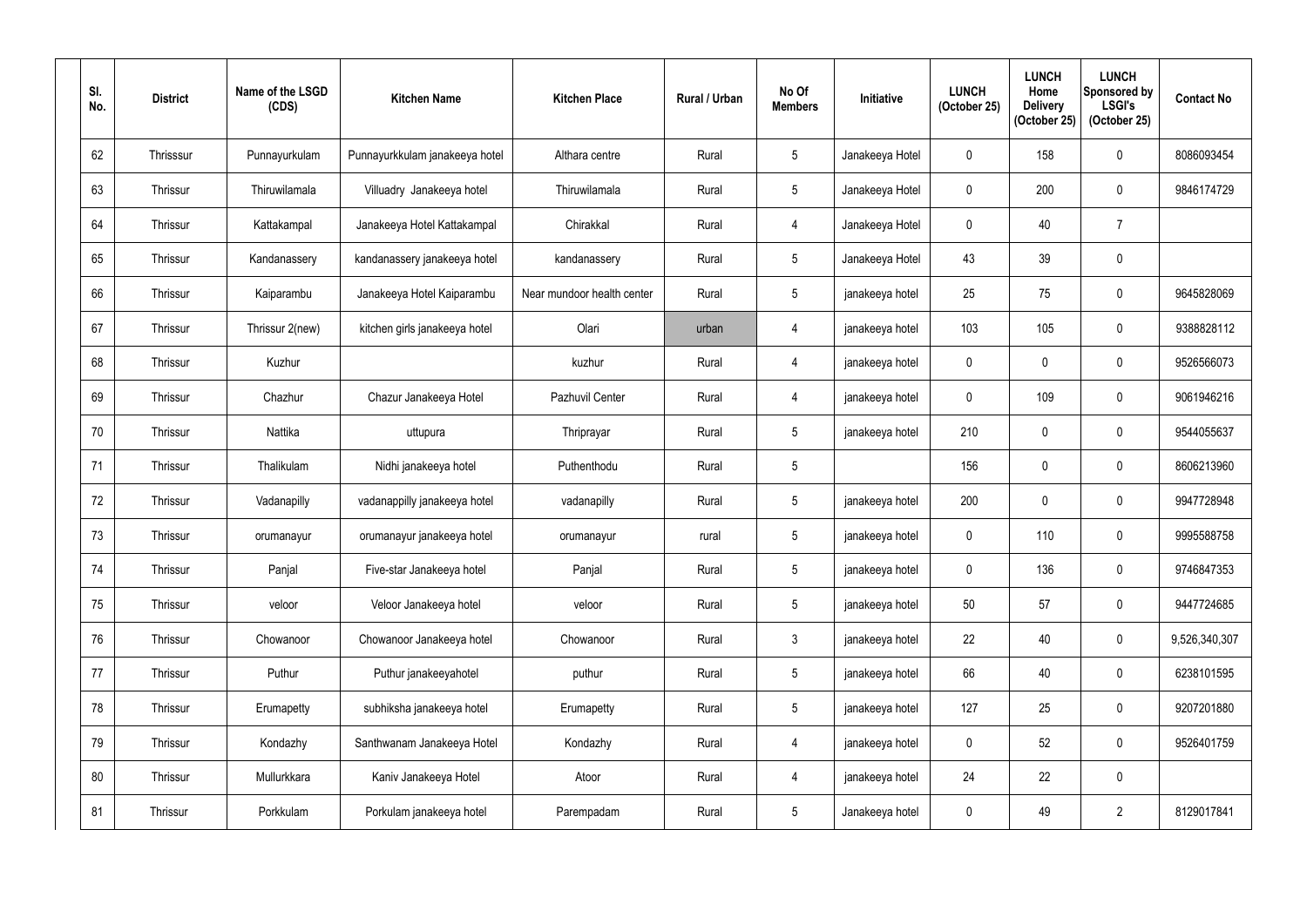| SI.<br>No.      | <b>District</b> | Name of the LSGD<br>(CDS) | <b>Kitchen Name</b>         | <b>Kitchen Place</b>                   | <b>Rural / Urban</b> | No Of<br><b>Members</b> | <b>Initiative</b> | <b>LUNCH</b><br>(October 25) | <b>LUNCH</b><br>Home<br><b>Delivery</b><br>(October 25) | <b>LUNCH</b><br>Sponsored by<br><b>LSGI's</b><br>(October 25) | <b>Contact No</b> |
|-----------------|-----------------|---------------------------|-----------------------------|----------------------------------------|----------------------|-------------------------|-------------------|------------------------------|---------------------------------------------------------|---------------------------------------------------------------|-------------------|
| 82              | Thrissur        | Puthukkad                 | Puthukkad Janakeeya Hotel   | Puthukkad                              | Rural                | $5\phantom{.0}$         | Janakeeya hotel   | 58                           | 52                                                      | $\pmb{0}$                                                     |                   |
| 83              | Thrissur        | Choondal                  | Choondal Janakeeya Hotel    | <b>Kechery Centre</b>                  | Rural                | 8                       | Janakeeya Hotel   | 74                           | 20                                                      | $\pmb{0}$                                                     |                   |
| 84              | Thrissur        | Cherpu                    | Cherpu Janakeeya Hotel      | Cherpu                                 | Rural                | $\mathfrak{Z}$          | Janakeeya Hotel   | $\mathbf 0$                  | 85                                                      | $\mathbf 0$                                                   | 9605375648        |
| 85              | Thrissur        | Mathilakam                | Mathilakam Janakeeya hotel  | Mathilakam gramapanchayath<br>compound | Rural                | $\mathfrak{Z}$          | Janakeeya hotel   | 15                           | $\mathbf 0$                                             | $\pmb{0}$                                                     | 9995986808        |
| 86              | Thrissur        | Anthikad                  | Anthikad Janakeeya hotel    | Anthikad                               | Rural                | 4                       | Janakeeya hotel   | $\pmb{0}$                    | $\mathbf 0$                                             | $\pmb{0}$                                                     |                   |
| 87              | Thrissur        | Mullassery                | Mullassery Janakeeya Hotel  | Mullassery centre                      | Rural                | $5\phantom{.0}$         | Janakeeya hotel   | 53                           | 40                                                      | 0                                                             |                   |
| 88              | Thrissur        | Karalam                   | Karalam Janakeeya Hotel     |                                        | Rural                | $\overline{4}$          | Janakeeya hotel   | $\mathbf 0$                  | 49                                                      | $\mathbf 0$                                                   | 6282924636        |
| 89              | Thrissur        | Poomangalam               | Poomangalam Janakeeya Hotel | Edakkulam                              | Rural                | $3\phantom{a}$          | Janakeeya hotel   | $\mathbf 0$                  | 87                                                      | $\pmb{0}$                                                     |                   |
| 90              | Thrissur        | MG Kavu                   | Annapoorna Janakeeya Hotel  | <b>MG Kavu</b>                         | Rural                | 4                       | Janakeeya hotel   | 127                          | 90                                                      | $\pmb{0}$                                                     |                   |
| 91              | Thrissur        | chelakkara                | Nila janakeeya hotel        | chelakkara                             | rural                | $5\phantom{.0}$         | janakeeya hotel   | $\mathbf 0$                  | 91                                                      | $\pmb{0}$                                                     |                   |
| 92              | Thrissur        | Avinissery                | Avinissery Janakeeya Hotel  | Palakkal                               | Rural                | 4                       | janakeeya hotel   | $\mathbf 0$                  | 77                                                      | $\pmb{0}$                                                     |                   |
| 93              | Thrissur        | Nadathara 2               | Grandmaas Janakeeya hotel   | Nadathara                              | Rural                | $5\overline{)}$         | Janakeeya Hotel   | 94                           | 139                                                     | 0                                                             |                   |
| 94              | Thrissur        | Chavakkad                 | Janakeeya hotel             | Chavakkad                              | Urban                | $5\phantom{.0}$         | Janakeeya hotel   | $\mathbf 0$                  | 210                                                     | $\pmb{0}$                                                     | 7034752180        |
| 95              | Thrissur        | Mala 2                    | Janakeeya hotel             |                                        | Rural                | $5\overline{)}$         | janakeeya hotel   | $\mathbf 0$                  | 160                                                     | $\pmb{0}$                                                     |                   |
| 95              |                 |                           |                             |                                        |                      | 423                     |                   | 5090                         | 6141                                                    | 50                                                            |                   |
| $\overline{1}$  | Wayanad         | Vellamunda                | Thanima mess                | 8/4 vellamuda                          | Rural                | $\overline{4}$          | janakeeya Hotel   | 111                          | $\pmb{0}$                                               | $\boldsymbol{0}$                                              | 7025659685        |
| $\overline{2}$  | Wayanad         | Thavinjal                 | Sobhagya Vanitha mess       | Thalappuzha<br>chungam                 | Rural                | $\overline{4}$          | janakeeya Hotel   | 159                          | $\pmb{0}$                                               | $\pmb{0}$                                                     | 9497247541        |
| $\mathbf{3}$    | Wayanad         | Vythiri                   | Dharshana catering          | Vythiri                                | Rural                | $\overline{4}$          | janakeeya Hotel   | 213                          | $\mathbf 0$                                             | $\pmb{0}$                                                     | 9074598184        |
| $\overline{4}$  | Wayanad         | Mullankolly               | Kairali catering group      | Mullankolli                            | Rural                | $\mathfrak{Z}$          | janakeeya Hotel   | 134                          | $\mathbf 0$                                             | $\boldsymbol{0}$                                              | 9526706627        |
| $5\phantom{.0}$ | Wayanad         | Poothadi                  | Mary matha mess             | Kenichira                              | Rural                | $5\phantom{.0}$         | janakeeya Hotel   | 120                          | $\mathbf 0$                                             | $\pmb{0}$                                                     | 9526376970        |
| $6\overline{6}$ | Wayanad         | Meppadi                   | Cafe Kudumbashree           | Meppadi                                | Rural                | $\sqrt{5}$              | janakeeya Hotel   | 207                          | $\mathbf 0$                                             | $\pmb{0}$                                                     | 9207935764        |
| $\overline{7}$  | Wayanad         | Pozhuthana                | Dhanya mess                 | Pozhuthana                             | Rural                | $\mathfrak{Z}$          | janakeeya Hotel   | 113                          | $\mathbf 0$                                             | $\pmb{0}$                                                     | 8111838165        |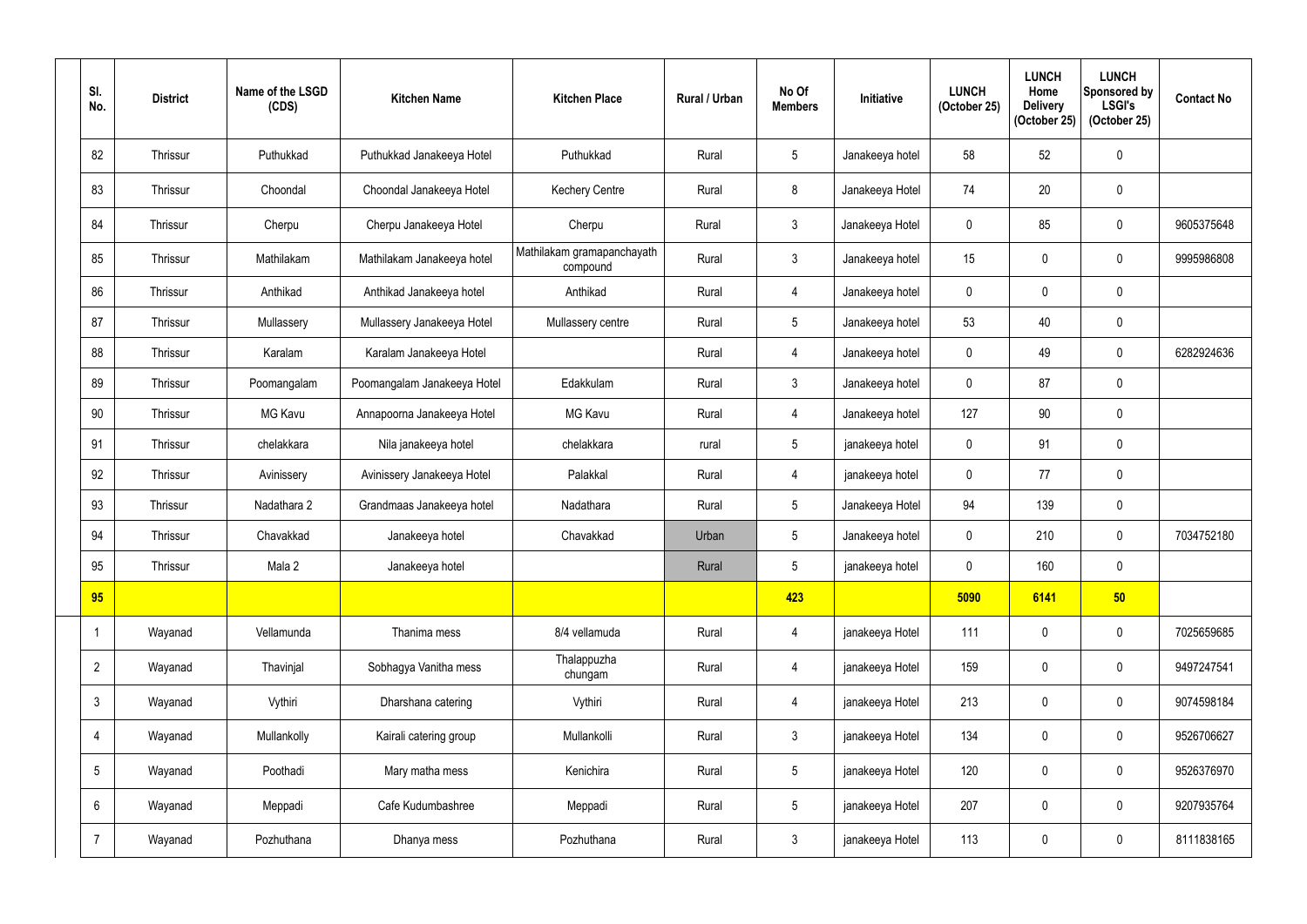|                 | SI.<br>No.      | <b>District</b> | Name of the LSGD<br>(CDS) | <b>Kitchen Name</b>                 | <b>Kitchen Place</b>                   | Rural / Urban | No Of<br><b>Members</b> | Initiative      | <b>LUNCH</b><br>(October 25) | <b>LUNCH</b><br>Home<br><b>Delivery</b><br>(October 25) | <b>LUNCH</b><br>Sponsored by<br><b>LSGI's</b><br>(October 25) | <b>Contact No</b> |
|-----------------|-----------------|-----------------|---------------------------|-------------------------------------|----------------------------------------|---------------|-------------------------|-----------------|------------------------------|---------------------------------------------------------|---------------------------------------------------------------|-------------------|
|                 | 8               | Wayanad         | Thondernad                | Thanima canteen                     | Korom                                  | Rural         | $\mathfrak{Z}$          | janakeeya Hotel | 78                           |                                                         | $\mathbf 0$                                                   | 8943476943        |
|                 | 9               | Wayanad         | Meenangady                | Haritham Janakeeya Hotel            | Opposite police station,<br>Meenangadi | Rural         | 6                       | janakeeya Hotel | 161                          |                                                         | $\mathbf 0$                                                   | 9526895975        |
|                 | 10 <sup>°</sup> | Wayanad         | Nenmeni                   | Minnaram Mess and Chappathi<br>Unit | Cheeral                                | Rural         | 5                       | janakeeya Hotel | 106                          | $\Omega$                                                | $\mathbf 0$                                                   | 8086835886        |
|                 | 11              | Wayanad         | Thirunelli                | Adigamanai Mess and Catering        | Kartikulam                             | Rural         | 5                       | janakeeya Hotel | 211                          |                                                         | $\mathbf 0$                                                   | 9207406211        |
|                 | 12              | Wayanad         | Mananthavady              | Dhanasree canteen                   | Mananthavadi                           | Urban         | 5                       | janakeeya Hotel | 285                          |                                                         | $\pmb{0}$                                                     | 9496997382        |
|                 | 13              | Wayanad         | Ambalavayal               | <b>Ruchi Catering</b>               | kalathuvayal                           | Rural         | 5 <sub>5</sub>          | janakeeya Hotel | 237                          |                                                         | $\mathbf 0$                                                   | 9495084437        |
| 28              | 14              | Wayanad         | Kaniyambetta              | sree Vinayaka                       | millumukk                              | rural         | 5                       | janakeeya Hotel | 157                          |                                                         | $\mathbf 0$                                                   | 9061486938        |
|                 | 15 <sup>2</sup> | Wayanad         | Pulpally                  | Vinayaka catering                   | Pulpally                               | Rural         | 5                       | janakeeya Hotel | 293                          | $\Omega$                                                | $\mathbf 0$                                                   | 9947319307        |
|                 | 16 <sup>°</sup> | Wayanad         | Noolpuzha                 | Friends catering                    | Naikketty                              | Rural         | 5 <sub>5</sub>          | janakeeya Hotel | 251                          |                                                         | $\mathbf 0$                                                   | 7558019388        |
|                 | 17              | Wayanad         | Panamaram                 | Testy mess                          | Panamaram                              | Rural         | 4                       | janakeeya Hotel | 177                          |                                                         | $\mathbf 0$                                                   | 9605814620        |
|                 | 18              | wayanad         | Moopainad                 | vanitha mess                        | vaduvanchal                            | Rural         | 5 <sup>5</sup>          | janakeeya Hotel | 149                          | $\Omega$                                                | $\mathbf 0$                                                   | 974596708         |
|                 | 19              | wayanad         | Edavaka                   | <b>Teasty Mess</b>                  | Irumbupalam                            | Rural         | $\overline{4}$          | janakeeya Hotel | 104                          |                                                         | $\mathbf 0$                                                   | 9847842390        |
|                 | 20              | wayanad         | kalpetta                  | shiya catering                      | pallithazhe, kalpetta town             | urban         | 3                       | janakeeya Hotel | 368                          | 0                                                       | $\mathbf 0$                                                   | 6282822890        |
|                 | 21              | wayanad         | sulthan bathery           | preethis                            | near telephone exchange                | urban         | $5\overline{)}$         | janakeeya Hotel | 139                          | $\mathbf 0$                                             | $\pmb{0}$                                                     | 9961088393        |
|                 | 22              | wayanad         | Muttil                    | swad cattering                      | Muttil bus stand                       | Rural         | $5\overline{)}$         | janakeeya Hotel | 226                          | $\mathbf 0$                                             | $\mathbf 0$                                                   | 9074461322        |
|                 | 23              | wayanad         | padinjarathara            | oruma                               | padinjarathara town                    | Rural         | $5\overline{)}$         | janakeeya Hotel | 336                          | $\mathbf{0}$                                            | $\mathbf 0$                                                   | 9495814542        |
|                 | 24              | wayanad         | kalpetta                  | Anjuse cattering                    | kalpetta town                          | Urban         | $5\overline{)}$         | janakeeya Hotel | 357                          | $\mathbf{0}$                                            | $\mathbf 0$                                                   | 9745883809        |
|                 | 25              | wayanad         | Thariyode                 | Haritham                            | kavumadham town                        | Rural         | $\mathfrak{Z}$          | janakeeya Hotel | 92                           | $\mathbf 0$                                             | $\mathbf 0$                                                   | 9074095457        |
|                 | 26              | wayanad         | Mananthavady              | chothis mess                        | Kozhikode road,<br>Mananthavady        | Urban         | $\mathfrak{Z}$          | janakeeya Hotel | 230                          | 0                                                       | $\pmb{0}$                                                     | 9947376596        |
|                 | 27              | wayanad         | vengapalli                | Annapoorna                          | vengapalli town                        | Rural         | 5 <sub>5</sub>          | janakeeya Hotel | 240                          | $\mathbf{0}$                                            | $\mathbf 0$                                                   | 7592831851        |
|                 | 28              | Wayanad         | Kottathara                | Jyothi vanitha mess                 | Venniyod                               | Rural         | $\mathfrak{Z}$          | janakeeya Hotel | 338                          | $\mathbf 0$                                             | $\mathbf 0$                                                   | 9961844026        |
| $\overline{28}$ |                 |                 |                           | 1241                                |                                        |               | 122                     |                 | 5592                         |                                                         | $\pmb{0}$                                                     |                   |
|                 |                 |                 |                           |                                     |                                        | <b>TOTAL</b>  | 4638                    |                 |                              | 20313                                                   | 244                                                           |                   |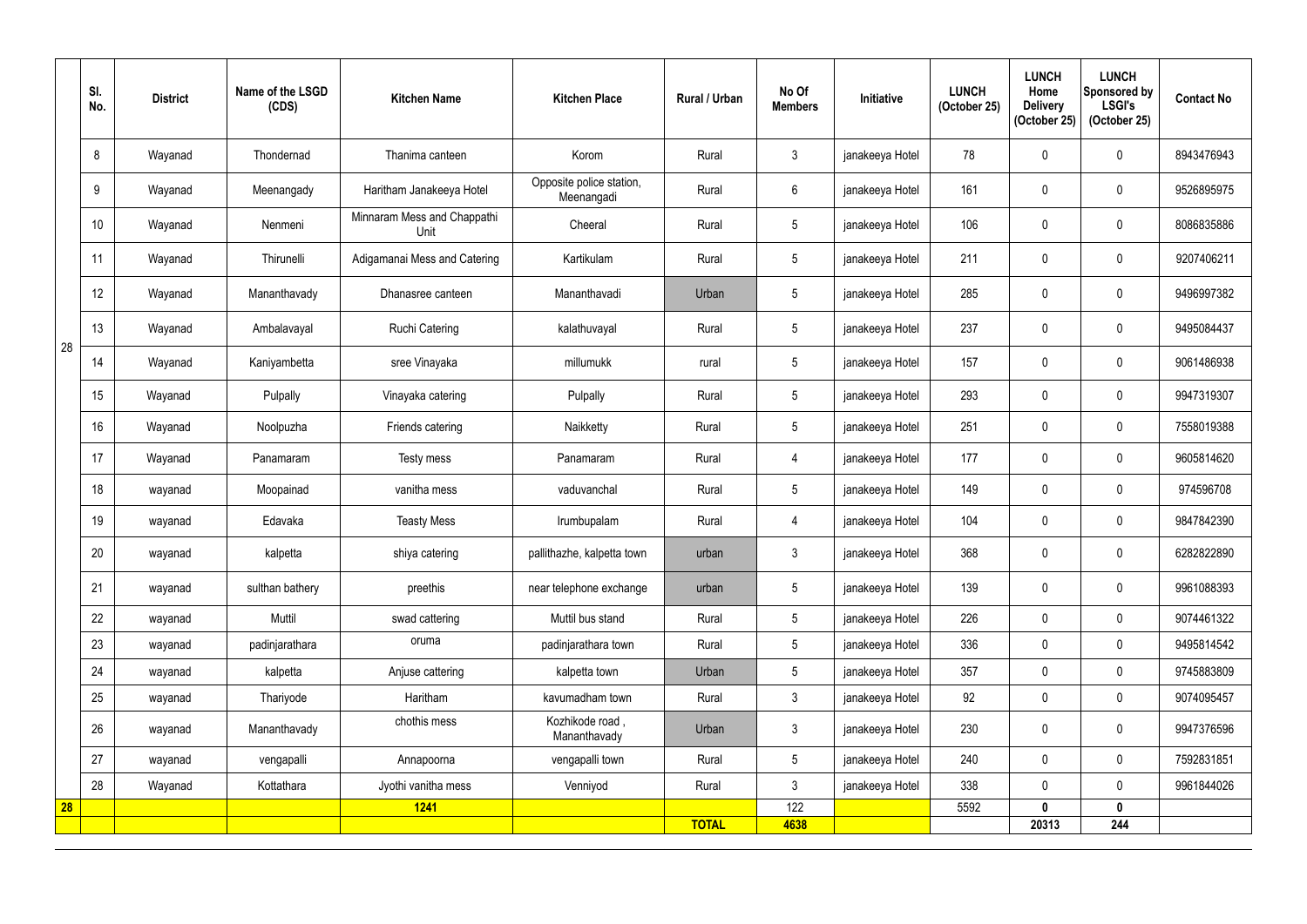| SI.<br>No. | <b>District</b> | Name of the LSGD<br>(CDS)        | <b>Kitchen Name</b>                                                       | <b>Kitchen Place</b>  | Rural / Urban                  | No Of<br><b>Members</b> | Initiative                                   | <b>LUNCH</b><br>(October 25)                              | <b>LUNCH</b><br>Home<br><b>Delivery</b><br>(October 25) | <b>LUNCH</b><br>Sponsored by<br><b>LSGI's</b><br>(October 25) | <b>Contact No</b> |
|------------|-----------------|----------------------------------|---------------------------------------------------------------------------|-----------------------|--------------------------------|-------------------------|----------------------------------------------|-----------------------------------------------------------|---------------------------------------------------------|---------------------------------------------------------------|-------------------|
|            |                 |                                  | STATUS OF JANAKEEYA HOTELS FUNCTIONING IN DISTRICT                        |                       |                                |                         | 25.10.2021                                   | STATUS OF FOOD DISTRIBUTED THROUGH JANAKEEYA HOTELS AS ON |                                                         |                                                               |                   |
|            | <b>District</b> | <b>Total</b><br>Janakeeya Hotels | <b>Rural Units</b>                                                        | <b>Urban</b><br>units | <b>Parcel</b>                  | Home<br><b>Delviery</b> | <b>Food Sponsored</b><br>by LSGIs            | <b>TOTAL Meals</b><br><b>Distributed</b>                  |                                                         |                                                               |                   |
|            | <b>TVM</b>      | 107                              | 77                                                                        | 30                    | 23,641                         | 181                     | 26                                           | 23,848                                                    |                                                         |                                                               |                   |
|            | <b>KLM</b>      | 81                               | 71                                                                        | 10 <sup>°</sup>       | 10683                          | $\overline{0}$          | 5 <sub>5</sub>                               | 10,688                                                    |                                                         |                                                               |                   |
|            | <b>PTA</b>      | 58                               | 53                                                                        | 5 <sub>5</sub>        | 85                             | 5281                    | $\overline{0}$                               | 5,366                                                     |                                                         |                                                               |                   |
|            | <b>ALP</b>      | 87                               | 78                                                                        | 9                     | 2,430                          | 5604                    | 22                                           | 8,056                                                     |                                                         |                                                               |                   |
|            | <b>KTM</b>      | 79                               | 71                                                                        | 8                     | 8120                           | 238                     | 22                                           | 8,380                                                     |                                                         |                                                               |                   |
|            | <b>IDK</b>      | 46                               | 45                                                                        |                       | 5577                           | $\overline{0}$          | 9 <sup>°</sup>                               | 5,586                                                     |                                                         |                                                               |                   |
|            | <b>EKM</b>      | 109                              | 79                                                                        | 30                    | 17130                          | 1110                    | 5 <sub>5</sub>                               | 18,245                                                    |                                                         |                                                               |                   |
|            | <b>TSR</b>      | 95                               | 85                                                                        | 10 <sup>°</sup>       | 5,090                          | 6,141                   | 50                                           | 11,281                                                    |                                                         |                                                               |                   |
|            | <b>PGT</b>      | 99                               | 90                                                                        | 9                     | 11,433                         | 5 <sup>5</sup>          | 68                                           | 11,506                                                    |                                                         |                                                               |                   |
|            | <b>MLP</b>      | 111                              | 93                                                                        | 18                    | 14,992                         | 6192                    | 15                                           | 21,199                                                    |                                                         |                                                               |                   |
|            | <b>WYD</b>      | 28                               | 23                                                                        | 5 <sub>5</sub>        | 5592                           | $\mathbf{0}$            | $\overline{0}$                               | 5,592                                                     |                                                         |                                                               |                   |
|            | <b>KKD</b>      | 104                              | 75                                                                        | 29                    | 29,955                         | 1702                    | 11                                           | 31,668                                                    |                                                         |                                                               |                   |
|            | <b>KNR</b>      | 87                               | 73                                                                        | 14                    | 15,505                         | $\overline{0}$          | 11                                           | 15,516                                                    |                                                         |                                                               |                   |
|            | <b>KSG</b>      | 40                               | 34                                                                        | $6\overline{6}$       | 6934                           | $\overline{0}$          | $\overline{0}$                               | 6,934                                                     |                                                         |                                                               |                   |
|            | <b>Total</b>    | 1131                             | 947                                                                       | 184                   | 157,167                        | 26,454                  | 244                                          | 183,865                                                   |                                                         |                                                               |                   |
|            |                 |                                  | Grand Total of meals Distributed through Janakeeya hotel as on 25.10.2021 |                       |                                | 183,865                 |                                              |                                                           |                                                         |                                                               |                   |
|            | Date            |                                  | Urban<br>units                                                            | <b>Total</b><br>units | Rs. 20 /Lunch<br><b>Parcel</b> | Home<br><b>Delivery</b> | <b>LUNCH</b><br>sponsored by<br><b>LSGIs</b> | <b>Total Meals</b>                                        |                                                         |                                                               |                   |
|            | 25.10.2021      | 947                              | 184                                                                       | 1131                  | 157,167                        | 26,454                  | 244                                          | 183,865                                                   |                                                         |                                                               |                   |